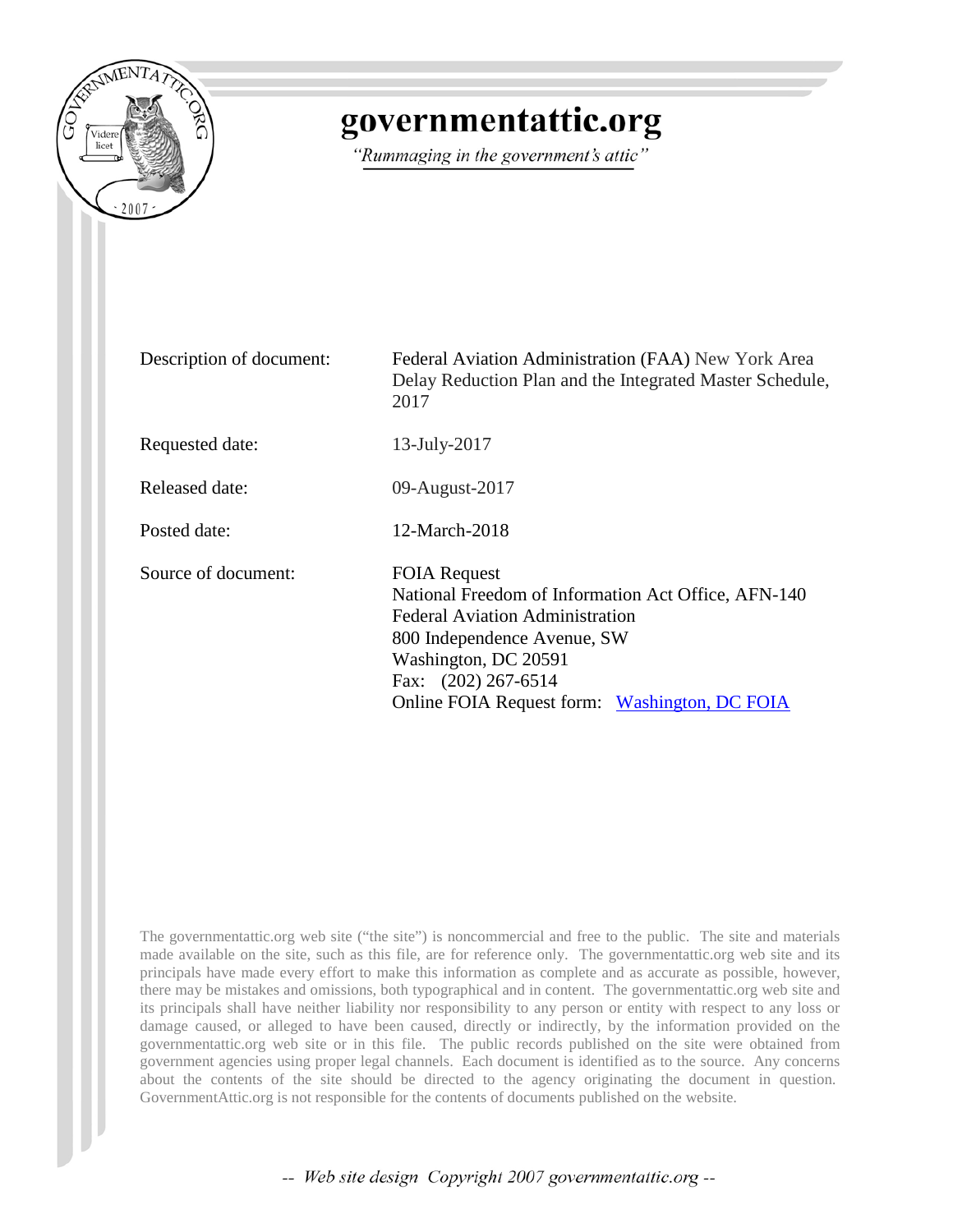

U.S. Department of Transportation **Federal** Aviation **Administration** 

Office of the Regional Administrator Eastern Region

**1 Aviation** Plaza **Jamaica, NY 11434-4809** 

AUG 0 9 2017

RE: Freedom of Information Act (FOIA) Request - 2017-008430

This is in response to your FOIA request dated July 13, 2017, concerning a digital/electronic copy of the New York Area Integrated Master Schedule and Delay Reduction Plan.

Enclosed are the documents responsive to your request.

Your request qualified for the "News MEDIA" fee category, and if there are any fees charged to this request, an invoice describing the amount of fees charged will be enclosed.

Please contact us if you have any questions.

Sincerely,

**Marie Kenki**<br> **Acting Regio** aria Kungan. Gardin.

Acting Regional Administrator

Enclosures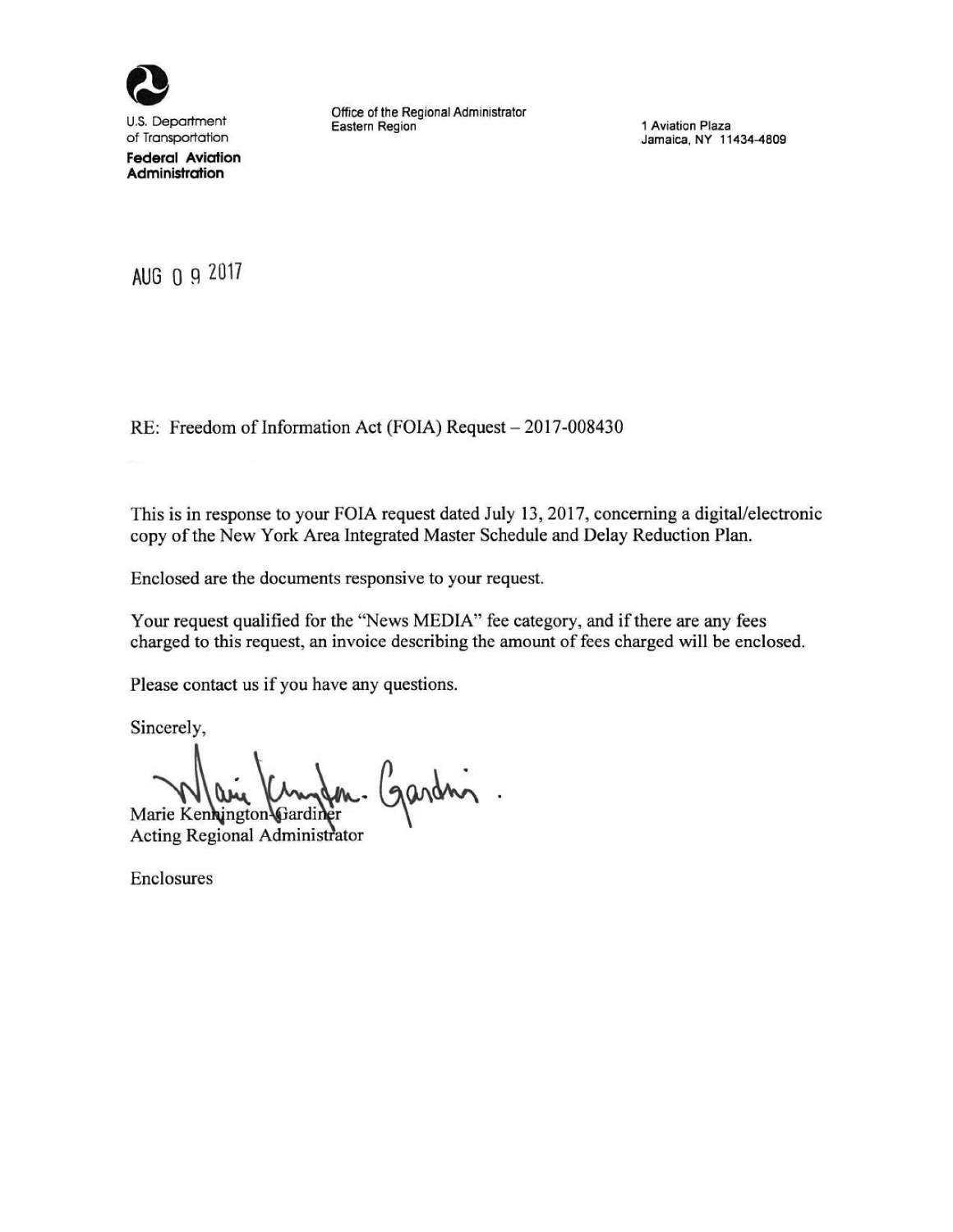| New York Area                                                        |                                                                                         |  | <b>DELAY REDUCTION PLAN</b>                                                                                                                                                                                                                                                                                                  |               |                                                                                                                                                                                             |                         | 31-Jul-17 10:16 |
|----------------------------------------------------------------------|-----------------------------------------------------------------------------------------|--|------------------------------------------------------------------------------------------------------------------------------------------------------------------------------------------------------------------------------------------------------------------------------------------------------------------------------|---------------|---------------------------------------------------------------------------------------------------------------------------------------------------------------------------------------------|-------------------------|-----------------|
|                                                                      |                                                                                         |  |                                                                                                                                                                                                                                                                                                                              |               |                                                                                                                                                                                             |                         |                 |
| Project ID                                                           | ActivityName                                                                            |  | Description                                                                                                                                                                                                                                                                                                                  | <b>Status</b> |                                                                                                                                                                                             | <b>Start</b>            | Finish          |
|                                                                      |                                                                                         |  |                                                                                                                                                                                                                                                                                                                              |               |                                                                                                                                                                                             | 05-Oct-15 A 24-Feb-23   |                 |
| <b>Kennedy Airport</b>                                               |                                                                                         |  |                                                                                                                                                                                                                                                                                                                              |               |                                                                                                                                                                                             | 01-Aug-20               | 02-Dec-21       |
|                                                                      | Develop RNAV (GPS) Z Rwy 13L and 13R, JFK<br>PROCGPSJFK13L Develop RNAV (GPS) Z Rwy 13L |  | Removal of existing GPS overlay                                                                                                                                                                                                                                                                                              |               | Project on hold until CRI VOR                                                                                                                                                               | 01-Aug-20               | 02-Dec-21       |
|                                                                      | and 13R, JFK                                                                            |  | from VOR Rwy 13L/R approach.<br>Changing GPS approach to RNAV<br>(GPS) approach. VOR portion of the<br>procedure will be cancelled when this<br>procedure is published.                                                                                                                                                      |               | decommissioning. Currently<br>scheduled for 2021.                                                                                                                                           |                         |                 |
|                                                                      | Develop Temporary Lower Minimums to Existing ILS Rwy 13L CAT II, JFK                    |  |                                                                                                                                                                                                                                                                                                                              |               |                                                                                                                                                                                             | 25-Jul-16A              | 30-Mar-17 A     |
|                                                                      | CAT II minimums                                                                         |  | PROCTEMPJFK13 Temporary reduction of ILS Rwy 13L Temporary lower minimums on the<br>existing CAT II procedure to JFK 13L<br>are being developed to accomodate<br>planned rehabilitation of Rwy 4R/22L.                                                                                                                       |               | Published and available until<br>4R/22L construction complete<br>in November, 2017.                                                                                                         | 25-Jul-16A              | 30-Mar-17 A     |
| Establish CAST PAPI, Rwy 31R, JFK, NY                                |                                                                                         |  |                                                                                                                                                                                                                                                                                                                              |               |                                                                                                                                                                                             | 27-Aug-18               | 13-Dec-18       |
| EA622958<br><b>Plant Construction</b>                                |                                                                                         |  | Perform Site Survey, Project Scope                                                                                                                                                                                                                                                                                           |               | In the process of starting NCP                                                                                                                                                              | 27-Aug-18               | 23-Oct-18       |
|                                                                      |                                                                                         |  | Agreement, Engineering and<br>Construction.                                                                                                                                                                                                                                                                                  |               | and preliminary design.                                                                                                                                                                     |                         |                 |
| EA622958                                                             | Commissioning                                                                           |  | New PAPI establishment on 31R.<br>Coordinating with PANYNJ to<br>potentially complete during 13L/31R<br>shutdown.                                                                                                                                                                                                            |               |                                                                                                                                                                                             |                         | 13-Dec-18       |
|                                                                      | Establish CAST PAPI, Rwy 4R, JFK, NY                                                    |  |                                                                                                                                                                                                                                                                                                                              |               |                                                                                                                                                                                             | 18-Sep-17               | 17-Nov-17       |
| 901789                                                               | <b>Plant Construction</b>                                                               |  | Perform Site Survey, Project Scope<br>Agreement, Engineering and<br>Construction.                                                                                                                                                                                                                                            |               |                                                                                                                                                                                             | 18-Sep-17               | 30-Oct-17       |
| 901789                                                               | Perform Commissioning                                                                   |  | New PAPI establishment on 4R will<br>start after PANYNJ Stage 7 RWY 4R<br>is completed.                                                                                                                                                                                                                                      |               | Construction of 4R PAPI to<br>begin end of September or first<br>week of October 2017 for<br>approximately 30 days. Flight<br>Check to follow.                                              |                         | 17-Nov-17       |
|                                                                      |                                                                                         |  | Rehabilitate Runway 4R/22L and Associated Taxiways, JFK, NY                                                                                                                                                                                                                                                                  |               |                                                                                                                                                                                             | 27-Feb-17 A   17-Nov-17 |                 |
| ARPT JFK 3                                                           | Construction                                                                            |  | PANYNJ is rehabilitating runway<br>4R/22L. Runway 4R/22L will receive<br>milling and overlay.                                                                                                                                                                                                                                |               | Phase 1 complete - Runway<br>closed 2/27 and reopened on<br>6/1. Phase 2 nightly closures<br>scheduled Midnight to 7am<br>from $6/1 - 9/4$ . Phase 3 Full<br>runway closure $9/5 - 11/17$ . | 27-Feb-17 A   17-Nov-17 |                 |
|                                                                      | Replace VASI with PAPI, Rwy 13L, JFK                                                    |  |                                                                                                                                                                                                                                                                                                                              |               |                                                                                                                                                                                             | 08-Sep-16 A   27-Jul-17 |                 |
| 706907                                                               | <b>Plant Construction</b>                                                               |  | Perform Site Survey, Project Scope<br>Agreement, Engineering and<br>Construction.                                                                                                                                                                                                                                            | 4/18/17.      | VASI to remain operational until 08-Sep-16 A 05-Apr-17 A<br>PAPI is online. The PAPI was<br>successfully flight checked on                                                                  |                         |                 |
| Equipment Outages, please review current Notices to Airmen (NOTAMs). |                                                                                         |  | This action plan is intended to establish a climate of accountability for the FAA, airports, and airlines. No<br>project will be implemented prior to the completion of all required analysis, reviews and approvals. The<br>information provided is for planning purposes only. For actual Runway and Taxiway Closures, and |               |                                                                                                                                                                                             | Page 1 of 8             |                 |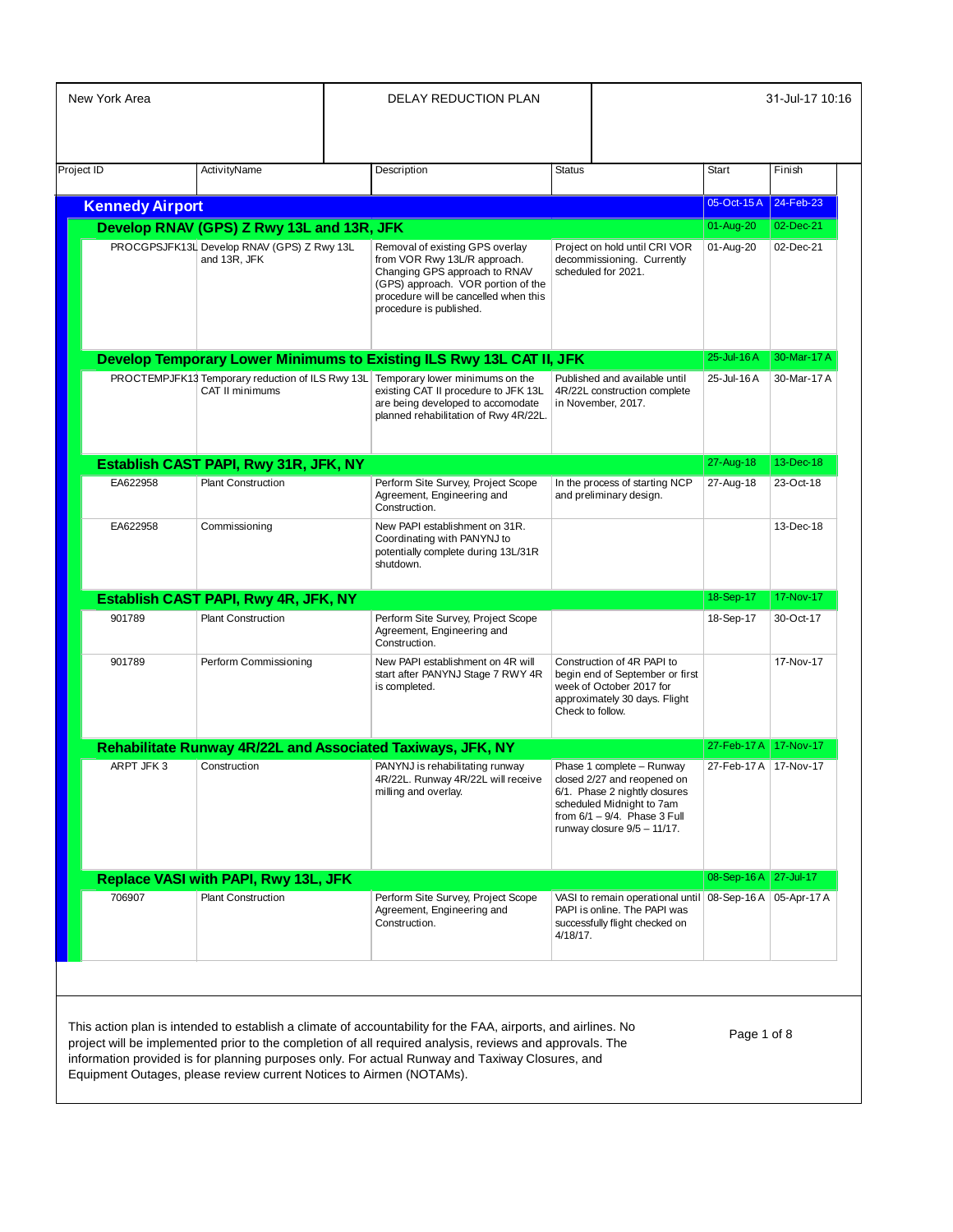|                   |                                                                                                         |             | <b>DELAY REDUCTION PLAN</b>                                                                                                                                                                                    |                                                                                                                                                                                                                                                         |            | 28-Jul-17 12:16 |
|-------------------|---------------------------------------------------------------------------------------------------------|-------------|----------------------------------------------------------------------------------------------------------------------------------------------------------------------------------------------------------------|---------------------------------------------------------------------------------------------------------------------------------------------------------------------------------------------------------------------------------------------------------|------------|-----------------|
| Project ID        | ActivityName                                                                                            | Description |                                                                                                                                                                                                                | <b>Status</b>                                                                                                                                                                                                                                           | Start      | Finish          |
| 706907            | Perform Commissioning                                                                                   |             | RWY 13L is equipped with a 2-bar<br>VASI (12 lights). This VASI is not<br>designed to accomodate high cockpit<br>aircraft. VASI will be replaced with a<br>PAPI to resolve this issue.                         | New Bedford Panoramex<br>(NBP) finished the upgrade for<br>the Integrated Control and<br>Monitoring System (ICMS) on<br>4/28/17. Interlock is not<br>required on 13L PAPI and GS.<br>Pending additional ICMS<br>software adaptation and AT<br>training. |            | 18-Aug-17       |
|                   |                                                                                                         |             |                                                                                                                                                                                                                |                                                                                                                                                                                                                                                         | 05-Oct-15A | 19-Jul-18       |
|                   | RNAV (GPS) Y 13R, JFK (offset from North)<br>PROCGPSJFK13R RNAV (GPS) Y 13R, JFK (offset<br>from North) | use.        | Developing RNAV (GPS) procedure<br>for 13R in preparation for 13L/31R<br>2018 runway closure. N90 has<br>identified procedure for permanent                                                                    | Environmental analysis is<br>underway.                                                                                                                                                                                                                  | 05-Oct-15A | 19-Jul-18       |
|                   | <b>Terminal Flight Data Mgmt (TFDM) for JFK</b>                                                         |             |                                                                                                                                                                                                                |                                                                                                                                                                                                                                                         | 20-Feb-21  | 24-Feb-23       |
| <b>INITFDMJFK</b> | JFK Implementation                                                                                      |             | Implement departure queue<br>management tool at JFK. It will assist<br>in reducing gridlock occurrences by<br>identifying departure constraints<br>sooner, also reduce taxi out times<br>and reduce fuel burn. | The TFDM Screening<br>Information Request (SIR) was<br>released to industry that had a<br>proposed schedule for site<br>implementation for JFK<br>beginning FY2021 and finish<br>full capabilities FY2023.                                              | 20-Feb-21  | 24-Feb-23       |
|                   |                                                                                                         |             |                                                                                                                                                                                                                |                                                                                                                                                                                                                                                         |            |                 |
|                   |                                                                                                         |             |                                                                                                                                                                                                                |                                                                                                                                                                                                                                                         |            |                 |
|                   |                                                                                                         |             |                                                                                                                                                                                                                |                                                                                                                                                                                                                                                         |            |                 |
|                   |                                                                                                         |             |                                                                                                                                                                                                                |                                                                                                                                                                                                                                                         |            |                 |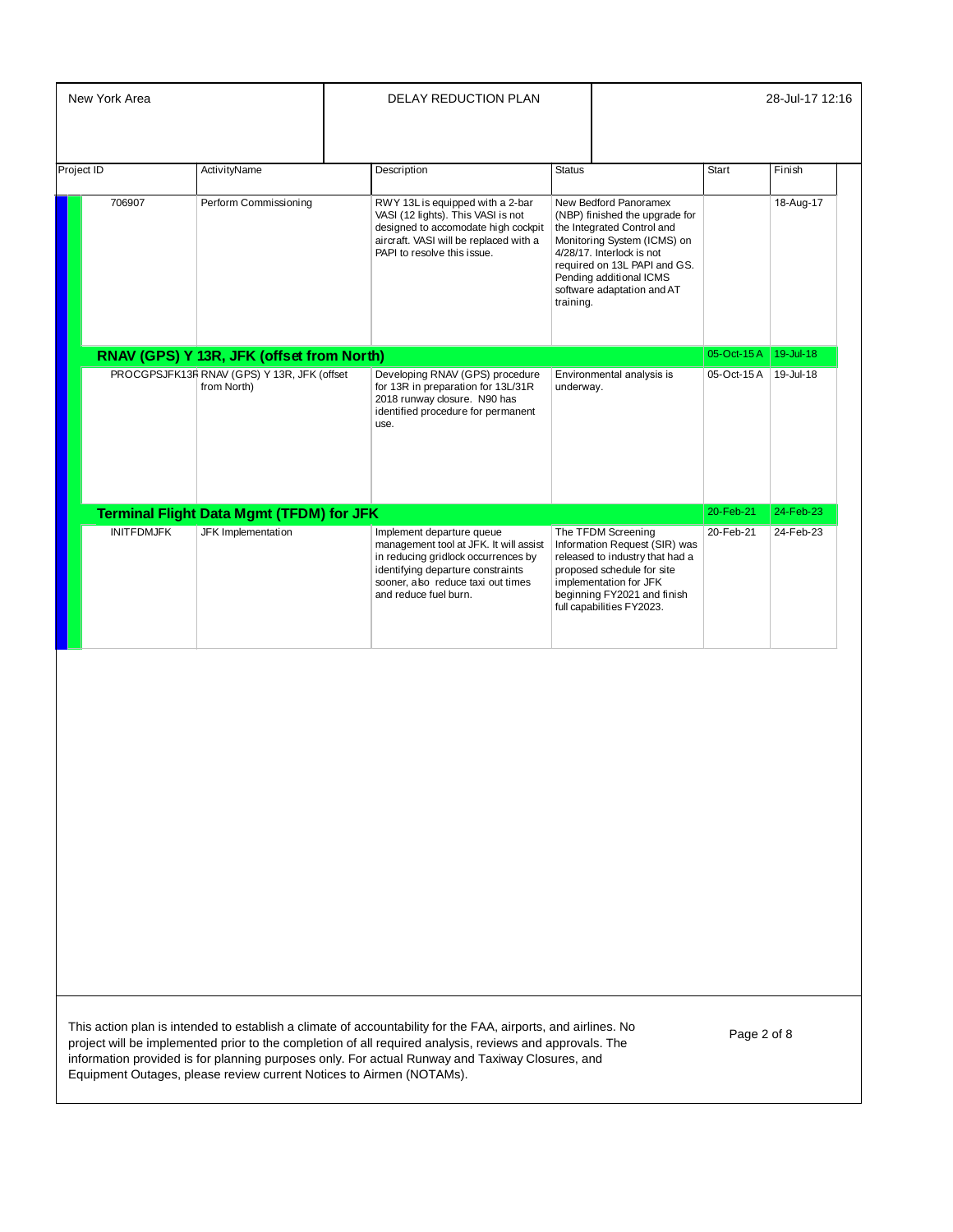| New York Area                                                                   |                                                 |  | DELAY REDUCTION PLAN                                                                                                                                                                                           |          |                                                                                                                                                                                                            |                       | 28-Jul-17 12:16 |  |
|---------------------------------------------------------------------------------|-------------------------------------------------|--|----------------------------------------------------------------------------------------------------------------------------------------------------------------------------------------------------------------|----------|------------------------------------------------------------------------------------------------------------------------------------------------------------------------------------------------------------|-----------------------|-----------------|--|
| Project ID                                                                      | ActivityName                                    |  | Description                                                                                                                                                                                                    | Status   |                                                                                                                                                                                                            | <b>Start</b>          | Finish          |  |
| <b>LaGuardia Airport</b>                                                        |                                                 |  |                                                                                                                                                                                                                |          |                                                                                                                                                                                                            | 29-Mar-16 A 26-Mar-23 |                 |  |
|                                                                                 |                                                 |  | Coordinate RNAV (GPS) Approach Procedure to LGA Rwy 13 for Permanent Use                                                                                                                                       |          |                                                                                                                                                                                                            | 29-Mar-16 A           | 17-Nov-17       |  |
| PROCPERMLGA1 Coordinate RNAV (GPS) Approach<br>to LGA R wy 13 for Permanent Use |                                                 |  | Coordinate permanent use of<br>procedure. Procedure was approved<br>for temporary use during JFK 4R-22L<br>Rehabilitation (March - November,<br>2017). This procedure is N90's<br>number 1 priority.           | project. | Procedure was presented to the 29-Mar-16A<br><b>LGA NY Community Aviation</b><br>Roundtable on June 21.<br>environmental review ongoing<br>through the duration of JFK<br>RWY 4R/22L construction          |                       | 17-Nov-17       |  |
|                                                                                 | <b>Terminal Flight Data Mgmt (TFDM) for LGA</b> |  |                                                                                                                                                                                                                |          |                                                                                                                                                                                                            | 20-Feb-21             | 26-Mar-23       |  |
| <b>INITFDMLGA</b>                                                               | LGA Implementation                              |  | Implement departure queue<br>management tool at LGA. It will assist<br>in reducing gridlock occurrences by<br>identifying departure constraints<br>sooner, also reduce taxi out times<br>and reduce fuel burn. |          | The TFDM Screening<br>Information Request (SIR) was<br>released to industry that had a<br>proposed schedule for site<br>implementation for LGA<br>beginning FY2021 and finish<br>full capabilities FY2023. | 20-Feb-21             | 26-Mar-23       |  |

Page 3 of 8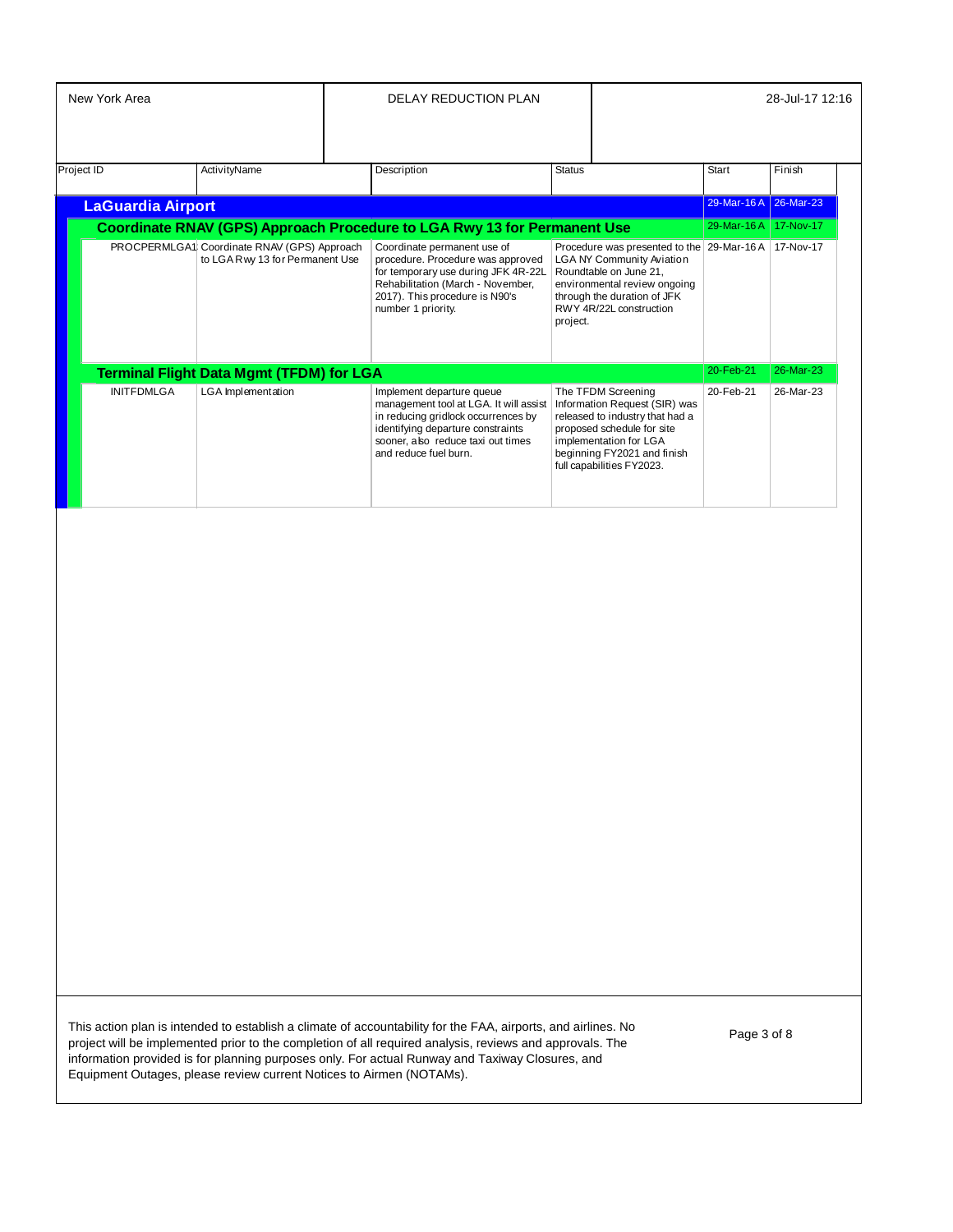| New York Area                 |                                                 |  | <b>DELAY REDUCTION PLAN</b>                                                                                                                                                                                    |               |                                                                                                                                                                                                            | 28-Jul-17 12:16 |                 |  |
|-------------------------------|-------------------------------------------------|--|----------------------------------------------------------------------------------------------------------------------------------------------------------------------------------------------------------------|---------------|------------------------------------------------------------------------------------------------------------------------------------------------------------------------------------------------------------|-----------------|-----------------|--|
| Project ID                    | ActivityName                                    |  | Description                                                                                                                                                                                                    | <b>Status</b> |                                                                                                                                                                                                            | <b>Start</b>    | Finish          |  |
| <b>Newark Liberty Airport</b> |                                                 |  |                                                                                                                                                                                                                |               |                                                                                                                                                                                                            | 03-Oct-17       | $25 - Jan - 23$ |  |
|                               | Replace VASI with PAPI, Rwy 11, EWR, NJ         |  |                                                                                                                                                                                                                |               |                                                                                                                                                                                                            | 03-Oct-17       | 11-Dec-17       |  |
| 706845                        | <b>Plant Construction</b>                       |  | Perform Site Survey, Project Scope<br>Agreement, Engineering and<br>Construction.                                                                                                                              |               | Package submitted to PANYNJ<br>for TAA review.                                                                                                                                                             | 03-Oct-17       | 15-Nov-17       |  |
| 706845                        | Perform Commissioning                           |  | Lifecycle upgrade of a VASI to a PAPI.<br>VASI to remain operational until PAPI<br>is cutover.                                                                                                                 |               |                                                                                                                                                                                                            |                 | 11-Dec-17       |  |
|                               | <b>Terminal Flight Data Mgmt (TFDM) for EWR</b> |  |                                                                                                                                                                                                                |               |                                                                                                                                                                                                            | 20-Feb-21       | 25-Jan-23       |  |
| <b>INITFDMEWR</b>             | ewr Implementation                              |  | Implement departure queue<br>management tool at EWR. It will<br>assist in reducing gridlock<br>occurrences by identifying departure<br>constraints sooner, also reduce taxi<br>out times and reduce fuel burn. |               | The TFDM Screening<br>Information Request (SIR) was<br>released to industry that had a<br>proposed schedule for site<br>implementation for EWR<br>beginning FY2021 and finish<br>full capabilities FY2023. | 20-Feb-21       | 25-Jan-23       |  |

Page 4 of 8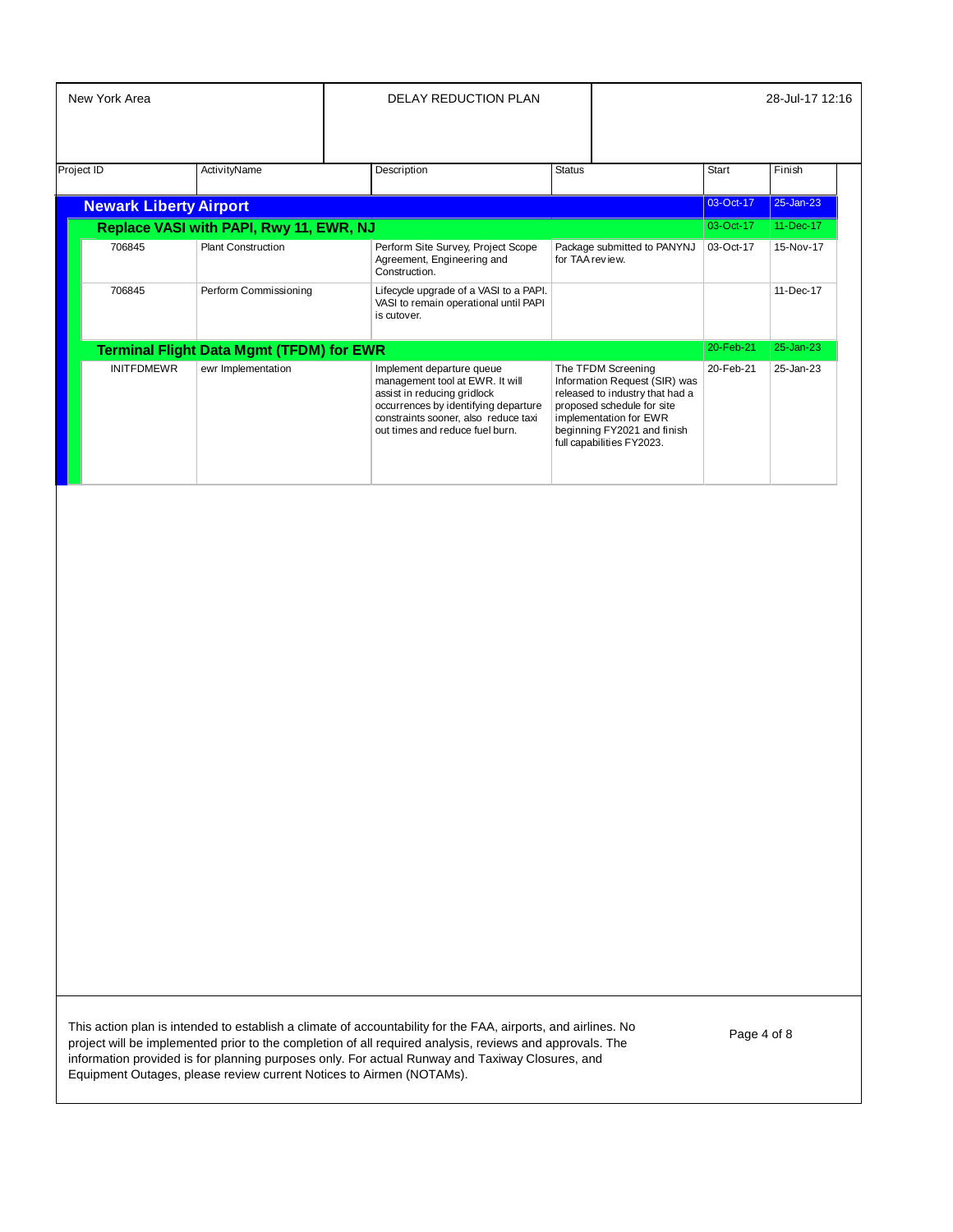| New York Area |                                     |                                                 | <b>DELAY REDUCTION PLAN</b> |                                                                                                                                                                                                                                    |                                                                                                                                                                                                                       | 28-Jul-17 12:16 |           |
|---------------|-------------------------------------|-------------------------------------------------|-----------------------------|------------------------------------------------------------------------------------------------------------------------------------------------------------------------------------------------------------------------------------|-----------------------------------------------------------------------------------------------------------------------------------------------------------------------------------------------------------------------|-----------------|-----------|
|               | Project ID                          | ActivityName                                    |                             | Description                                                                                                                                                                                                                        | <b>Status</b>                                                                                                                                                                                                         | Start           | Finish    |
|               | <b>Teterboro Airport</b>            |                                                 |                             |                                                                                                                                                                                                                                    |                                                                                                                                                                                                                       | 18-Jul-16A      | 15-Apr-22 |
|               |                                     | Amend RUUDY SIX (RNAV SID), TEB                 |                             |                                                                                                                                                                                                                                    |                                                                                                                                                                                                                       | 18-Jul-16 A     | 17-Aug-17 |
|               |                                     | PROCRUUDYTEB Amend RUUDY SIX (RNAV SID),<br>TEB |                             | Proposed change to existing RUUDY<br>departure procedure due to TEBA/C<br>deviations is expected to enhance<br>safety.                                                                                                             | CATEX signed 7/21/2017.                                                                                                                                                                                               | 18-Jul-16 A     | 17-Aug-17 |
|               | Install Rollout RVR, Rwy 6, TEB, NJ |                                                 |                             |                                                                                                                                                                                                                                    | 26-Oct-17                                                                                                                                                                                                             | 21-Dec-17       |           |
|               | 1405825                             | <b>Plant Construction</b>                       |                             | Perform Site Survey, Project Scope<br>Agreement, Engineering and<br>Construction for installation of<br>additional Runway Visual Range<br>(RVR) roll-out sensor.                                                                   | Per US Army Corps of<br>Engineers a Wetlands<br>Delineation and a Permit is<br>required. In the process of<br>getting quotes from local<br>vendors to do the delineation.                                             | 26-Oct-17       | 04-Dec-17 |
|               | 1405825                             | Perform Commissioning                           |                             | The establishment of a rollout RVR<br>will allow Part 135 aircraft to depart at<br>500 feet visibility as opposed to 1600<br>feet, increasing efficiency at the<br>airport.                                                        |                                                                                                                                                                                                                       |                 | 21-Dec-17 |
|               |                                     | <b>Terminal Flight Data Mgmt (TFDM) for TEB</b> |                             |                                                                                                                                                                                                                                    |                                                                                                                                                                                                                       | 15-Feb-22       | 15-Apr-22 |
|               | <b>INITFDMTEB</b>                   | <b>TEB Implementation</b>                       |                             | Implement departure queue<br>management tool at TEB. Electronic<br>Flight Data (EFD) only TFDM,<br>including electronic flight strips.<br><b>Limited Surface Situational</b><br>Awareness (SSA) capability on TFMS<br>TMU display. | The TFDM Screening<br>Information Request (SIR) was<br>released to industry that had a<br>proposed schedule for site<br>implementation for TEB<br>beginning 02/15/2022 and<br>finish full capabilities<br>04/16/2022. | 15-Feb-22*      | 15-Apr-22 |

| This action plan is intended to establish a climate of accountability for the FAA, airports, and airlines. No |
|---------------------------------------------------------------------------------------------------------------|
| project will be implemented prior to the completion of all required analysis, reviews and approvals. The      |
| information provided is for planning purposes only. For actual Runway and Taxiway Closures, and               |
| Equipment Outages, please review current Notices to Airmen (NOTAMs).                                          |

Page 5 of 8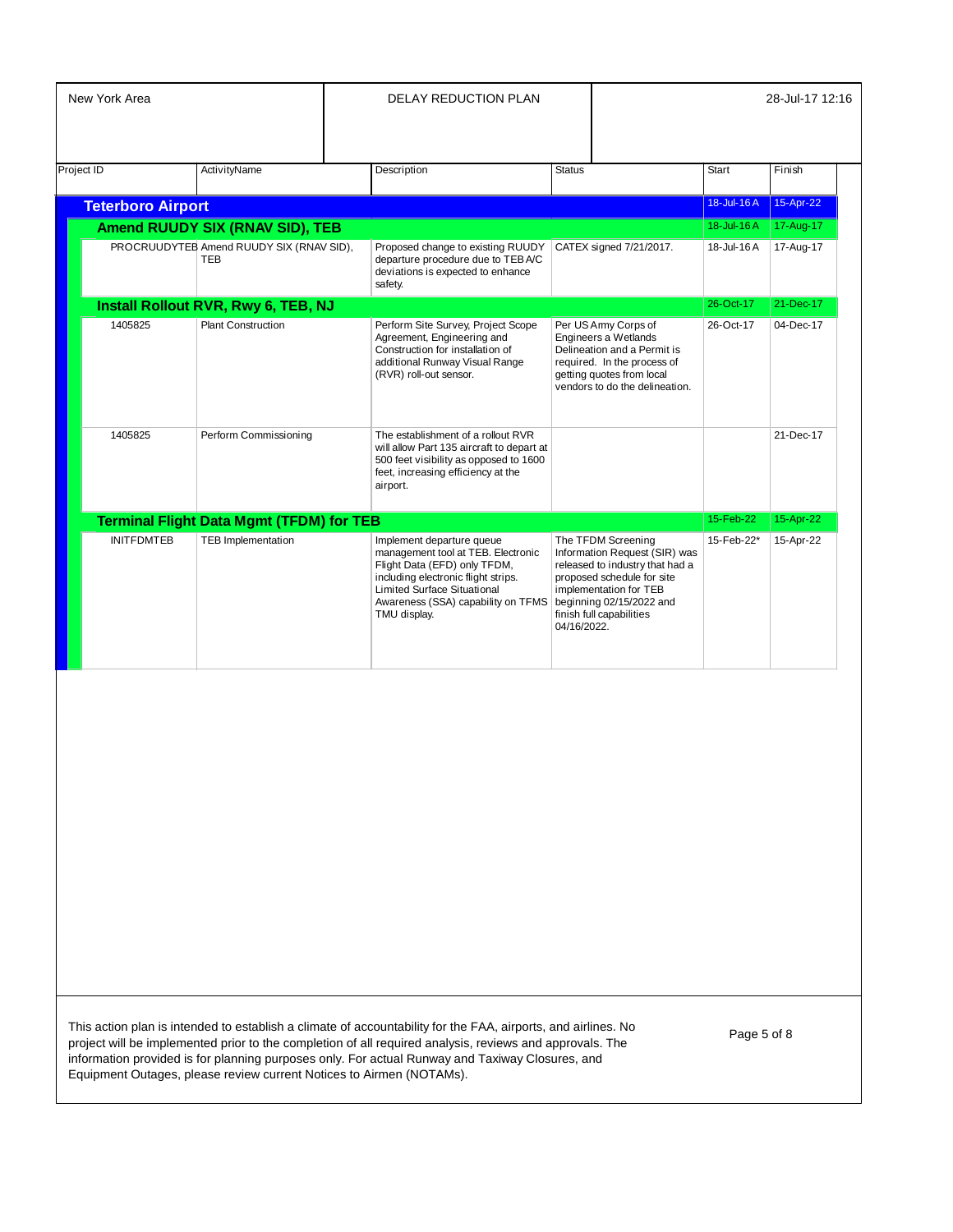| New York Area          |                                                                  | <b>DELAY REDUCTION PLAN</b>                                                                                                                                                                                                               |               |                                                                                                                                                                                                  |                  | 28-Jul-17 12:16 |
|------------------------|------------------------------------------------------------------|-------------------------------------------------------------------------------------------------------------------------------------------------------------------------------------------------------------------------------------------|---------------|--------------------------------------------------------------------------------------------------------------------------------------------------------------------------------------------------|------------------|-----------------|
| <b>Project ID</b>      | ActivityName                                                     | Description                                                                                                                                                                                                                               | <b>Status</b> |                                                                                                                                                                                                  | <b>Start</b>     | Finish          |
| <b>New York TRACON</b> |                                                                  |                                                                                                                                                                                                                                           |               |                                                                                                                                                                                                  | 01-Mar-10A   TBD |                 |
|                        | <b>Utilize ADS-B to Improve Traffic Flows and Reduce Spacing</b> |                                                                                                                                                                                                                                           |               |                                                                                                                                                                                                  | $01-Mar-10A$     | <b>TBD</b>      |
| <b>INI60N90</b>        | ADS-B Air Traffic Control Services<br>(Terminal Service Volume)  | As part of the national ADS-B<br>program, Air Traffic Control<br>Separation Services will utilize ADS-B<br>(Automatic Dependent Surveillance -<br>Broadcast) and ADS-R (Automatic<br>Dependent Surveillance -<br>Rebroadcast) technology. |               | IOC on STARS was declared<br>on May 17, 2016. N90 declared<br>ORD on April 7, 2017. Training<br>on Fusion software will be<br>scheduled in Fall, 2017.                                           | $01-Mar-10A$ TBD |                 |
| <b>INI60N90</b>        | Request Additional Radar Feeds                                   | Bring in five additional radar feeds<br>from QVH, ABE, ALB, PHL, AND PVD<br>to N90.                                                                                                                                                       | installed.    | All five FTI lines have been                                                                                                                                                                     | 24-Aug-15 A      | 08-Mar-16A      |
| <b>INI60N90</b>        | Separation Standard Study -<br>ADS-B Only                        | A study will be conducted to<br>determine if ADS-B Only separation<br>in nonradar coverage volumes can be<br>utilized.                                                                                                                    |               | ADS-B Only safety case is<br>approved. Separation in<br>non-radar coverage areas at<br>N90 requires Fusion. The<br>STARS SRMD was approved<br>11/24/14. The CARTS SRMD<br>was approved 11/18/14. | 11-Aug-11 A      | 22-Oct-15A      |

Page 6 of 8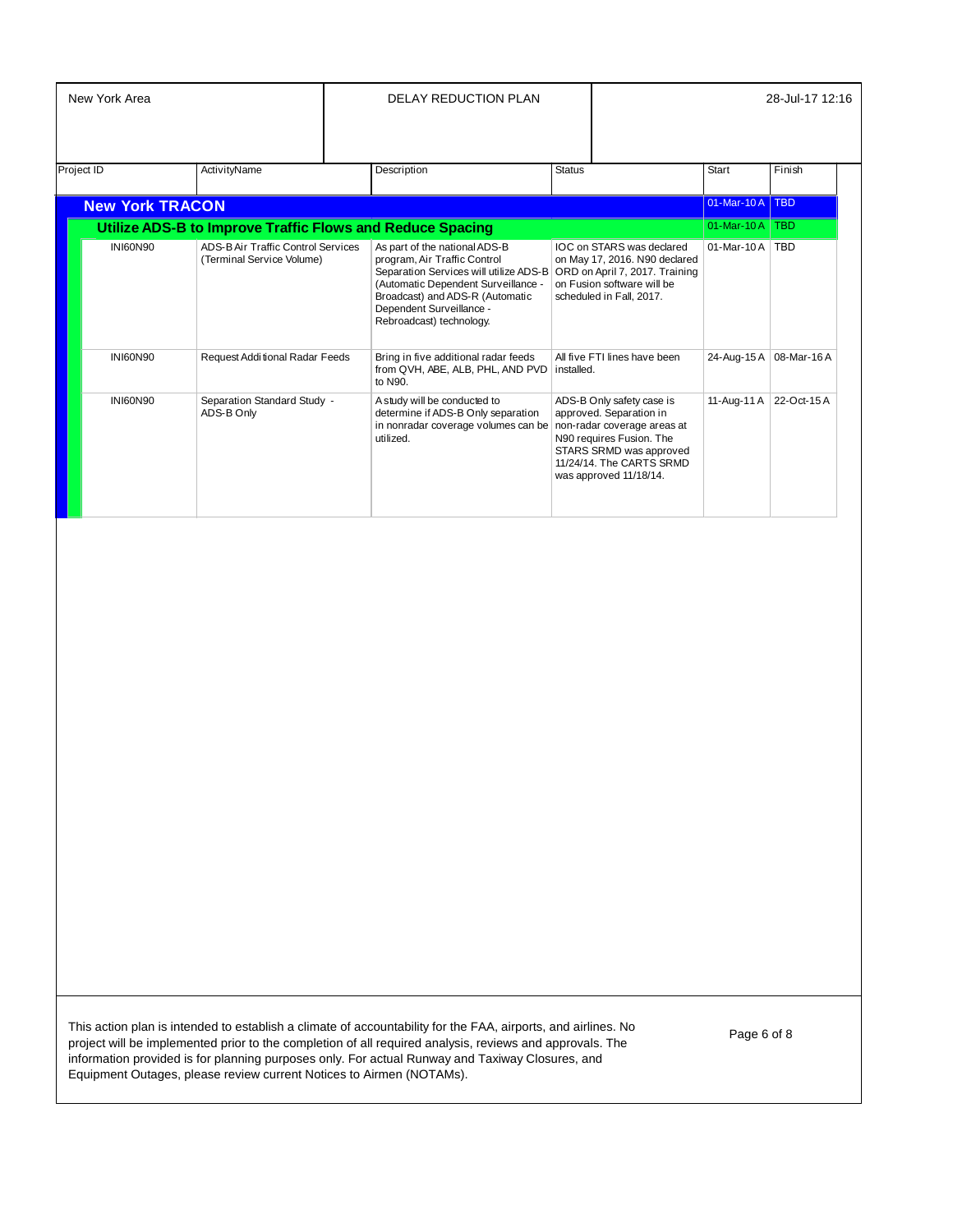| Project ID<br><b>ActivityName</b><br>Description<br><b>Status</b><br><b>Start</b><br>19-Mar-10 A 30-Sep-21<br><b>New York ARTCC</b><br>19-Mar-10 A 30-Sep-21<br><b>Establish DataComm, ZNY</b><br>INI61ZNY<br>Digital Non-Voice Communications<br>19-Mar-10 A 30-Sep-21<br>This NextGen initiative will allow use<br>A waterfall schedule for Air<br>of digital data communications to<br><b>Route Traffic Control Centers</b><br>reduce routine voice transmissions,<br>(ARTCC) expected in 2017,<br>hear-back and read-back errors, as<br>with estimated deployment<br>2019-2021.<br>well as reduce frequency congestion.<br>01-Nov-10 A 16-Nov-16 A<br>Utilize ADS-B to Improve Traffic Flows and Reduce Spacing<br>INI60ZNY<br>FAA - JetBlue NextGen Agreement<br>FAA and JetBlue signed a NextGen<br>01-Nov-10 A 31-Jan-16 A<br>Routes used on southbound<br>agreement that will allow the airline to<br>Caribbean flights when ADS-B<br>fly more precise, satellite-based flights<br>equipped. Additional ADS-B<br>in Non-Radar areas from Boston and<br>coverage required on Grand<br>New York to Florida and the<br>Turk for use of northbound<br>Caribbean beginning in 2012.<br>Caribbean routes.<br>INI60ZNY<br>Reduce Oceanic Separation using<br>ADS-B in nonradar oceanic airspace<br>Procedures developed and in<br>ADS-B<br>will enable appropriately equipped<br>effect for Oceanic Separation<br>ADS-B "In" aircraft to perform flight<br>using ADS-B outlined in the<br>level (FL) changes and maneuvers to<br>7110.65 chapter 8 paragraphs | Finish      |
|----------------------------------------------------------------------------------------------------------------------------------------------------------------------------------------------------------------------------------------------------------------------------------------------------------------------------------------------------------------------------------------------------------------------------------------------------------------------------------------------------------------------------------------------------------------------------------------------------------------------------------------------------------------------------------------------------------------------------------------------------------------------------------------------------------------------------------------------------------------------------------------------------------------------------------------------------------------------------------------------------------------------------------------------------------------------------------------------------------------------------------------------------------------------------------------------------------------------------------------------------------------------------------------------------------------------------------------------------------------------------------------------------------------------------------------------------------------------------------------------------------------------------------------------------------------|-------------|
|                                                                                                                                                                                                                                                                                                                                                                                                                                                                                                                                                                                                                                                                                                                                                                                                                                                                                                                                                                                                                                                                                                                                                                                                                                                                                                                                                                                                                                                                                                                                                                |             |
|                                                                                                                                                                                                                                                                                                                                                                                                                                                                                                                                                                                                                                                                                                                                                                                                                                                                                                                                                                                                                                                                                                                                                                                                                                                                                                                                                                                                                                                                                                                                                                |             |
|                                                                                                                                                                                                                                                                                                                                                                                                                                                                                                                                                                                                                                                                                                                                                                                                                                                                                                                                                                                                                                                                                                                                                                                                                                                                                                                                                                                                                                                                                                                                                                |             |
|                                                                                                                                                                                                                                                                                                                                                                                                                                                                                                                                                                                                                                                                                                                                                                                                                                                                                                                                                                                                                                                                                                                                                                                                                                                                                                                                                                                                                                                                                                                                                                |             |
|                                                                                                                                                                                                                                                                                                                                                                                                                                                                                                                                                                                                                                                                                                                                                                                                                                                                                                                                                                                                                                                                                                                                                                                                                                                                                                                                                                                                                                                                                                                                                                |             |
|                                                                                                                                                                                                                                                                                                                                                                                                                                                                                                                                                                                                                                                                                                                                                                                                                                                                                                                                                                                                                                                                                                                                                                                                                                                                                                                                                                                                                                                                                                                                                                |             |
| occur safely with reduced separation<br>7,8 and 9.<br>of no less than 10 NM minima<br>applied.                                                                                                                                                                                                                                                                                                                                                                                                                                                                                                                                                                                                                                                                                                                                                                                                                                                                                                                                                                                                                                                                                                                                                                                                                                                                                                                                                                                                                                                                 | 16-Nov-16 A |

Page 7 of 8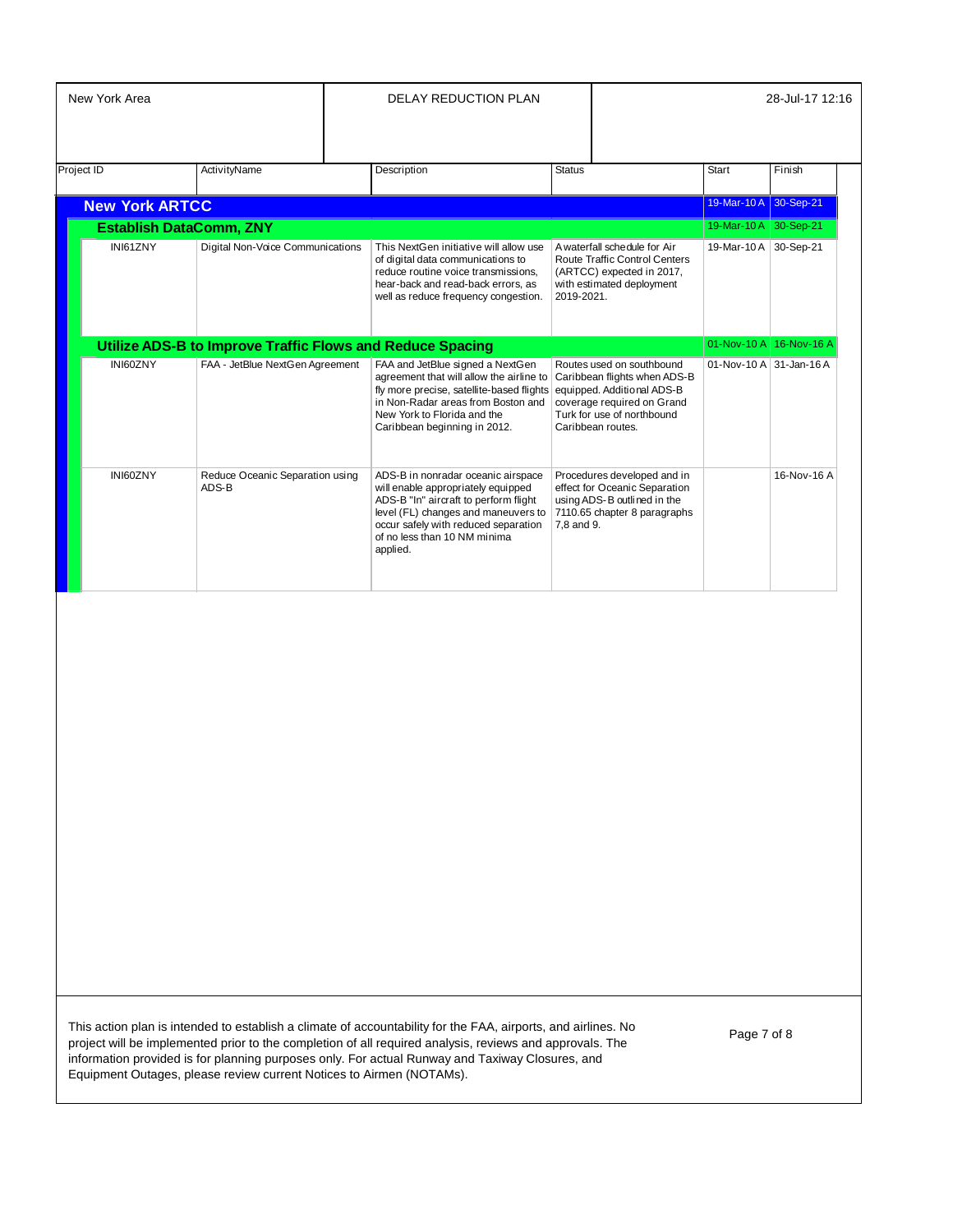| New York Area                                                                              |                                                          |                                                                                                                                                                                                                                          | DELAY REDUCTION PLAN                                                                                                                                                                                                                                                                                                         |               |                                                                                                                                                                                                                          |              | 28-Jul-17 12:16 |
|--------------------------------------------------------------------------------------------|----------------------------------------------------------|------------------------------------------------------------------------------------------------------------------------------------------------------------------------------------------------------------------------------------------|------------------------------------------------------------------------------------------------------------------------------------------------------------------------------------------------------------------------------------------------------------------------------------------------------------------------------|---------------|--------------------------------------------------------------------------------------------------------------------------------------------------------------------------------------------------------------------------|--------------|-----------------|
|                                                                                            |                                                          |                                                                                                                                                                                                                                          |                                                                                                                                                                                                                                                                                                                              |               |                                                                                                                                                                                                                          |              |                 |
| Project ID                                                                                 | ActivityName                                             |                                                                                                                                                                                                                                          | Description                                                                                                                                                                                                                                                                                                                  | <b>Status</b> |                                                                                                                                                                                                                          | <b>Start</b> | Finish          |
| <b>NY Metro Area Airports</b>                                                              |                                                          |                                                                                                                                                                                                                                          |                                                                                                                                                                                                                                                                                                                              |               |                                                                                                                                                                                                                          | 05-Oct-17    | 15-Apr-22       |
|                                                                                            | Establish Precision Approach Path Indicator, Rwy 16, SWF |                                                                                                                                                                                                                                          |                                                                                                                                                                                                                                                                                                                              |               |                                                                                                                                                                                                                          | 12-Mar-18    | 05-Jun-18       |
| 800014                                                                                     | <b>Plant Construction</b>                                |                                                                                                                                                                                                                                          | Perform Site Survey, Project Scope<br>Agreement, Engineering and<br>Construction.                                                                                                                                                                                                                                            |               | Project scope agreement was<br>completed Feb 2016. Design is<br>ongoing. Engineering Services<br>is working with the airport<br>sponsor to get a tree removed<br>which penetrates the Runway<br>16 PAPI clearance plane. | 12-Mar-18    | 14-May-18       |
| 800014<br>Commissioning                                                                    |                                                          | Establish Precision Approach Path<br>Indicator (PAPI) on Rwy 16 to<br>enhance the safety and capability of<br>the NAS, reducing occurrences of<br>Controlled Flight Into Terrain (CFIT)<br>and accidents during approach and<br>landing. |                                                                                                                                                                                                                                                                                                                              |               |                                                                                                                                                                                                                          | 05-Jun-18    |                 |
|                                                                                            | Replace Runway Visual Range Equipment, Rwy 9, SWF        |                                                                                                                                                                                                                                          |                                                                                                                                                                                                                                                                                                                              | 05-Oct-17     |                                                                                                                                                                                                                          | 04-Jan-18    |                 |
| 601132<br><b>Plant Construction</b>                                                        |                                                          |                                                                                                                                                                                                                                          | Perform Site Survey, Project Scope<br>Agreement, Engineering, and<br>Construction.                                                                                                                                                                                                                                           |               | The existing RVR system has<br>failed numerous times causing<br>outages. Received funds from<br>HQ Program Office. In the<br>process of getting bids.                                                                    | 05-Oct-17    | 17-Nov-17       |
| 601132                                                                                     | Declare Service Available                                |                                                                                                                                                                                                                                          | Replace existing RVR system with<br>new generation system, including<br>Touchdown, Midpoint, and Rollout<br>sensors to improve reliability.                                                                                                                                                                                  | 2017/2018.    | Commissioning expected in late                                                                                                                                                                                           |              | 04-Jan-18       |
|                                                                                            |                                                          |                                                                                                                                                                                                                                          |                                                                                                                                                                                                                                                                                                                              |               |                                                                                                                                                                                                                          | 17-Mar-22    | 15-Apr-22       |
| <b>Terminal Flight Data Mgmt (TFDM) for HPN</b><br>HPN Implementation<br><b>INITFDMHPN</b> |                                                          |                                                                                                                                                                                                                                          | Implement departure queue<br>management tool at HPN. Electronic<br>Flight Data (EFD) only TFDM,<br>including electronic flight strips.<br>Limited Surface Situational<br>Awareness (SSA) capability on TFMS<br>TMU display.                                                                                                  | 04/16/2022.   | The TFDM Screening<br>Information Request (SIR) was<br>released to industry that had a<br>proposed schedule for site<br>implementation for HPN<br>beginning 03/17/2022 and<br>finish full capabilities                   | 17-Mar-22*   | 15-Apr-22       |
|                                                                                            | <b>Terminal Flight Data Mgmt (TFDM) for ISP</b>          |                                                                                                                                                                                                                                          |                                                                                                                                                                                                                                                                                                                              |               |                                                                                                                                                                                                                          | 20-Feb-21    | 15-Apr-22       |
| <b>INITFDMISP</b>                                                                          | ISP Implementation                                       |                                                                                                                                                                                                                                          | Implement departure queue<br>management tool at ISP. Electronic<br>Flight Data (EFD) only TFDM,<br>including electronic flight strips.<br>Limited Surface Situational<br>Awareness (SSA) capability on TFMS<br>TMU display.                                                                                                  |               | The TFDM Screening<br>Information Request (SIR) was<br>released to industry that had a<br>proposed schedule for site<br>implementation for ISP finish<br>full capabilities 04/16/2022.                                   | 20-Feb-21    | 15-Apr-22       |
|                                                                                            |                                                          |                                                                                                                                                                                                                                          | This action plan is intended to establish a climate of accountability for the FAA, airports, and airlines. No<br>project will be implemented prior to the completion of all required analysis, reviews and approvals. The<br>information provided is for planning purposes only. For actual Runway and Taxiway Closures, and |               |                                                                                                                                                                                                                          | Page 8 of 8  |                 |

Equipment Outages, please review current Notices to Airmen (NOTAMs).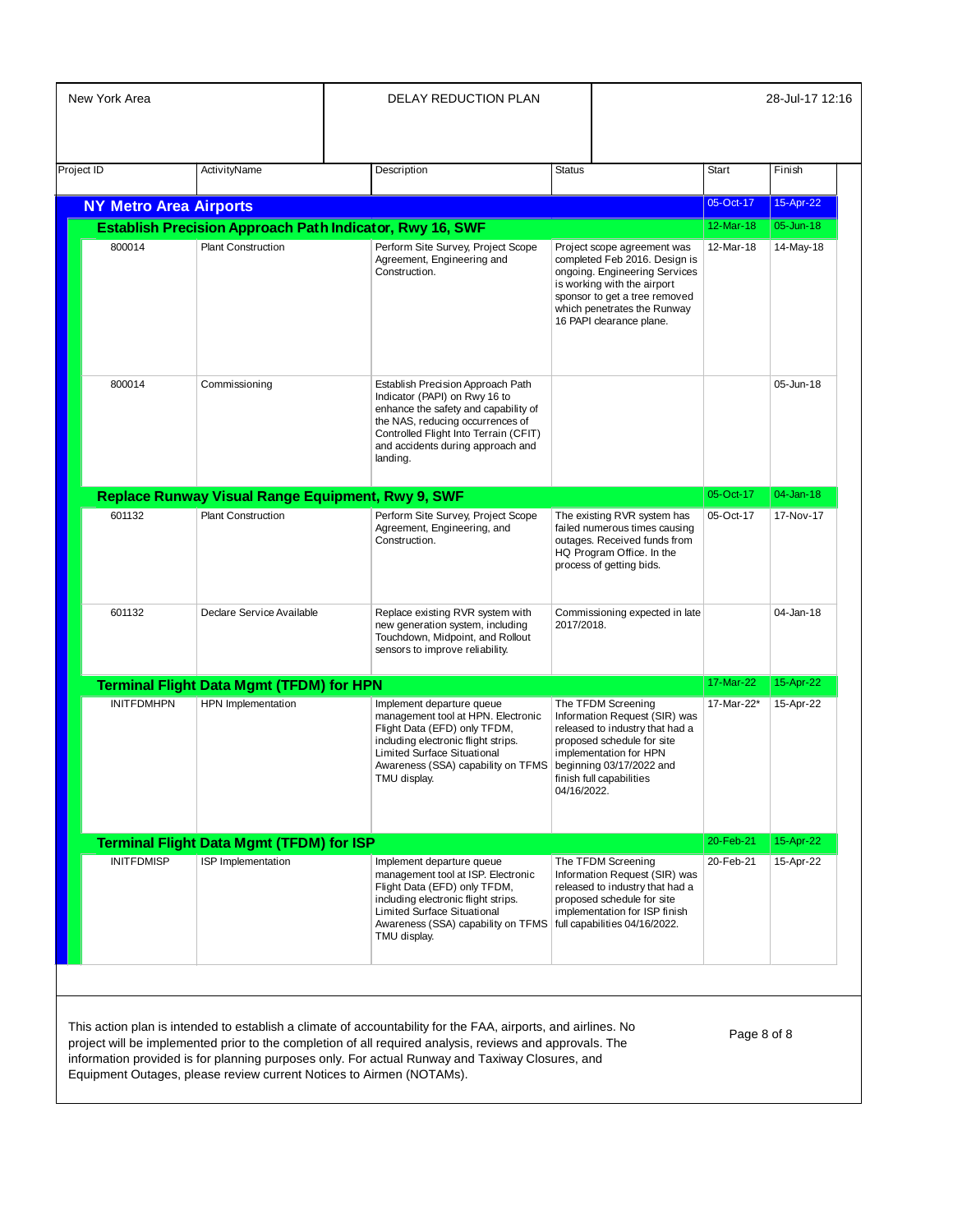| New York Area                                                                           | <b>Integrated Master Schedule</b> |                   |                            | 04-Aug-17 08:18            |
|-----------------------------------------------------------------------------------------|-----------------------------------|-------------------|----------------------------|----------------------------|
| <b>Activity Name</b>                                                                    | <b>IMS Description</b>            | <b>IMS Status</b> | <b>Start</b>               | Finish                     |
|                                                                                         |                                   |                   | 06-Jun-07 A                | 01-Aug-30                  |
| <b>JOHN F KENNEDY INTERNATIONAL AIRPORT</b>                                             |                                   |                   |                            |                            |
| ??? JAI 8 / FY15 RO - 3Q16 - EG Replace EA726397 @ JFK ATCT - Cusa - Wells - FAA RE     |                                   |                   | 07-Jan-08 A<br>07-Jan-08 A | 10-Jul-18<br>$10 -$ Jul-18 |
| <b>Implementation</b><br><b>Program Management</b>                                      |                                   |                   | 07-Jan-08A                 | $10 -$ Jul-18              |
| Project Management Summary                                                              |                                   |                   | 07-Jan-08 A                | 10-Jul-18                  |
|                                                                                         |                                   |                   |                            |                            |
| <b>Engineering</b>                                                                      |                                   |                   | 22-Feb-11 A                | 12-Aug-15 A                |
| <b>Project Planning</b>                                                                 |                                   |                   | 22-Feb-11 A                | 12-Aug-15 A                |
| <b>Plants Engineering</b>                                                               |                                   |                   | 22-Feb-11 A                | 12-Aug-15 A                |
| <b>Construction</b>                                                                     |                                   |                   | 12-Aug-15 A                | 07-Jun-17 A                |
| task order construction by su                                                           |                                   |                   | 12-Aug-15 A                | 14-Sep-15 A                |
|                                                                                         |                                   |                   |                            |                            |
| <b>Plant Construction</b>                                                               |                                   |                   | 04-Apr-16 A                | 07-Jun-17 A                |
| <b>JAI/Commissioning/Closeout</b>                                                       |                                   |                   | 08-Jun-17 A                | $25 -$ Jul-17              |
| JAI                                                                                     |                                   |                   | 08-Jun-17 A                | 25-Jul-17                  |
| Conduct JAI                                                                             |                                   |                   | 08-Jun-17 A                | 25-Jul-17                  |
|                                                                                         |                                   |                   |                            |                            |
| Commissioning<br>Work Complete                                                          |                                   |                   | 25-Jul-17                  | 25-Jul-17<br>25-Jul-17     |
|                                                                                         |                                   |                   |                            |                            |
| 1007343 NEXCOM \$FY/FY: JFKC RTR NEXCOM Radio Replacement (Co-loc w/JFKF ECS an         |                                   |                   | 10-Aug-10A                 | 24-Jan-19                  |
| <b>Implementation</b>                                                                   |                                   |                   | 10-Aug-10A                 | 24-Jan-19                  |
| <b>Program Management</b>                                                               |                                   |                   | 10-Aug-10A                 | $24 - Jan-19$              |
| Project Management Summary                                                              |                                   |                   | 10-Aug-10A                 | 24-Jan-19                  |
| <b>Engineering</b>                                                                      |                                   |                   | 25-Sep-17                  | $29 - Jan-18$              |
| <b>Electronics Engineering</b>                                                          |                                   |                   | 25-Sep-17                  | 29-Jan-18                  |
|                                                                                         |                                   |                   |                            |                            |
| <b>Plants Engineering</b>                                                               |                                   |                   | 25-Sep-17                  | 29-Jan-18                  |
| <b>Construction</b>                                                                     |                                   |                   | 14-Jun-18                  | 17-Aug-18                  |
| <b>Plant Construction</b>                                                               |                                   |                   | 14-Jun-18                  | 17-Aug-18                  |
|                                                                                         |                                   |                   |                            |                            |
| <b>Site Preparation, Installation, Test, and Checkout</b>                               |                                   |                   | 20-Aug-18                  | 10-Oct-18                  |
| Installation/Checkout                                                                   |                                   |                   | 20-Aug-18                  | 10-Oct-18                  |
| JAI/Commissioning/Closeout                                                              |                                   |                   | $11-Oct-18$                | 17-Oct-18                  |
| Conduct JAI                                                                             |                                   |                   | 11-Oct-18                  | 17-Oct-18                  |
|                                                                                         |                                   |                   |                            |                            |
| Declare Service Available                                                               |                                   |                   |                            | 17-Oct-18                  |
| 1398579 AJW-FN-ESA-13-1116 - Relocate Remote Transmitter/Receiver (RTR), JFK, NY        |                                   |                   | 11-Jan-16 A                | 21-Nov-18                  |
| <b>Implementation</b>                                                                   |                                   |                   | 11-Jan-16 A                | 21-Nov-18                  |
| <b>Program Management</b>                                                               |                                   |                   | 11-Jan-16 A                | $21 - Nov-18$              |
| Project Management Summary                                                              |                                   |                   | 11-Jan-16 A                | 21-Nov-18                  |
|                                                                                         |                                   |                   |                            |                            |
| <b>Engineering</b>                                                                      |                                   |                   | 10-Aug-18                  | $21 - Nov-18$              |
| <b>Electronics Engineering Estimate</b>                                                 |                                   |                   | 10-Aug-18                  | 21-Nov-18                  |
| <b>JAI/Commissioning/Closeout</b><br>Work Complete                                      |                                   |                   | 21-Nov-18                  | 21-Nov-18<br>21-Nov-18     |
| AJW-FN-ESA-16-1195 - Preliminary Design Reimbursable at Jamaica, NY (JFK) for 4R/22L Re |                                   |                   | 07-Nov-16A                 | 24-Jan-23                  |
| <b>Implementation</b>                                                                   |                                   |                   | 07-Nov-16A                 | 24-Jan-23                  |
|                                                                                         |                                   |                   |                            |                            |
| Draft Deliberative Document for Discussion                                              |                                   | Page 1 of 52      |                            |                            |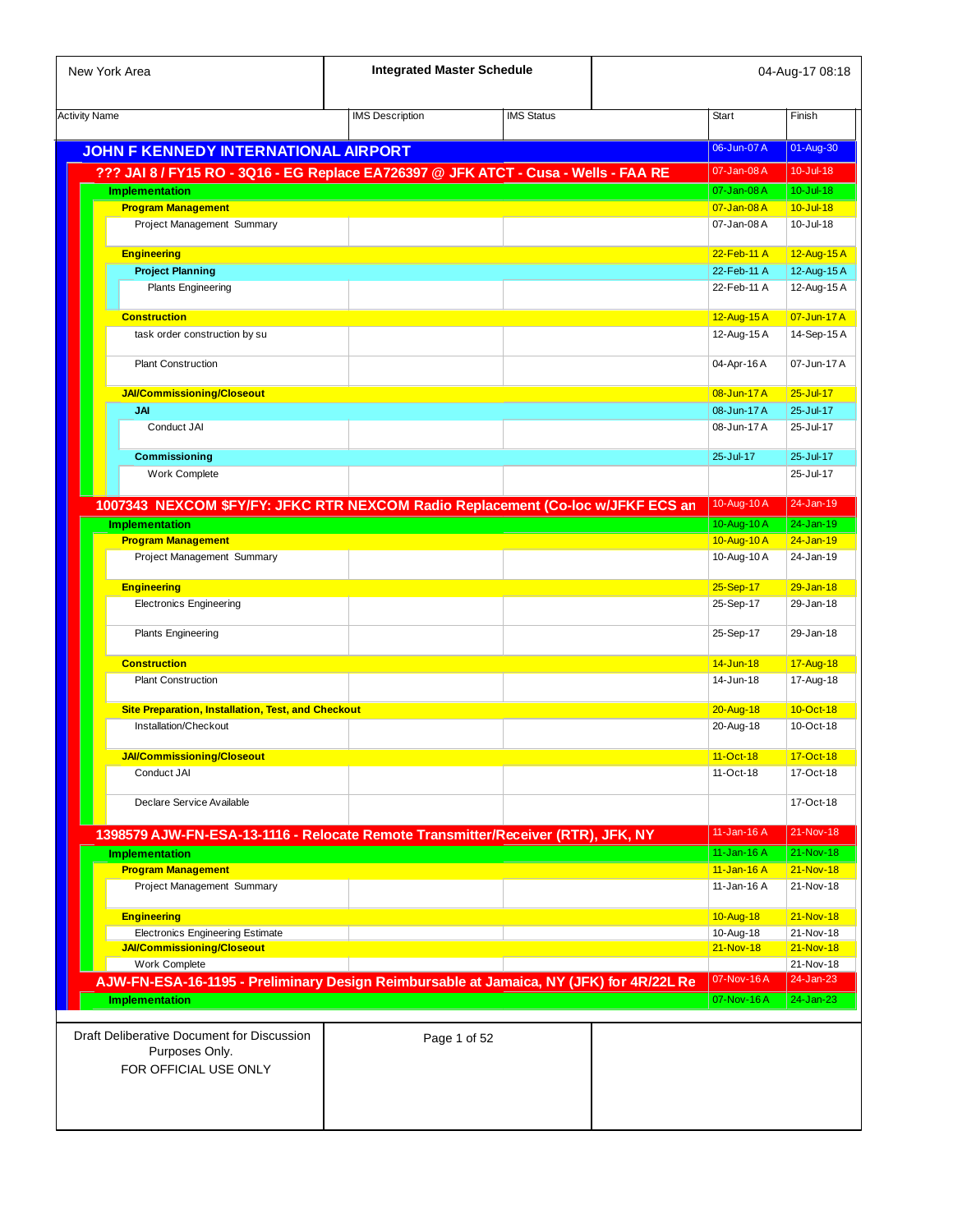| New York Area                                                                         | <b>Integrated Master Schedule</b>                                                                                                                                                                                                                                       |                      |                                                                                                                                                                                           |              | 04-Aug-17 08:18        |
|---------------------------------------------------------------------------------------|-------------------------------------------------------------------------------------------------------------------------------------------------------------------------------------------------------------------------------------------------------------------------|----------------------|-------------------------------------------------------------------------------------------------------------------------------------------------------------------------------------------|--------------|------------------------|
| <b>Activity Name</b>                                                                  | <b>IMS</b> Description                                                                                                                                                                                                                                                  | <b>IMS Status</b>    |                                                                                                                                                                                           | <b>Start</b> | Finish                 |
|                                                                                       |                                                                                                                                                                                                                                                                         |                      |                                                                                                                                                                                           |              |                        |
| <b>Program Management</b>                                                             |                                                                                                                                                                                                                                                                         |                      |                                                                                                                                                                                           | 07-Nov-16A   | $24 - Jan-23$          |
| Project Management Summary                                                            |                                                                                                                                                                                                                                                                         |                      |                                                                                                                                                                                           | 07-Nov-16A   | 24-Jan-23              |
| <b>Engineering</b>                                                                    |                                                                                                                                                                                                                                                                         |                      |                                                                                                                                                                                           | 07-May-21    | 21-Oct-21              |
| <b>Electronics Engineering</b>                                                        |                                                                                                                                                                                                                                                                         |                      |                                                                                                                                                                                           | 07-May-21    | 29-Jul-21              |
| <b>Plants Engineering</b>                                                             |                                                                                                                                                                                                                                                                         |                      |                                                                                                                                                                                           | 18-Jun-21    | 21-Oct-21              |
| <b>Construction</b>                                                                   |                                                                                                                                                                                                                                                                         |                      |                                                                                                                                                                                           | 07-Jan-22    | 31-Mar-22              |
| <b>Plant Construction</b>                                                             |                                                                                                                                                                                                                                                                         |                      |                                                                                                                                                                                           | 07-Jan-22    | 31-Mar-22              |
| <b>Site Preparation, Installation, Test, and Checkout</b>                             |                                                                                                                                                                                                                                                                         |                      |                                                                                                                                                                                           | 01-Apr-22    | 12-May-22              |
| Installation/Checkout                                                                 |                                                                                                                                                                                                                                                                         |                      |                                                                                                                                                                                           | 01-Apr-22    | 12-May-22              |
| <b>JAI/Commissioning/Closeout</b>                                                     |                                                                                                                                                                                                                                                                         |                      |                                                                                                                                                                                           | 03-Jun-22    | 02-Aug-22              |
| Conduct JAI                                                                           |                                                                                                                                                                                                                                                                         |                      |                                                                                                                                                                                           | 03-Jun-22    | 09-Jun-22              |
| NACO Chart Cycle                                                                      |                                                                                                                                                                                                                                                                         |                      |                                                                                                                                                                                           | 03-Jun-22    | 02-Aug-22              |
| Perform Commissioning                                                                 |                                                                                                                                                                                                                                                                         |                      |                                                                                                                                                                                           | 20-Feb-21    | 02-Aug-22<br>24-Feb-23 |
| <b>Terminal Flight Data Mgmt (TFDM) for JFK</b><br>JFK Implementation                 |                                                                                                                                                                                                                                                                         |                      | The TFDM Screening Information Request                                                                                                                                                    | 20-Feb-21    | 24-Feb-23              |
|                                                                                       | Implement departure queue<br>management tool at JFK. It will<br>assist in reducing gridlock<br>occurrences by identifying<br>departure constraints sooner,<br>also reduce taxi out times and<br>reduce fuel burn.                                                       | capabilities FY2023. | (SIR) was released to industry that had a<br>proposed schedule for site implementation<br>for JFK beginning FY2021 and finish full                                                        |              |                        |
| Develop GLS Rwy 13R (GBAS) JFK                                                        |                                                                                                                                                                                                                                                                         |                      |                                                                                                                                                                                           | 12-Sep-15A   | 01-Aug-30              |
| Develop GLS Rwy 13R (GBAS) JFK                                                        | Ground-Based Augmentation<br>System (GBAS) provides<br>navigation and precision<br>approach services with<br>extremely high accuracy,<br>availability, and integrity from a<br>ground-based transmitter.                                                                |                      | Procedure design is complete. PANYNJ will 21-Jul-17<br>conduct the environmental documentation<br>for OSG review. Updates on status on hold<br>until contract is finalized. Pub date TBD. |              | 01-Aug-30              |
| <b>Procedures Design</b>                                                              |                                                                                                                                                                                                                                                                         |                      |                                                                                                                                                                                           | 12-Sep-15A   | 26-Sep-15A             |
| Procedure Design (OSG)                                                                |                                                                                                                                                                                                                                                                         |                      |                                                                                                                                                                                           | 12-Sep-15A   | 26-Sep-15 A            |
| <b>Enviromental Review</b>                                                            |                                                                                                                                                                                                                                                                         |                      |                                                                                                                                                                                           | 01-Nov-17    | 30-Nov-17              |
| <b>Environmental Determination</b>                                                    | The environmental determination<br>is coordinated with Legal for<br>sufficiency, then forwarded to the finding.<br>applicable signature<br>authority. Signature of the<br>applicable NEPA document<br>(CATEX, FONSI, ROD) signifies<br>the completion of this activity. |                      | PANYNJ will prepare the environmental<br>study for FAA's review & environmental                                                                                                           | 01-Nov-17*   | 30-Nov-17              |
| <b>Procedures Develop</b>                                                             |                                                                                                                                                                                                                                                                         |                      |                                                                                                                                                                                           | 01-Dec-17    | 01-Aug-30              |
| Flight Procedures Development (OKC)                                                   |                                                                                                                                                                                                                                                                         |                      |                                                                                                                                                                                           | 01-Dec-17*   | 13-Feb-18              |
| Flight Inspect 13R GLS (GBAS) Approach<br>Procedure                                   |                                                                                                                                                                                                                                                                         |                      |                                                                                                                                                                                           | 14-Feb-18*   | 24-Mar-18              |
| NACO/NFDC Chart Prep                                                                  |                                                                                                                                                                                                                                                                         |                      |                                                                                                                                                                                           | 27-Mar-18*   | 23-May-18              |
| Publish 13R GLS (GBAS) Approach Procedure                                             |                                                                                                                                                                                                                                                                         |                      |                                                                                                                                                                                           | 24-May-18    | 01-Aug-30*             |
| Rehabilitate Runway 4R/22L and Associated Taxiways, JFK, NY                           |                                                                                                                                                                                                                                                                         |                      |                                                                                                                                                                                           | 01-Nov-15A   | 17-Nov-17              |
| Draft Deliberative Document for Discussion<br>Purposes Only.<br>FOR OFFICIAL USE ONLY | Page 2 of 52                                                                                                                                                                                                                                                            |                      |                                                                                                                                                                                           |              |                        |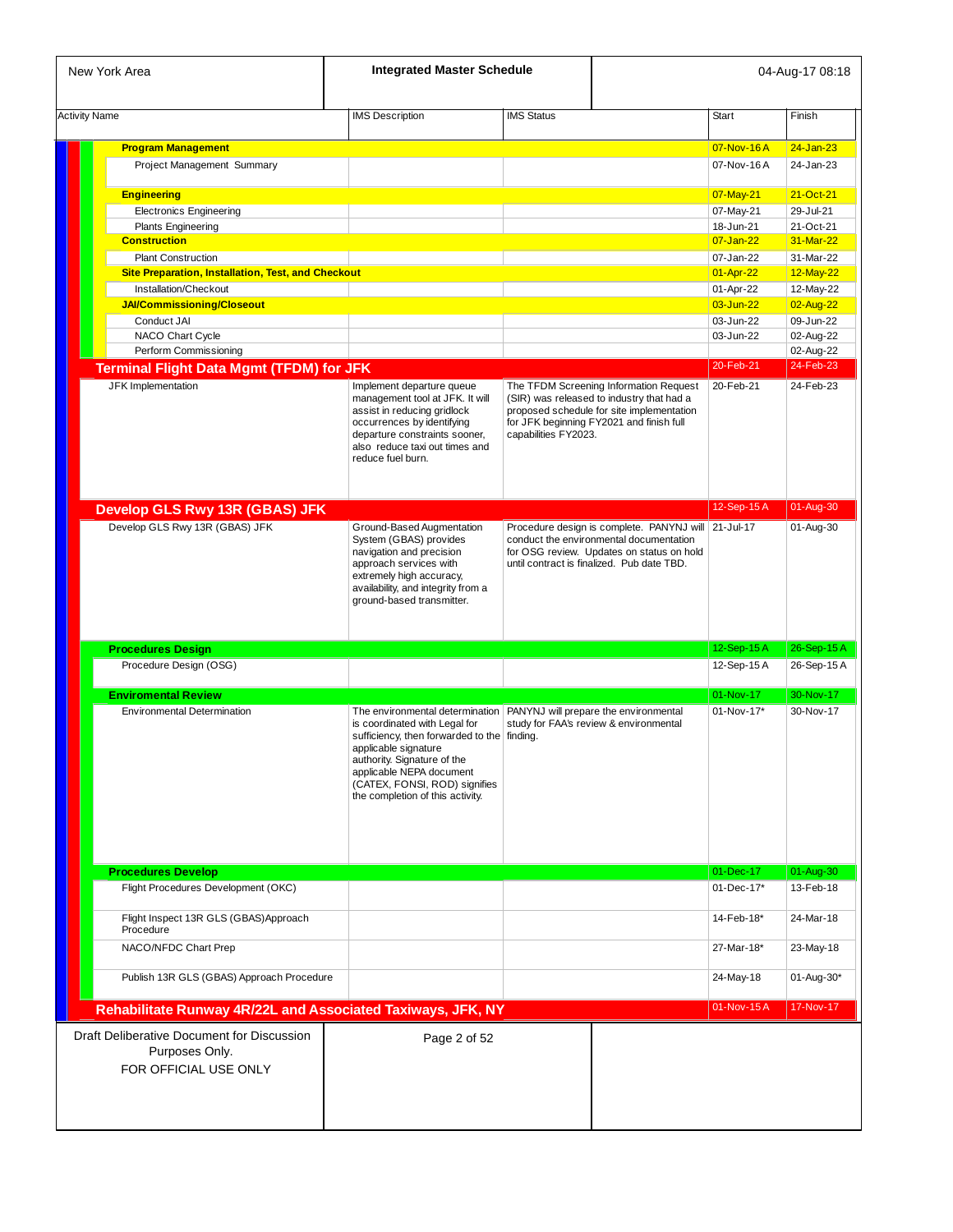| New York Area                                                                         | <b>Integrated Master Schedule</b>                                                             |                   |                                                                                                                                                                             |               | 04-Aug-17 08:18 |
|---------------------------------------------------------------------------------------|-----------------------------------------------------------------------------------------------|-------------------|-----------------------------------------------------------------------------------------------------------------------------------------------------------------------------|---------------|-----------------|
| <b>Activity Name</b>                                                                  | <b>IMS Description</b>                                                                        | <b>IMS Status</b> |                                                                                                                                                                             | Start         | Finish          |
| Design                                                                                |                                                                                               |                   |                                                                                                                                                                             | 01-Nov-15A    | 31-Dec-16A      |
| Construction                                                                          | PANYNJ is rehabilitating runway<br>4R/22L. Runway 4R/22L will<br>receive milling and overlay. | $-11/17.$         | Phase 1 complete - Runway closed 2/27<br>and reopened on 6/1. Phase 2 nightly<br>closures scheduled Midnight to 7am from<br>$6/1 - 9/4$ . Phase 3 Full runway closure $9/5$ | 27-Feb-17 A   | 17-Nov-17       |
| Rehabilitate Taxiways Z, H, and Portions of G, JFK, NY                                |                                                                                               |                   |                                                                                                                                                                             | 24-Jul-17     | 24-Apr-19       |
| Rehabilitate Taxiways Z, H, and Portions of G, JFK,<br><b>NY</b>                      |                                                                                               |                   |                                                                                                                                                                             | 24-Jul-17     | 24-Apr-19       |
| Replace Roof and HVAC at ATCT, JFK, NY                                                |                                                                                               |                   |                                                                                                                                                                             | 25-Jul-16A    | 30-Jun-20       |
| Replace Roof and HVAC at ATCT, JFK, NY                                                |                                                                                               |                   |                                                                                                                                                                             | 25-Jul-16 A   | 30-Jun-20       |
|                                                                                       |                                                                                               |                   |                                                                                                                                                                             | 17-Aug-15A    | 30-Sep-17       |
| Rehab/Replace Fire Alarm at ATCT, JFK, NY                                             |                                                                                               |                   |                                                                                                                                                                             |               |                 |
| Rehab/Replace Fire Alarm at ATCT, JFK, NY                                             |                                                                                               |                   |                                                                                                                                                                             | 17-Aug-15 A   | 30-Sep-17       |
| Refurbish Pier, 4R ALS, JFK, NY                                                       |                                                                                               |                   |                                                                                                                                                                             | $01$ -Jan-20  | 31-Dec-20       |
| Refurbish Pier, 4R ALS, JFK, NY                                                       |                                                                                               |                   |                                                                                                                                                                             | 01-Jan-20     | 31-Dec-20       |
|                                                                                       |                                                                                               |                   |                                                                                                                                                                             |               |                 |
| Rehabilitate Runway 13L/31R, JFK, NY                                                  |                                                                                               |                   |                                                                                                                                                                             | $01 -$ Jul-18 | 31-Dec-19       |
| Construction                                                                          |                                                                                               |                   |                                                                                                                                                                             | 01-Jul-18     | 31-Dec-19       |
|                                                                                       |                                                                                               |                   |                                                                                                                                                                             |               |                 |
| <b>Replace 5KV FAA Feeders</b>                                                        |                                                                                               |                   |                                                                                                                                                                             | 08-Jul-15A    | 30-Sep-17       |
| <b>Stage IV Construction - 5 KV Feeders</b>                                           |                                                                                               |                   |                                                                                                                                                                             | 08-Jul-15A    | 30-Sep-17       |
| <b>Construction</b>                                                                   |                                                                                               |                   |                                                                                                                                                                             | 08-Jul-15 A   | 30-Sep-17       |
| <b>Start - Construct Ductbank</b>                                                     |                                                                                               |                   |                                                                                                                                                                             | 08-Jul-15A    |                 |
|                                                                                       |                                                                                               |                   |                                                                                                                                                                             |               |                 |
| Initial Construct Ductbank (incl. Rwy. 4L RSA)                                        |                                                                                               |                   |                                                                                                                                                                             | 08-Jul-15A    | 24-Nov-15A      |
| Continue Ductbank Install (Excluding Rwy. 4L<br>RSA)                                  |                                                                                               |                   |                                                                                                                                                                             | 25-Nov-15A    | 27-Jan-16 A     |
| 4L/22R Project Substantially Complete                                                 |                                                                                               |                   |                                                                                                                                                                             |               | 27-Jan-16 A     |
|                                                                                       |                                                                                               |                   |                                                                                                                                                                             | 28-Jan-16 A   | 05-Sep-16 A     |
| Construct Ductbank (incl. Rwy. 4L RSA)                                                |                                                                                               |                   |                                                                                                                                                                             |               |                 |
| Test Cable, Punch List                                                                |                                                                                               |                   |                                                                                                                                                                             | 28-Jan-16A    | 28-Jul-16 A     |
| <b>Install Cable</b>                                                                  |                                                                                               |                   |                                                                                                                                                                             | 09-Feb-16A    | 23-Sep-16 A     |
| Finish Construct Ductbank (incl. Rwy. 4L RSA)                                         |                                                                                               |                   |                                                                                                                                                                             |               | 05-Sep-16 A     |
| Removals & Abandon In Place                                                           |                                                                                               |                   |                                                                                                                                                                             | 10-Sep-16A    | 30-Sep-17       |
| 5KV Project Substantially Complete                                                    |                                                                                               |                   |                                                                                                                                                                             |               | 30-Sep-17       |
| <b>Runway and Facility Outages at JFK</b>                                             |                                                                                               |                   |                                                                                                                                                                             | 01-Apr-15A    | 30-Jun-19       |
| Runway 4L (HIQ)                                                                       |                                                                                               |                   |                                                                                                                                                                             | 27-Apr-15 A   | 31-Dec-15A      |
| JFK 4L Runway Full Closure (Rehab)                                                    |                                                                                               |                   |                                                                                                                                                                             | 27-Apr-15 A   | 28-Sep-15A      |
| HIQ ILS (4L) OTS for Stage 3 Relocation                                               |                                                                                               |                   |                                                                                                                                                                             | 27-Apr-15 A   | 15-Oct-15 A     |
| JFK 4L Night/Weekend Closures for Punchlist                                           |                                                                                               |                   |                                                                                                                                                                             | 29-Sep-15A    | 31-Dec-15A      |
|                                                                                       |                                                                                               |                   |                                                                                                                                                                             |               |                 |
| Runway 22R (JOC)                                                                      |                                                                                               |                   |                                                                                                                                                                             | 27-Apr-15 A   | 31-Dec-15A      |
| JOC ILS (22R) OTS for Stage 3 Relocation                                              |                                                                                               |                   |                                                                                                                                                                             | 27-Apr-15 A   | 28-Sep-15 A     |
| Draft Deliberative Document for Discussion<br>Purposes Only.<br>FOR OFFICIAL USE ONLY | Page 3 of 52                                                                                  |                   |                                                                                                                                                                             |               |                 |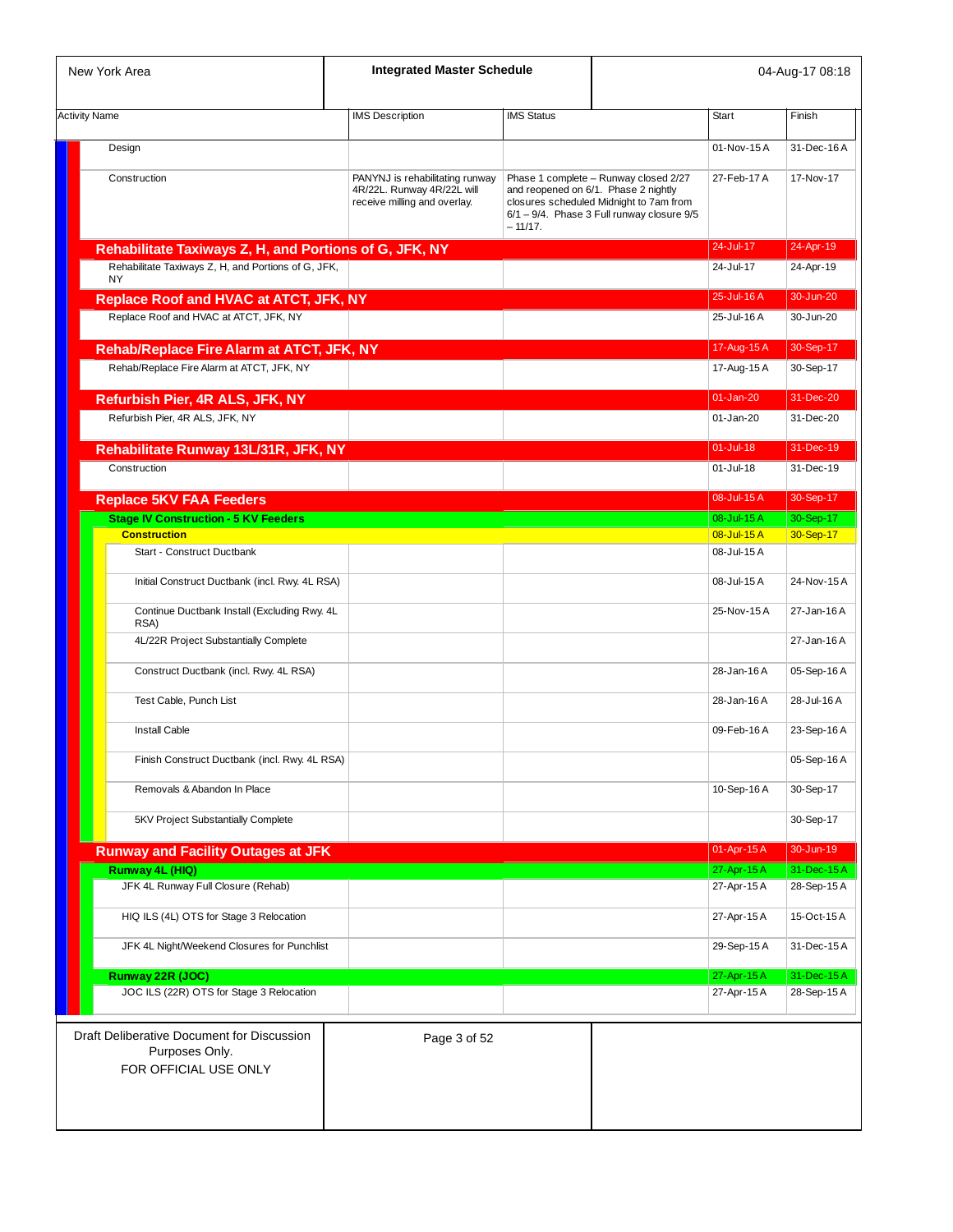| New York Area                                                                         | <b>Integrated Master Schedule</b>                                                 |                                                         |                                                                                                                                  |                            | 04-Aug-17 08:18            |
|---------------------------------------------------------------------------------------|-----------------------------------------------------------------------------------|---------------------------------------------------------|----------------------------------------------------------------------------------------------------------------------------------|----------------------------|----------------------------|
| <b>Activity Name</b>                                                                  | <b>IMS Description</b>                                                            | <b>IMS Status</b>                                       |                                                                                                                                  | <b>Start</b>               | Finish                     |
|                                                                                       |                                                                                   |                                                         |                                                                                                                                  |                            |                            |
| JFK 22R Runway Full Closure (Rehab)                                                   |                                                                                   |                                                         |                                                                                                                                  | 27-Apr-15 A                | 28-Sep-15A                 |
| JFK 22R Night/Weekend Closures for Punchlist                                          |                                                                                   |                                                         |                                                                                                                                  | 29-Sep-15 A                | 31-Dec-15A                 |
| Runway 4R (JFK)                                                                       |                                                                                   |                                                         |                                                                                                                                  | 06-Mar-17 A                | 09-Jan-18                  |
| JFK Runway 4R Full Closure (Rehab)                                                    |                                                                                   |                                                         |                                                                                                                                  | 06-Mar-17 A                | 24-Jul-17                  |
| JFK Runway 4R Night & Weekend Closure                                                 |                                                                                   |                                                         |                                                                                                                                  | 24-Jul-17                  | 26-Oct-17                  |
| (Rehab)<br>JFK Runway 4R Full Closure (Rehab)                                         |                                                                                   |                                                         |                                                                                                                                  | 27-Oct-17                  | 09-Jan-18                  |
| Runway 22L (IWY)                                                                      |                                                                                   |                                                         |                                                                                                                                  | 01-Apr-15 A                | 09-Jan-18                  |
| Weekend Closures - 22L EMAS Installation                                              |                                                                                   |                                                         |                                                                                                                                  | 01-Apr-15 A                | 31-Oct-15A                 |
| JFK Runway 22L Full Closure (Rehab)                                                   |                                                                                   |                                                         |                                                                                                                                  | 06-Mar-17 A                | 24-Jul-17                  |
| JFK Runway 22L Night & Weekend Closure<br>(Rehab)                                     |                                                                                   |                                                         |                                                                                                                                  | 24-Jul-17                  | 26-Oct-17                  |
| JFK Runway 22L Full Closure (Rehab)                                                   |                                                                                   |                                                         |                                                                                                                                  | 27-Oct-17                  | 09-Jan-18                  |
| Runway 13L (TLK)                                                                      |                                                                                   |                                                         |                                                                                                                                  | $01 -$ Jul-18              | 30-Jun-19                  |
| Rehabilitate Runway 13L                                                               |                                                                                   | <b>TEST</b>                                             |                                                                                                                                  | 01-Jul-18                  | 30-Jun-19                  |
| Runway 31R (RTH)                                                                      |                                                                                   |                                                         |                                                                                                                                  | $01 -$ Jul-18              | 30-Jun-19                  |
| Rehabilitate Runway 31R                                                               |                                                                                   |                                                         |                                                                                                                                  | 01-Jul-18                  | 30-Jun-19                  |
| <b>Taxiways</b><br>JFK Twys Sequenced Shutdown (4L/22R Rehab)                         |                                                                                   |                                                         |                                                                                                                                  | 27-Apr-15 A<br>27-Apr-15 A | 25-Sep-15A<br>25-Sep-15 A  |
|                                                                                       |                                                                                   |                                                         |                                                                                                                                  |                            |                            |
| UIS F&E FY17 - 1602372 Replace the JFK 4R Glide Slope shelter                         |                                                                                   |                                                         |                                                                                                                                  | 25-Jul-16 A                | 07-Sep-18                  |
| <b>Implementation</b><br><b>Program Management</b>                                    |                                                                                   |                                                         |                                                                                                                                  | 25-Jul-16 A<br>25-Jul-16A  | 07-Sep-18<br>07-Sep-18     |
| Project Management Summary                                                            |                                                                                   |                                                         |                                                                                                                                  | 25-Jul-16A                 | 07-Sep-18                  |
|                                                                                       |                                                                                   |                                                         |                                                                                                                                  |                            |                            |
| <b>Engineering</b>                                                                    |                                                                                   |                                                         |                                                                                                                                  | 18-Nov-16A                 | 15-Feb-17 A                |
| <b>Plants Design</b><br><b>Plants Engineering</b>                                     |                                                                                   |                                                         |                                                                                                                                  | 18-Nov-16A<br>18-Nov-16A   | 15-Feb-17 A<br>15-Feb-17 A |
|                                                                                       |                                                                                   |                                                         |                                                                                                                                  |                            |                            |
| <b>Construction</b>                                                                   |                                                                                   |                                                         |                                                                                                                                  | 31-Oct-17                  | 19-Dec-17                  |
| <b>Plant Construction</b>                                                             | Perform Site Survey, Project<br>Scope Agreement, Engineering<br>and Construction. | Replacement of the 4R shelter                           |                                                                                                                                  | 31-Oct-17*                 | 19-Dec-17                  |
| <b>JAI/Commissioning/Closeout</b>                                                     |                                                                                   |                                                         |                                                                                                                                  | 20-Dec-17                  | 20-Dec-17                  |
| <b>JAI</b>                                                                            |                                                                                   |                                                         |                                                                                                                                  | 20-Dec-17                  | 20-Dec-17                  |
| Conduct JAI                                                                           |                                                                                   |                                                         |                                                                                                                                  | 20-Dec-17                  | 20-Dec-17                  |
| <b>Commissioning</b>                                                                  |                                                                                   |                                                         |                                                                                                                                  | 20-Dec-17                  | 20-Dec-17                  |
| <b>Work Complete</b>                                                                  | Replace the 4R shelter with a<br>new shelter.                                     | weeks. One week contingency if cable<br>4R/22L closure. | Replacement of shelter typically takes 2-3<br>replacement and Flight Check are needed.<br>Work will be completed during Fall RWY |                            | 20-Dec-17                  |
| 706907 FY17 NG PAPI-Replace VASI, RWY 13L (TLK), John F. Kennedy Int'l Airport        |                                                                                   |                                                         |                                                                                                                                  | 09-Dec-10A                 | 12-Feb-18                  |
|                                                                                       |                                                                                   |                                                         |                                                                                                                                  |                            |                            |
| Draft Deliberative Document for Discussion<br>Purposes Only.<br>FOR OFFICIAL USE ONLY | Page 4 of 52                                                                      |                                                         |                                                                                                                                  |                            |                            |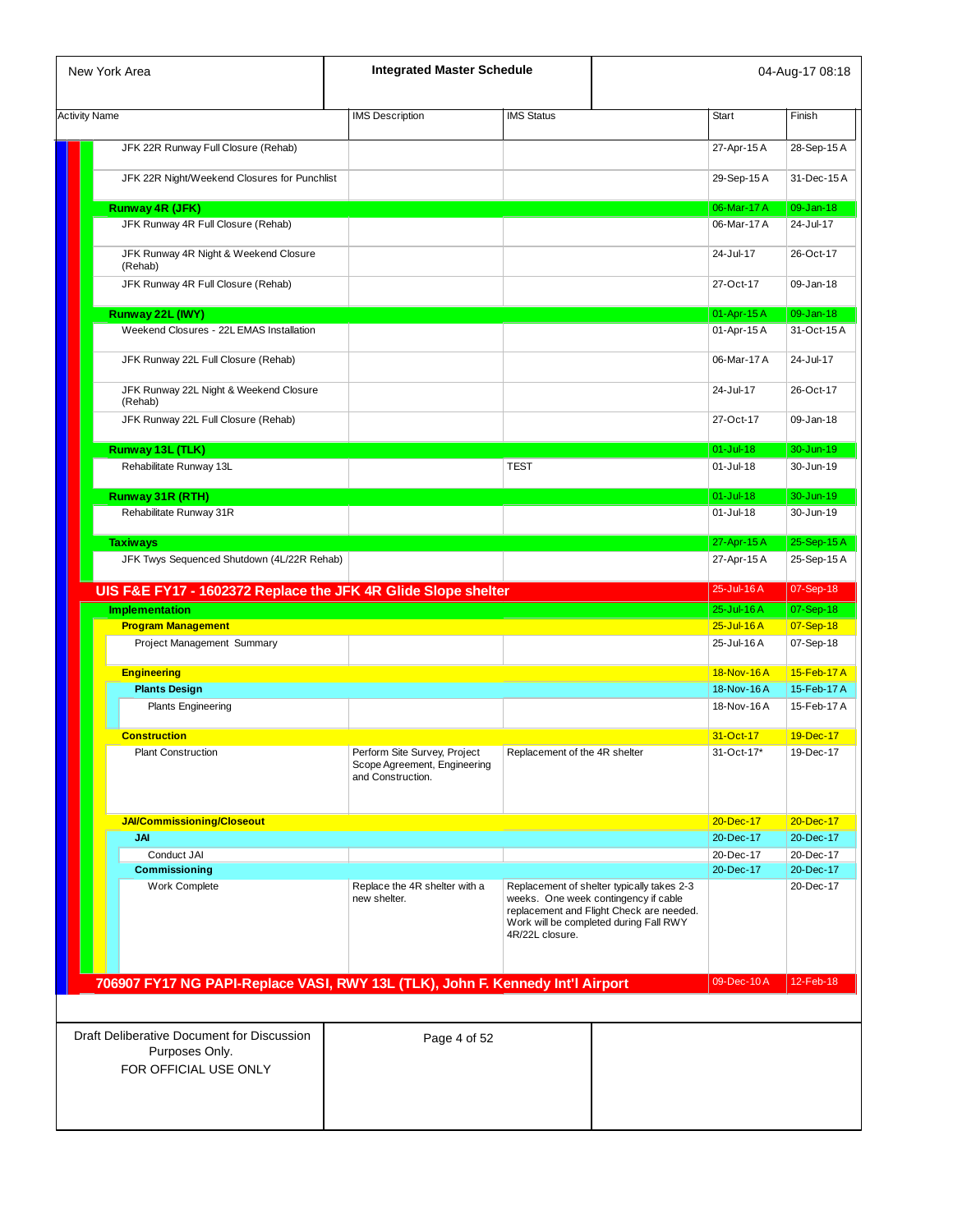| <b>Activity Name</b>  |                                                                                                                                                                                                                                                                                                                                                                                                                                                                                                                                                                                                                                                                                                                                                                                                                                                                                                                                                                                                                                                                                                                                                                                                                                                                                                                                                                                                                                                                                                                                                                                                                                                      |                   |                        |             |                                                                                                      |
|-----------------------|------------------------------------------------------------------------------------------------------------------------------------------------------------------------------------------------------------------------------------------------------------------------------------------------------------------------------------------------------------------------------------------------------------------------------------------------------------------------------------------------------------------------------------------------------------------------------------------------------------------------------------------------------------------------------------------------------------------------------------------------------------------------------------------------------------------------------------------------------------------------------------------------------------------------------------------------------------------------------------------------------------------------------------------------------------------------------------------------------------------------------------------------------------------------------------------------------------------------------------------------------------------------------------------------------------------------------------------------------------------------------------------------------------------------------------------------------------------------------------------------------------------------------------------------------------------------------------------------------------------------------------------------------|-------------------|------------------------|-------------|------------------------------------------------------------------------------------------------------|
|                       | <b>IMS</b> Description                                                                                                                                                                                                                                                                                                                                                                                                                                                                                                                                                                                                                                                                                                                                                                                                                                                                                                                                                                                                                                                                                                                                                                                                                                                                                                                                                                                                                                                                                                                                                                                                                               | <b>IMS Status</b> | <b>Start</b>           |             | Finish                                                                                               |
| Prepare & Approve NCP |                                                                                                                                                                                                                                                                                                                                                                                                                                                                                                                                                                                                                                                                                                                                                                                                                                                                                                                                                                                                                                                                                                                                                                                                                                                                                                                                                                                                                                                                                                                                                                                                                                                      |                   | 30-Jul-15 A            |             | 22-Apr-16 A                                                                                          |
| <b>Implementation</b> | <b>Integrated Master Schedule</b><br>New York Area<br><b>Program Management</b><br>Project Management Summary<br><b>Engineering</b><br><b>Plants Engineering</b><br><b>Electronics Engineering</b><br><b>Construction</b><br><b>Plant Construction</b><br>Perform Site Survey, Project<br>VASI to remain operational until PAPI is<br>Scope Agreement, Engineering<br>online. The PAPI was successfully flight<br>and Construction.<br>checked on 4/18/17.<br>JAI/Commissioning/Closeout<br>Conduct JAI<br>Perform Commissioning<br>RWY 13L is equipped with a<br>New Bedford Panoramex (NBP) finished the<br>2-bar VASI (12 lights). This VASI<br>upgrade for the Integrated Control and<br>is not designed to accomodate<br>Monitoring System (ICMS) on 4/28/17.<br>Interlock is not required on 13L PAPI and<br>high cockpit aircraft. VASI will be<br>replaced with a PAPI to resolve<br>GS. Pending additional ICMS software<br>adaptation and AT training.<br>this issue.<br>901789: FY-14/16 PAPI-Establish CAST, Rwy 4R (Priority #115)<br><b>Program Management</b><br>Project Management Summary<br><b>Engineering</b><br><b>Plants Engineering</b><br><b>Electronics Engineering</b><br><b>Construction</b><br><b>Plant Construction</b><br>Perform Site Survey, Project<br>Scope Agreement, Engineering<br>and Construction.<br><b>JAI/Commissioning/Closeout</b><br>Conduct JAI<br>Perform Commissioning<br>New PAPI establishment on 4R<br>Construction of 4R PAPI to begin end of<br>will start after PANYNJ Stage 7<br>September or first week of October 2017 for<br>RWY 4R is completed.<br>approximately 30 days. Flight Check to |                   | 09-Dec-10A             | 12-Feb-18   |                                                                                                      |
|                       |                                                                                                                                                                                                                                                                                                                                                                                                                                                                                                                                                                                                                                                                                                                                                                                                                                                                                                                                                                                                                                                                                                                                                                                                                                                                                                                                                                                                                                                                                                                                                                                                                                                      |                   |                        | 09-Dec-10A  | 12-Feb-18                                                                                            |
|                       |                                                                                                                                                                                                                                                                                                                                                                                                                                                                                                                                                                                                                                                                                                                                                                                                                                                                                                                                                                                                                                                                                                                                                                                                                                                                                                                                                                                                                                                                                                                                                                                                                                                      |                   |                        | 09-Dec-10A  | 12-Feb-18                                                                                            |
|                       |                                                                                                                                                                                                                                                                                                                                                                                                                                                                                                                                                                                                                                                                                                                                                                                                                                                                                                                                                                                                                                                                                                                                                                                                                                                                                                                                                                                                                                                                                                                                                                                                                                                      |                   |                        | 19-Nov-15A  | 29-Jul-16 A                                                                                          |
|                       |                                                                                                                                                                                                                                                                                                                                                                                                                                                                                                                                                                                                                                                                                                                                                                                                                                                                                                                                                                                                                                                                                                                                                                                                                                                                                                                                                                                                                                                                                                                                                                                                                                                      |                   |                        | 19-Nov-15A  | 29-Jul-16 A                                                                                          |
|                       |                                                                                                                                                                                                                                                                                                                                                                                                                                                                                                                                                                                                                                                                                                                                                                                                                                                                                                                                                                                                                                                                                                                                                                                                                                                                                                                                                                                                                                                                                                                                                                                                                                                      |                   |                        | 19-Nov-15A  | 29-Jul-16 A                                                                                          |
|                       |                                                                                                                                                                                                                                                                                                                                                                                                                                                                                                                                                                                                                                                                                                                                                                                                                                                                                                                                                                                                                                                                                                                                                                                                                                                                                                                                                                                                                                                                                                                                                                                                                                                      |                   |                        | 08-Sep-16A  | 05-Apr-17 A                                                                                          |
|                       |                                                                                                                                                                                                                                                                                                                                                                                                                                                                                                                                                                                                                                                                                                                                                                                                                                                                                                                                                                                                                                                                                                                                                                                                                                                                                                                                                                                                                                                                                                                                                                                                                                                      |                   |                        | 08-Sep-16A  | 05-Apr-17 A                                                                                          |
|                       |                                                                                                                                                                                                                                                                                                                                                                                                                                                                                                                                                                                                                                                                                                                                                                                                                                                                                                                                                                                                                                                                                                                                                                                                                                                                                                                                                                                                                                                                                                                                                                                                                                                      |                   |                        |             |                                                                                                      |
|                       |                                                                                                                                                                                                                                                                                                                                                                                                                                                                                                                                                                                                                                                                                                                                                                                                                                                                                                                                                                                                                                                                                                                                                                                                                                                                                                                                                                                                                                                                                                                                                                                                                                                      |                   | $24 - July - 17$       |             | $27 -$ Jul-17                                                                                        |
|                       |                                                                                                                                                                                                                                                                                                                                                                                                                                                                                                                                                                                                                                                                                                                                                                                                                                                                                                                                                                                                                                                                                                                                                                                                                                                                                                                                                                                                                                                                                                                                                                                                                                                      |                   | 24-Jul-17              |             | 27-Jul-17                                                                                            |
|                       |                                                                                                                                                                                                                                                                                                                                                                                                                                                                                                                                                                                                                                                                                                                                                                                                                                                                                                                                                                                                                                                                                                                                                                                                                                                                                                                                                                                                                                                                                                                                                                                                                                                      |                   |                        |             | 27-Jul-17                                                                                            |
|                       |                                                                                                                                                                                                                                                                                                                                                                                                                                                                                                                                                                                                                                                                                                                                                                                                                                                                                                                                                                                                                                                                                                                                                                                                                                                                                                                                                                                                                                                                                                                                                                                                                                                      |                   |                        |             |                                                                                                      |
|                       |                                                                                                                                                                                                                                                                                                                                                                                                                                                                                                                                                                                                                                                                                                                                                                                                                                                                                                                                                                                                                                                                                                                                                                                                                                                                                                                                                                                                                                                                                                                                                                                                                                                      |                   |                        | 11-Dec-14 A | $11 - Jun-18$                                                                                        |
|                       |                                                                                                                                                                                                                                                                                                                                                                                                                                                                                                                                                                                                                                                                                                                                                                                                                                                                                                                                                                                                                                                                                                                                                                                                                                                                                                                                                                                                                                                                                                                                                                                                                                                      |                   |                        | 11-Dec-14 A |                                                                                                      |
| <b>Implementation</b> |                                                                                                                                                                                                                                                                                                                                                                                                                                                                                                                                                                                                                                                                                                                                                                                                                                                                                                                                                                                                                                                                                                                                                                                                                                                                                                                                                                                                                                                                                                                                                                                                                                                      |                   |                        | 11-Dec-14 A | $11 - Jun-18$<br>$11 - Jun-18$                                                                       |
|                       |                                                                                                                                                                                                                                                                                                                                                                                                                                                                                                                                                                                                                                                                                                                                                                                                                                                                                                                                                                                                                                                                                                                                                                                                                                                                                                                                                                                                                                                                                                                                                                                                                                                      |                   |                        | 11-Dec-14 A | $11 - Jun-18$                                                                                        |
|                       |                                                                                                                                                                                                                                                                                                                                                                                                                                                                                                                                                                                                                                                                                                                                                                                                                                                                                                                                                                                                                                                                                                                                                                                                                                                                                                                                                                                                                                                                                                                                                                                                                                                      |                   |                        | 12-Oct-16A  |                                                                                                      |
|                       |                                                                                                                                                                                                                                                                                                                                                                                                                                                                                                                                                                                                                                                                                                                                                                                                                                                                                                                                                                                                                                                                                                                                                                                                                                                                                                                                                                                                                                                                                                                                                                                                                                                      |                   |                        | 12-Oct-16A  |                                                                                                      |
|                       |                                                                                                                                                                                                                                                                                                                                                                                                                                                                                                                                                                                                                                                                                                                                                                                                                                                                                                                                                                                                                                                                                                                                                                                                                                                                                                                                                                                                                                                                                                                                                                                                                                                      |                   |                        | 12-Oct-16A  |                                                                                                      |
|                       |                                                                                                                                                                                                                                                                                                                                                                                                                                                                                                                                                                                                                                                                                                                                                                                                                                                                                                                                                                                                                                                                                                                                                                                                                                                                                                                                                                                                                                                                                                                                                                                                                                                      |                   |                        |             |                                                                                                      |
|                       |                                                                                                                                                                                                                                                                                                                                                                                                                                                                                                                                                                                                                                                                                                                                                                                                                                                                                                                                                                                                                                                                                                                                                                                                                                                                                                                                                                                                                                                                                                                                                                                                                                                      |                   | 18-Sep-17<br>18-Sep-17 |             |                                                                                                      |
|                       |                                                                                                                                                                                                                                                                                                                                                                                                                                                                                                                                                                                                                                                                                                                                                                                                                                                                                                                                                                                                                                                                                                                                                                                                                                                                                                                                                                                                                                                                                                                                                                                                                                                      |                   |                        |             |                                                                                                      |
|                       |                                                                                                                                                                                                                                                                                                                                                                                                                                                                                                                                                                                                                                                                                                                                                                                                                                                                                                                                                                                                                                                                                                                                                                                                                                                                                                                                                                                                                                                                                                                                                                                                                                                      |                   | 22-Nov-17              |             |                                                                                                      |
|                       |                                                                                                                                                                                                                                                                                                                                                                                                                                                                                                                                                                                                                                                                                                                                                                                                                                                                                                                                                                                                                                                                                                                                                                                                                                                                                                                                                                                                                                                                                                                                                                                                                                                      | follow.           | 22-Nov-17              |             | 04-Aug-17<br>04-Aug-17<br>04-Aug-17<br>30-Oct-17<br>30-Oct-17<br>27-Nov-17<br>27-Nov-17<br>27-Nov-17 |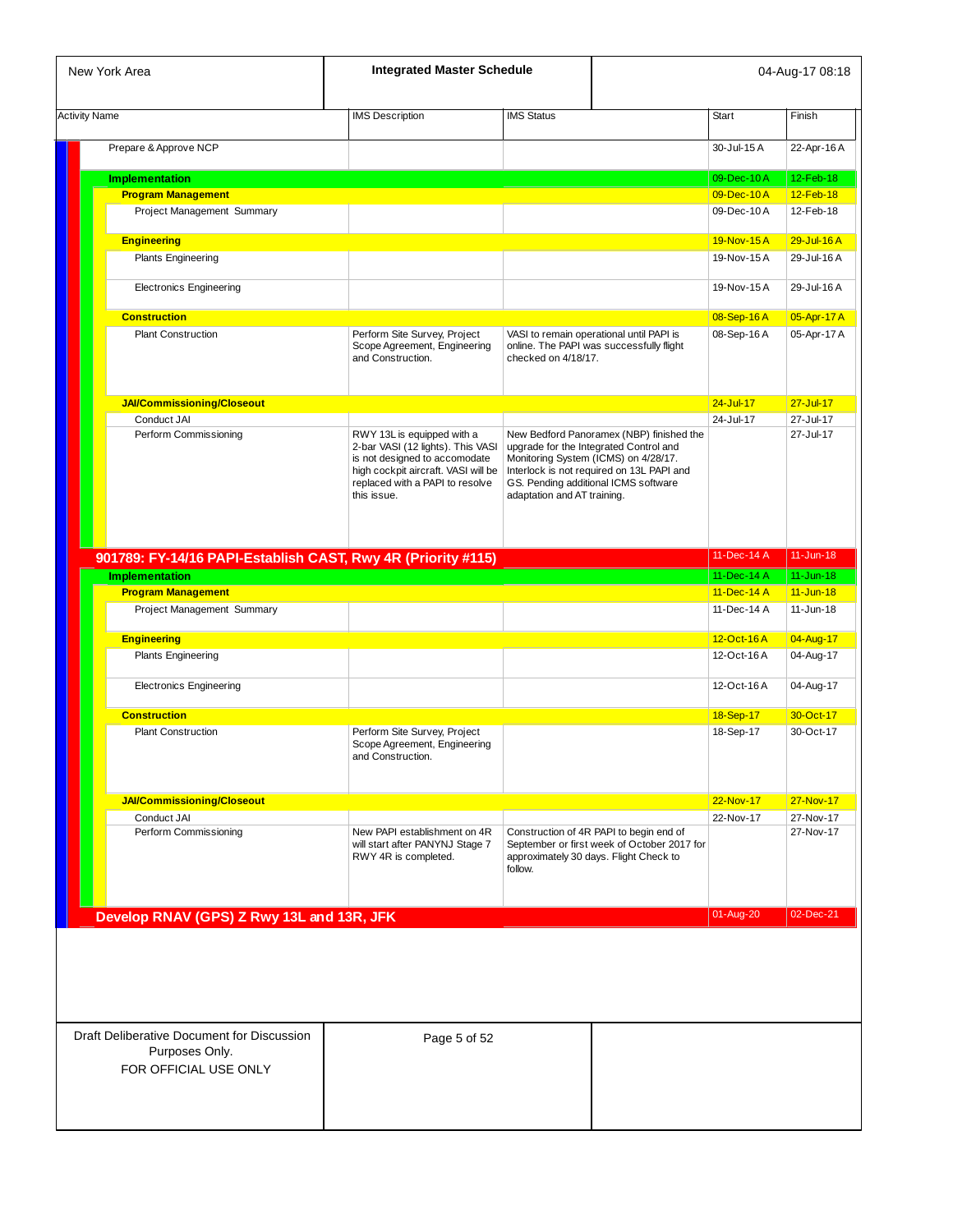| New York Area                                                                         | <b>Integrated Master Schedule</b>                                                                                                                                                                             |                                        |                                                                                |               | 04-Aug-17 08:18 |
|---------------------------------------------------------------------------------------|---------------------------------------------------------------------------------------------------------------------------------------------------------------------------------------------------------------|----------------------------------------|--------------------------------------------------------------------------------|---------------|-----------------|
| <b>Activity Name</b>                                                                  | <b>IMS</b> Description                                                                                                                                                                                        | <b>IMS Status</b>                      |                                                                                | <b>Start</b>  | Finish          |
| Develop RNAV (GPS) Z Rwy 13L and 13R, JFK                                             | Removal of existing GPS overlay<br>from VOR Rwy 13L/R approach.<br>Changing GPS approach to<br>RNAV (GPS) approach. VOR<br>portion of the procedure will be<br>cancelled when this procedure is<br>published. | Project on hold until CRI VOR<br>2021. | decommissioning. Currently scheduled for                                       | 01-Aug-20     | 02-Dec-21       |
| <b>Procedure Design</b>                                                               |                                                                                                                                                                                                               |                                        |                                                                                | 01-Aug-20     | 01-Sep-20       |
| Procedure Design (OSG)                                                                |                                                                                                                                                                                                               | change.                                | Possible procedure redesign due to criteria                                    | 01-Aug-20*    | 01-Sep-20       |
| <b>Environmental Review</b>                                                           |                                                                                                                                                                                                               |                                        |                                                                                | 02-Sep-20     | 03-Jun-21       |
| <b>Environmental Review</b>                                                           |                                                                                                                                                                                                               | to VOR decommissioning schedule.       | Environmental process will continue closer                                     | 02-Sep-20     | 03-Jun-21       |
| Acquire Environmental Data for Analysis                                               | Forward justification, Draft Initial<br>Environmental Review (IER),<br>TARGETS file, graphic of<br>existing flight tracks with new<br>procedure to Environmental<br>Specialist (ES) for review.               | 2017.                                  | Draft approach plate & TARGETS file<br>received 4/27/16. IER put on hold April | 02-Sep-20     | 30-Dec-20       |
| Noise Screening/Modeling Completed                                                    | Establish a noise baseline based   Initial modeling completed May 2016 and<br>on dates coordinated with the<br>facility. HQ runs noise model.<br>Provide draft report to ES for AT<br>facility concurrence.   |                                        | shows no significant or reportable noise                                       | 31-Dec-20     | 01-Mar-21       |
| Noise Steering Group                                                                  | OSG prep briefing paper<br>outlining plan including outreach.<br>OSG forwards draft to NYAPIO<br>Team for review. NSG<br>reviews/approves at bi-weekly<br>meeting.                                            | Briefing memo put on hold April 2017.  |                                                                                | 02-Mar-21     | 02-May-21       |
| <b>Public Notification</b>                                                            | Follow the NSG-Approved<br>Outreach Plan. Action may be<br>required by OSG, AT, Public<br>Affairs, Regional Administrator's<br>Office, NYAPIO, and PANYNJ.                                                    |                                        |                                                                                | 03-May-21     | 03-Jun-21       |
| <b>Environmental Determination</b>                                                    | Determination is coordinated<br>with Legal for sufficiency, then<br>forwarded to the applicable<br>signature authority.                                                                                       |                                        |                                                                                |               | 03-Jun-21       |
|                                                                                       |                                                                                                                                                                                                               |                                        |                                                                                |               |                 |
| <b>Procedures Development</b>                                                         |                                                                                                                                                                                                               |                                        |                                                                                | $11 - Jun-21$ | 02-Dec-21       |
| Flight Procedures Development (OKC)                                                   |                                                                                                                                                                                                               |                                        |                                                                                | 11-Jun-21*    | 24-Aug-21       |
| Flight Inspect RNAV (GPS) Approach Procedure                                          |                                                                                                                                                                                                               |                                        |                                                                                | 25-Aug-21     | 02-Oct-21       |
| NACO/NFDC Chart Preparation                                                           |                                                                                                                                                                                                               |                                        |                                                                                | 05-Oct-21*    | 02-Dec-21       |
| Draft Deliberative Document for Discussion<br>Purposes Only.<br>FOR OFFICIAL USE ONLY | Page 6 of 52                                                                                                                                                                                                  |                                        |                                                                                |               |                 |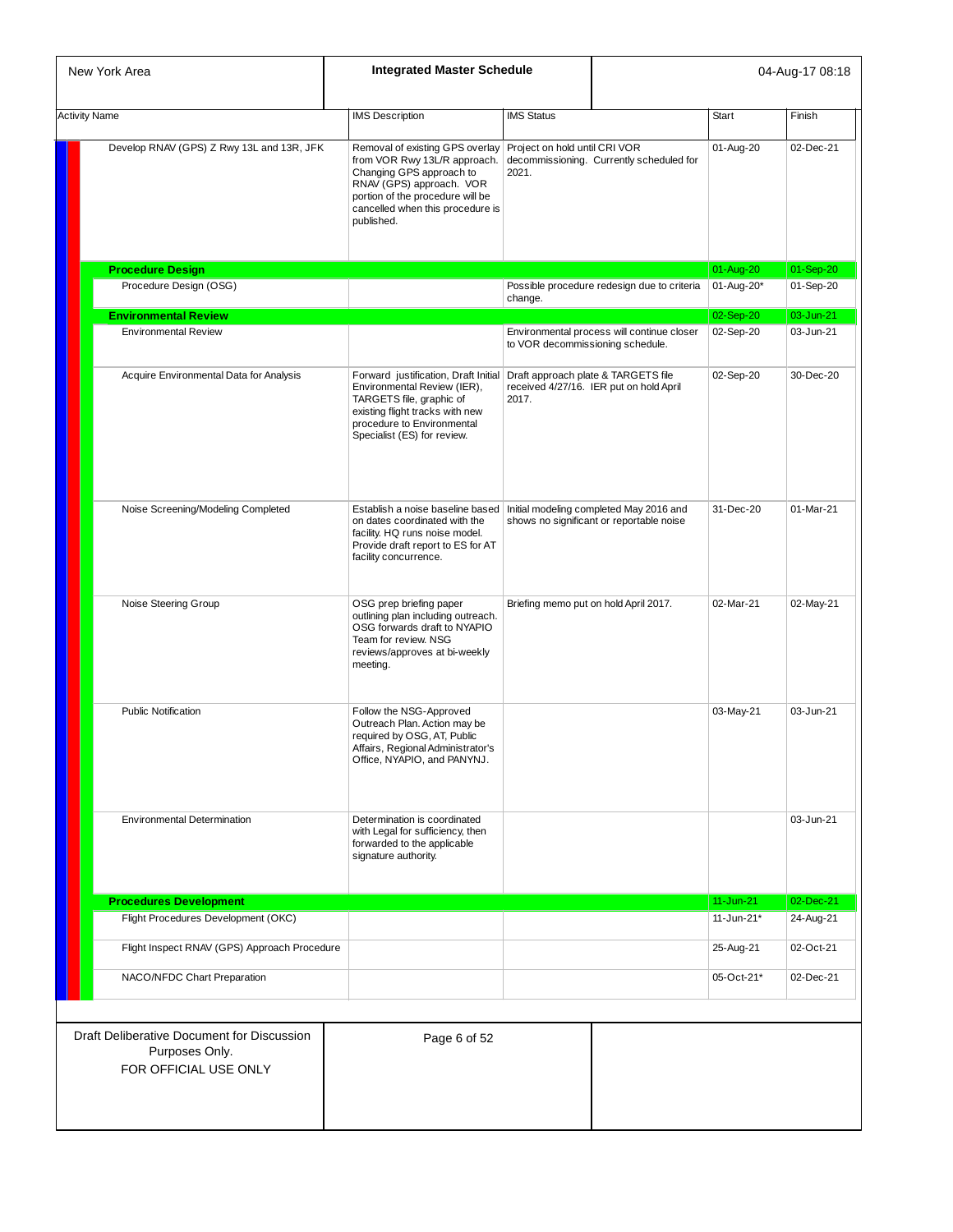|                      | New York Area                                                                         | <b>Integrated Master Schedule</b>                                                                                                                                                                                                    |                                     |                                                                                                                                                                                               |              | 04-Aug-17 08:18 |
|----------------------|---------------------------------------------------------------------------------------|--------------------------------------------------------------------------------------------------------------------------------------------------------------------------------------------------------------------------------------|-------------------------------------|-----------------------------------------------------------------------------------------------------------------------------------------------------------------------------------------------|--------------|-----------------|
| <b>Activity Name</b> |                                                                                       | <b>IMS</b> Description                                                                                                                                                                                                               | <b>IMS Status</b>                   |                                                                                                                                                                                               | <b>Start</b> | Finish          |
|                      |                                                                                       |                                                                                                                                                                                                                                      |                                     |                                                                                                                                                                                               |              |                 |
|                      | Publish RNAV (GPS) Approach for JFK 13L                                               |                                                                                                                                                                                                                                      |                                     |                                                                                                                                                                                               |              | 02-Dec-21*      |
|                      | Develop GLS Rwy 4R/4L, 22R/22L, 13L, 31R/31L, (GBAS), JFK                             |                                                                                                                                                                                                                                      |                                     |                                                                                                                                                                                               | 12-Sep-15A   | 24-May-18       |
|                      | Develop GLS Rwy 4R/4L, 22R/22L, 13L 31R/31L,<br>(GBAS), JFK                           | Ground-Based Augmentation<br>System (GBAS) provides<br>navigation and precision<br>approach services with<br>extremely high accuracy,<br>availability, and integrity from a<br>ground-based transmitter.                             |                                     | Procedure design is complete. PANYNJ will   12-Sep-15 A<br>conduct the environmental documentation<br>for OSG review. Updates on status on hold<br>until contract is finalized. Pub date TBD. |              | 24-May-18       |
|                      | <b>Procedures Design</b>                                                              |                                                                                                                                                                                                                                      |                                     |                                                                                                                                                                                               | 12-Sep-15A   | 26-Sep-15A      |
|                      | Procedure Design (OSG)                                                                |                                                                                                                                                                                                                                      |                                     |                                                                                                                                                                                               | 12-Sep-15A   | 26-Sep-15A      |
|                      |                                                                                       |                                                                                                                                                                                                                                      |                                     |                                                                                                                                                                                               | 26-Jun-17    | 26-Jun-17       |
|                      | <b>Environmental Review</b><br><b>Environmental Determination</b>                     | The environmental determination                                                                                                                                                                                                      |                                     | PANYNJ will prepare the environmental                                                                                                                                                         |              | 26-Jun-17       |
|                      |                                                                                       | is coordinated with Legal for<br>sufficiency, then forwarded to the finding.<br>applicable signature<br>authority. Signature of the<br>applicable NEPA document<br>(CATEX, FONSI, ROD) signifies<br>the completion of this activity. |                                     | study for FAA's review & environmental                                                                                                                                                        |              |                 |
|                      | <b>Procedures Development</b>                                                         |                                                                                                                                                                                                                                      |                                     |                                                                                                                                                                                               | 01-Dec-17    | 24-May-18       |
|                      | Flight Procedures Development (OKC)                                                   |                                                                                                                                                                                                                                      |                                     |                                                                                                                                                                                               | 01-Dec-17*   | 13-Feb-18       |
|                      | Flight Inspect GBAS (GLS) Approach Procedure                                          |                                                                                                                                                                                                                                      |                                     |                                                                                                                                                                                               | 14-Feb-18    | 24-Mar-18       |
|                      | NACO/NFDC Chart Preparation                                                           |                                                                                                                                                                                                                                      |                                     |                                                                                                                                                                                               | 25-Mar-18    | 23-May-18       |
|                      | Publish GBAS (GLS) Approach Procedure for All<br>Runways at JFK                       |                                                                                                                                                                                                                                      |                                     |                                                                                                                                                                                               |              | 24-May-18*      |
|                      | RNAV (GPS) Y 13R, JFK (offset from North)                                             |                                                                                                                                                                                                                                      |                                     |                                                                                                                                                                                               | 05-Oct-15A   | $19 -$ Jul-18   |
|                      | RNAV (GPS) Y 13R, JFK (offset from North)                                             | Developing RNAV (GPS)<br>procedure for 13R in preparation<br>for 13L/31R 2018 runway<br>closure. N90 has identified<br>procedure for permanent use.                                                                                  | Environmental analysis is underway. |                                                                                                                                                                                               | 05-Oct-15A   | 19-Jul-18       |
|                      | <b>Procedure Design</b>                                                               |                                                                                                                                                                                                                                      |                                     |                                                                                                                                                                                               | 05-Oct-15A   | 14-Dec-15A      |
|                      | Procedure Design (OSG)                                                                |                                                                                                                                                                                                                                      | Procedure design complete.          |                                                                                                                                                                                               | 05-Oct-15A   | 14-Dec-15A      |
|                      | <b>Environmental Review</b>                                                           |                                                                                                                                                                                                                                      |                                     |                                                                                                                                                                                               | 21-Jun-17 A  | 15-Sep-17       |
|                      | <b>Environmental Review</b>                                                           | Initial Environmental Review<br>(IER) in development stage.                                                                                                                                                                          | Environmental analysis is underway. |                                                                                                                                                                                               | 21-Jun-17 A  | 15-Sep-17       |
|                      | Acquire Environmental Data for Analysis                                               | Draft IER, TARGETS file,<br>graphic of new procedure to<br>Environmental Specialist (ES) for<br>review.                                                                                                                              |                                     | Draft approach plate & TARGETS file<br>received 4/27/16. IER in development.<br>Environmental process under development.                                                                      | 21-Jun-17 A  | 31-Aug-17       |
|                      |                                                                                       |                                                                                                                                                                                                                                      |                                     |                                                                                                                                                                                               |              |                 |
|                      | Draft Deliberative Document for Discussion<br>Purposes Only.<br>FOR OFFICIAL USE ONLY | Page 7 of 52                                                                                                                                                                                                                         |                                     |                                                                                                                                                                                               |              |                 |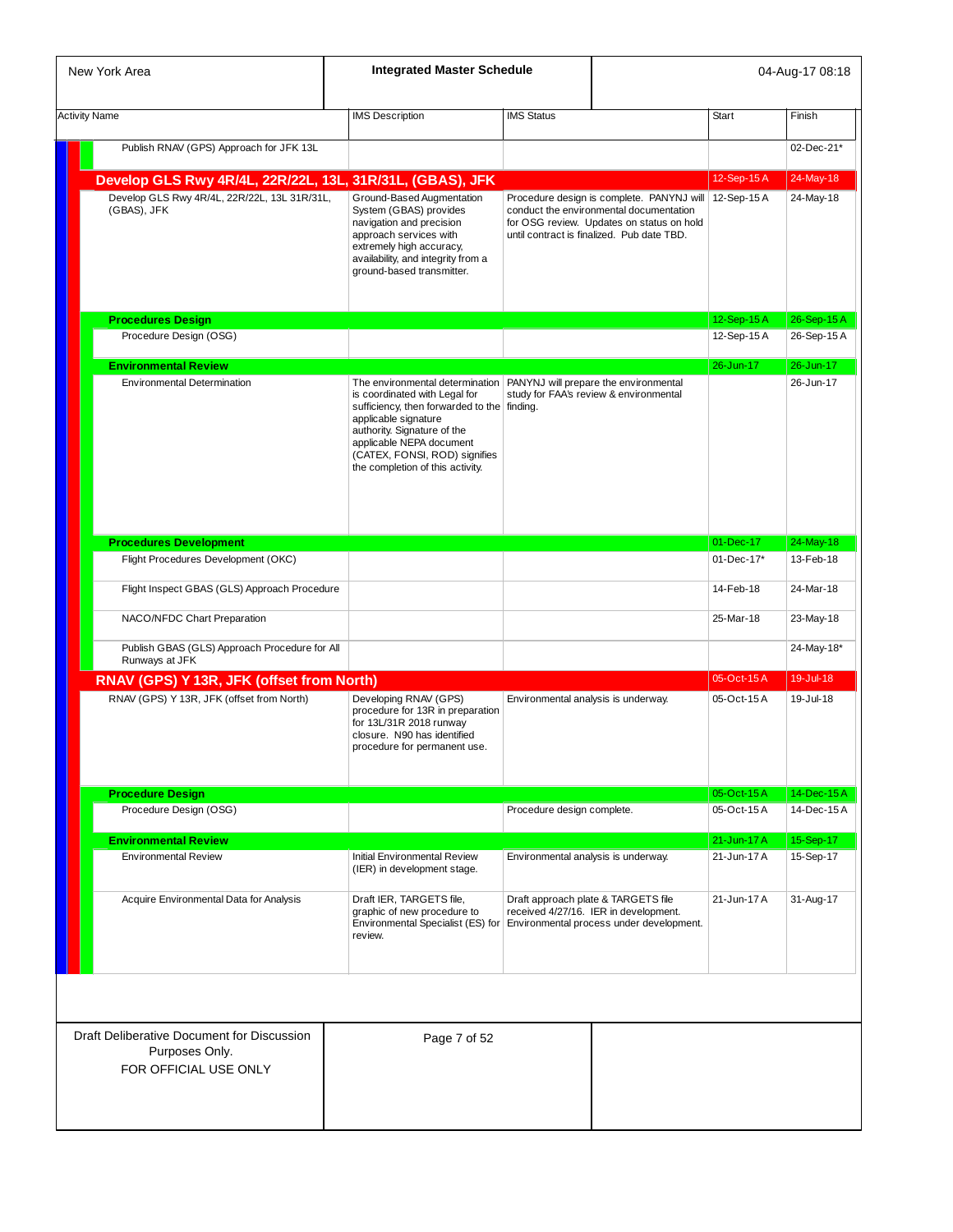| New York Area                                                                         | <b>Integrated Master Schedule</b>                                                                                                                                                             |                                      |                                                                                                                                                                                        |               | 04-Aug-17 08:18 |
|---------------------------------------------------------------------------------------|-----------------------------------------------------------------------------------------------------------------------------------------------------------------------------------------------|--------------------------------------|----------------------------------------------------------------------------------------------------------------------------------------------------------------------------------------|---------------|-----------------|
| <b>Activity Name</b>                                                                  | <b>IMS</b> Description                                                                                                                                                                        | <b>IMS Status</b>                    |                                                                                                                                                                                        | <b>Start</b>  | Finish          |
| Noise Screening/Modeling Completed                                                    | Establish a noise baseline based Noise Screening in process.<br>on dates coordinated with the<br>facility. HQ runs noise model.<br>Provide draft report to ES for AT<br>facility concurrence. |                                      |                                                                                                                                                                                        | 10-Jul-17 A   | 21-Aug-17       |
| <b>Public Notification</b>                                                            | Follow the NSG-Approved<br>Outreach Plan. Action may be<br>required by OSG, AT, Public<br>Affairs, Regional Administrator's<br>Office, NYAPIO, and PANYNJ.                                    |                                      | Public notificaton and community outreach<br>will be determined with coordination with the<br>ADO and the PA to determine the extent of<br>community outreach and who will conduct it. | 22-Aug-17     | 15-Sep-17       |
| Noise Steering Group                                                                  | OSG prep briefing paper<br>outlining plan including outreach.<br>OSG forwards draft to NYAPIO<br>Team for review. NSG<br>reviews/approves at bi-weekly<br>meeting.                            | No date for NSG brief.               |                                                                                                                                                                                        | 22-Aug-17     | 22-Aug-17       |
| <b>Environmental Determination</b>                                                    | Coordinate with NY ARP to<br>include the new approach<br>procedure into the JFK RWY<br>13L/31R construction<br>categorical exclusion (CATEX).                                                 | Environmental analysis is underway.  |                                                                                                                                                                                        |               | 15-Sep-17       |
| <b>Procedures Development</b>                                                         |                                                                                                                                                                                               |                                      |                                                                                                                                                                                        | $26 - Jan-18$ | 19-Jul-18       |
| Flight Procedures Development (OKC)                                                   |                                                                                                                                                                                               |                                      |                                                                                                                                                                                        | 26-Jan-18*    | 10-Apr-18       |
| Flight Inspect RNAV (GPS) Approach Procedure<br>for JFK 13R                           |                                                                                                                                                                                               |                                      |                                                                                                                                                                                        | 11-Apr-18     | 19-May-18       |
| NACO/FDC Chart Preparation                                                            |                                                                                                                                                                                               |                                      |                                                                                                                                                                                        | 22-May-18*    | 19-Jul-18       |
| Publish RNAV (GPS) Approach for JFK 13R                                               |                                                                                                                                                                                               |                                      |                                                                                                                                                                                        |               | 19-Jul-18*      |
| Develop Temporary Lower Minimums to Existing ILS Rwy 13L CAT II, JFK, NY              |                                                                                                                                                                                               |                                      |                                                                                                                                                                                        | 01-Jun-16A    | 30-Mar-17 A     |
| Temporary reduction of ILS Rwy 13L CAT II<br>minimums                                 | Temporary lower minimums on<br>the existing CAT II procedure to<br>JFK 13L are being developed to<br>accomodate planned<br>rehabilitation of Rwy 4R/22L.                                      | Published and available until 4R/22L | construction complete in November, 2017.                                                                                                                                               | 25-Jul-16A    | 30-Mar-17 A     |
| <b>Procedures Design</b>                                                              |                                                                                                                                                                                               |                                      |                                                                                                                                                                                        | 25-Jul-16A    | 08-Aug-16 A     |
| Procedure Design (OSG)                                                                |                                                                                                                                                                                               | AIS.                                 | Procedure design complete. Package with                                                                                                                                                | 25-Jul-16 A   | 08-Aug-16 A     |
| <b>Environmental Review</b>                                                           |                                                                                                                                                                                               |                                      |                                                                                                                                                                                        | 25-Jul-16 A   | 27-Oct-16A      |
| Environmental Determination - Construction<br><b>CATEX</b>                            | Procedure is included in<br>PANYNJ's environmental for<br>JFK Rehab 4R/22L. PANYNJ<br>and FAA will conduct outreach.                                                                          | CATEX signed 10/27/2016.             |                                                                                                                                                                                        | 25-Jul-16A    | 27-Oct-16A      |
| <b>Procedures Development</b>                                                         |                                                                                                                                                                                               |                                      |                                                                                                                                                                                        | 01-Jun-16A    | 30-Mar-17 A     |
|                                                                                       |                                                                                                                                                                                               |                                      |                                                                                                                                                                                        |               |                 |
| Draft Deliberative Document for Discussion<br>Purposes Only.<br>FOR OFFICIAL USE ONLY | Page 8 of 52                                                                                                                                                                                  |                                      |                                                                                                                                                                                        |               |                 |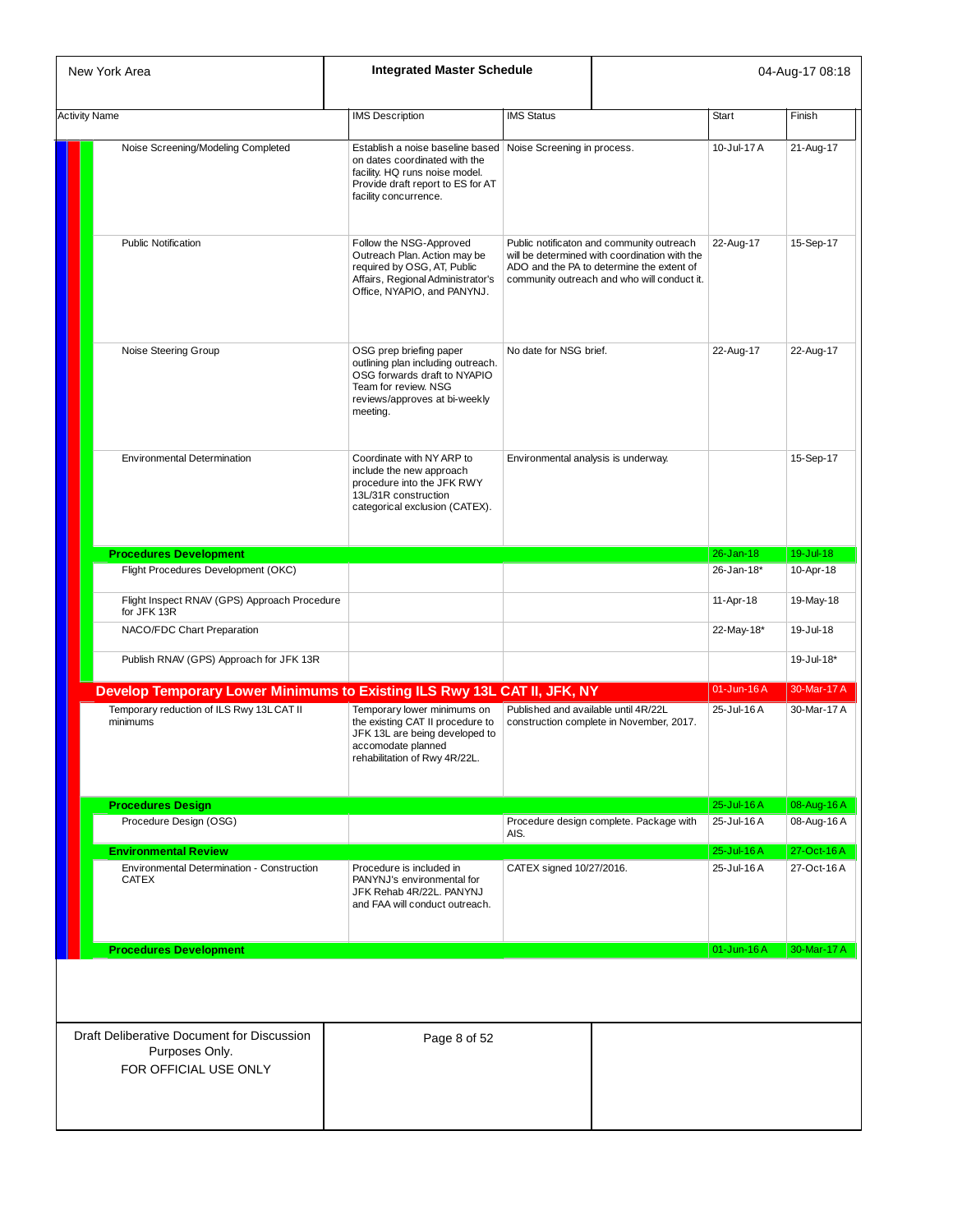| New York Area        |                                                                                             | <b>Integrated Master Schedule</b>                                                                                                                                                                             |                                      |                                                                                                                                                                              |              | 04-Aug-17 08:18        |
|----------------------|---------------------------------------------------------------------------------------------|---------------------------------------------------------------------------------------------------------------------------------------------------------------------------------------------------------------|--------------------------------------|------------------------------------------------------------------------------------------------------------------------------------------------------------------------------|--------------|------------------------|
| <b>Activity Name</b> |                                                                                             | <b>IMS</b> Description                                                                                                                                                                                        | <b>IMS Status</b>                    |                                                                                                                                                                              | <b>Start</b> | Finish                 |
|                      | Interpretation of Aircraft as Obstructions                                                  | Temporary lower minimums on<br>the existing CAT II procedure to<br>JFK 13L are being developed to<br>accomodate planned<br>rehabilitation of Rwy 4R/22L                                                       | Evaluation complete.                 |                                                                                                                                                                              | 01-Jun-16A   | 06-Dec-16A             |
|                      | Coordinate CAT II Checklists                                                                | <b>Flight Standards coordinates</b><br>and distributes checklist per<br>8400.13 to AT/Airports/Tech<br>Ops/Flight Inspection.                                                                                 | All checklist signed and sent to FP. |                                                                                                                                                                              | 15-Jun-16A   | 10-Feb-17 A            |
|                      | Approval for Missing Mid-Point RVR                                                          | 1503895                                                                                                                                                                                                       |                                      | PRB approved missing RVR on 1/5/17.                                                                                                                                          | 08-Sep-16A   | 05-Jan-17 A            |
|                      | Flight Procedures Development (OKC)                                                         |                                                                                                                                                                                                               |                                      |                                                                                                                                                                              | 09-Sep-16A   | 20-Dec-16A             |
|                      | Flight Inspect Approach Procedure                                                           |                                                                                                                                                                                                               | flight check completed               |                                                                                                                                                                              | 21-Dec-16A   | 10-Jan-17 A            |
|                      | NACO/NFDC Chart Preparation                                                                 |                                                                                                                                                                                                               | new approach minimums.               | FDC NOTAM issued on 2/27/2017 with the                                                                                                                                       | 09-Jan-17 A  | 14-Feb-17 A            |
|                      | Publish Temporary Lower Minimums                                                            |                                                                                                                                                                                                               |                                      | FDC NOTAM issued on 2/27/2017 with the<br>new approach minimums; and published                                                                                               |              | 30-Mar-17 A            |
|                      | UIS F&E FY18 - 1406081 Replace JFK VOR Roof and Teepee Replacement Project                  |                                                                                                                                                                                                               |                                      |                                                                                                                                                                              | 24-Jul-17    | 28-Apr-20              |
|                      | <b>Implementation</b>                                                                       |                                                                                                                                                                                                               |                                      |                                                                                                                                                                              | 24-Jul-17    | 28-Apr-20              |
|                      | <b>Program Management</b>                                                                   |                                                                                                                                                                                                               |                                      |                                                                                                                                                                              | 24-Jul-17    | 28-Apr-20              |
|                      | Project Management Summary                                                                  |                                                                                                                                                                                                               |                                      |                                                                                                                                                                              | 24-Jul-17    | 28-Apr-20              |
|                      | <b>Engineering</b>                                                                          |                                                                                                                                                                                                               |                                      |                                                                                                                                                                              | 19-Dec-17    | 15-Feb-18              |
|                      | <b>Plants Design</b>                                                                        |                                                                                                                                                                                                               |                                      |                                                                                                                                                                              | 19-Dec-17    | 15-Feb-18              |
|                      |                                                                                             |                                                                                                                                                                                                               |                                      |                                                                                                                                                                              | 19-Dec-17    |                        |
|                      | <b>Plants Engineering</b><br><b>Construction</b>                                            |                                                                                                                                                                                                               |                                      |                                                                                                                                                                              | 07-Aug-19    | 15-Feb-18<br>31-Oct-19 |
|                      | <b>Plant Construction</b>                                                                   | Project request to replace roof,<br>sideband antenna radomes and<br>teepee at the JFK VOR.<br>Electronic equipment and cable<br>replacement are in discussions<br>with Tech OPs, TSOG and OPS<br>Engineering. | about 4-6 weeks.                     | N90 AT wants this work to be done after<br>CRI VOR returns to service. JFK VOR<br>design in 2018 with construction/installation<br>in 2019. Outage of the VOR system will be | 07-Aug-19*   | 31-Oct-19              |
|                      | <b>JAI/Commissioning/Closeout</b>                                                           |                                                                                                                                                                                                               |                                      |                                                                                                                                                                              | 01-Nov-19    | 04-Nov-19              |
|                      | JAI                                                                                         |                                                                                                                                                                                                               |                                      |                                                                                                                                                                              | 01-Nov-19    | 04-Nov-19              |
|                      | Conduct JAI                                                                                 |                                                                                                                                                                                                               |                                      |                                                                                                                                                                              | 01-Nov-19    | 04-Nov-19              |
|                      | <b>Commissioning</b>                                                                        |                                                                                                                                                                                                               |                                      |                                                                                                                                                                              | 04-Nov-19    | 04-Nov-19              |
|                      | Work Complete                                                                               | The JFK doppler VOR and<br>DMER is a vital enroute<br>navigational facility serving the<br>most congested airspace in the<br>NAS. The facility is 22 years old<br>and has developed roof leaks.               |                                      |                                                                                                                                                                              |              | 04-Nov-19              |
|                      | EA622958, FY-15, PAPI-Establish CAST (Priority # 106), Rwy 31R, JFK Int'l Airport, New York |                                                                                                                                                                                                               |                                      |                                                                                                                                                                              | 06-Jun-07 A  | 13-Mar-19              |
|                      |                                                                                             |                                                                                                                                                                                                               |                                      |                                                                                                                                                                              |              |                        |
|                      | Draft Deliberative Document for Discussion<br>Purposes Only.<br>FOR OFFICIAL USE ONLY       | Page 9 of 52                                                                                                                                                                                                  |                                      |                                                                                                                                                                              |              |                        |
|                      |                                                                                             |                                                                                                                                                                                                               |                                      |                                                                                                                                                                              |              |                        |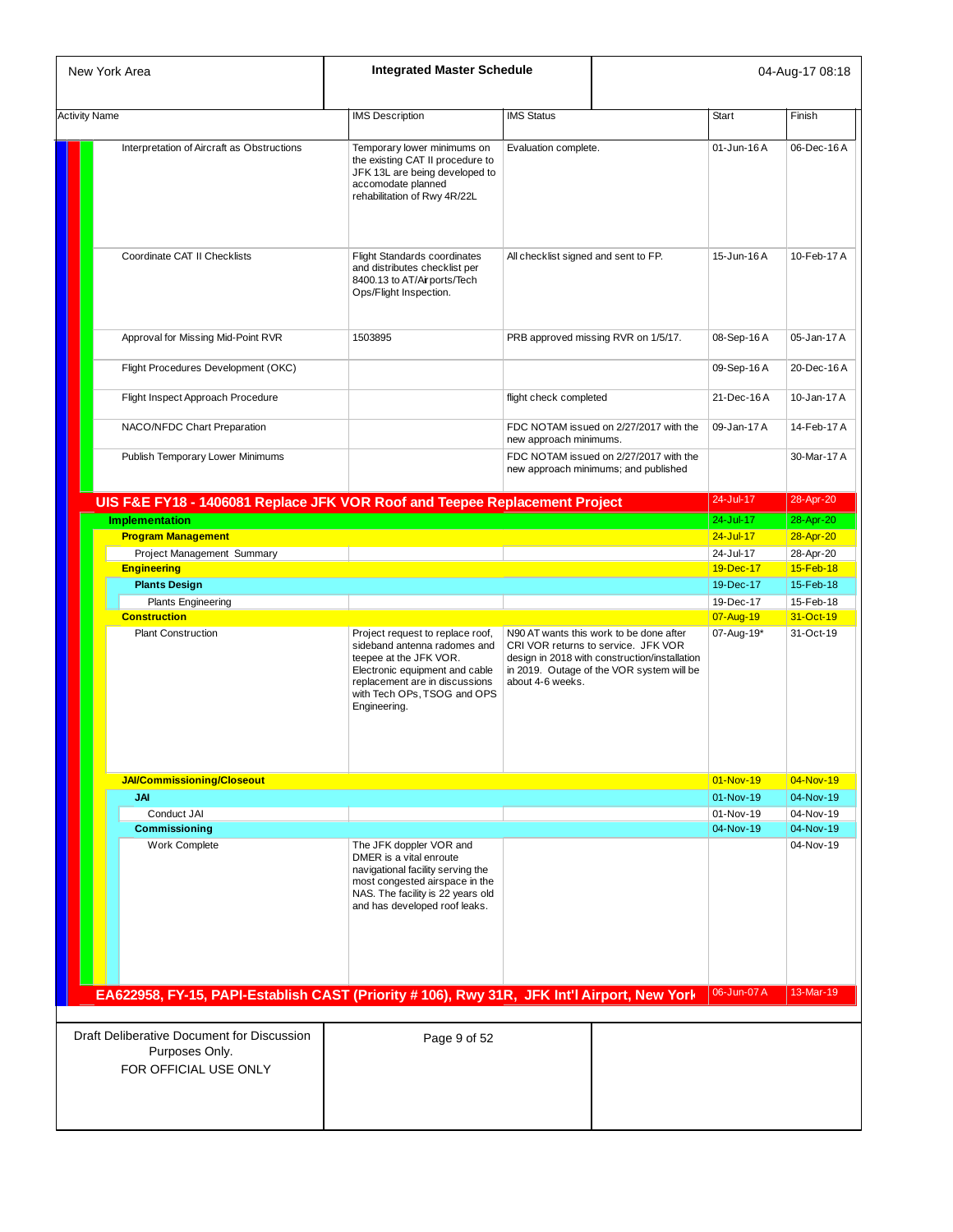| New York Area                                                                           | <b>Integrated Master Schedule</b>                                                                                 |                                                           |           |                            | 04-Aug-17 08:18                                                                                                   |
|-----------------------------------------------------------------------------------------|-------------------------------------------------------------------------------------------------------------------|-----------------------------------------------------------|-----------|----------------------------|-------------------------------------------------------------------------------------------------------------------|
| <b>Activity Name</b>                                                                    | <b>IMS Description</b>                                                                                            | <b>IMS Status</b>                                         | Start     |                            | Finish                                                                                                            |
|                                                                                         |                                                                                                                   |                                                           |           |                            |                                                                                                                   |
| <b>Implementation</b>                                                                   |                                                                                                                   |                                                           |           | 06-Jun-07 A                | 13-Mar-19<br>13-Mar-19                                                                                            |
| <b>Program Management</b><br>Project Management Summary                                 |                                                                                                                   |                                                           |           | 06-Jun-07 A<br>06-Jun-07 A | 13-Mar-19                                                                                                         |
|                                                                                         |                                                                                                                   |                                                           |           |                            |                                                                                                                   |
| <b>Engineering</b>                                                                      |                                                                                                                   |                                                           | 14-Feb-18 |                            | $23$ -May-18                                                                                                      |
| <b>Plants Design</b>                                                                    |                                                                                                                   |                                                           |           | 14-Feb-18                  | 23-May-18                                                                                                         |
| <b>Plants Engineering</b>                                                               |                                                                                                                   |                                                           | 14-Feb-18 |                            | 23-May-18                                                                                                         |
| <b>Construction</b>                                                                     |                                                                                                                   |                                                           | 27-Aug-18 |                            | 23-Oct-18                                                                                                         |
| <b>Plant Construction</b>                                                               | Perform Site Survey, Project<br>Scope Agreement, Engineering<br>and Construction.                                 | In the process of starting NCP and<br>preliminary design. | 27-Aug-18 |                            | 23-Oct-18                                                                                                         |
| <b>Site Preparation, Installation, Test, and Checkout</b>                               |                                                                                                                   |                                                           | 24-Oct-18 |                            | 06-Nov-18                                                                                                         |
| Installation/Checkout                                                                   | Marcos please remove from                                                                                         |                                                           | 24-Oct-18 |                            | 06-Nov-18                                                                                                         |
|                                                                                         | DRP.                                                                                                              |                                                           |           |                            |                                                                                                                   |
| JAI/Commissioning/Closeout                                                              |                                                                                                                   |                                                           | 30-Nov-18 |                            | 13-Dec-18                                                                                                         |
| <b>JAI</b>                                                                              |                                                                                                                   |                                                           |           | 30-Nov-18                  | 13-Dec-18                                                                                                         |
| Conduct JAI                                                                             |                                                                                                                   |                                                           | 30-Nov-18 |                            | 13-Dec-18                                                                                                         |
| <b>Commissioning</b>                                                                    |                                                                                                                   |                                                           |           | 13-Dec-18                  | 13-Dec-18                                                                                                         |
| Commissioning                                                                           | New PAPI establishment on 31R.<br>Coordinating with PANYNJ to<br>potentially complete during<br>13L/31R shutdown. |                                                           |           |                            | 13-Dec-18                                                                                                         |
| 1504503 FOTS: Large Scale \$FY/FY: Install (FOTS) system for 13R-31L - JFK Phase 3 - nl |                                                                                                                   |                                                           |           | 30-Mar-17 A                | 16-Aug-22                                                                                                         |
| <b>Implementation</b>                                                                   |                                                                                                                   |                                                           |           | 30-Mar-17 A                | 16-Aug-22                                                                                                         |
| <b>Program Management</b>                                                               |                                                                                                                   |                                                           |           | 30-Mar-17 A                | 16-Aug-22                                                                                                         |
| Project Management Summary                                                              |                                                                                                                   |                                                           |           | 30-Mar-17 A                | 16-Aug-22                                                                                                         |
| <b>Engineering</b>                                                                      |                                                                                                                   |                                                           | 31-Mar-20 |                            | 08-Jul-20                                                                                                         |
| <b>Plants Engineering</b>                                                               |                                                                                                                   |                                                           | 31-Mar-20 |                            | 08-Jul-20                                                                                                         |
| <b>Electronics Engineering</b>                                                          |                                                                                                                   |                                                           | 31-Mar-20 |                            | 08-Jul-20                                                                                                         |
| <b>Construction</b>                                                                     |                                                                                                                   |                                                           | 26-Oct-20 |                            | 29-Oct-21                                                                                                         |
| Plant Construction Phase I                                                              |                                                                                                                   |                                                           | 26-Oct-20 |                            | 08-Dec-20                                                                                                         |
| <b>Plant Construction Phase II</b>                                                      |                                                                                                                   |                                                           | 09-Apr-21 |                            | 20-May-21                                                                                                         |
| <b>Plant Construction Phase III</b>                                                     |                                                                                                                   |                                                           | 20-Sep-21 |                            | 29-Oct-21                                                                                                         |
| <b>Site Preparation, Installation, Test, and Checkout</b>                               |                                                                                                                   |                                                           |           | 27-Dec-21                  | 04-Feb-22                                                                                                         |
| Installation/Checkout                                                                   |                                                                                                                   |                                                           | 27-Dec-21 |                            | 04-Feb-22                                                                                                         |
| <b>JAI/Commissioning/Closeout</b>                                                       |                                                                                                                   |                                                           | 07-Feb-22 |                            | 07-Feb-22                                                                                                         |
| Conduct JAI                                                                             |                                                                                                                   |                                                           | 07-Feb-22 |                            | 07-Feb-22                                                                                                         |
| Work Complete                                                                           |                                                                                                                   |                                                           |           |                            | 07-Feb-22                                                                                                         |
|                                                                                         |                                                                                                                   |                                                           |           | 02-Mar-17 A                | 03-Mar-20                                                                                                         |
| 1504504 FOTS: Large Scale \$FY/FY: Install (FOTS) system for 13L-31R - JFK Phase 4 - nl |                                                                                                                   |                                                           |           | 02-Mar-17 A                | 03-Mar-20                                                                                                         |
| <b>Implementation</b>                                                                   |                                                                                                                   |                                                           |           |                            |                                                                                                                   |
| <b>Program Management</b>                                                               |                                                                                                                   |                                                           |           | 02-Mar-17 A                |                                                                                                                   |
| Project Management Summary                                                              |                                                                                                                   |                                                           |           | 02-Mar-17 A                |                                                                                                                   |
| <b>Engineering</b>                                                                      |                                                                                                                   |                                                           | 19-Sep-17 |                            |                                                                                                                   |
| <b>Plants Engineering</b>                                                               |                                                                                                                   |                                                           | 19-Sep-17 |                            |                                                                                                                   |
| <b>Electronics Engineering</b>                                                          |                                                                                                                   |                                                           | 19-Sep-17 |                            |                                                                                                                   |
| <b>Construction</b>                                                                     |                                                                                                                   |                                                           | 19-Apr-18 |                            |                                                                                                                   |
| Plant Construction Phase I                                                              |                                                                                                                   |                                                           | 19-Apr-18 |                            |                                                                                                                   |
| <b>Plant Construction Phase II</b>                                                      |                                                                                                                   |                                                           | 03-Oct-18 |                            |                                                                                                                   |
| Plant Construction Phase III                                                            |                                                                                                                   |                                                           | 25-Mar-19 |                            | 03-Mar-20<br>03-Mar-20<br>29-Dec-17<br>29-Dec-17<br>29-Dec-17<br>03-May-19<br>31-May-18<br>15-Nov-18<br>03-May-19 |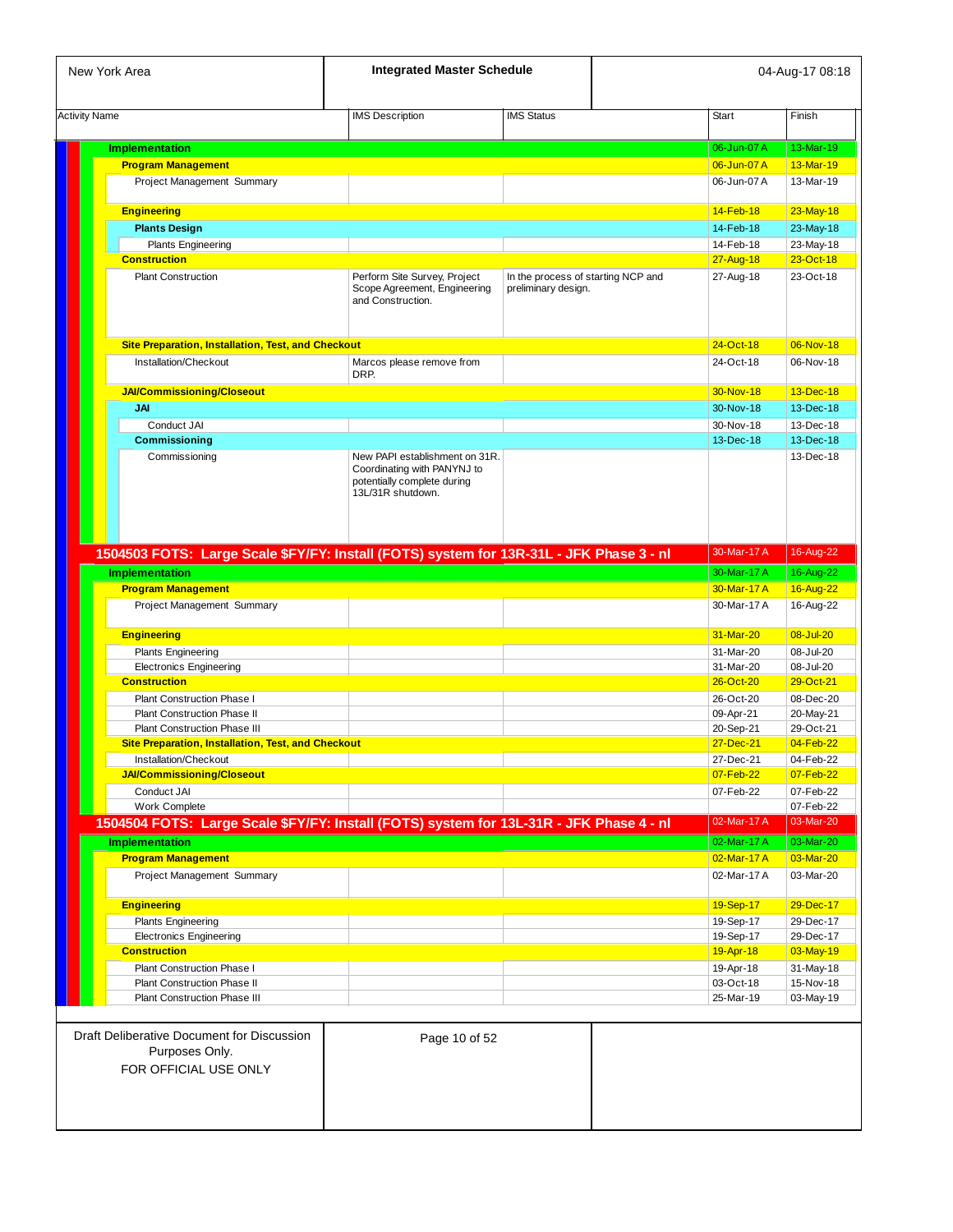| New York Area                                                                          | <b>Integrated Master Schedule</b> |                   |                        | 04-Aug-17 08:18        |
|----------------------------------------------------------------------------------------|-----------------------------------|-------------------|------------------------|------------------------|
| <b>Activity Name</b>                                                                   | <b>IMS</b> Description            | <b>IMS Status</b> | <b>Start</b>           | Finish                 |
| <b>Site Preparation, Installation, Test, and Checkout</b>                              |                                   |                   | 02-Jul-19              | 13-Aug-19              |
| Installation/Checkout                                                                  |                                   |                   | 02-Jul-19              | 13-Aug-19              |
| <b>JAI/Commissioning/Closeout</b>                                                      |                                   |                   | 14-Aug-19              | 14-Aug-19              |
| Conduct JAI                                                                            |                                   |                   | 14-Aug-19              | 14-Aug-19              |
| <b>Work Complete</b>                                                                   |                                   |                   |                        | 14-Aug-19              |
| 1700784 Replace Engineering Service Design only of JFK FOTS Phase 4 - Runway 13L-31R n |                                   |                   | 13-Dec-16A             | 30-Jan-18              |
| <b>Implementation</b>                                                                  |                                   |                   | 13-Dec-16A             | $30 - Jan-18$          |
| <b>Program Management</b>                                                              |                                   |                   | 13-Dec-16A             | 30-Jan-18              |
| Project Management Summary                                                             |                                   |                   | 13-Dec-16A             | 30-Jan-18              |
| <b>Engineering</b>                                                                     |                                   |                   | 01-Jun-17 A            | 23-Aug-17              |
| <b>Electronics Engineering</b>                                                         |                                   |                   | 01-Jun-17 A            | 23-Aug-17              |
| <b>JAI/Commissioning/Closeout</b>                                                      |                                   |                   | 24-Aug-17              | 24-Aug-17              |
| Work Complete                                                                          |                                   |                   |                        | 24-Aug-17              |
| 1507702 Optimize ERMS with UPS Replacement under JCN 1404285 at JFK ASR                |                                   |                   | 01-Mar-18              | 28-Sep-18              |
| <b>Implementation</b>                                                                  |                                   |                   | $01-Mar-18$            | 28-Sep-18              |
| <b>Program Management</b>                                                              |                                   |                   | $01-Mar-18$            | 28-Sep-18              |
| Project Management Summary                                                             |                                   |                   | 01-Mar-18              | 28-Sep-18              |
| <b>Construction</b>                                                                    |                                   |                   | 08-Mar-18              | 14-Mar-18              |
| <b>Plant Construction</b>                                                              |                                   |                   | 08-Mar-18              | 14-Mar-18              |
| <b>Installation and Checkout</b>                                                       |                                   |                   | 06-Mar-18              | 19-Mar-18              |
| Shipping                                                                               |                                   |                   | 06-Mar-18              | 12-Mar-18              |
| Installation                                                                           |                                   |                   | 13-Mar-18              | 19-Mar-18              |
| <b>JAI/Commissioning/Closeout</b>                                                      |                                   |                   | $21-Mar-18$            | 21-Mar-18              |
| Work Complete                                                                          |                                   |                   |                        | 21-Mar-18              |
| 1503896 Establish Automated Electronic Flight Strip System (AEFS), JFK, NY             |                                   |                   | 22-Oct-14 A            | 06-Sep-18              |
| <b>Implementation</b>                                                                  |                                   |                   | 22-Oct-14 A            | 06-Sep-18              |
| <b>Program Management</b>                                                              |                                   |                   | 22-Oct-14 A            | 06-Sep-18              |
| Project Management Summary                                                             |                                   |                   | 22-Oct-14 A            | 06-Sep-18              |
| <b>Engineering</b>                                                                     |                                   |                   | 25-Sep-17              | 05-Nov-17              |
| <b>Electronics Engineering</b>                                                         |                                   |                   | 25-Sep-17              | 29-Oct-17              |
| <b>Plants Engineering</b>                                                              |                                   |                   | 25-Sep-17              | 05-Nov-17              |
| <b>Construction</b>                                                                    |                                   |                   | 13-Mar-18              | 09-Apr-18              |
| <b>Plant Construction</b><br><b>Site Preparation, Installation, Test, and Checkout</b> |                                   |                   | 13-Mar-18              | 09-Apr-18<br>30-May-18 |
| Installation/Checkout                                                                  |                                   |                   | 09-May-18              |                        |
| <b>JAI/Commissioning/Closeout</b>                                                      |                                   |                   | 09-May-18<br>31-May-18 | 30-May-18<br>04-Jun-18 |
| Conduct JAI                                                                            |                                   |                   | 31-May-18              | 04-Jun-18              |
| Work Complete                                                                          |                                   |                   |                        | 04-Jun-18              |
| 1304719 Install WME Tech Refresh Electronics                                           |                                   |                   | 19-Feb-15A             | 18-Jul-18              |
|                                                                                        |                                   |                   | 19-Feb-15A             | 18-Jul-18              |
| <b>Implementation</b><br><b>Program Management</b>                                     |                                   |                   | 19-Feb-15A             | $18 -$ Jul-18          |
| <b>Project Management Summary</b>                                                      |                                   |                   | 19-Feb-15A             | 18-Jul-18              |
| <b>Engineering</b>                                                                     |                                   |                   | $25 -$ Jul-17          | 26-Aug-17              |
| <b>Electronics Engineering</b>                                                         |                                   |                   | 25-Jul-17              | 26-Aug-17              |
| <b>Site Preparation, Installation, Test and Checkout</b>                               |                                   |                   | 28-Aug-17              | 04-Sep-17              |
| Installation/Checkout - ATSS Installs/Certifies                                        |                                   |                   | 28-Aug-17              | 04-Sep-17              |
| Sensors                                                                                |                                   |                   |                        |                        |
| <b>JAI/Commissioning/Closeout</b>                                                      |                                   |                   | 05-Sep-17              | 18-Sep-17              |
| Conduct Joint Acceptance Inspection (JAI)                                              |                                   |                   | 05-Sep-17              | 18-Sep-17              |
| Work Complete                                                                          |                                   |                   |                        | 18-Sep-17              |
|                                                                                        |                                   |                   |                        |                        |
| Draft Deliberative Document for Discussion<br>Purposes Only.<br>FOR OFFICIAL USE ONLY  | Page 11 of 52                     |                   |                        |                        |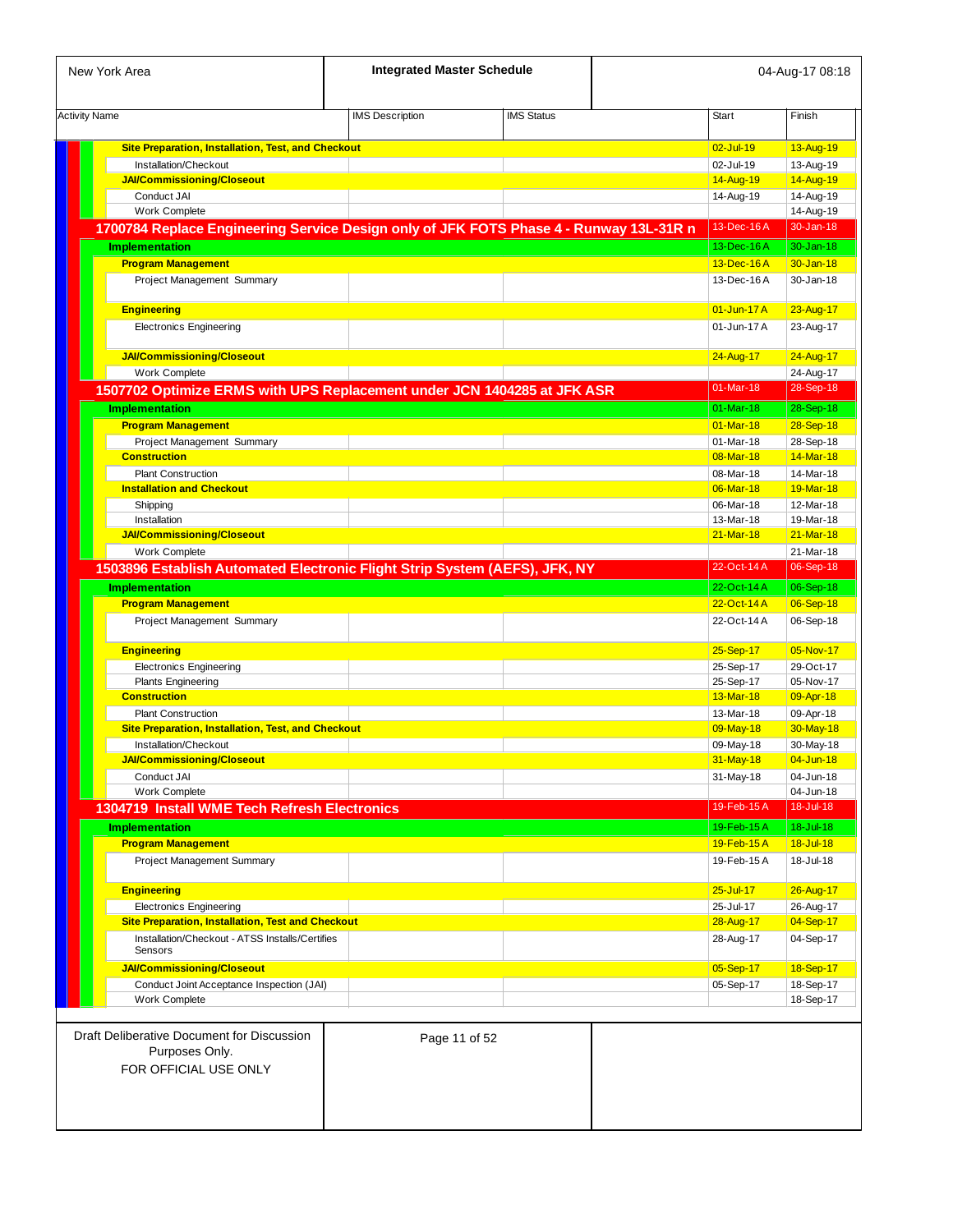| New York Area                                                                              | <b>Integrated Master Schedule</b> |                   |               | 04-Aug-17 08:18        |
|--------------------------------------------------------------------------------------------|-----------------------------------|-------------------|---------------|------------------------|
| <b>Activity Name</b>                                                                       | <b>IMS</b> Description            | <b>IMS Status</b> | <b>Start</b>  | Finish                 |
| 1404221: FY-15: LDIN (Lefferts Blvd) - Replace, Rwy 13L, JFK (Ref: JCN 1201252,1404222)    |                                   |                   | 04-Aug-14 A   | 27-Mar-19              |
| <b>Implementation</b>                                                                      |                                   |                   | 04-Aug-14 A   | 27-Mar-19              |
| <b>Program Management</b>                                                                  |                                   |                   | 04-Aug-14 A   | 27-Mar-19              |
| Project Management Summary                                                                 |                                   |                   | 04-Aug-14 A   | 27-Mar-19              |
|                                                                                            |                                   |                   |               |                        |
| <b>Engineering</b>                                                                         |                                   |                   | 17-Oct-17     | $15 - Jan-18$          |
| <b>Plants Engineering</b>                                                                  |                                   |                   | 17-Oct-17     | 15-Jan-18              |
| <b>Electronics Engineering</b>                                                             |                                   |                   | 17-Oct-17     | $12 - Jan-18$          |
| <b>Construction</b>                                                                        |                                   |                   | 09-May-18     | 02-Aug-18              |
| <b>Plant Construction</b>                                                                  |                                   |                   | 09-May-18     | 02-Aug-18              |
|                                                                                            |                                   |                   |               |                        |
| <b>Site Preparation, Installation, Test, and Checkout</b>                                  |                                   |                   | 03-Aug-18     | 17-Aug-18              |
| Installation/Checkout                                                                      |                                   |                   | 03-Aug-18     | 17-Aug-18              |
|                                                                                            |                                   |                   |               |                        |
| <b>JAI/Commissioning/Closeout</b>                                                          |                                   |                   | 04-Sep-18     | 10-Sep-18              |
| Conduct JAI                                                                                |                                   |                   | 04-Sep-18     | 10-Sep-18              |
|                                                                                            |                                   |                   |               |                        |
| Declare Service Available                                                                  |                                   |                   |               | 10-Sep-18              |
| 1604096 MALSR-Replace, Rwy 31R, (RTH) John F Kennedy Int'l Arpt, Jamaica, NY               |                                   |                   | 13-Mar-17 A   | 16-Aug-19              |
| TAA Process (plans & Specs with AP sponser)                                                |                                   |                   | 14-Jun-18     | 10-Sep-18              |
| <b>Implementation</b>                                                                      |                                   |                   | 13-Mar-17 A   | 16-Aug-19              |
| <b>Program Management</b>                                                                  |                                   |                   | 13-Mar-17 A   | 16-Aug-19              |
| Project Management Summary                                                                 |                                   |                   | 13-Mar-17 A   | 16-Aug-19              |
|                                                                                            |                                   |                   |               |                        |
| <b>Engineering</b>                                                                         |                                   |                   | 28-Mar-18     | 31-May-18              |
| <b>Electronics Engineering</b>                                                             |                                   |                   | 28-Mar-18     | 31-May-18              |
| <b>Plants Engineering</b>                                                                  |                                   |                   | 28-Mar-18     | 31-May-18              |
| <b>Construction</b>                                                                        |                                   |                   | 01-Oct-18     | 28-Dec-18              |
| <b>Turnover to Construction</b>                                                            |                                   |                   | 01-Oct-18     |                        |
| <b>Plant Construction</b>                                                                  |                                   |                   | 01-Oct-18     | 28-Dec-18              |
| <b>Site Preparation, Installation, Test, and Checkout</b>                                  |                                   |                   | 28-Dec-18     | 14-Jan-19              |
| Installation/Checkout                                                                      |                                   |                   | 28-Dec-18     | 14-Jan-19              |
| <b>JAI/Commissioning/Closeout</b>                                                          |                                   |                   | $29 - Jan-19$ | 05-Feb-19              |
| Conduct JAI                                                                                |                                   |                   | 29-Jan-19     | 05-Feb-19<br>05-Feb-19 |
| Perform Commissioning                                                                      |                                   |                   | 20-Aug-14 A   | 18-Sep-19              |
| 1201252: FY-15: LDIN (Old Mill Creek) - Replace, Rwys 13L/13R, JFK (Ref: JCN 1404221, 1404 |                                   |                   |               |                        |
| <b>Implementation</b>                                                                      |                                   |                   | 20-Aug-14 A   | 18-Sep-19              |
| <b>Program Management</b>                                                                  |                                   |                   | 20-Aug-14 A   | 18-Sep-19              |
| Project Management Summary                                                                 |                                   |                   | 20-Aug-14 A   | 18-Sep-19              |
| <b>Engineering</b>                                                                         |                                   |                   | 30-Oct-17     | 23-Apr-18              |
| <b>Electronics Engineering</b>                                                             |                                   |                   | 30-Oct-17     | 26-Jan-18              |
|                                                                                            |                                   |                   |               |                        |
| <b>Plants Engineering</b>                                                                  |                                   |                   | 30-Oct-17     | 23-Apr-18              |
|                                                                                            |                                   |                   |               |                        |
| <b>Construction</b>                                                                        |                                   |                   | 15-Aug-18     | 31-Jan-19              |
| <b>Plant Construction</b>                                                                  |                                   |                   | 15-Aug-18     | 31-Jan-19              |
| Site Preparation, Installation, Test, and Checkout                                         |                                   |                   | 01-Feb-19     | 14-Feb-19              |
| Installation/Checkout                                                                      |                                   |                   | 01-Feb-19     | 14-Feb-19              |
| <b>JAI/Commissioning/Closeout</b>                                                          |                                   |                   | 04-Mar-19     | 08-Mar-19              |
|                                                                                            |                                   |                   |               |                        |
| Draft Deliberative Document for Discussion                                                 | Page 12 of 52                     |                   |               |                        |
| Purposes Only.                                                                             |                                   |                   |               |                        |
| FOR OFFICIAL USE ONLY                                                                      |                                   |                   |               |                        |
|                                                                                            |                                   |                   |               |                        |
|                                                                                            |                                   |                   |               |                        |
|                                                                                            |                                   |                   |               |                        |
|                                                                                            |                                   |                   |               |                        |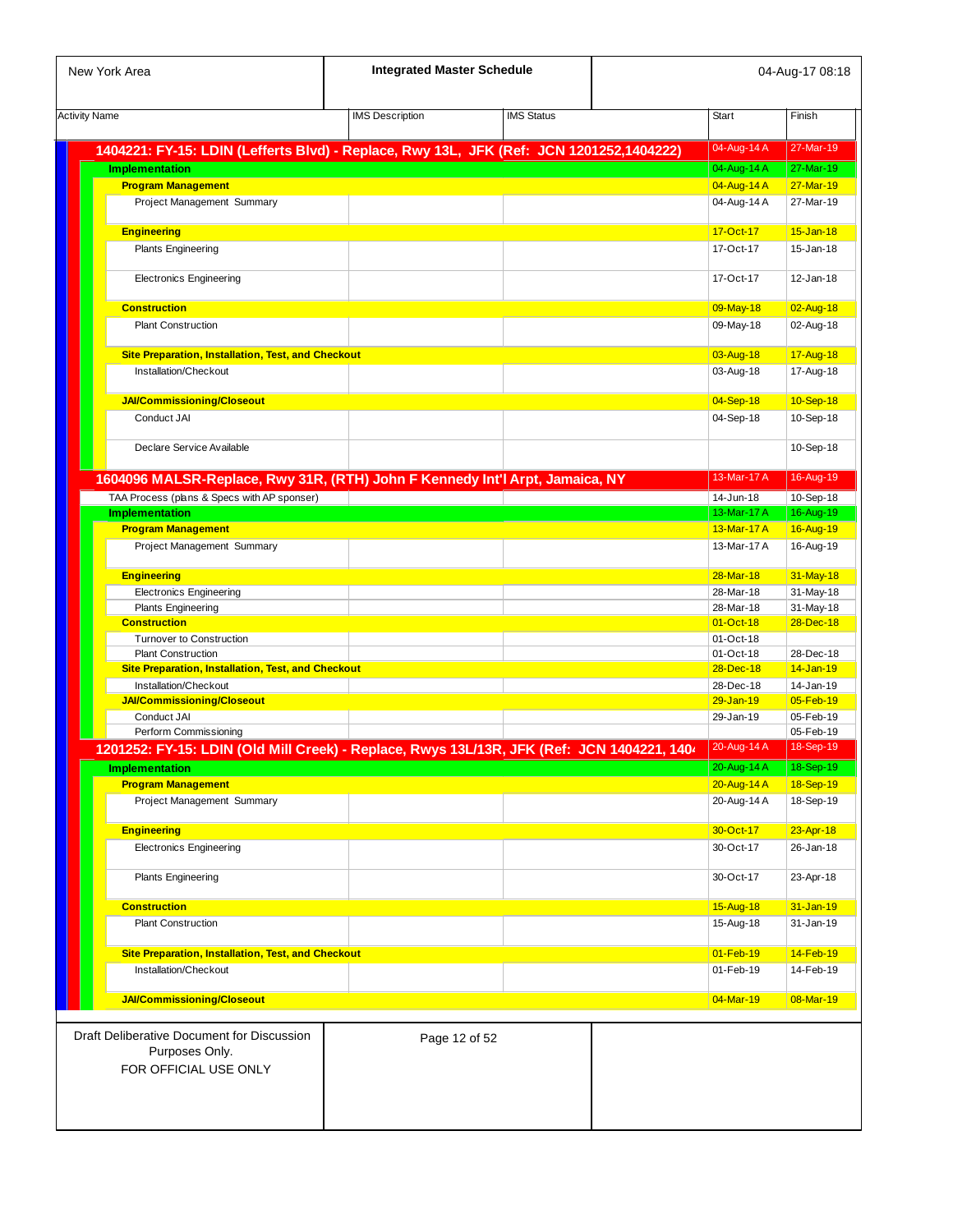| New York Area                                                    | <b>Integrated Master Schedule</b> |                   |               | 04-Aug-17 08:18 |
|------------------------------------------------------------------|-----------------------------------|-------------------|---------------|-----------------|
| <b>Activity Name</b>                                             | <b>IMS</b> Description            | <b>IMS Status</b> | <b>Start</b>  | Finish          |
| Conduct JAI                                                      |                                   |                   | 04-Mar-19     | 08-Mar-19       |
| Declare Service Available                                        |                                   |                   |               | 08-Mar-19       |
| 800634 Install a CAST DME on RWY 31L (CAST Priority Number 175). |                                   |                   | 02-Jan-20     | 30-Nov-21       |
| <b>Implementation</b>                                            |                                   |                   | $02 - Jan-20$ | 30-Nov-21       |
| <b>Program Management</b>                                        |                                   |                   | $02 - Jan-20$ | 30-Nov-21       |
| Project Management Summary                                       |                                   |                   | $02 - Jan-20$ | 30-Nov-21       |
| <b>Engineering</b>                                               |                                   |                   | 23-Jun-20     | 23-Sep-20       |
| <b>Plants Engineering</b>                                        |                                   |                   | 23-Jun-20     | 23-Sep-20       |
| <b>Electronics Engineering</b>                                   |                                   |                   | 23-Jun-20     | 23-Sep-20       |
| <b>Construction</b>                                              |                                   |                   | $22 - Jan-21$ | 11-Feb-21       |
| <b>Plant Construction</b>                                        |                                   |                   | 22-Jan-21     | 11-Feb-21       |
| <b>Site Preparation, Installation, Test, and Checkout</b>        |                                   |                   | 12-Feb-21     | 04-Mar-21       |
| Installation/Checkout                                            |                                   |                   | 12-Feb-21     | 04-Mar-21       |
| <b>JAI/Commissioning/Closeout</b>                                |                                   |                   | 26-Mar-21     | 25-May-21       |
| NACO Chart Cycle                                                 |                                   |                   | 26-Mar-21     | 25-May-21       |
| Conduct JAI                                                      |                                   |                   | 26-Mar-21     | 01-Apr-21       |
| Perform Commissioning                                            |                                   |                   |               | 25-May-21       |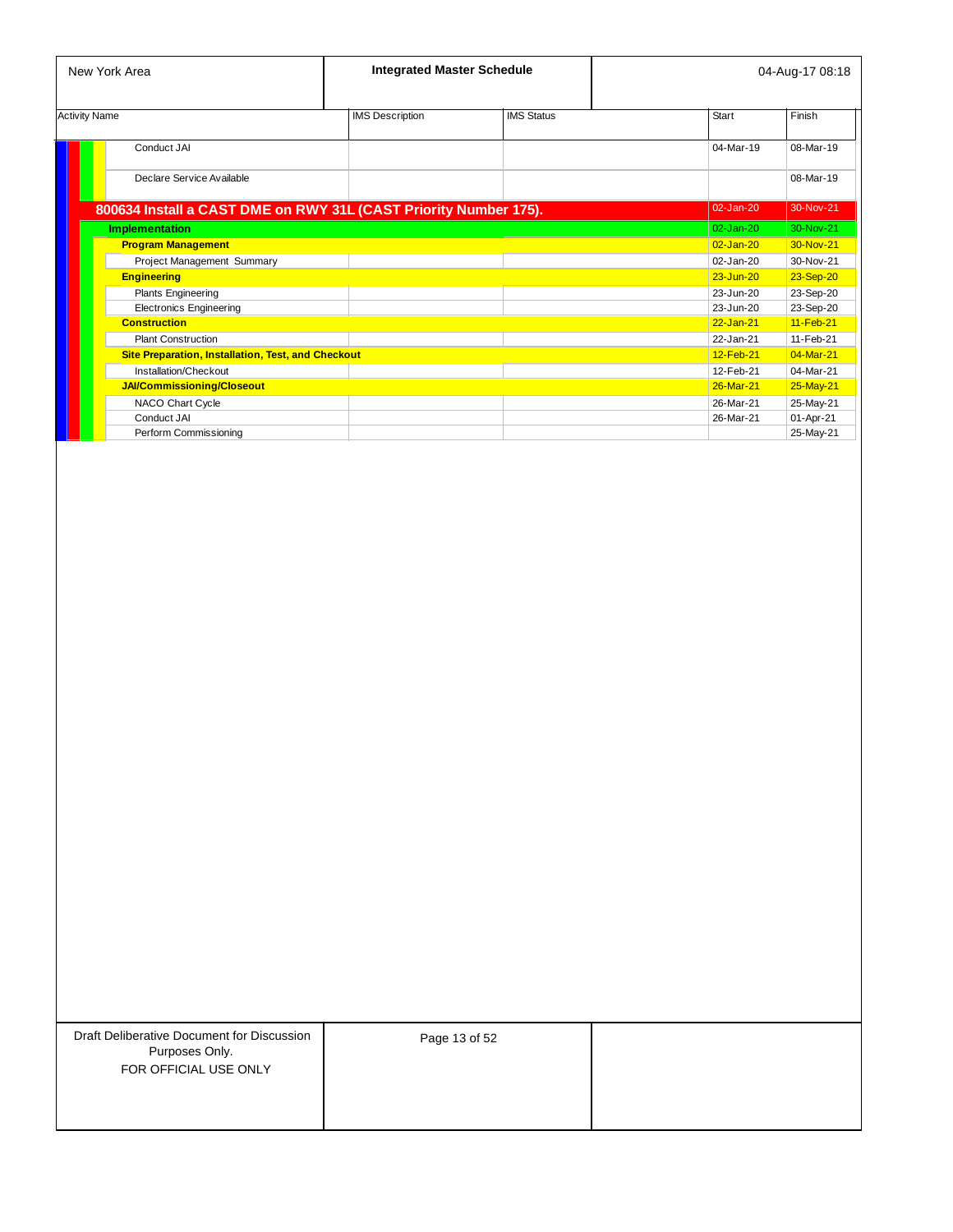| New York Area                                                                   | <b>Integrated Master Schedule</b>                                                                                                                                                    |                      |                                                                                                                                    |                            | 04-Aug-17 08:18            |
|---------------------------------------------------------------------------------|--------------------------------------------------------------------------------------------------------------------------------------------------------------------------------------|----------------------|------------------------------------------------------------------------------------------------------------------------------------|----------------------------|----------------------------|
| <b>Activity Name</b>                                                            | <b>IMS</b> Description                                                                                                                                                               | <b>IMS Status</b>    |                                                                                                                                    | <b>Start</b>               | Finish                     |
| <b>LA GUARDIA AIRPORT</b>                                                       |                                                                                                                                                                                      |                      |                                                                                                                                    | 01-Dec-11 A                | 26-Mar-23                  |
|                                                                                 |                                                                                                                                                                                      |                      |                                                                                                                                    |                            |                            |
| EA417596 FY-15: MALSR-Replace (Engineering), Rwy 13, LGA Airport, Flushing, NY. |                                                                                                                                                                                      |                      |                                                                                                                                    | 11-Mar-13 A                | 02-Jul-18                  |
| <b>Implementation</b>                                                           |                                                                                                                                                                                      |                      |                                                                                                                                    | 11-Mar-13 A                | 02-Jul-18                  |
| <b>Program Management</b><br>Project Management Summary                         |                                                                                                                                                                                      |                      |                                                                                                                                    | 11-Mar-13 A<br>11-Mar-13 A | $02 -$ Jul-18<br>02-Jul-18 |
|                                                                                 |                                                                                                                                                                                      |                      |                                                                                                                                    |                            |                            |
| <b>Engineering</b>                                                              |                                                                                                                                                                                      |                      |                                                                                                                                    | 17-Oct-17                  | 23-Feb-18                  |
| <b>Preliminary Engineering</b>                                                  |                                                                                                                                                                                      |                      |                                                                                                                                    | 17-Oct-17                  | 23-Feb-18                  |
|                                                                                 |                                                                                                                                                                                      |                      |                                                                                                                                    |                            |                            |
| <b>JAI/Commissioning/Closeout</b><br>Work Complete                              |                                                                                                                                                                                      |                      |                                                                                                                                    | 27-Apr-18                  | 27-Apr-18<br>27-Apr-18     |
|                                                                                 |                                                                                                                                                                                      |                      |                                                                                                                                    |                            |                            |
| 1305030 Replace TKD LDA LOC (MK1F) RWY 22 at La Guardia Airport, Flushing, NY   |                                                                                                                                                                                      |                      |                                                                                                                                    | 02-Jan-18                  | 29-May-20                  |
| <b>Implementation</b>                                                           |                                                                                                                                                                                      |                      |                                                                                                                                    | $02 - Jan-18$              | 29-May-20                  |
| <b>Program Management</b>                                                       |                                                                                                                                                                                      |                      |                                                                                                                                    | $02$ -Jan-18               | 29-May-20                  |
| Project Management Summary                                                      |                                                                                                                                                                                      |                      |                                                                                                                                    | 02-Jan-18                  | 29-May-20                  |
| <b>Engineering</b>                                                              |                                                                                                                                                                                      |                      |                                                                                                                                    | 11-Sep-18                  | $21 - Dec - 18$            |
| <b>Electronics Engineering</b>                                                  |                                                                                                                                                                                      |                      |                                                                                                                                    | 11-Sep-18                  | 06-Dec-18                  |
| <b>Plants Engineering</b>                                                       |                                                                                                                                                                                      |                      |                                                                                                                                    | 11-Sep-18                  | 06-Dec-18                  |
| <b>Turnover to Construction</b>                                                 |                                                                                                                                                                                      |                      |                                                                                                                                    | 21-Dec-18                  | 21-Dec-18                  |
| <b>Construction</b>                                                             |                                                                                                                                                                                      |                      |                                                                                                                                    | 04-Apr-19                  | $26 -$ Jul-19              |
| <b>Plant Construction</b>                                                       |                                                                                                                                                                                      |                      |                                                                                                                                    | 04-Apr-19                  | 26-Jul-19                  |
| <b>Site Preparation, Installation, Test, and Checkout</b>                       |                                                                                                                                                                                      |                      |                                                                                                                                    | $29 -$ Jul-19              | 09-Aug-19                  |
| Installation/Checkout                                                           |                                                                                                                                                                                      |                      |                                                                                                                                    | 29-Jul-19                  | 09-Aug-19                  |
| <b>JAI/Commissioning/Closeout</b>                                               |                                                                                                                                                                                      |                      |                                                                                                                                    | 26-Aug-19                  | 14-Nov-19                  |
| Conduct JAI                                                                     |                                                                                                                                                                                      |                      |                                                                                                                                    | 26-Aug-19                  | 30-Aug-19                  |
| Perform Commissioning                                                           |                                                                                                                                                                                      |                      |                                                                                                                                    |                            | 14-Nov-19                  |
| <b>Terminal Flight Data Mgmt (TFDM) for LGA</b>                                 |                                                                                                                                                                                      |                      |                                                                                                                                    | 20-Feb-21                  | 26-Mar-23                  |
|                                                                                 | management tool at LGA. It will<br>assist in reducing gridlock<br>occurrences by identifying<br>departure constraints sooner,<br>also reduce taxi out times and<br>reduce fuel burn. | capabilities FY2023. | (SIR) was released to industry that had a<br>proposed schedule for site implementation<br>for LGA beginning FY2021 and finish full |                            |                            |
| <b>Restricted Vehicle Service Road, LGA, NY</b>                                 |                                                                                                                                                                                      |                      |                                                                                                                                    | 10-Jul-12 A                | 19-Jun-19                  |
| <b>Program Management</b>                                                       |                                                                                                                                                                                      |                      |                                                                                                                                    | 10-Jul-12 A                | $19 - Jun-19$              |
| Summary-Program Management                                                      |                                                                                                                                                                                      |                      |                                                                                                                                    | 10-Jul-12 A                | 19-Jun-19                  |
|                                                                                 |                                                                                                                                                                                      |                      |                                                                                                                                    |                            |                            |
| <b>RVSR and Runway Drive</b>                                                    |                                                                                                                                                                                      |                      |                                                                                                                                    | 10-Jul-12 A                | 19-Jun-19                  |
| Stage 1 Design                                                                  |                                                                                                                                                                                      |                      |                                                                                                                                    | 10-Jul-12 A                | 30-Aug-13 A                |
| Stage 1 Design Scope & Cost (for PA)                                            |                                                                                                                                                                                      |                      |                                                                                                                                    | 18-Mar-13A                 | 18-Mar-13 A                |
|                                                                                 |                                                                                                                                                                                      |                      |                                                                                                                                    |                            |                            |
| Stage 3 Design                                                                  |                                                                                                                                                                                      |                      |                                                                                                                                    | 04-Jan-16A                 | 25-Oct-16 A                |
| Construction of RVSR & Runway Drive                                             |                                                                                                                                                                                      |                      |                                                                                                                                    | 24-Dec-16A                 | 19-Jun-19                  |
| <b>CTB - Central Terminal Building Development, LGA, NY</b>                     |                                                                                                                                                                                      |                      |                                                                                                                                    | 04-Aug-15A                 | 31-Jan-21                  |
| Design - Concourse B                                                            | Design for Concourse B                                                                                                                                                               |                      |                                                                                                                                    | 04-Aug-15 A                | 05-Dec-18                  |
|                                                                                 |                                                                                                                                                                                      |                      |                                                                                                                                    |                            |                            |
|                                                                                 | Design for Concourse A                                                                                                                                                               |                      |                                                                                                                                    | 26-Oct-15A                 | 19-Mar-19                  |
| Design - Concourse A                                                            |                                                                                                                                                                                      |                      |                                                                                                                                    |                            |                            |
| Draft Deliberative Document for Discussion                                      | Page 14 of 52                                                                                                                                                                        |                      |                                                                                                                                    |                            |                            |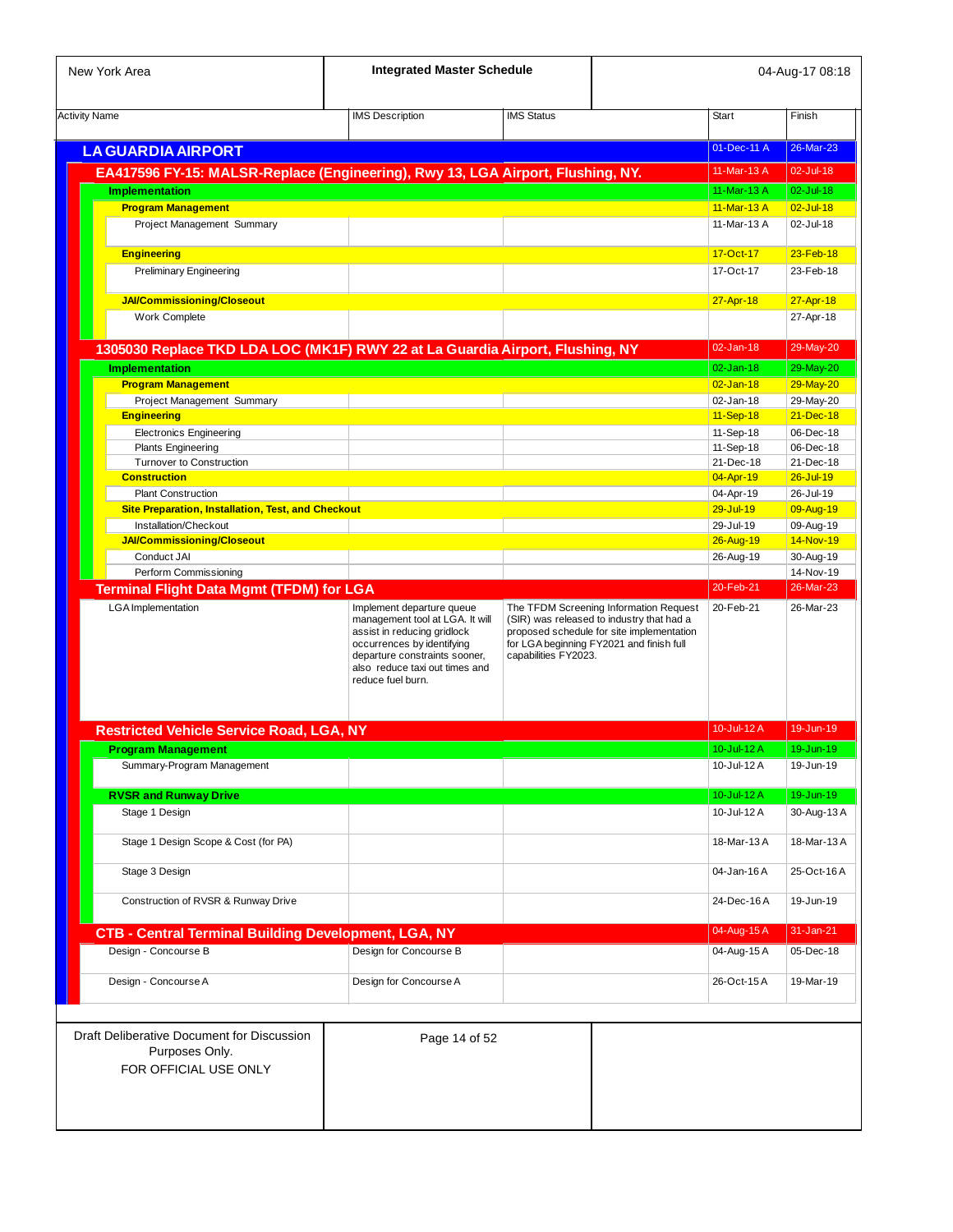| New York Area                                                                         | <b>Integrated Master Schedule</b>                                                                                                                   |                                                                                                                                                                                                                                                                                |                                           |                          | 04-Aug-17 08:18           |
|---------------------------------------------------------------------------------------|-----------------------------------------------------------------------------------------------------------------------------------------------------|--------------------------------------------------------------------------------------------------------------------------------------------------------------------------------------------------------------------------------------------------------------------------------|-------------------------------------------|--------------------------|---------------------------|
| <b>Activity Name</b>                                                                  | <b>IMS</b> Description                                                                                                                              | <b>IMS Status</b>                                                                                                                                                                                                                                                              |                                           | <b>Start</b>             | Finish                    |
| Construction - West Parking Garage                                                    | Construction of the west parking<br>garage and any work that might<br>affect FAA facilities (i.e. pile<br>driving, crane usage, CAT II<br>impacts)  | Precast erection ongoing with a second<br>fabricator. Second shift for single crane<br>operations started 5/15/17. CAT II will not be<br>available 6/27/17 - 10/31/17, though it may<br>be restored earlier if cranes are removed in<br>Sept. Expected garage opening in Jan 2 |                                           | 04-Jan-16A               | 28-Mar-18                 |
| Construction - Concourse B East                                                       | Construction of Concourse B<br>East and any airside work that<br>might affect FAA facilities (i.e.<br>FTI, FOTS, Utilities)                         | Steel erection for east portion has been<br>completed.                                                                                                                                                                                                                         |                                           | 13-Jun-16A               | 16-Jul-19                 |
| Construction - Headhouse                                                              | Construction of headhouse and<br>any work that might affect FAA<br>facilities (Pile driving, Crane<br>Usage)                                        | Pile driving has completed. Steel erection<br>began 5/15/17. Second crane will be on site<br>mid-July and a third crane in Sept.<br>Pedestrian bridge from garage to head<br>house in Aug 2017.                                                                                |                                           | 09-Jul-16 A              | 31-Jan-21                 |
| Construction - Concourse B North                                                      | Construction of Concourse B<br>North and any airside work that<br>might affect FAA facilities (i.e.<br>FTI, FOTS, Utilities)                        | Steel erection for Concourse B was begun.<br>SWJV is looking at the possibility of opening<br>entire building at one time.                                                                                                                                                     |                                           | 12-Jun-17 A              | 04-Apr-19                 |
| Construction - Concourse A North                                                      | Construction of Concourse A<br>North and any airside work that<br>might affect FAA facilities (i.e.<br>FTI, FOTS, Utilities)                        |                                                                                                                                                                                                                                                                                | Construction has not begun on Terminal A. | 24-Jul-17                | 18-Dec-18                 |
| Construction - Concourse A West                                                       | Construction of Concourse A<br>West and any airside work that<br>might affect FAA facilities (i.e.<br>FTI, FOTS, Utilities)                         |                                                                                                                                                                                                                                                                                | Construction has not begun on Terminal A. | 24-Jul-17                | 30-Oct-18                 |
| Construction - Utility Trunk Line 94th St Crossing                                    | Construction of Utility Trunk Line<br>94th St Crossing and any work<br>that might affect FAA facilities<br>(i.e. gas and water lines)               | Utility and communications work continues<br>throughout site. No specific impacts.                                                                                                                                                                                             |                                           | 24-Jul-17                | 05-Dec-17                 |
| Construction - Utility Trunk Line WPG                                                 | Construction of utility trunk line<br>for the west parking garage and<br>any work that might affect FAA<br>facilities (i.e. gas and water<br>lines) | Utility and communications work continues<br>throughout site. No specific impacts.                                                                                                                                                                                             |                                           | 24-Jul-17                | 12-Sep-18                 |
| Construction - Utility Trunk Line ATCT                                                | Construction of utility trunk line<br>for the ATCT and any work that<br>might affect FAA facilities (i.e.<br>gas and water lines)                   | throughout site. No specific impacts.                                                                                                                                                                                                                                          | Utility and communications work continues | 24-Jul-17                | 09-Mar-18                 |
| <b>Runway and Facility Outages at LGA</b>                                             |                                                                                                                                                     |                                                                                                                                                                                                                                                                                |                                           | 04-May-15A               | 02-Sep-15 A               |
| <b>Runway 4 (LGA)</b>                                                                 |                                                                                                                                                     |                                                                                                                                                                                                                                                                                |                                           | 04-May-15A               | 02-Sep-15A                |
| LGA 4 Nightly Closure 0001 to 0600                                                    |                                                                                                                                                     |                                                                                                                                                                                                                                                                                |                                           | 04-May-15A               | 02-Sep-15 A               |
| Runway 22 (URD)                                                                       |                                                                                                                                                     |                                                                                                                                                                                                                                                                                |                                           | 04-May-15A               | 02-Sep-15A                |
| LGA 22 Nightly Closure 0001 to 0600                                                   |                                                                                                                                                     |                                                                                                                                                                                                                                                                                |                                           | 04-May-15 A              | 02-Sep-15A                |
| Runway 13 (GDI)<br>LGA 13 Nightly Closure 0001 to 0600                                |                                                                                                                                                     |                                                                                                                                                                                                                                                                                |                                           | 04-May-15A<br>04-May-15A | 02-Sep-15A<br>02-Sep-15 A |
| Runway 31 (PZV)                                                                       |                                                                                                                                                     |                                                                                                                                                                                                                                                                                |                                           | 04-May-15A               | 02-Sep-15A                |
| Draft Deliberative Document for Discussion<br>Purposes Only.<br>FOR OFFICIAL USE ONLY | Page 15 of 52                                                                                                                                       |                                                                                                                                                                                                                                                                                |                                           |                          |                           |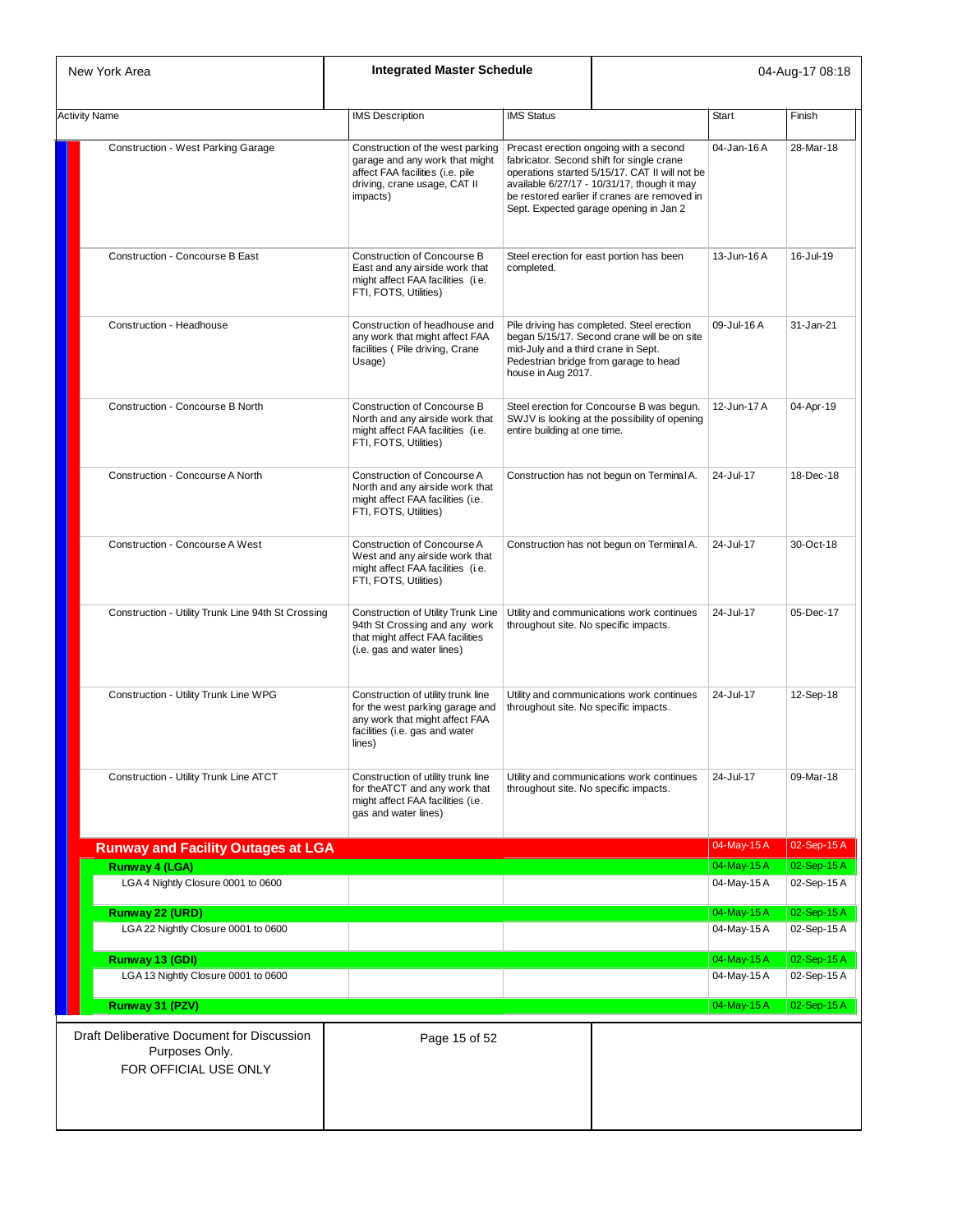| New York Area                                                                         | <b>Integrated Master Schedule</b>                                                                                                                                                                       |                                                                          |                                                                                                                                                                          |                            | 04-Aug-17 08:18        |
|---------------------------------------------------------------------------------------|---------------------------------------------------------------------------------------------------------------------------------------------------------------------------------------------------------|--------------------------------------------------------------------------|--------------------------------------------------------------------------------------------------------------------------------------------------------------------------|----------------------------|------------------------|
| <b>Activity Name</b>                                                                  | <b>IMS</b> Description                                                                                                                                                                                  | <b>IMS Status</b>                                                        |                                                                                                                                                                          | Start                      | Finish                 |
| LGA 31 Nightly Closure 0001 to 0600                                                   |                                                                                                                                                                                                         |                                                                          |                                                                                                                                                                          | 04-May-15A                 | 02-Sep-15A             |
|                                                                                       |                                                                                                                                                                                                         |                                                                          |                                                                                                                                                                          |                            |                        |
| Coordinate RNAV (GPS) Approach Procedure to LGA Rwy 13 for Permanent Use              |                                                                                                                                                                                                         |                                                                          |                                                                                                                                                                          | 29-Mar-16A                 | 17-Nov-17              |
| Coordinate RNAV (GPS) Approach to LGA Rwy 13<br>for Permanent Use                     | Coordinate permanent use of<br>procedure. Procedure was<br>approved for temporary use<br>during JFK 4R-22L Rehabilitation<br>(March - November, 2017). This<br>procedure is N90's number 1<br>priority. | project.                                                                 | Procedure was presented to the LGANY<br>Community Aviation Roundtable on June 21,<br>environmental review ongoing through the<br>duration of JFK RWY 4R/22L construction | 29-Mar-16A                 | 17-Nov-17              |
| <b>Environmental Review</b>                                                           |                                                                                                                                                                                                         |                                                                          |                                                                                                                                                                          | 09-Jan-17 A                | 17-Nov-17              |
| Noise Screening/Modeling                                                              | Establish a noise baseline based<br>on dates coordinated with the<br>facility. HQ runs noise model.<br>Provide draft report to ES for AT<br>facility concurrence.                                       | noted.                                                                   | Noise Modeling completed May 3, 2017. No   09-Jan-17 A<br>reportable or significant noise impacts                                                                        |                            | 03-May-17 A            |
| Acquire Environmental Data for Analysis                                               | Forward justification, Draft Initial<br>Environmental Review (IER),<br>TARGETS file, graphic of<br>existing flight tracks with new<br>procedure to Environmental<br>Specialist (ES) for review.         | Substantially complete, waiting on<br>community involvement requirements |                                                                                                                                                                          | 02-Mar-17A                 | 01-Jun-17 A            |
| <b>Public Notification</b>                                                            | Follow the NSG-Approved<br>Outreach Plan. Action may be<br>required by OSG, AT, Public<br>Affairs, Regional Administrator's<br>Office, NYAPIO, and PANYNJ.                                              | media outlets notified on July 7.                                        | Briefed the LGA Roundtable on June 21st.<br>Elected officials notified on July 6th and                                                                                   | 01-May-17 A                | 15-Nov-17              |
| Noise Steering Group                                                                  | OSG prep briefing paper<br>outlining plan including outreach.<br>OSG forwards draft to NYAPIO<br>Team for review. NSG<br>reviews/approves at bi-weekly<br>meeting.                                      | Reviewed by NSG on June 21st,<br>supported.                              | community involvement approach was                                                                                                                                       | 05-May-17 A                | 21-Jun-17 A            |
| <b>Environmental Determination</b>                                                    | Determination is coordinated<br>with Legal for sufficiency, then<br>forwarded to the applicable<br>signature authority.                                                                                 | Gauging public interest to aid in<br>enviromental determination.         |                                                                                                                                                                          | 16-Nov-17                  | 17-Nov-17*             |
|                                                                                       |                                                                                                                                                                                                         |                                                                          |                                                                                                                                                                          | 01-Dec-11 A                | 12-Mar-19              |
| UIS F&E FY16 - 1101576 Refurbish MALSR Light Stations, Rwy 4, LGA                     |                                                                                                                                                                                                         |                                                                          |                                                                                                                                                                          |                            |                        |
| <b>Implementation</b><br><b>Program Management</b>                                    |                                                                                                                                                                                                         |                                                                          |                                                                                                                                                                          | 01-Dec-11 A<br>01-Dec-11 A | 12-Mar-19<br>12-Mar-19 |
| Project Management Summary                                                            |                                                                                                                                                                                                         |                                                                          |                                                                                                                                                                          | 01-Dec-11 A                | 12-Mar-19              |
| <b>Engineering</b>                                                                    |                                                                                                                                                                                                         |                                                                          |                                                                                                                                                                          | 14-Dec-15A                 | 09-May-16A             |
| <b>Plants Design</b>                                                                  |                                                                                                                                                                                                         |                                                                          |                                                                                                                                                                          | 14-Dec-15A                 | 09-May-16A             |
| <b>Plants Engineering</b>                                                             |                                                                                                                                                                                                         |                                                                          |                                                                                                                                                                          | 14-Dec-15A                 | 09-May-16A             |
| <b>Construction</b>                                                                   |                                                                                                                                                                                                         |                                                                          |                                                                                                                                                                          | 29-May-18                  | 12-Sep-18              |
| Draft Deliberative Document for Discussion<br>Purposes Only.<br>FOR OFFICIAL USE ONLY | Page 16 of 52                                                                                                                                                                                           |                                                                          |                                                                                                                                                                          |                            |                        |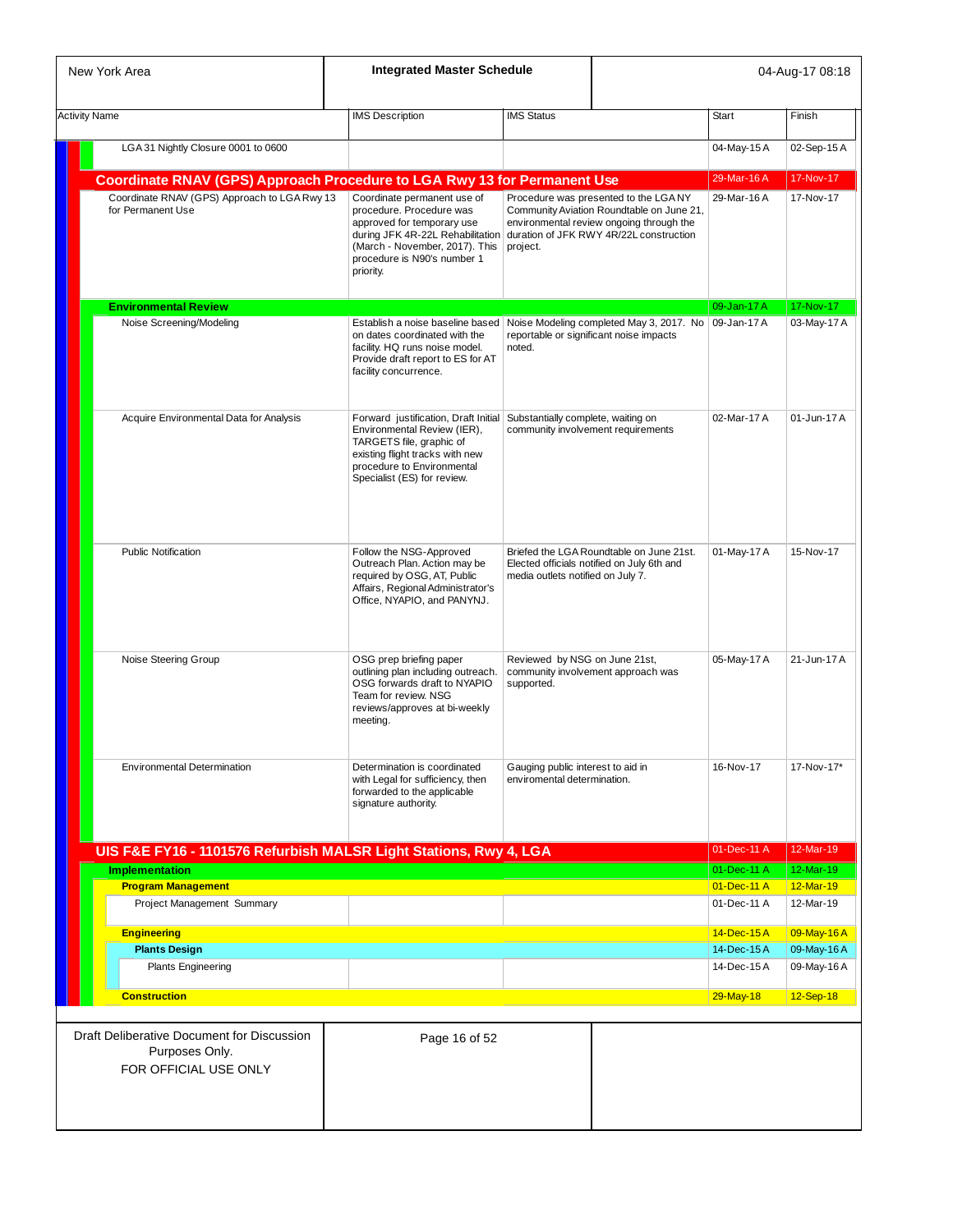| New York Area                                                                            | <b>Integrated Master Schedule</b>                                                                                      |                   |                                          |              | 04-Aug-17 08:18 |
|------------------------------------------------------------------------------------------|------------------------------------------------------------------------------------------------------------------------|-------------------|------------------------------------------|--------------|-----------------|
| <b>Activity Name</b>                                                                     | <b>IMS Description</b>                                                                                                 | <b>IMS Status</b> |                                          | <b>Start</b> | Finish          |
| <b>Plant Construction</b>                                                                | Perform Site Survey, Project<br>Scope Agreement, Engineering<br>and Construction.                                      |                   | Construction is planned for Spring 2018. | 29-May-18*   | 12-Sep-18       |
| <b>JAI/Commissioning/Closeout</b>                                                        |                                                                                                                        |                   |                                          | 13-Sep-18    | 14-Sep-18       |
| <b>JAI</b>                                                                               |                                                                                                                        |                   |                                          | 13-Sep-18    | 14-Sep-18       |
| Conduct JAI                                                                              |                                                                                                                        |                   |                                          | 13-Sep-18    | 14-Sep-18       |
| <b>Commissioning</b>                                                                     |                                                                                                                        |                   |                                          | 14-Sep-18    | 14-Sep-18       |
| Work Complete                                                                            | Refurbish light stations for LGA<br>MALSR. This includes replacing<br>boxes, conduit, and light poles.                 |                   |                                          |              | 14-Sep-18       |
| 702187 FY17 NG DME Estab CAST Rwys 22 (URD-Straight In) and 4, (Priority # 59) LaGuardia |                                                                                                                        |                   |                                          | 01-Apr-13 A  | 18-May-18       |
| <b>Implementation</b>                                                                    |                                                                                                                        |                   |                                          | 01-Apr-13 A  | 18-May-18       |
| <b>Program Management</b>                                                                |                                                                                                                        |                   |                                          | 01-Apr-13 A  | 18-May-18       |
| Project Management Summary                                                               |                                                                                                                        |                   |                                          | 01-Apr-13 A  | 18-May-18       |
| <b>Engineering</b>                                                                       |                                                                                                                        |                   |                                          | 03-Apr-17 A  | 04-Aug-17       |
| <b>Plants Engineering</b>                                                                |                                                                                                                        |                   |                                          | 03-Apr-17 A  | 28-Apr-17 A     |
| <b>Electronics Engineering</b>                                                           |                                                                                                                        |                   |                                          | 24-Jul-17    | 04-Aug-17       |
| <b>Construction</b>                                                                      |                                                                                                                        |                   |                                          | 15-May-17 A  | 12-Jun-17 A     |
| <b>Plant Construction</b>                                                                |                                                                                                                        |                   |                                          | 15-May-17 A  | 12-Jun-17 A     |
| Site Preparation, Installation, Test, and Checkout                                       |                                                                                                                        |                   |                                          | 10-Aug-17    | 08-Sep-17       |
| Installation/Checkout                                                                    |                                                                                                                        |                   |                                          | 10-Aug-17    | 08-Sep-17       |
| JAI/Commissioning/Closeout                                                               |                                                                                                                        |                   |                                          | 22-Sep-17    | 02-Nov-17       |
| Conduct JAI                                                                              |                                                                                                                        |                   |                                          | 22-Sep-17    | 06-Oct-17       |
| Perform Commissioning                                                                    |                                                                                                                        |                   |                                          |              | 02-Nov-17       |
| HSandy - FY13 RO - 1Q17 - Replace EG & Shelter 1301684 @ URD SX - Wells - Wells - FAA R  |                                                                                                                        |                   |                                          | 20-Mar-13A   | 12-Apr-19       |
| Task Order Design                                                                        |                                                                                                                        |                   |                                          | 04-Dec-13A   | 05-Dec-13A      |
| <b>TAA/TCAP Process</b>                                                                  |                                                                                                                        |                   |                                          | 01-Jun-16A   | 10-Jan-17 A     |
| <b>Implementation</b>                                                                    |                                                                                                                        |                   |                                          | 20-Mar-13A   | 12-Apr-19       |
| <b>Program Management</b>                                                                |                                                                                                                        |                   |                                          | 20-Mar-13A   | 12-Apr-19       |
| Project Management Summary                                                               |                                                                                                                        |                   |                                          | 20-Mar-13A   | 12-Apr-19       |
| <b>Engineering</b>                                                                       |                                                                                                                        |                   |                                          | 18-Dec-13A   | 06-Apr-16A      |
| <b>Plants Engineering</b>                                                                |                                                                                                                        |                   |                                          | 18-Dec-13A   | 05-Apr-16A      |
| Engine Generator System Configuration<br>Submission                                      |                                                                                                                        |                   |                                          | 06-Apr-16 A  | 06-Apr-16A      |
| <b>Construction</b>                                                                      |                                                                                                                        |                   |                                          | 13-Mar-18    | 23-Apr-18       |
| <b>Plant Construction</b>                                                                | FAA is completing modification to<br>the Runway 4 LOC counterpoise<br>to mitigate anomalies due to<br>changes in tide. |                   |                                          | 13-Mar-18*   | 23-Apr-18       |
| Draft Deliberative Document for Discussion<br>Purposes Only.<br>FOR OFFICIAL USE ONLY    | Page 17 of 52                                                                                                          |                   |                                          |              |                 |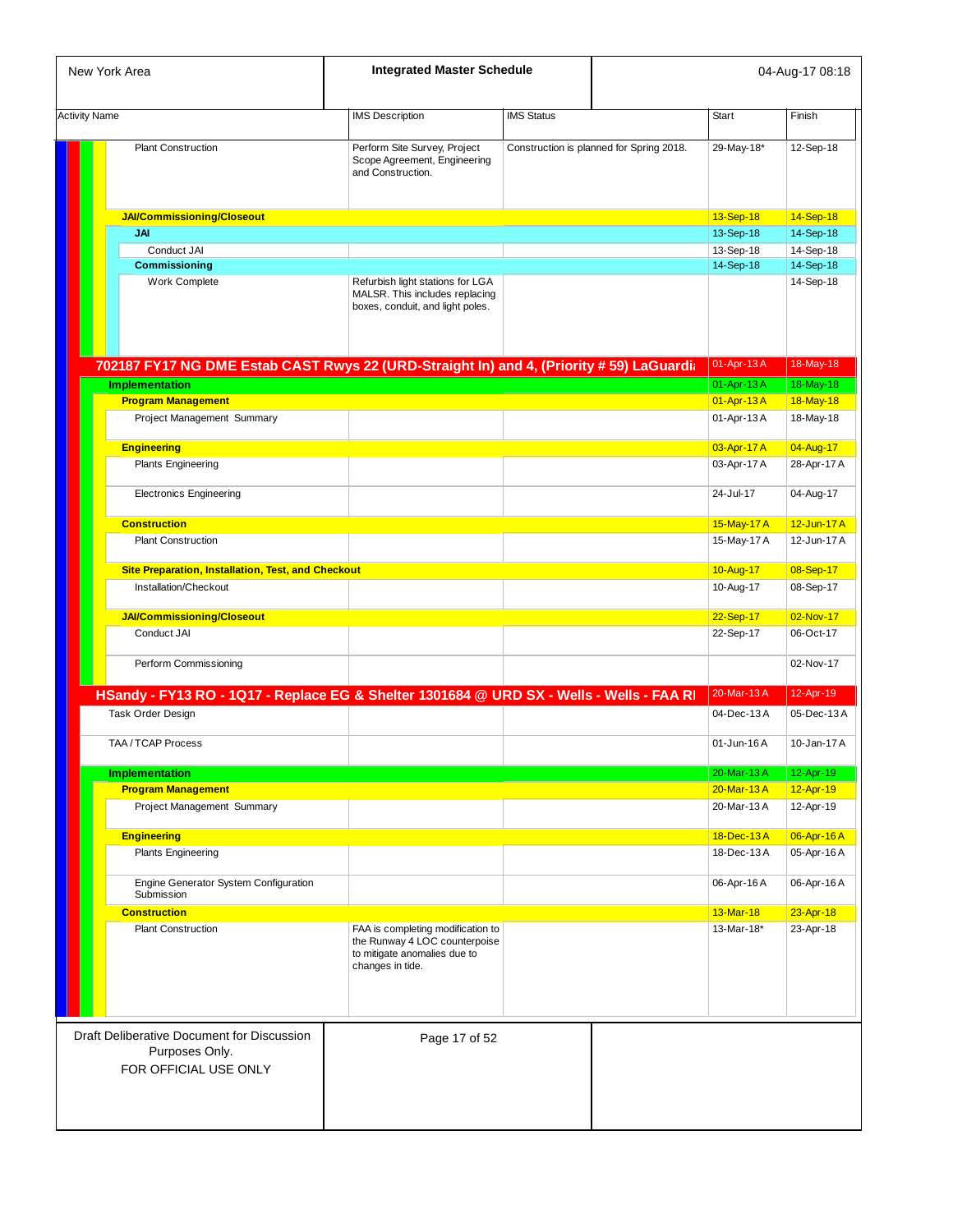| <b>Activity Name</b><br><b>JAI/Commissioning/Closeout</b><br>Conduct JAI<br>Work Complete<br>1503897 Establish Automated Electronic Flight Strip System (AEFS), LGA, NY<br><b>Implementation</b><br><b>Program Management</b><br>Project Management Summary<br><b>Engineering</b> | <b>IMS Description</b> | <b>IMS Status</b> | Start<br>25-Apr-18<br>25-Apr-18 | Finish<br>30-Apr-18 |
|-----------------------------------------------------------------------------------------------------------------------------------------------------------------------------------------------------------------------------------------------------------------------------------|------------------------|-------------------|---------------------------------|---------------------|
|                                                                                                                                                                                                                                                                                   |                        |                   |                                 |                     |
|                                                                                                                                                                                                                                                                                   |                        |                   |                                 |                     |
|                                                                                                                                                                                                                                                                                   |                        |                   |                                 | 29-Apr-18           |
|                                                                                                                                                                                                                                                                                   |                        |                   |                                 | 30-Apr-18           |
|                                                                                                                                                                                                                                                                                   |                        |                   | 16-Oct-19                       | 25-Nov-20           |
|                                                                                                                                                                                                                                                                                   |                        |                   | 16-Oct-19                       | 25-Nov-20           |
|                                                                                                                                                                                                                                                                                   |                        |                   | 16-Oct-19                       | 25-Nov-20           |
|                                                                                                                                                                                                                                                                                   |                        |                   | 16-Oct-19                       | 25-Nov-20           |
|                                                                                                                                                                                                                                                                                   |                        |                   | 19-Dec-19                       | 29-Jan-20           |
| <b>Electronics Engineering</b>                                                                                                                                                                                                                                                    |                        |                   | 19-Dec-19                       | 22-Jan-20           |
| <b>Plants Engineering</b>                                                                                                                                                                                                                                                         |                        |                   | 19-Dec-19                       | 29-Jan-20           |
| <b>Construction</b>                                                                                                                                                                                                                                                               |                        |                   | $01 - Jun-20$                   | 26-Jun-20           |
| <b>Plant Construction</b>                                                                                                                                                                                                                                                         |                        |                   | 01-Jun-20                       | 26-Jun-20           |
| <b>Site Preparation, Installation, Test, and Checkout</b>                                                                                                                                                                                                                         |                        |                   | 28-Jul-20                       | 17-Aug-20           |
| Installation/Checkout                                                                                                                                                                                                                                                             |                        |                   | 28-Jul-20                       | 17-Aug-20           |
| <b>JAI/Commissioning/Closeout</b>                                                                                                                                                                                                                                                 |                        |                   | 18-Aug-20                       | 20-Aug-20           |
| Conduct JAI                                                                                                                                                                                                                                                                       |                        |                   | 18-Aug-20                       | 20-Aug-20           |
| Work Complete                                                                                                                                                                                                                                                                     |                        |                   |                                 | 20-Aug-20           |
| 1600743 Relocate Relocate LGA LLWAS Station Eight to a New Property                                                                                                                                                                                                               |                        |                   | 20-Jun-16A                      | 25-Sep-18           |
| <b>Implementation</b>                                                                                                                                                                                                                                                             |                        |                   | 20-Jun-16 A                     | 25-Sep-18           |
| <b>Program Management</b>                                                                                                                                                                                                                                                         |                        |                   | $20 -$ Jun-16A                  | 25-Sep-18           |
| Project Management Summary                                                                                                                                                                                                                                                        |                        |                   | 20-Jun-16A                      | 25-Sep-18           |
|                                                                                                                                                                                                                                                                                   |                        |                   |                                 |                     |
| <b>Engineering</b>                                                                                                                                                                                                                                                                |                        |                   | 18-Oct-17                       | 27-Nov-17           |
| <b>Plants Engineering</b>                                                                                                                                                                                                                                                         |                        |                   | 18-Oct-17                       | 27-Nov-17           |
| <b>Electronics Engineering</b>                                                                                                                                                                                                                                                    |                        |                   | 18-Oct-17                       | 17-Nov-17           |
| <b>Construction</b>                                                                                                                                                                                                                                                               |                        |                   | 02-Apr-18                       | 27-Apr-18           |
| <b>Plant Construction</b>                                                                                                                                                                                                                                                         |                        |                   | 02-Apr-18                       | 27-Apr-18           |
| Site Preparation, Installation, Test, and Checkout                                                                                                                                                                                                                                |                        |                   | 29-May-18                       | 18-Jun-18           |
| Installation/Checkout                                                                                                                                                                                                                                                             |                        |                   | 29-May-18                       | 18-Jun-18           |
| <b>JAI/Commissioning/Closeout</b>                                                                                                                                                                                                                                                 |                        |                   | 19-Jun-18                       | $21 - Jun-18$       |
| Conduct JAI                                                                                                                                                                                                                                                                       |                        |                   | 19-Jun-18                       | 21-Jun-18           |
| <b>Work Complete</b>                                                                                                                                                                                                                                                              |                        |                   | $02$ -Jan-18                    | 21-Jun-18           |
| 1504593 Replace (Teledyne RVR) (LGA) w/ (PC-Based RVR) at Flushing, NY                                                                                                                                                                                                            |                        |                   |                                 | 13-Apr-20           |
| <b>Implementation</b>                                                                                                                                                                                                                                                             |                        |                   | $02 - Jan-18$                   | 13-Apr-20           |
| <b>Program Management</b>                                                                                                                                                                                                                                                         |                        |                   | $02$ -Jan-18                    | 13-Apr-20           |
| Project Management Summary                                                                                                                                                                                                                                                        |                        |                   | 02-Jan-18                       | 13-Apr-20           |
| <b>Engineering</b>                                                                                                                                                                                                                                                                |                        |                   | <u>24-Oct-18</u>                | 06-Mar-19           |
| <b>Electronics Engineering</b>                                                                                                                                                                                                                                                    |                        |                   | 24-Oct-18                       | 06-Mar-19           |
| <b>Plants Engineering</b>                                                                                                                                                                                                                                                         |                        |                   | 24-Oct-18                       | 06-Mar-19           |
| <b>Construction</b>                                                                                                                                                                                                                                                               |                        |                   | $21-Mar-19$                     | $22 -$ Jul-19       |
| <b>Turnover to Construction</b>                                                                                                                                                                                                                                                   |                        |                   | 21-Mar-19                       |                     |
| <b>Plant Construction</b>                                                                                                                                                                                                                                                         |                        |                   | 10-Jun-19                       | 22-Jul-19           |
| <b>Site Preparation, Installation, Test, and Checkout</b>                                                                                                                                                                                                                         |                        |                   | 19-Aug-19                       | 23-Sep-19           |
| Installation/Checkout                                                                                                                                                                                                                                                             |                        |                   | 19-Aug-19                       | 23-Sep-19           |
| <b>JAI/Commissioning/Closeout</b>                                                                                                                                                                                                                                                 |                        |                   | 23-Sep-19                       | 26-Sep-19           |
| Perform Commissioning                                                                                                                                                                                                                                                             |                        |                   |                                 | 23-Sep-19           |
| Conduct JAI                                                                                                                                                                                                                                                                       |                        |                   | 24-Sep-19                       | 26-Sep-19           |

Draft Deliberative Document for Discussion Purposes Only. FOR OFFICIAL USE ONLY

Page 18 of 52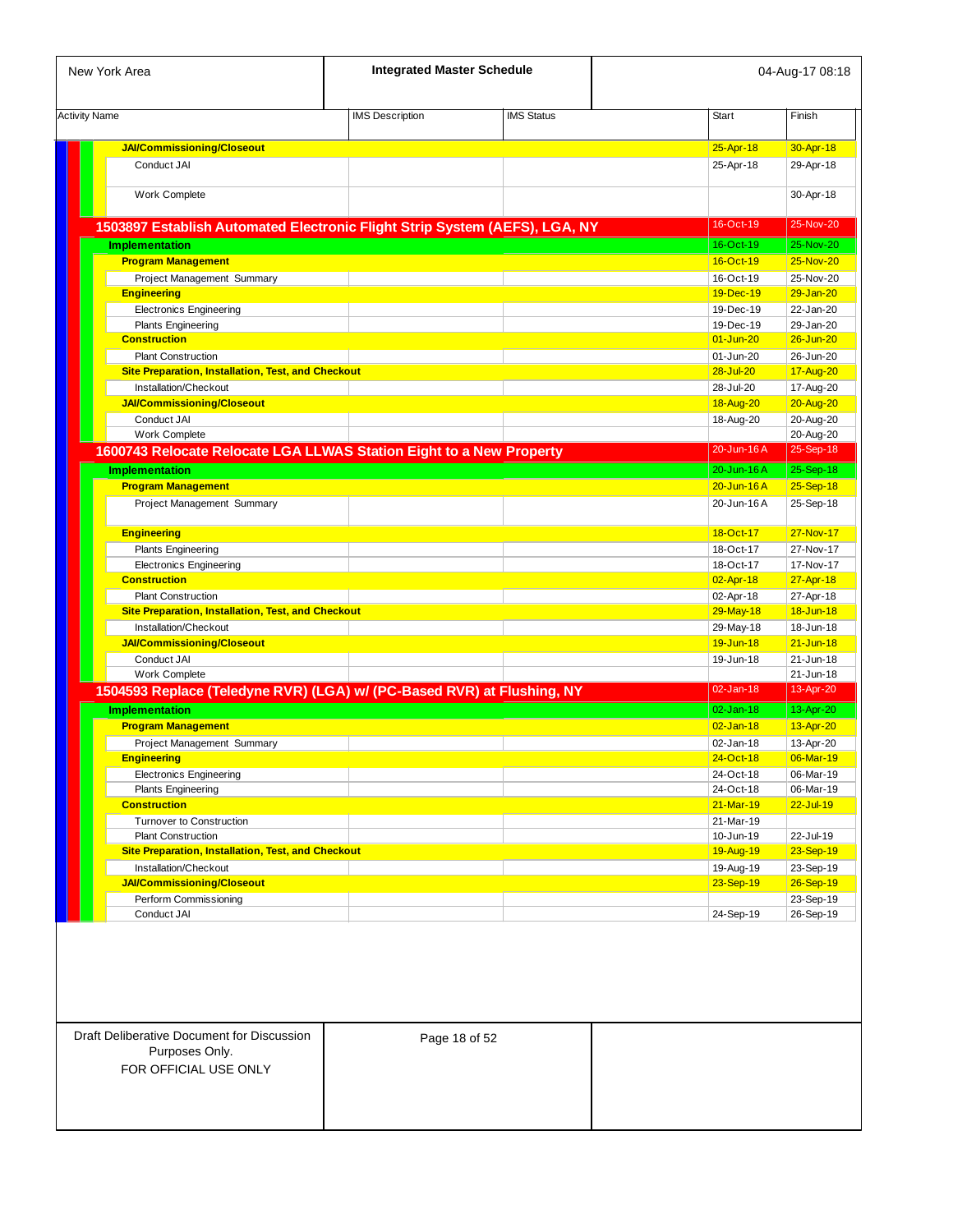| New York Area                                                                         | <b>Integrated Master Schedule</b> |                   |                        | 04-Aug-17 08:18        |
|---------------------------------------------------------------------------------------|-----------------------------------|-------------------|------------------------|------------------------|
| <b>Activity Name</b>                                                                  | <b>IMS Description</b>            | <b>IMS Status</b> | <b>Start</b>           | Finish                 |
| <b>NEWARK LIBERTY INTERNATIONAL AIRPORT</b>                                           |                                   |                   | 08-Jul-10A             | 23-Jun-23              |
| UIS F&E FY17 - 1101053 Replace shelter for the EZA / IM.                              |                                   |                   | 09-Jan-17 A            | 20-Feb-18              |
| <b>Plants Engineering</b>                                                             |                                   |                   | 09-Jan-17 A            | 13-Jan-17 A            |
| <b>Implementation</b>                                                                 |                                   |                   | 02-Nov-17              | 20-Feb-18              |
| <b>Construction</b>                                                                   |                                   |                   | 02-Nov-17              | 16-Feb-18              |
| <b>Plant Construction</b>                                                             |                                   |                   | 02-Nov-17              | 16-Feb-18              |
| <b>JAI/Commissioning/Closeout</b>                                                     |                                   |                   | 20-Feb-18              | 20-Feb-18              |
| Commissioning                                                                         |                                   |                   | 20-Feb-18              | 20-Feb-18              |
| Work Complete                                                                         |                                   |                   |                        | 20-Feb-18              |
| 503826 - Tech Refresh \$FY/FY: FOTS Sustain Equip @ EWR ATCT                          |                                   |                   | 08-Jul-10A             | 02-Oct-18              |
| <b>Implementation</b>                                                                 |                                   |                   | 08-Jul-10 A            | 02-Oct-18              |
| <b>Program Management</b>                                                             |                                   |                   | 08-Jul-10A             | 14-Feb-18              |
| Project Management Summary                                                            |                                   |                   | 08-Jul-10A             | 14-Feb-18              |
| <b>Engineering</b>                                                                    |                                   |                   | 01-Nov-17              | 30-Jan-18              |
| <b>Plants Design</b>                                                                  |                                   |                   | 01-Nov-17              | 30-Jan-18              |
| <b>Plants Engineering</b>                                                             |                                   |                   | 01-Nov-17              | 30-Jan-18              |
| <b>Electronics Design</b>                                                             |                                   |                   | 01-Nov-17              | $30 - Jan - 18$        |
| <b>Electronics Engineering</b>                                                        |                                   |                   | 01-Nov-17              | 30-Jan-18              |
| <b>Construction</b><br><b>Plant Construction</b>                                      |                                   |                   | 15-Mar-18<br>15-Mar-18 | 02-Oct-18<br>02-Oct-18 |
| <b>Site Preparation, Installation, Test, and Checkout</b>                             |                                   |                   | 03-Oct-17              | 15-Nov-17              |
| FAA Installation/Checkout                                                             |                                   |                   | 03-Oct-17              | 15-Nov-17              |
| <b>JAI/Commissioning/Closeout</b>                                                     |                                   |                   | 16-Nov-17              | 16-Nov-17              |
| <b>JAI</b>                                                                            |                                   |                   | 16-Nov-17              | 16-Nov-17              |
| Conduct JAI                                                                           |                                   |                   | 16-Nov-17              | 16-Nov-17              |
| Commissioning                                                                         |                                   |                   | 16-Nov-17              | 16-Nov-17              |
| Commissioning                                                                         |                                   |                   |                        | 16-Nov-17              |
| 1300535 Replace EWR RTR due to damage by Hurricane Sandy.                             |                                   |                   | 28-Mar-13A             | $11 -$ Jul-19          |
| <b>Implementation</b>                                                                 |                                   |                   | 28-Mar-13A             | $11 -$ Jul-19          |
| <b>Program Management</b>                                                             |                                   |                   | 28-Mar-13A             | $11 -$ Jul-19          |
| Project Management Summary                                                            |                                   |                   | 28-Mar-13A             | 11-Jul-19              |
| <b>Engineering</b>                                                                    |                                   |                   | 03-Jun-13A             | 08-Dec-16A             |
| Electronics Engineering                                                               |                                   |                   | 03-Jun-13 A            | 21-Apr-15 A            |
| <b>Plants Engineering</b>                                                             |                                   |                   | 10-Jun-13 A            | 21-Apr-15A             |
| Fabrication and Delivery of (Shelter)                                                 |                                   |                   | 02-Nov-15A             | 13-Oct-16 A            |
| Plants Engineering Comm Tower                                                         |                                   |                   | 24-Oct-16A             | 08-Dec-16A             |
| <b>Construction</b>                                                                   |                                   |                   | 16-Jul-15 A            | 29-Aug-18              |
| Plant Construction( Pre-construction Analysis                                         |                                   |                   | 16-Jul-15 A            | 02-Oct-15 A            |
| Phase 1)                                                                              |                                   |                   |                        |                        |
| Plant Construction (Shelter Install Phase 3)                                          |                                   |                   | 02-Nov-15 A            | 19-Oct-16A             |
| Plant Construction (Foundation Phase 2)                                               |                                   |                   | 28-Jun-16A             | 16-Sep-16 A            |
| Comm Tower Fabrication                                                                |                                   |                   | 07-Feb-17 A            | 21-Sep-17              |
|                                                                                       |                                   |                   |                        |                        |
| Draft Deliberative Document for Discussion<br>Purposes Only.<br>FOR OFFICIAL USE ONLY | Page 19 of 52                     |                   |                        |                        |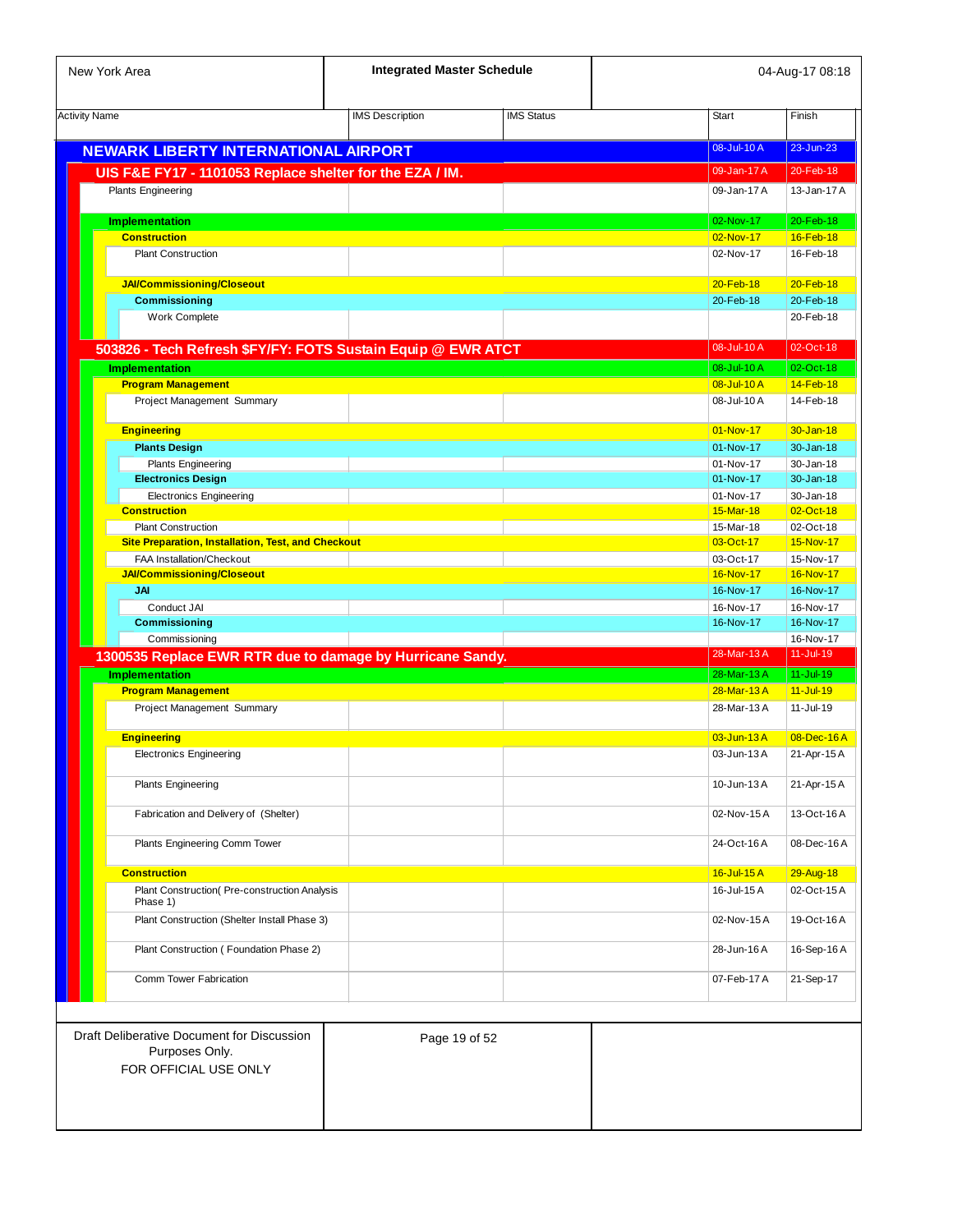| New York Area                                                                         | <b>Integrated Master Schedule</b>                                                                                                                                                    |                      |                                                                                                                                    | 04-Aug-17 08:18           |
|---------------------------------------------------------------------------------------|--------------------------------------------------------------------------------------------------------------------------------------------------------------------------------------|----------------------|------------------------------------------------------------------------------------------------------------------------------------|---------------------------|
| <b>Activity Name</b>                                                                  | <b>IMS Description</b>                                                                                                                                                               | <b>IMS Status</b>    | <b>Start</b>                                                                                                                       | Finish                    |
|                                                                                       |                                                                                                                                                                                      |                      |                                                                                                                                    |                           |
| Plant Construction and Erecting (Towers)                                              |                                                                                                                                                                                      |                      | $10-Ort-17$                                                                                                                        | 09-Nov-17                 |
| Plant Construction (RF Cable Installation Phas                                        |                                                                                                                                                                                      |                      | 02-Apr-18                                                                                                                          | 25-May-18                 |
| Plant Construction Demolition of Existing Towe                                        |                                                                                                                                                                                      |                      | 28-Jun-18                                                                                                                          | 29-Aug-18                 |
| <b>Site Preparation, Installation, Test, and Checkout</b>                             |                                                                                                                                                                                      |                      | 02-Nov-16A                                                                                                                         | $25$ -May-18              |
| Installation/Checkout                                                                 |                                                                                                                                                                                      |                      | 02-Nov-16 A                                                                                                                        | 25-May-18                 |
| <b>JAI/Commissioning/Closeout</b>                                                     |                                                                                                                                                                                      |                      | $28 - Jun-18$                                                                                                                      | 02-Aug-18                 |
| Perform Commissioning                                                                 |                                                                                                                                                                                      |                      |                                                                                                                                    | 28-Jun-18                 |
|                                                                                       |                                                                                                                                                                                      |                      |                                                                                                                                    |                           |
| Conduct JAI                                                                           |                                                                                                                                                                                      |                      | 28-Jun-18                                                                                                                          | 02-Aug-18                 |
| <b>Terminal Flight Data Mgmt (TFDM) for EWR</b>                                       |                                                                                                                                                                                      |                      | 20-Feb-21                                                                                                                          | 25-Jan-23                 |
| ewr Implementation                                                                    | Implement departure queue                                                                                                                                                            |                      | 20-Feb-21<br>The TFDM Screening Information Request                                                                                | 25-Jan-23                 |
|                                                                                       | management tool at EWR. It will<br>assist in reducing gridlock<br>occurrences by identifying<br>departure constraints sooner,<br>also reduce taxi out times and<br>reduce fuel burn. | capabilities FY2023. | (SIR) was released to industry that had a<br>proposed schedule for site implementation<br>for EWR beginning FY2021 and finish full |                           |
| Rehabilitate Taxiway Y, EWR, NJ                                                       |                                                                                                                                                                                      |                      | 01-Jan-17 A                                                                                                                        | 31-Dec-19                 |
| <b>Construction</b>                                                                   |                                                                                                                                                                                      |                      | 01-Jan-17 A                                                                                                                        | 31-Dec-19                 |
| Summary-Program Management                                                            |                                                                                                                                                                                      |                      | 01-Jan-17 A                                                                                                                        | 31-Dec-19                 |
| Design Taxiway Y from "RM" to "S"                                                     |                                                                                                                                                                                      |                      | 01-Jan-17 A                                                                                                                        | 31-Dec-18                 |
|                                                                                       |                                                                                                                                                                                      |                      |                                                                                                                                    |                           |
| Construction                                                                          |                                                                                                                                                                                      |                      | 01-Jan-19                                                                                                                          | 31-Dec-19                 |
| <b>Construct End-Around Taxiways for Runway 4L/22R</b>                                |                                                                                                                                                                                      |                      | $01$ -Jan-18                                                                                                                       | $01-Jan-20$               |
| <b>Construction</b>                                                                   |                                                                                                                                                                                      |                      | 01-Jan-18                                                                                                                          | $01 - Jan-20$             |
| Summary-Program Management<br>Construct End-Around Taxiways for Runway                |                                                                                                                                                                                      |                      | $01$ -Jan-18<br>$01 - Jan-18$                                                                                                      | $01$ -Jan-20<br>01-Jan-20 |
| 4L/22R                                                                                |                                                                                                                                                                                      |                      |                                                                                                                                    |                           |
| Rehabilitate Taxiway Z, EWR, NJ                                                       |                                                                                                                                                                                      |                      | 01-Jan-16A                                                                                                                         | 31-Dec-17                 |
| <b>Construction</b>                                                                   |                                                                                                                                                                                      |                      | $01$ -Jan-16A                                                                                                                      | 31-Dec-17                 |
| Summary-Program Management                                                            |                                                                                                                                                                                      |                      | 01-Jan-16A                                                                                                                         | 31-Dec-17                 |
| Design                                                                                |                                                                                                                                                                                      |                      | 01-Jan-16A                                                                                                                         | 31-Dec-16A                |
| Construction                                                                          |                                                                                                                                                                                      |                      | 01-Jan-17 A                                                                                                                        | 31-Dec-17                 |
|                                                                                       |                                                                                                                                                                                      |                      |                                                                                                                                    |                           |
| Rehabilitate Runway 11/29, EWR, NJ                                                    |                                                                                                                                                                                      |                      | $01 - Jan-18$                                                                                                                      | $01-Jan-20$               |
| Design                                                                                |                                                                                                                                                                                      |                      | $01$ -Jan-18                                                                                                                       | 31-Dec-19                 |
| <b>Construction</b>                                                                   |                                                                                                                                                                                      |                      | $01$ -Jan-18                                                                                                                       | $01 - Jan-20$             |
| Summary-Program Management<br>Construct                                               |                                                                                                                                                                                      |                      | 01-Jan-18<br>$01$ -Jan-18                                                                                                          | 01-Jan-20<br>01-Jan-20    |
|                                                                                       |                                                                                                                                                                                      |                      |                                                                                                                                    |                           |
| Rehabilitate Runway 11/29, EWR, NJ                                                    |                                                                                                                                                                                      |                      | $01 - Jan-18$                                                                                                                      | $01-Jan-20$               |
| Design                                                                                |                                                                                                                                                                                      |                      | $01$ -Jan-18                                                                                                                       | 31-Dec-19                 |
| <b>Construction</b>                                                                   |                                                                                                                                                                                      |                      | $01$ -Jan-18                                                                                                                       | $01$ -Jan-20              |
| Summary-Program Management<br>Construct                                               |                                                                                                                                                                                      |                      | $01$ -Jan-18<br>01-Jan-18                                                                                                          | 01-Jan-20<br>01-Jan-20    |
|                                                                                       |                                                                                                                                                                                      |                      |                                                                                                                                    |                           |
| 706845 FY17 NG PAPI-Replace VASI, Rwy 11, Newark Liberty Int'l Airport                |                                                                                                                                                                                      |                      | 09-Dec-10A                                                                                                                         | 22-Jun-18                 |
| <b>Implementation</b>                                                                 |                                                                                                                                                                                      |                      | 09-Dec-10A                                                                                                                         | 22-Jun-18                 |
| Draft Deliberative Document for Discussion<br>Purposes Only.<br>FOR OFFICIAL USE ONLY | Page 20 of 52                                                                                                                                                                        |                      |                                                                                                                                    |                           |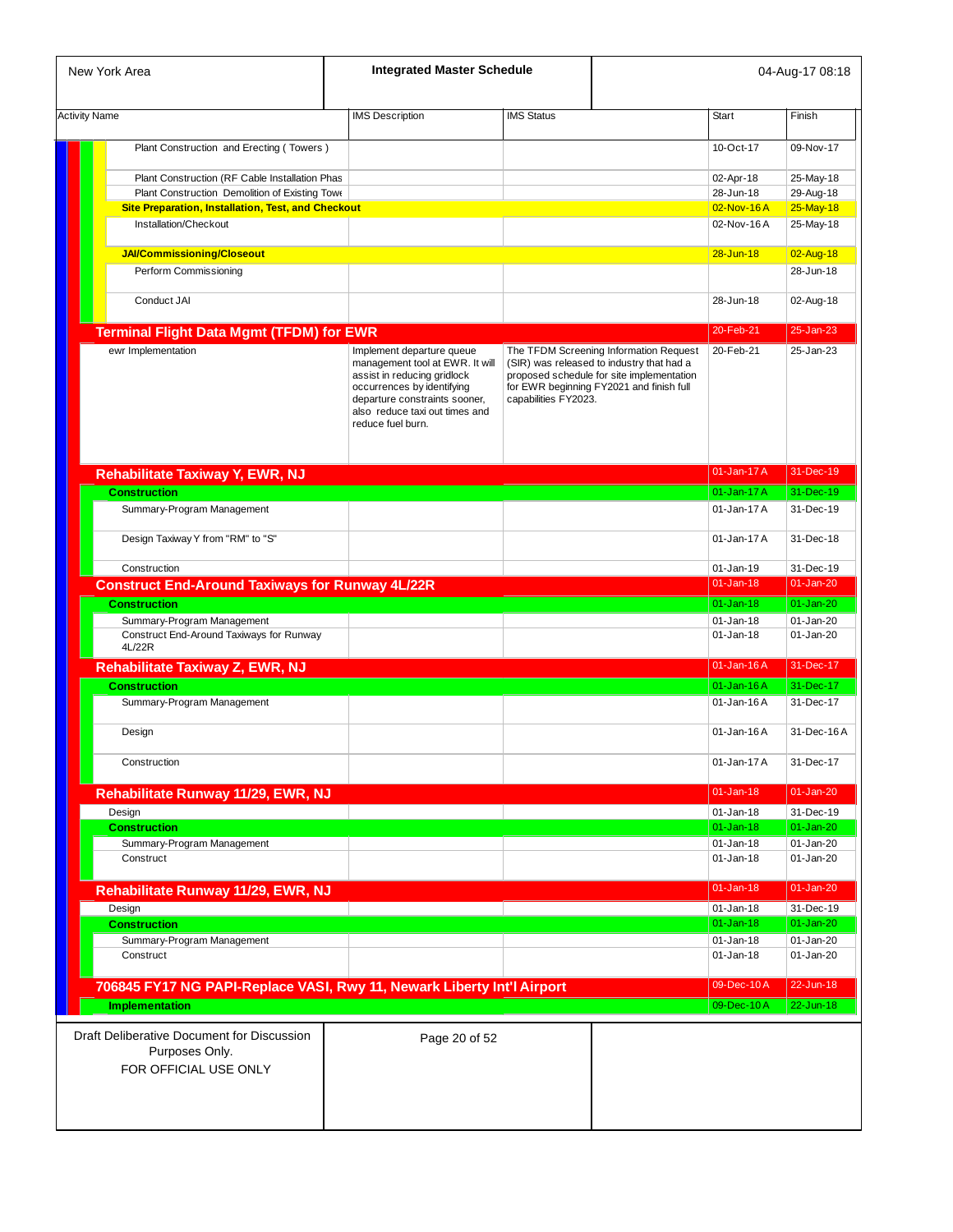| New York Area                                                                         | <b>Integrated Master Schedule</b>                                                              |                   |                                     |                          | 04-Aug-17 08:18            |
|---------------------------------------------------------------------------------------|------------------------------------------------------------------------------------------------|-------------------|-------------------------------------|--------------------------|----------------------------|
| <b>Activity Name</b>                                                                  | <b>IMS</b> Description                                                                         | <b>IMS Status</b> |                                     | <b>Start</b>             | Finish                     |
|                                                                                       |                                                                                                |                   |                                     |                          |                            |
| <b>Program Management</b><br>Project Management Summary                               |                                                                                                |                   |                                     | 09-Dec-10A<br>09-Dec-10A | $22 - Jun-18$<br>22-Jun-18 |
|                                                                                       |                                                                                                |                   |                                     |                          |                            |
| <b>Engineering</b>                                                                    |                                                                                                |                   |                                     | 14-Apr-14 A              | $24 - Jul - 17$            |
| <b>Plants Engineering</b>                                                             | In process of completing TAA to<br>PANYNJ. Construction planned<br>for August 2017             |                   |                                     | 14-Apr-14 A              | 24-Jul-17                  |
| <b>Electronics Engineering</b>                                                        |                                                                                                |                   |                                     | 14-Apr-14 A              | 24-Jul-17                  |
| <b>Construction</b>                                                                   |                                                                                                |                   |                                     | 03-Oct-17                | 15-Nov-17                  |
| <b>Plant Construction</b>                                                             | Perform Site Survey, Project<br>Scope Agreement, Engineering<br>and Construction.              | review.           | Package submitted to PANYNJ for TAA | 03-Oct-17                | 15-Nov-17                  |
| JAI/Commissioning/Closeout                                                            |                                                                                                |                   |                                     | 07-Dec-17                | 11-Dec-17                  |
| Conduct JAI                                                                           |                                                                                                |                   |                                     | 07-Dec-17                | 11-Dec-17                  |
| Perform Commissioning                                                                 | Lifecycle upgrade of a VASI to a<br>PAPI. VASI to remain operational<br>until PAPI is cutover. |                   |                                     |                          | 11-Dec-17                  |
| FY15 RO - 1Q18 - EG Replace 1104407 @ EWR ASR - Wells - Cusa - 1986 - FAA RE          |                                                                                                |                   |                                     | $22$ -Jan-14 $A$         | 14-Sep-18                  |
| <b>Implementation</b>                                                                 |                                                                                                |                   |                                     | $22$ -Jan-14 $A$         | 14-Sep-18                  |
| <b>Program Management</b>                                                             |                                                                                                |                   |                                     | $22$ -Jan-14 $A$         | 14-Sep-18                  |
| Project Management Summary                                                            |                                                                                                |                   |                                     | 22-Jan-14 A              | 14-Sep-18                  |
| <b>Engineering</b>                                                                    |                                                                                                |                   |                                     | 30-Oct-14A               | 26-Apr-17 A                |
| <b>Plants Engineering</b>                                                             |                                                                                                |                   |                                     | 30-Oct-14 A              | 26-Apr-17 A                |
| Engine Generator System Configuration<br>Submission                                   |                                                                                                |                   |                                     | 17-Feb-15A               | 18-Feb-15A                 |
| <b>Construction</b>                                                                   |                                                                                                |                   |                                     | 03-Oct-17                | 15-Nov-17                  |
| <b>Plant Construction</b>                                                             |                                                                                                |                   |                                     | 03-Oct-17*               | 15-Nov-17                  |
| JAI/Commissioning/Closeout                                                            |                                                                                                |                   |                                     | 17-Nov-17                | 21-Nov-17                  |
| Conduct JAI<br>Work Complete                                                          |                                                                                                |                   |                                     | 17-Nov-17                | 21-Nov-17<br>21-Nov-17     |
| UIS F&E FY18 - 1101054 Replace the EZA / GS equipment shelter.                        |                                                                                                |                   |                                     | 01-Dec-11 A              | $11 -$ Jul-18              |
| <b>Implementation</b>                                                                 |                                                                                                |                   |                                     | 01-Dec-11 A   11-Jul-18  |                            |
| <b>Program Management</b>                                                             |                                                                                                |                   |                                     | 01-Dec-11 A              | $11 -$ Jul-18              |
| Project Management Summary                                                            |                                                                                                |                   |                                     | 01-Dec-11 A              | $11 -$ Jul-18              |
| <b>Engineering</b>                                                                    |                                                                                                |                   |                                     | $12$ -Jan-15 $A$         | 07-Apr-15 A                |
| <b>Plants Design</b>                                                                  |                                                                                                |                   |                                     | 12-Jan-15A               | 07-Apr-15 A                |
| <b>Plants Engineering</b>                                                             |                                                                                                |                   |                                     | 12-Jan-15 A              | 07-Apr-15A                 |
| <b>Construction</b>                                                                   |                                                                                                |                   |                                     | 19-Oct-17                | $17 - Jan-18$              |
| <b>Plant Construction</b>                                                             |                                                                                                |                   |                                     | 19-Oct-17*               | 17-Jan-18                  |
| JAI/Commissioning/Closeout                                                            |                                                                                                |                   |                                     | 18-Jan-18                | 19-Jan-18                  |
| <b>JAI</b>                                                                            |                                                                                                |                   |                                     | 18-Jan-18                | 19-Jan-18                  |
| Conduct JAI                                                                           |                                                                                                |                   |                                     | 18-Jan-18                | 19-Jan-18                  |
| <b>Commissioning</b>                                                                  |                                                                                                |                   |                                     | 19-Jan-18                | 19-Jan-18                  |
|                                                                                       |                                                                                                |                   |                                     |                          |                            |
| Draft Deliberative Document for Discussion<br>Purposes Only.<br>FOR OFFICIAL USE ONLY | Page 21 of 52                                                                                  |                   |                                     |                          |                            |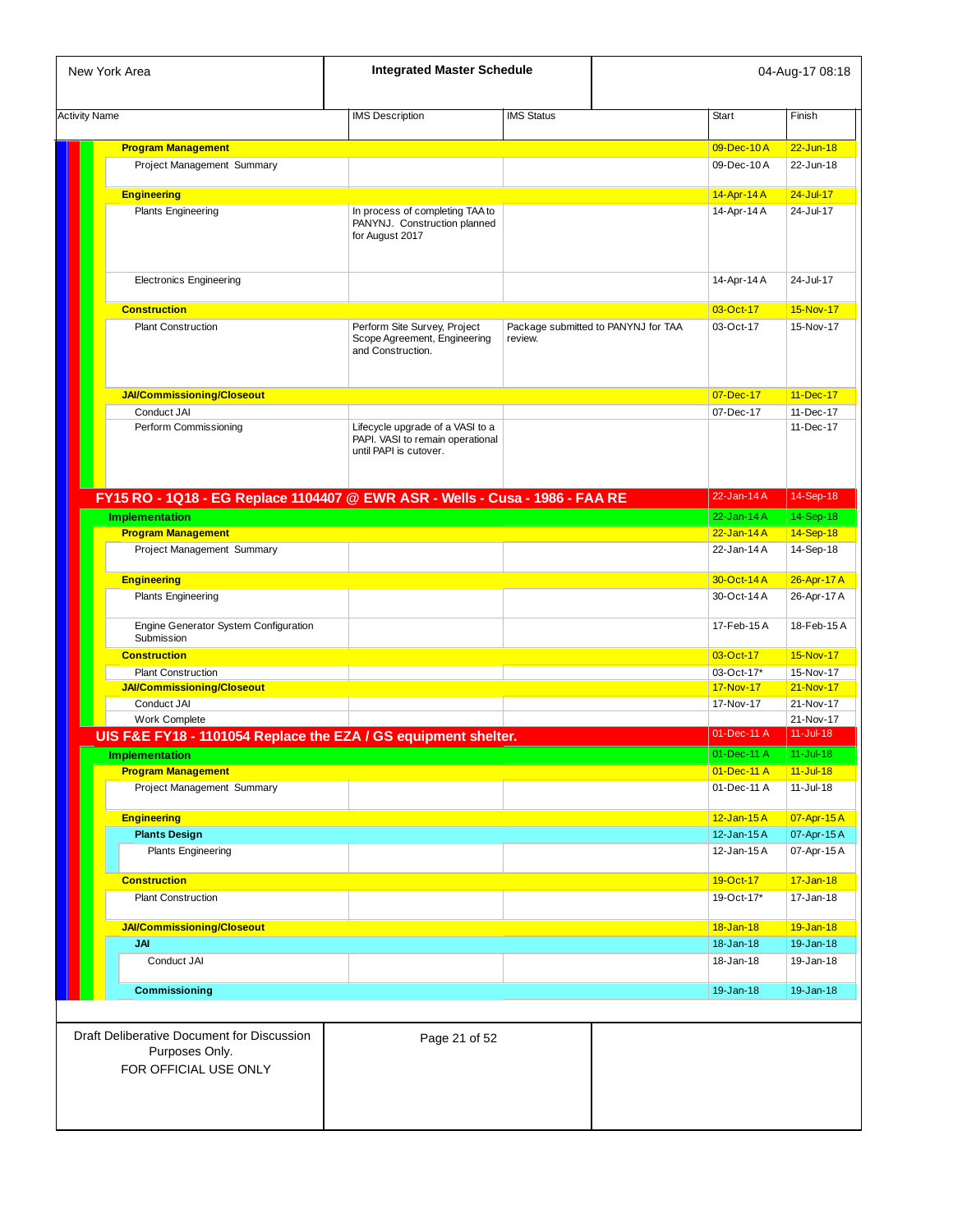| New York Area                                                                          | <b>Integrated Master Schedule</b> |                   |              |               | 04-Aug-17 08:18 |
|----------------------------------------------------------------------------------------|-----------------------------------|-------------------|--------------|---------------|-----------------|
| <b>Activity Name</b>                                                                   | <b>IMS</b> Description            | <b>IMS Status</b> | <b>Start</b> |               | Finish          |
| Work Complete                                                                          |                                   |                   |              |               | 19-Jan-18       |
| UIS F&E FY17 - 1602133 Remove and relocate JFK CPME and N90 IMDS equipment and remo    |                                   |                   |              | 03-May-18     | 27-Jul-18       |
| <b>Implementation</b>                                                                  |                                   |                   |              | 03-May-18     | 27-Jul-18       |
| <b>Construction</b>                                                                    |                                   |                   |              | 03-May-18     | $27 -$ Jul-18   |
| <b>Plant Construction</b>                                                              |                                   |                   |              | 03-May-18     | 27-Jul-18       |
| JAI/Commissioning/Closeout                                                             |                                   |                   |              | $27 -$ Jul-18 | $27 -$ Jul-18   |
| <b>Commissioning</b>                                                                   |                                   |                   |              | 27-Jul-18     | 27-Jul-18       |
| Work Complete                                                                          |                                   |                   |              |               | 27-Jul-18       |
| HSandy - FY13 RO - 4Q16 - Replace EG 1302451 @ EWR ASDE - Wells - Wells - FAA RE       |                                   |                   |              | 03-Apr-13 A   | 18-Oct-18       |
| TAA / TCAP Process                                                                     |                                   |                   |              | 03-May-16A    | 14-Nov-16A      |
| <b>Implementation</b>                                                                  |                                   |                   |              | 03-Apr-13 A   | 18-Oct-18       |
| <b>Program Management</b>                                                              |                                   |                   |              | 03-Apr-13 A   | 18-Oct-18       |
| Project Management Summary                                                             |                                   |                   |              | 03-Apr-13 A   | 18-Oct-18       |
| <b>Engineering</b>                                                                     |                                   |                   |              | 13-Jun-13 A   | 05-Apr-16A      |
| <b>Plants Engineering</b>                                                              |                                   |                   |              | 13-Jun-13 A   | 05-Apr-16 A     |
| <b>Construction</b>                                                                    |                                   |                   |              | 15-Nov-16A    | 31-Oct-17       |
| <b>Plant Construction</b>                                                              |                                   |                   |              | 15-Nov-16A    | 31-Oct-17       |
| <b>JAI/Commissioning/Closeout</b>                                                      |                                   |                   |              | 02-Nov-17     | 02-Nov-17       |
| Conduct JAI                                                                            |                                   |                   |              | 02-Nov-17     | 02-Nov-17       |
| Work Complete                                                                          |                                   |                   |              |               | 02-Nov-17       |
|                                                                                        |                                   |                   |              |               |                 |
| HSandy - FY13 RO - 4Q16 - Replace EG Shelter 1302453 @ EWR ASDE -Wells - Wells - FAA F |                                   |                   |              | 03-Apr-13 A   | 18-Oct-18       |
| TAA / TCAP Process                                                                     |                                   |                   |              | 03-May-16A    | 14-Nov-16A      |
| <b>Implementation</b>                                                                  |                                   |                   |              | 03-Apr-13 A   | 18-Oct-18       |
| <b>Program Management</b>                                                              |                                   |                   |              | 03-Apr-13 A   | 18-Oct-18       |
| Project Management Summary                                                             |                                   |                   |              | 03-Apr-13 A   | 18-Oct-18       |
| <b>Engineering</b>                                                                     |                                   |                   |              | 13-Jun-13 A   | 05-Apr-16 A     |
| <b>Plants Engineering</b>                                                              |                                   |                   |              | 13-Jun-13 A   | 05-Apr-16 A     |
| <b>Construction</b>                                                                    |                                   |                   |              | 15-Nov-16A    | 31-Oct-17       |
| <b>Plant Construction</b>                                                              |                                   |                   |              | 15-Nov-16A    | 31-Oct-17       |
| JAI/Commissioning/Closeout                                                             |                                   |                   |              | 02-Nov-17     | 02-Nov-17       |
| Conduct JAI                                                                            |                                   |                   |              | 02-Nov-17     | 02-Nov-17       |
|                                                                                        |                                   |                   |              |               |                 |
| <b>Work Complete</b>                                                                   |                                   |                   |              |               | 02-Nov-17       |
| HSandy - FY13 RO - 4Q16 - Replace UPS 1302450 @ EWR ASDE - Wells - Wells - FAA RE      |                                   |                   |              | 22-Mar-13A    | 18-Oct-18       |
| TAA / TCAP Process                                                                     |                                   |                   |              | 03-May-16A    | 14-Nov-16A      |
| <b>Implementation</b>                                                                  |                                   |                   |              | 22-Mar-13A    | 18-Oct-18       |
| <b>Program Management</b>                                                              |                                   |                   |              | 22-Mar-13A    | 18-Oct-18       |
| Project Management Summary                                                             |                                   |                   |              | 22-Mar-13A    | 18-Oct-18       |
| <b>Engineering</b>                                                                     |                                   |                   |              | 13-Jun-13 A   | 05-Apr-16A      |
| Draft Deliberative Document for Discussion<br>Purposes Only.<br>FOR OFFICIAL USE ONLY  | Page 22 of 52                     |                   |              |               |                 |
|                                                                                        |                                   |                   |              |               |                 |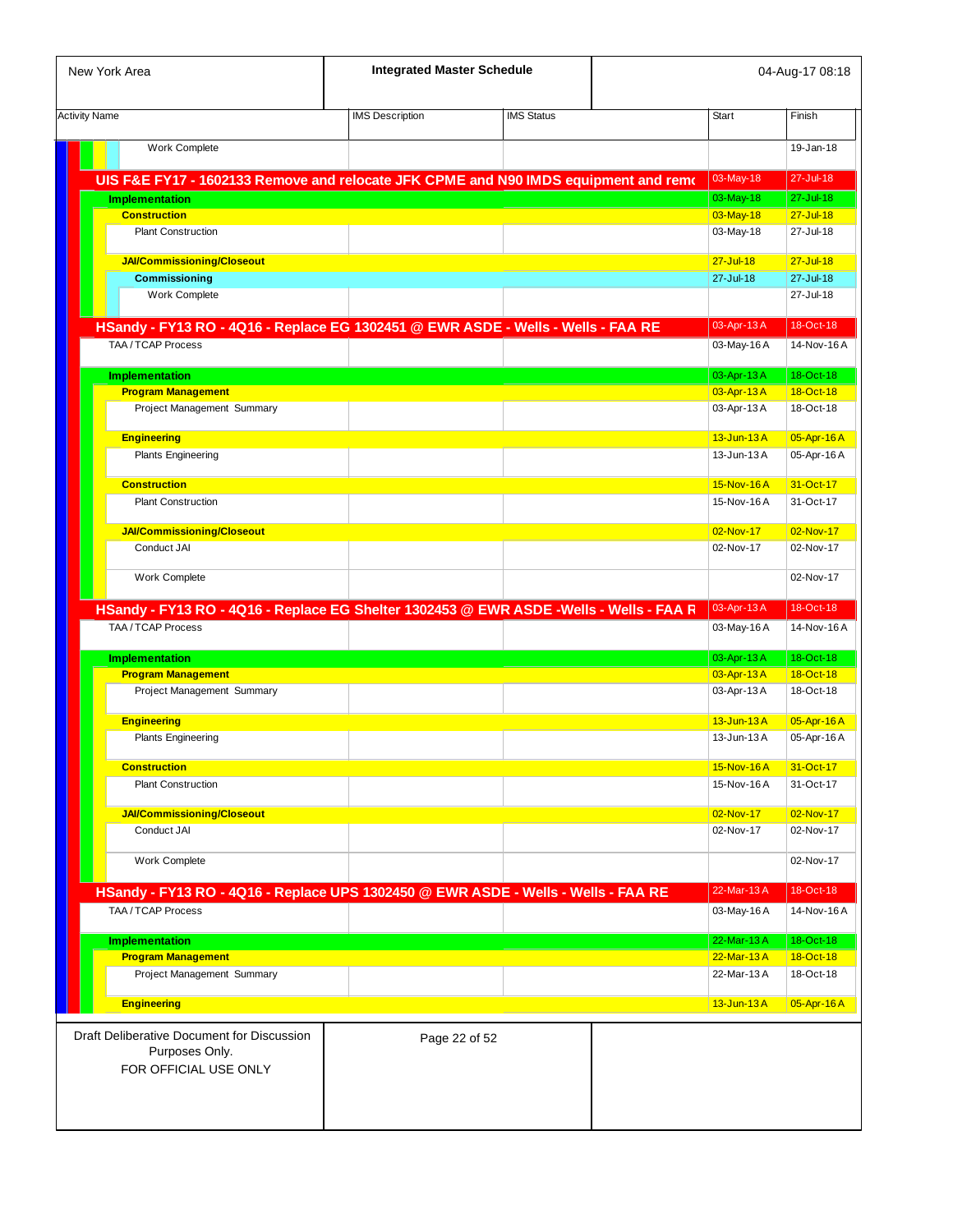| New York Area                                                                         | <b>Integrated Master Schedule</b> |                   |                        | 04-Aug-17 08:18        |
|---------------------------------------------------------------------------------------|-----------------------------------|-------------------|------------------------|------------------------|
| <b>Activity Name</b>                                                                  | <b>IMS</b> Description            | <b>IMS Status</b> | <b>Start</b>           | Finish                 |
| <b>Plants Engineering</b>                                                             |                                   |                   | 13-Jun-13 A            | 05-Apr-16 A            |
| <b>Construction</b>                                                                   |                                   |                   | 15-Nov-16A             | 31-Oct-17              |
| <b>Plant Construction</b>                                                             |                                   |                   | 15-Nov-16A             | 31-Oct-17              |
| JAI/Commissioning/Closeout                                                            |                                   |                   | 02-Nov-17              | 02-Nov-17              |
| Conduct JAI                                                                           |                                   |                   | 02-Nov-17              | 02-Nov-17              |
|                                                                                       |                                   |                   |                        |                        |
| Work Complete                                                                         |                                   |                   |                        | 02-Nov-17              |
| HSandy - FY13 RO - 4Q16 - Replace LPBGS 1302452 @ EWR ASDE - Wells - Wells - FAA RE   |                                   |                   | 03-Apr-13 A            | 18-Oct-18              |
| TAA / TCAP Process                                                                    |                                   |                   | 03-May-16A             | 14-Nov-16A             |
| <b>Implementation</b>                                                                 |                                   |                   | 03-Apr-13 A            | 18-Oct-18              |
| <b>Program Management</b>                                                             |                                   |                   | 03-Apr-13 A            | 18-Oct-18              |
| Project Management Summary                                                            |                                   |                   | 03-Apr-13 A            | 18-Oct-18              |
| Engineering                                                                           |                                   |                   | 13-Jun-13 A            | 05-Apr-16 A            |
| <b>Plants Engineering</b>                                                             |                                   |                   | 13-Jun-13 A            | 05-Apr-16A             |
| <b>Construction</b>                                                                   |                                   |                   | 15-Nov-16A             | 31-Oct-17              |
| <b>Plant Construction</b>                                                             |                                   |                   | 15-Nov-16A             | 31-Oct-17              |
| JAI/Commissioning/Closeout                                                            |                                   |                   | 02-Nov-17              | 02-Nov-17              |
| Conduct JAI                                                                           |                                   |                   | 02-Nov-17              | 02-Nov-17              |
|                                                                                       |                                   |                   |                        |                        |
| Work Complete                                                                         |                                   |                   |                        | 02-Nov-17              |
| UIS F&E FY19 - 1602433 Replace Replace EZA Localizer Shelter (RWY 4R- CAT 3)          |                                   |                   | 24-Jul-17              | 12-Feb-20              |
| <b>Implementation</b>                                                                 |                                   |                   | 24-Jul-17              | 12-Feb-20              |
| <b>Program Management</b><br>Project Management Summary                               |                                   |                   | 24-Jul-17<br>24-Jul-17 | 12-Feb-20<br>12-Feb-20 |
| <b>Engineering</b>                                                                    |                                   |                   | 01-Feb-18              | 29-Mar-18              |
| <b>Plants Design</b>                                                                  |                                   |                   | 01-Feb-18              | 29-Mar-18              |
| <b>Plants Engineering</b>                                                             |                                   |                   | 01-Feb-18              | 29-Mar-18              |
| <b>Construction</b>                                                                   |                                   |                   | 22-May-19              | 15-Aug-19              |
| <b>Plant Construction</b><br><b>JAI/Commissioning/Closeout</b>                        |                                   |                   | 22-May-19<br>16-Aug-19 | 15-Aug-19<br>19-Aug-19 |
| JAI                                                                                   |                                   |                   | 16-Aug-19              | 19-Aug-19              |
| Conduct JAI                                                                           |                                   |                   | 16-Aug-19              | 19-Aug-19              |
| Commissioning                                                                         |                                   |                   | 19-Aug-19              | 19-Aug-19              |
| Work Complete                                                                         |                                   |                   |                        | 19-Aug-19              |
| UIS F&E FY19 - 1602413 Replace LSQ GS (RWY 22L) shelter                               |                                   |                   | 27-Mar-17 A            | 12-Feb-20              |
| <b>Implementation</b>                                                                 |                                   |                   | 27-Mar-17 A            | 12-Feb-20              |
| <b>Program Management</b>                                                             |                                   |                   | 27-Mar-17 A            | 12-Feb-20              |
| Project Management Summary                                                            |                                   |                   | 27-Mar-17 A            | 12-Feb-20              |
| <b>Engineering</b>                                                                    |                                   |                   | $01 - Feb - 18$        | 29-Mar-18              |
| <b>Plants Design</b>                                                                  |                                   |                   | 01-Feb-18              | 29-Mar-18              |
| <b>Plants Engineering</b>                                                             |                                   |                   | 01-Feb-18              | 29-Mar-18              |
| <b>Construction</b>                                                                   |                                   |                   | 22-May-19              | 15-Aug-19              |
| <b>Plant Construction</b>                                                             |                                   |                   | 22-May-19              | 15-Aug-19              |
| JAI/Commissioning/Closeout                                                            |                                   |                   | 16-Aug-19              | 19-Aug-19              |
| <b>JAI</b><br>Conduct JAI                                                             |                                   |                   | 16-Aug-19<br>16-Aug-19 | 19-Aug-19<br>19-Aug-19 |
|                                                                                       |                                   |                   |                        |                        |
| Draft Deliberative Document for Discussion<br>Purposes Only.<br>FOR OFFICIAL USE ONLY | Page 23 of 52                     |                   |                        |                        |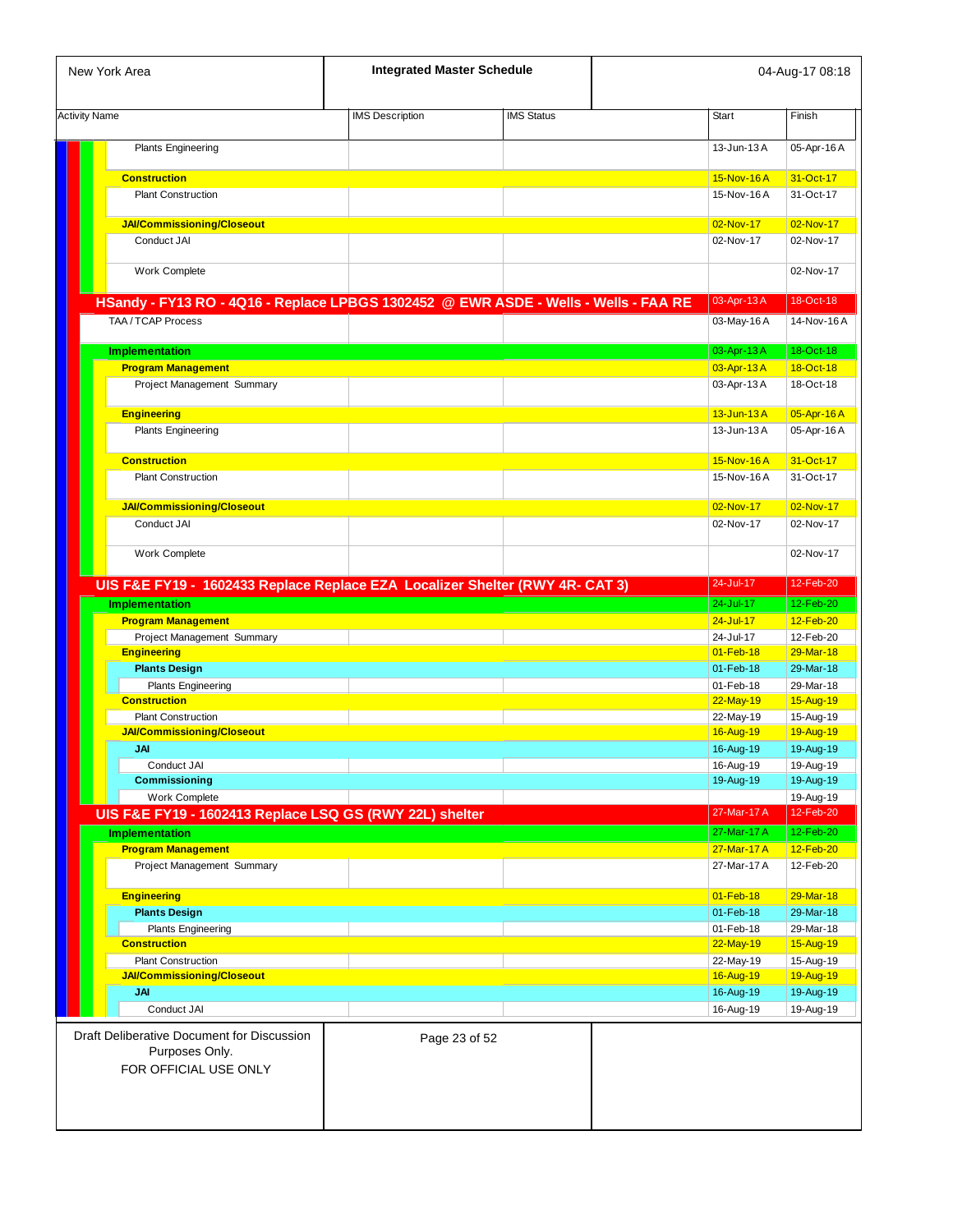| New York Area                                                                         | <b>Integrated Master Schedule</b>                                                 |                                                                                                |                                              |               | 04-Aug-17 08:18 |
|---------------------------------------------------------------------------------------|-----------------------------------------------------------------------------------|------------------------------------------------------------------------------------------------|----------------------------------------------|---------------|-----------------|
| <b>Activity Name</b>                                                                  | <b>IMS Description</b>                                                            | <b>IMS Status</b>                                                                              |                                              | <b>Start</b>  | Finish          |
|                                                                                       |                                                                                   |                                                                                                |                                              |               |                 |
| <b>Commissioning</b>                                                                  |                                                                                   |                                                                                                |                                              | 19-Aug-19     | 19-Aug-19       |
| Work Complete                                                                         |                                                                                   |                                                                                                |                                              |               | 19-Aug-19       |
| 1204972 Replace WME pole                                                              |                                                                                   |                                                                                                |                                              | 03-Dec-12A    | 02-Apr-18       |
| <b>Implementation</b>                                                                 |                                                                                   |                                                                                                |                                              | 03-Dec-12A    | 02-Apr-18       |
| <b>Program Management</b>                                                             |                                                                                   |                                                                                                |                                              | 03-Dec-12A    | 02-Apr-18       |
| Project Management Summary                                                            |                                                                                   |                                                                                                |                                              | 03-Dec-12A    | 02-Apr-18       |
| <b>JAI/Commissioning/Closeout</b>                                                     |                                                                                   |                                                                                                |                                              | 02-Nov-17     | 06-Nov-17       |
| Conduct Joint Acceptance Inspection (JAI)                                             |                                                                                   |                                                                                                |                                              | 02-Nov-17*    | 05-Nov-17       |
| Work Complete                                                                         |                                                                                   |                                                                                                |                                              |               | 06-Nov-17       |
| 1305075 Replace the ATCT York Chillers                                                |                                                                                   |                                                                                                |                                              | 02-Jan-20     | 29-Dec-22       |
| <b>Implementation</b>                                                                 |                                                                                   |                                                                                                |                                              | $02 - Jan-20$ | 29-Dec-22       |
| <b>Program Management</b>                                                             |                                                                                   |                                                                                                |                                              | $02$ -Jan-20  | 29-Dec-22       |
| Summary - Project Management                                                          |                                                                                   |                                                                                                |                                              | 02-Jan-20     | 29-Dec-22       |
| <b>Engineering</b>                                                                    |                                                                                   |                                                                                                |                                              | 28-Apr-20     | 01-Dec-20       |
| <b>Plants Engineering</b>                                                             |                                                                                   |                                                                                                |                                              | 28-Apr-20     | 01-Dec-20       |
| <b>Construction</b>                                                                   |                                                                                   |                                                                                                |                                              | $01$ -Jul-21  | 19-Mar-22       |
| <b>Plant Construction</b>                                                             |                                                                                   |                                                                                                |                                              | 01-Jul-21     | 19-Mar-22       |
| <b>JAI/Commissioning/Closeout</b>                                                     |                                                                                   |                                                                                                |                                              | 22-Apr-22     | 05-May-22       |
| Conduct JAI                                                                           |                                                                                   |                                                                                                |                                              | 22-Apr-22     | 05-May-22       |
| Work Complete                                                                         |                                                                                   |                                                                                                |                                              |               | 05-May-22       |
| 1403375 Modernize MODERNIZE TOWER CAB                                                 |                                                                                   |                                                                                                |                                              | 02-Jan-20     | 23-Jun-23       |
| <b>Implementation</b>                                                                 |                                                                                   |                                                                                                |                                              | 02-Jan-20     | 23-Jun-23       |
| <b>Program Management</b>                                                             |                                                                                   |                                                                                                |                                              | $02$ -Jan-20  | $23 - Jun-23$   |
| Summary - Project Management                                                          |                                                                                   |                                                                                                |                                              | 02-Jan-20     | 23-Jun-23       |
| <b>Engineering</b>                                                                    |                                                                                   |                                                                                                |                                              | 09-Apr-20     | $20 - Jan-21$   |
| <b>Plants Engineering</b>                                                             |                                                                                   |                                                                                                |                                              | 09-Apr-20     | 20-Jan-21       |
|                                                                                       |                                                                                   |                                                                                                |                                              |               |                 |
| <b>Construction</b>                                                                   |                                                                                   |                                                                                                |                                              | 06-Jul-21     | 07-Apr-22       |
| <b>Plant Construction</b>                                                             |                                                                                   |                                                                                                |                                              | 06-Jul-21     | 07-Apr-22       |
| <b>JAI/Commissioning/Closeout</b>                                                     |                                                                                   |                                                                                                |                                              | 12-May-22     | 13-May-22       |
| Conduct JAI                                                                           |                                                                                   |                                                                                                |                                              | 12-May-22     | 13-May-22       |
| Work Complete                                                                         |                                                                                   |                                                                                                |                                              |               | 13-May-22       |
| 1504589 Replace (Teledyne RVR) (EWR) w/ (PC-Based RVR) at Newark, NJ                  |                                                                                   |                                                                                                |                                              | 02-Jan-18     | 13-Apr-20       |
| <b>Implementation</b>                                                                 |                                                                                   |                                                                                                |                                              | $02$ -Jan-18  | 13-Apr-20       |
| <b>Program Management</b>                                                             |                                                                                   |                                                                                                |                                              | $02 - Jan-18$ | 13-Apr-20       |
| Project Management Summary                                                            |                                                                                   |                                                                                                |                                              | 02-Jan-18     | 13-Apr-20       |
| Engineering                                                                           |                                                                                   |                                                                                                |                                              | 24-Oct-18     | 06-Mar-19       |
| <b>Electronics Engineering</b>                                                        |                                                                                   |                                                                                                |                                              | 24-Oct-18     | 06-Mar-19       |
| <b>Plants Engineering</b>                                                             |                                                                                   |                                                                                                |                                              | 24-Oct-18     | 06-Mar-19       |
| <b>Construction</b>                                                                   |                                                                                   |                                                                                                |                                              | 21-Mar-19     | $22 -$ Jul-19   |
| <b>Turnover to Construction</b>                                                       |                                                                                   |                                                                                                |                                              | 21-Mar-19     |                 |
| <b>Plant Construction</b>                                                             | Perform Site Survey, Project<br>Scope Agreement, Engineering<br>and Construction. | Project has not been assigned. Each<br>Runway will have an outage of 7-15 days<br>for cutover. | with a 8-10 hour outage of the entire system | 10-Jun-19     | 22-Jul-19       |
| <b>Site Preparation, Installation, Test, and Checkout</b>                             |                                                                                   |                                                                                                |                                              | 19-Aug-19     | 23-Sep-19       |
| Installation/Checkout                                                                 |                                                                                   |                                                                                                |                                              | 19-Aug-19     | 23-Sep-19       |
| <b>JAI/Commissioning/Closeout</b>                                                     |                                                                                   |                                                                                                |                                              | 23-Sep-19     | 26-Sep-19       |
|                                                                                       |                                                                                   |                                                                                                |                                              |               |                 |
| Draft Deliberative Document for Discussion<br>Purposes Only.<br>FOR OFFICIAL USE ONLY | Page 24 of 52                                                                     |                                                                                                |                                              |               |                 |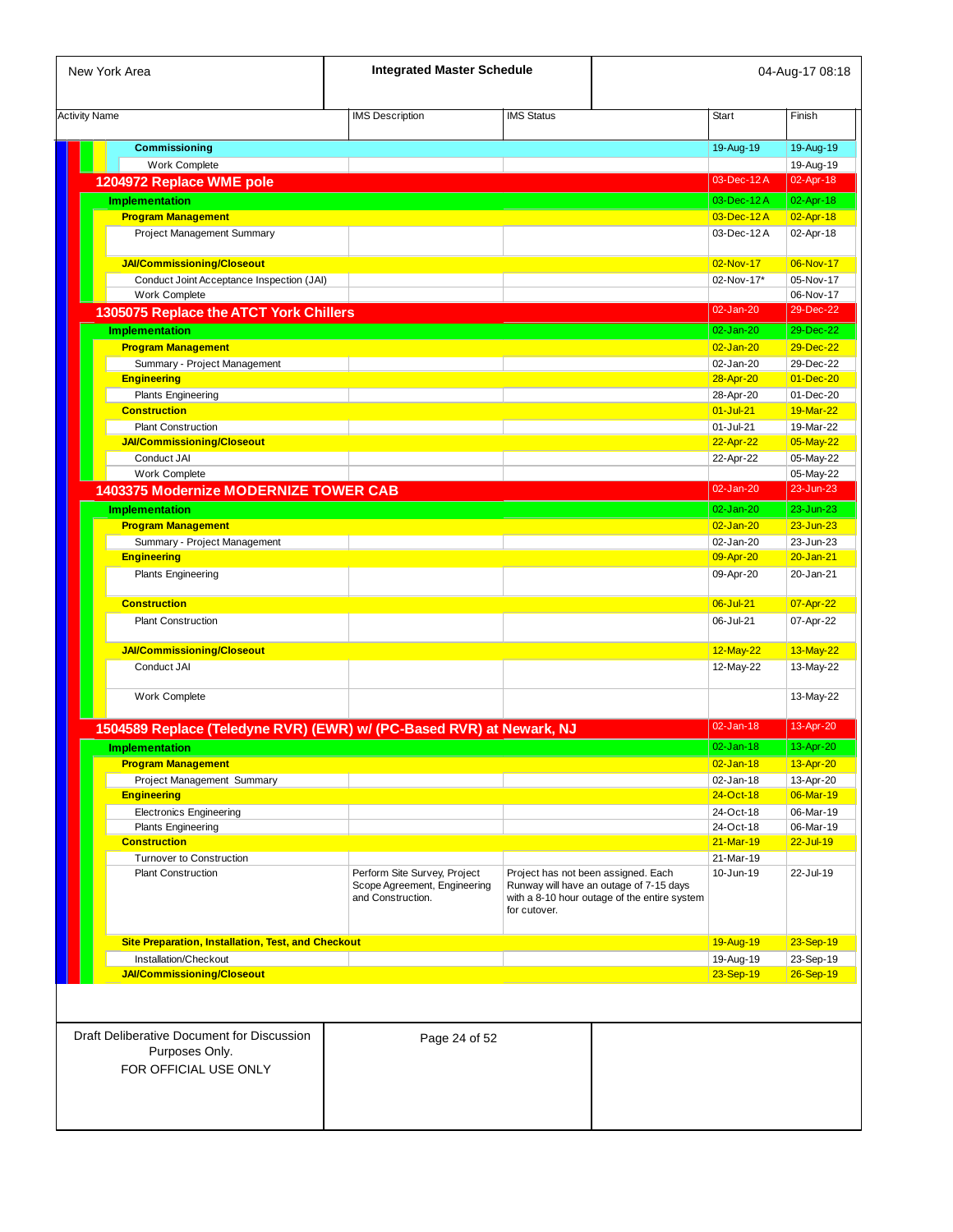| New York Area                                                                         | <b>Integrated Master Schedule</b>                                                                                                                                                                              |                                                                                                    |                                                                                           |                            | 04-Aug-17 08:18           |
|---------------------------------------------------------------------------------------|----------------------------------------------------------------------------------------------------------------------------------------------------------------------------------------------------------------|----------------------------------------------------------------------------------------------------|-------------------------------------------------------------------------------------------|----------------------------|---------------------------|
| <b>Activity Name</b>                                                                  | <b>IMS</b> Description                                                                                                                                                                                         | <b>IMS Status</b>                                                                                  |                                                                                           | <b>Start</b>               | Finish                    |
| Perform Commissioning                                                                 | Upgrade the existing Teledyne<br>system with the new NAS<br>baselined PC-Based RVR<br>System and replacement of the<br>MG-20 LIR Poles with new<br>poles. Each runway will be out of<br>service for 7-15 days. |                                                                                                    |                                                                                           |                            | 23-Sep-19                 |
|                                                                                       |                                                                                                                                                                                                                |                                                                                                    |                                                                                           |                            |                           |
| Conduct JAI                                                                           |                                                                                                                                                                                                                |                                                                                                    |                                                                                           | 24-Sep-19                  | 26-Sep-19                 |
| 1203390 Replace ALS Semiflush Flashers & Steady Fixtures,(EZA) RWY 04R, Newark, NJ(TH |                                                                                                                                                                                                                |                                                                                                    |                                                                                           | $02$ -Jan-18               | 13-Apr-18                 |
| <b>Implementation</b>                                                                 |                                                                                                                                                                                                                |                                                                                                    |                                                                                           | $02 - Jan-18$              | 13-Apr-18                 |
| <b>Program Management</b>                                                             |                                                                                                                                                                                                                |                                                                                                    |                                                                                           | $02$ -Jan-18               | 13-Apr-18                 |
| Project Management Summary                                                            |                                                                                                                                                                                                                |                                                                                                    |                                                                                           | 02-Jan-18                  | 13-Apr-18                 |
| <b>Engineering</b>                                                                    |                                                                                                                                                                                                                |                                                                                                    |                                                                                           | $11 - Jan-18$              | $23$ -Feb-18              |
| Request and Manage Equipment (GFE)<br><b>JAI/Commissioning/Closeout</b>               |                                                                                                                                                                                                                |                                                                                                    |                                                                                           | $11 - Jan-18$<br>23-Feb-18 | 23-Feb-18<br>$23$ -Feb-18 |
| Work Complete                                                                         |                                                                                                                                                                                                                |                                                                                                    |                                                                                           |                            | 23-Feb-18                 |
| 1305032 FY17 NG Repl. LOC (MK1F) (GPR) RWY 11, Newark INTL ARPT, Newark, NJ (Ref GS   |                                                                                                                                                                                                                |                                                                                                    |                                                                                           | $21$ -Dec-15A              | 08-Jan-18                 |
| <b>Implementation</b>                                                                 |                                                                                                                                                                                                                |                                                                                                    |                                                                                           | 21-Dec-15A                 | 08-Jan-18                 |
| <b>Program Management</b>                                                             |                                                                                                                                                                                                                |                                                                                                    |                                                                                           | $21 - Dec - 15A$           | $08 - Jan-18$             |
| Project Management Summary                                                            |                                                                                                                                                                                                                |                                                                                                    |                                                                                           | 21-Dec-15A                 | 08-Jan-18                 |
|                                                                                       |                                                                                                                                                                                                                |                                                                                                    |                                                                                           |                            |                           |
| <b>Engineering</b>                                                                    |                                                                                                                                                                                                                |                                                                                                    |                                                                                           | 21-Mar-16A                 | 30-Aug-16 A               |
| <b>Electronics Engineering</b>                                                        | Upgrade the equipment and<br>shelters for the GPR ILS system<br>at EWR.                                                                                                                                        |                                                                                                    |                                                                                           | 21-Mar-16A                 | 30-Aug-16 A               |
| <b>Plants Engineering</b>                                                             | Upgrade the equipment and<br>shelters for the GPR ILS system<br>at EWR.                                                                                                                                        |                                                                                                    |                                                                                           | 21-Mar-16A                 | 30-Aug-16 A               |
| <b>Construction</b>                                                                   |                                                                                                                                                                                                                |                                                                                                    |                                                                                           | $24 - July - 17$           | 08-Aug-17                 |
| <b>Plant Construction</b>                                                             | The Localizer (LOC) will be<br>replaced and its shelter<br>relocated outside the Runway<br>Safety Area (RSA). A 5 week ILS<br>outage is scheduled. The ILS<br>Procedure will be unavailable.                   | Flight check completed 11/10/16.<br>Shelter was relocated to meet RSA<br>to replace the equipment. | Replacement equipment was not available.<br>standards. A future project will be scheduled | 24-Jul-17                  | 08-Aug-17                 |
| <b>Site Preparation, Installation, Test, and Checkout</b>                             |                                                                                                                                                                                                                |                                                                                                    |                                                                                           | 09-Aug-17                  | 05-Sep-17                 |
| Installation/Checkout                                                                 | Upgrade the equipment and<br>shelters for the GPR ILS system<br>at EWR.                                                                                                                                        |                                                                                                    |                                                                                           | 09-Aug-17                  | 05-Sep-17                 |
| <b>JAI/Commissioning/Closeout</b>                                                     |                                                                                                                                                                                                                |                                                                                                    |                                                                                           | 05-Sep-17                  | 18-Sep-17                 |
| Declare Service Available                                                             | Upgrade the equipment and<br>shelters for the GPR ILS system<br>at EWR.                                                                                                                                        | ILS return to service 11/18/16.                                                                    |                                                                                           |                            | 05-Sep-17                 |
| Conduct JAI                                                                           | Upgrade the equipment and<br>shelters for the GPR ILS system<br>at EWR.                                                                                                                                        |                                                                                                    |                                                                                           | 14-Sep-17                  | 18-Sep-17                 |
| 1305034 FY17 NG Repl. EFGS (MK1F) (GPR) RWY 11, Newark INTL ARPT, Newark, NJ (Ref L(  |                                                                                                                                                                                                                |                                                                                                    |                                                                                           | 21-Dec-15A                 | 22-Dec-17                 |
| Draft Deliberative Document for Discussion<br>Purposes Only.<br>FOR OFFICIAL USE ONLY | Page 25 of 52                                                                                                                                                                                                  |                                                                                                    |                                                                                           |                            |                           |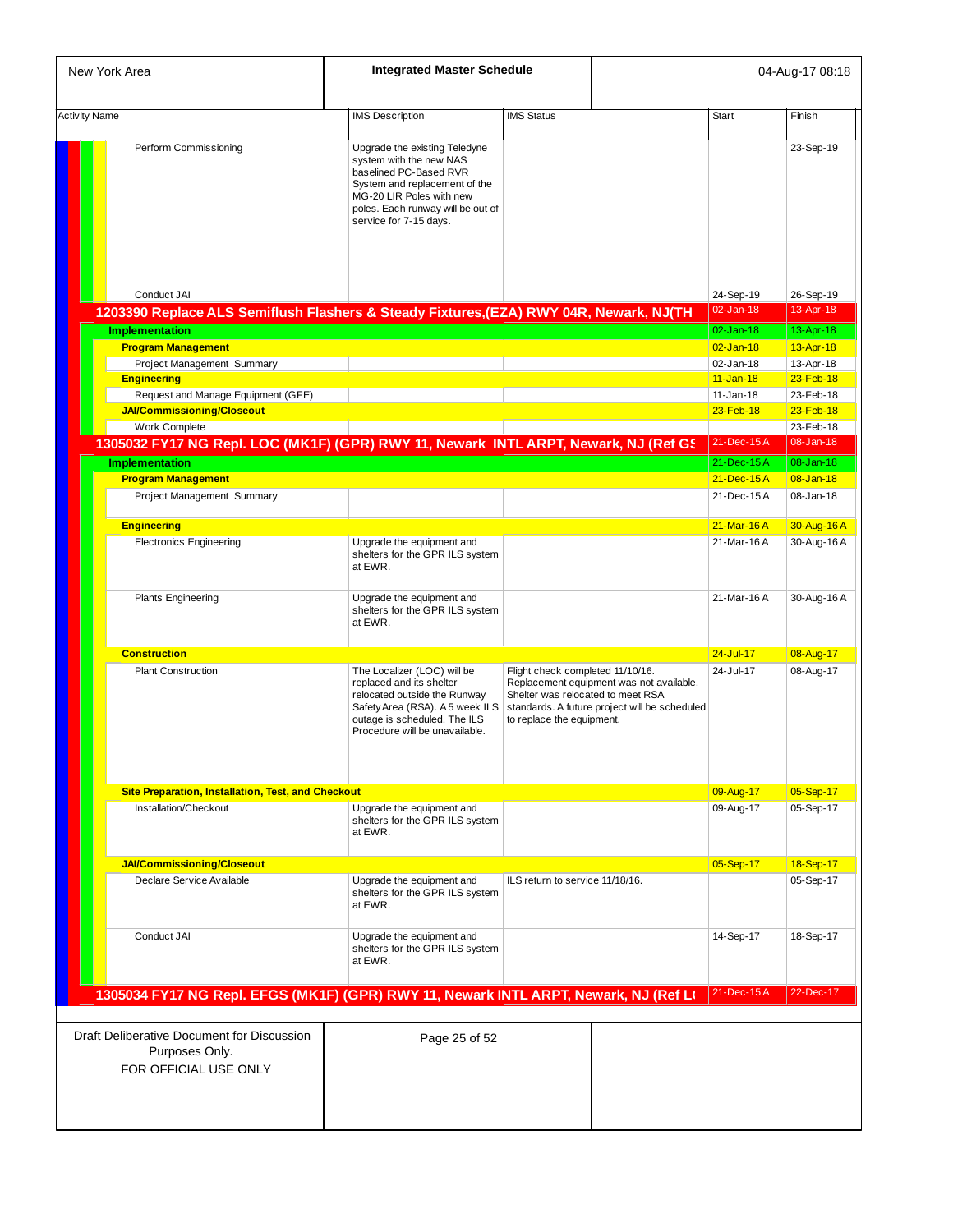| New York Area                                             | <b>Integrated Master Schedule</b>                                                                    |                                                                                                                                                                                                 | 04-Aug-17 08:18 |               |
|-----------------------------------------------------------|------------------------------------------------------------------------------------------------------|-------------------------------------------------------------------------------------------------------------------------------------------------------------------------------------------------|-----------------|---------------|
| <b>Activity Name</b>                                      | <b>IMS</b> Description                                                                               | <b>IMS Status</b>                                                                                                                                                                               | <b>Start</b>    | Finish        |
| <b>Implementation</b>                                     |                                                                                                      |                                                                                                                                                                                                 | 21-Dec-15A      | 22-Dec-17     |
| <b>Program Management</b>                                 |                                                                                                      |                                                                                                                                                                                                 | 21-Dec-15A      | 22-Dec-17     |
| Project Management Summary                                |                                                                                                      |                                                                                                                                                                                                 | 21-Dec-15A      | 22-Dec-17     |
| <b>Engineering</b>                                        |                                                                                                      |                                                                                                                                                                                                 | 21-Mar-16A      | 30-Aug-16 A   |
| Electronics Engineering                                   | Upgrade the equipment and<br>shelters for the GPR ILS system<br>at EWR.                              |                                                                                                                                                                                                 | 21-Mar-16A      | 30-Aug-16 A   |
| <b>Plants Engineering</b>                                 | Upgrade the equipment and<br>shelters for the GPR ILS system<br>at EWR.                              |                                                                                                                                                                                                 | 21-Mar-16A      | 30-Aug-16 A   |
| <b>Construction</b>                                       |                                                                                                      |                                                                                                                                                                                                 | $24 -$ Jul-17   | $26 -$ Jul-17 |
| <b>Plant Construction</b>                                 | The Glide Slope (GS) equipment<br>and shelter will be replaced. A 5<br>week ILS outage is scheduled. | Flight check completed 11/10/16.<br>Replacement equipment was not available.<br>Shelter was relocated to meet RSA<br>standards. A future project will be scheduled<br>to replace the equipment. | 24-Jul-17       | 26-Jul-17     |
| <b>Site Preparation, Installation, Test, and Checkout</b> |                                                                                                      |                                                                                                                                                                                                 | $27 -$ Jul-17   | 22-Aug-17     |
| Installation/Checkout                                     | Upgrade the equipment and<br>shelters for the GPR ILS system<br>at EWR.                              |                                                                                                                                                                                                 | 27-Jul-17       | 22-Aug-17     |
| JAI/Commissioning/Closeout                                |                                                                                                      |                                                                                                                                                                                                 | 22-Aug-17       | 05-Sep-17     |
| Declare Service Available                                 | Upgrade the equipment and<br>shelters for the GPR ILS system<br>at EWR.                              | ILS return to service 11/18/16.                                                                                                                                                                 |                 | 22-Aug-17     |
| Conduct JAI                                               | Upgrade the equipment and<br>shelters for the GPR ILS system<br>at EWR.                              |                                                                                                                                                                                                 | 31-Aug-17       | 05-Sep-17     |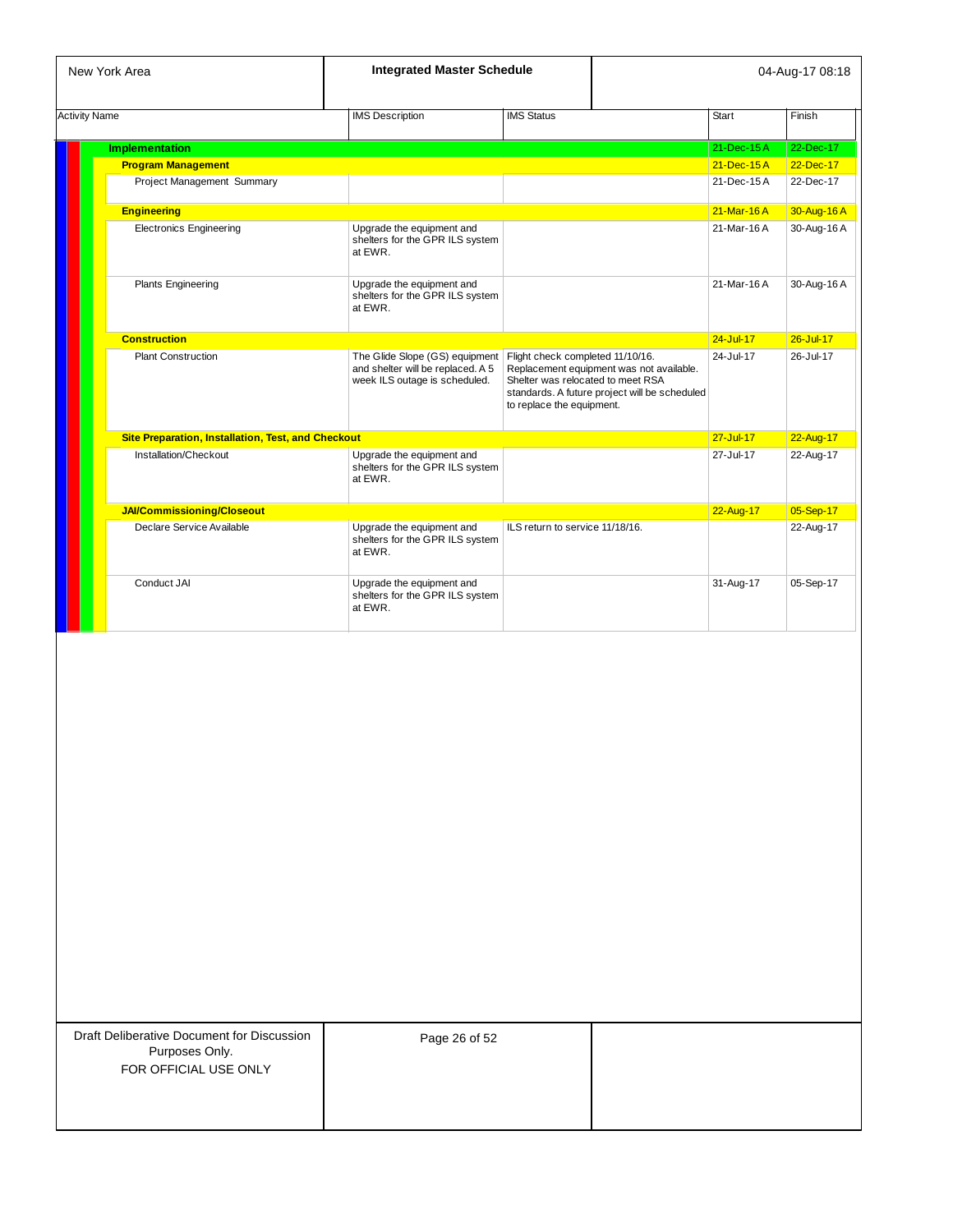| New York Area                                                                          | <b>Integrated Master Schedule</b>                                                                                                                                                                           |                                                                 |                                                                                                                                                                  |                        | 04-Aug-17 08:18        |
|----------------------------------------------------------------------------------------|-------------------------------------------------------------------------------------------------------------------------------------------------------------------------------------------------------------|-----------------------------------------------------------------|------------------------------------------------------------------------------------------------------------------------------------------------------------------|------------------------|------------------------|
| <b>Activity Name</b>                                                                   | <b>IMS</b> Description                                                                                                                                                                                      | <b>IMS Status</b>                                               |                                                                                                                                                                  | <b>Start</b>           | Finish                 |
| <b>New York TRACON</b>                                                                 |                                                                                                                                                                                                             |                                                                 |                                                                                                                                                                  | 01-Mar-10A             | 31-Mar-30              |
| 1602983 Install New RCE for all frequencies the NY TRACON uses with EWR, , JFK and LGA |                                                                                                                                                                                                             |                                                                 |                                                                                                                                                                  | 01-Nov-17              | 30-Jul-19              |
|                                                                                        |                                                                                                                                                                                                             |                                                                 |                                                                                                                                                                  | 01-Nov-17              | 30-Jul-19              |
| <b>Implementation</b><br><b>Program Management</b>                                     |                                                                                                                                                                                                             |                                                                 |                                                                                                                                                                  | 01-Nov-17              | $30 -$ Jul-19          |
| Project Management Summary                                                             |                                                                                                                                                                                                             |                                                                 |                                                                                                                                                                  | 01-Nov-17              | 30-Jul-19              |
| <b>Engineering</b>                                                                     |                                                                                                                                                                                                             |                                                                 |                                                                                                                                                                  | 13-Aug-18              | 13-Aug-18              |
| <b>Plants Design</b>                                                                   |                                                                                                                                                                                                             |                                                                 |                                                                                                                                                                  | 13-Aug-18              | 13-Aug-18              |
| <b>Plants Engineering</b>                                                              |                                                                                                                                                                                                             |                                                                 |                                                                                                                                                                  | 13-Aug-18*             | 13-Aug-18              |
| <b>Construction</b>                                                                    |                                                                                                                                                                                                             |                                                                 |                                                                                                                                                                  | 07-Nov-18              | 05-Feb-19              |
| <b>Plant Construction</b>                                                              |                                                                                                                                                                                                             |                                                                 |                                                                                                                                                                  | 07-Nov-18*             | 05-Feb-19              |
| <b>JAI/Commissioning/Closeout</b>                                                      |                                                                                                                                                                                                             |                                                                 |                                                                                                                                                                  | 06-Feb-19              | $07$ -Feb-19           |
| JAI                                                                                    |                                                                                                                                                                                                             |                                                                 |                                                                                                                                                                  | 06-Feb-19              | 07-Feb-19              |
| Conduct JAI<br><b>Commissioning</b>                                                    |                                                                                                                                                                                                             |                                                                 |                                                                                                                                                                  | 06-Feb-19<br>07-Feb-19 | 07-Feb-19<br>07-Feb-19 |
| Work Complete                                                                          |                                                                                                                                                                                                             |                                                                 |                                                                                                                                                                  |                        | 07-Feb-19              |
| <b>Utilize ADS-B to Improve Traffic Flows &amp; Reduce Spacing</b>                     |                                                                                                                                                                                                             |                                                                 |                                                                                                                                                                  | 01-Mar-10A             | 31-Mar-30              |
| ADS-B Air Traffic Control Services (Terminal Service   As part of the national ADS-B   |                                                                                                                                                                                                             |                                                                 | IOC on STARS was declared on May 17,                                                                                                                             | $01-Mar-10A$           | 31-Mar-30              |
| Volume)                                                                                | program, Air Traffic Control<br>Separation Services will utilize<br>ADS-B (Automatic Dependent<br>Surveillance - Broadcast) and<br>ADS-R (Automatic Dependent<br>Surveillance - Rebroadcast)<br>technology. | Training on Fusion software will be<br>scheduled in Fall, 2017. | 2016. N90 declared ORD on April 7, 2017.                                                                                                                         |                        |                        |
| Service Level Agreement (SLA)                                                          | SLA between ADS-B Program<br>Office and Terminal CARTs<br>Program Office for CARTs<br>Upgrade.                                                                                                              | Draft SLA Circulated negotiating<br>requirements.               |                                                                                                                                                                  | 06-Aug-10A             | 22-Mar-11 A            |
| Essential Services Initial Operating Capability (IOC)                                  |                                                                                                                                                                                                             |                                                                 |                                                                                                                                                                  |                        | 18-Jan-11 A            |
| In Service Decision (ISD)                                                              | Program Office ISD                                                                                                                                                                                          | proceed with Segment 2 installations                            | Once ISD is reached Program Office will                                                                                                                          |                        | 18-Jan-11 A            |
| Upgrade to CARTS Automation                                                            | The processors in the CARTS<br>Automation System need to be<br>updated in ordere to properly<br>process Critical Services.                                                                                  | with other cabling projects at N90.                             | Work is being coordinated between the<br>Program Office and P&R to determine if<br>cabling for the upgrade can be integrated                                     |                        | 18-Jan-11 A            |
| Critical Services Initial Operating Capability (IOC)                                   | Utilize ADS-B (SBS Critical<br>Services) to provide more<br>accurate and timely position<br>information to ATC, automation<br>systems and other aircraft<br>permitting reduced spacing.                     | Service Decision.                                               | SBS Critical Services (ADS-B, ADS-R) are<br>scheduled for full implementation in the NY<br>Metro area immediately following the In                               |                        | 27-Apr-11 A            |
| Separation Standard Study - ADS-B Only                                                 | A study will be conducted to<br>determine if ADS-B Only<br>separation in nonradar coverage<br>volumes can be utilized.                                                                                      | was approved 11/18/14.                                          | ADS-B Only safety case is approved.<br>Separation in non-radar coverage areas at<br>N90 requires Fusion. The STARS SRMD<br>was approved 11/24/14. The CARTS SRMD | 11-Aug-11 A            | 22-Oct-15 A            |
| Request Additional Radar Feeds                                                         | Bring in five additional radar<br>feeds from QVH, ABE, ALB,<br>PHL, AND PVD to N90.                                                                                                                         | All five FTI lines have been installed.                         |                                                                                                                                                                  | 24-Aug-15 A            | 08-Mar-16A             |
| Draft Deliberative Document for Discussion<br>Purposes Only.<br>FOR OFFICIAL USE ONLY  | Page 27 of 52                                                                                                                                                                                               |                                                                 |                                                                                                                                                                  |                        |                        |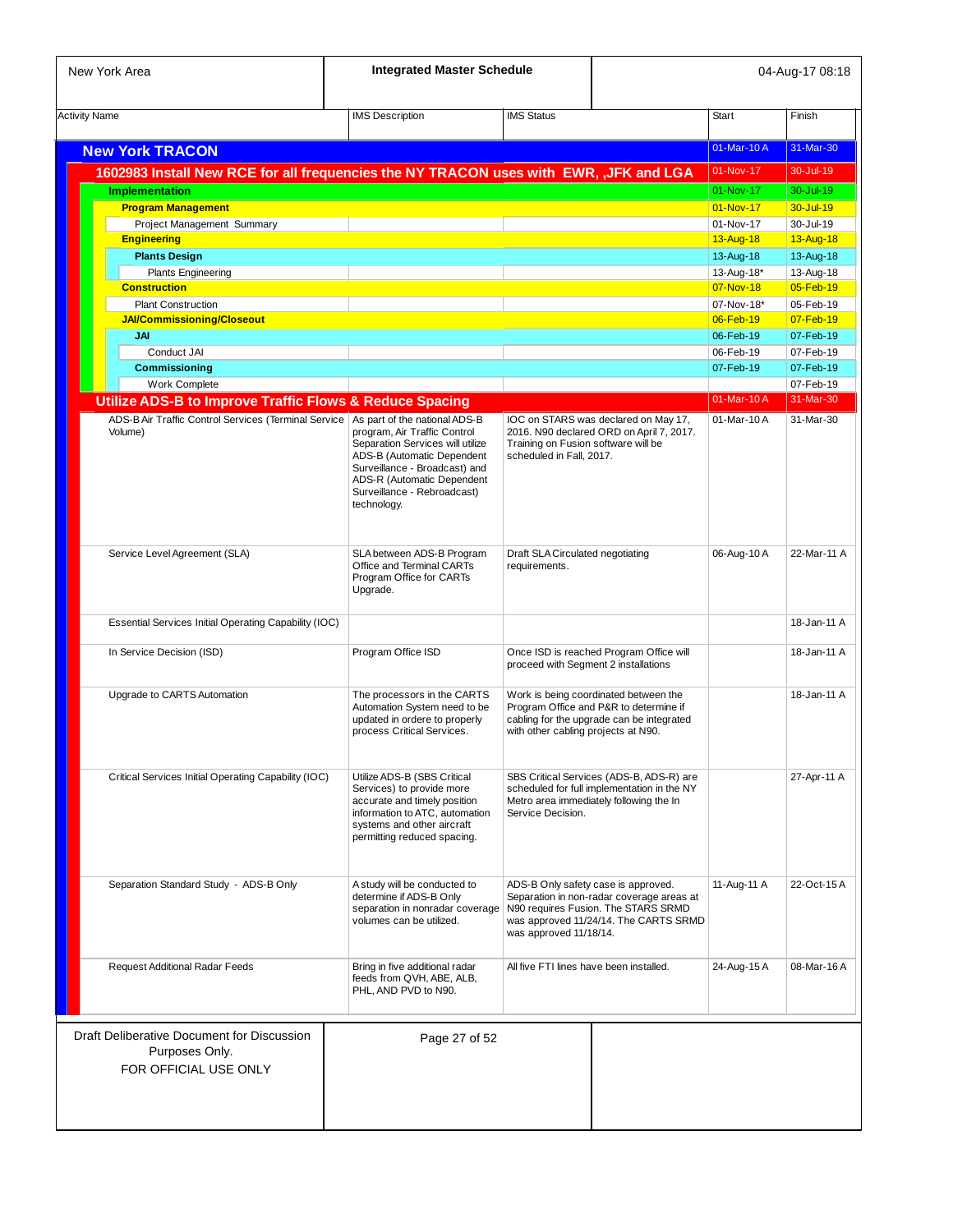| New York Area                                                                         | <b>Integrated Master Schedule</b>                                                                                                                                                       |                         |                                                                                                                                    |                        | 04-Aug-17 08:18        |
|---------------------------------------------------------------------------------------|-----------------------------------------------------------------------------------------------------------------------------------------------------------------------------------------|-------------------------|------------------------------------------------------------------------------------------------------------------------------------|------------------------|------------------------|
|                                                                                       |                                                                                                                                                                                         |                         |                                                                                                                                    |                        |                        |
| <b>Activity Name</b>                                                                  | <b>IMS Description</b>                                                                                                                                                                  | <b>IMS Status</b>       |                                                                                                                                    | <b>Start</b>           | Finish                 |
| NAS CHARTING and AERONAUTICAL INFORMATION MANAGEMENT                                  |                                                                                                                                                                                         |                         |                                                                                                                                    | 01-Mar-10A             | 19-Oct-11 A            |
| Utilize ADS-B to Improve Traffic Flows & Reduce<br>Spacing.                           | Utilize ADS-B (SBS Critical<br>Services) to provide more<br>accurate and timely position<br>information to ATC, automation<br>systems and other aircraft<br>permitting reduced spacing. | Service Decision.       | SBS Critical Services (ADS-B, ADS-R) are<br>scheduled for full implementation in the NY<br>Metro area immediately following the In | 01-Mar-10A             | 19-Oct-11 A            |
| Mandatory Equipage Rule                                                               |                                                                                                                                                                                         | Published May 27, 2010. |                                                                                                                                    |                        | 27-May-10A             |
| 1302224 NEXCOM \$FY/FY: QDGA RTR Replace NEXCOM Segment 2 (Co-loc w/N90Z RTR)         |                                                                                                                                                                                         |                         |                                                                                                                                    | 01-Oct-21              | 21-Mar-23              |
| <b>Implementation</b>                                                                 |                                                                                                                                                                                         |                         |                                                                                                                                    | 01-Oct-21              | 21-Mar-23              |
| <b>Program Management</b>                                                             |                                                                                                                                                                                         |                         |                                                                                                                                    | $01 - Oct-21$          | $21-Mar-23$            |
| Project Management Summary                                                            |                                                                                                                                                                                         |                         |                                                                                                                                    | 01-Oct-21              | 21-Mar-23              |
| <b>Engineering</b>                                                                    |                                                                                                                                                                                         |                         |                                                                                                                                    | 02-Dec-21              | 23-Feb-22              |
| <b>Plants Engineering</b>                                                             |                                                                                                                                                                                         |                         |                                                                                                                                    | 02-Dec-21              | 23-Feb-22              |
| <b>Electronics Engineering</b>                                                        |                                                                                                                                                                                         |                         |                                                                                                                                    | 02-Dec-21              | 23-Feb-22              |
| <b>Construction</b>                                                                   |                                                                                                                                                                                         |                         |                                                                                                                                    | 29-Jul-22              | 08-Sep-22              |
| <b>Plant Construction</b>                                                             |                                                                                                                                                                                         |                         |                                                                                                                                    | 29-Jul-22              | 08-Sep-22              |
| <b>Site Preparation, Installation, Test, and Checkout</b>                             |                                                                                                                                                                                         |                         |                                                                                                                                    | 09-Sep-22              | 13-Oct-22              |
| Installation/Checkout                                                                 |                                                                                                                                                                                         |                         |                                                                                                                                    |                        | 13-Oct-22              |
| <b>JAI/Commissioning/Closeout</b>                                                     |                                                                                                                                                                                         |                         |                                                                                                                                    | 09-Sep-22<br>14-Oct-22 | 17-Oct-22              |
|                                                                                       |                                                                                                                                                                                         |                         |                                                                                                                                    |                        |                        |
| Conduct JAI                                                                           |                                                                                                                                                                                         |                         |                                                                                                                                    | 14-Oct-22              | 17-Oct-22              |
| Declare Service Available                                                             |                                                                                                                                                                                         |                         |                                                                                                                                    | 16-Oct-17              | 17-Oct-22<br>18-Jan-18 |
| 1602038 Replace Remote SCIP with Digital Remote SCIP (DRSR)                           |                                                                                                                                                                                         |                         |                                                                                                                                    |                        |                        |
| <b>Implementation</b>                                                                 |                                                                                                                                                                                         |                         |                                                                                                                                    | 16-Oct-17              | 18-Jan-18              |
| <b>Program Management</b>                                                             |                                                                                                                                                                                         |                         |                                                                                                                                    | 16-Oct-17              | 18-Jan-18              |
| Project Management Summary                                                            |                                                                                                                                                                                         |                         |                                                                                                                                    | 16-Oct-17              | 18-Jan-18              |
| Site Preparation, Installation, Test, and Checkout                                    |                                                                                                                                                                                         |                         |                                                                                                                                    | 31-Oct-17              | 06-Nov-17              |
| Installation/Checkout                                                                 |                                                                                                                                                                                         |                         |                                                                                                                                    | 31-Oct-17              | 06-Nov-17              |
| <b>JAI/Commissioning/Closeout</b>                                                     |                                                                                                                                                                                         |                         |                                                                                                                                    | 07-Nov-17              | 09-Nov-17              |
| Conduct JAI (None held)                                                               |                                                                                                                                                                                         |                         |                                                                                                                                    | 07-Nov-17              | 09-Nov-17              |
| Work Complete                                                                         |                                                                                                                                                                                         |                         |                                                                                                                                    |                        | 09-Nov-17              |
| 1508909 N90 Major Improvement N90 - Construction                                      |                                                                                                                                                                                         |                         |                                                                                                                                    | $02$ -Jan-18           | $21 -$ Jul-21          |
| <b>Implementation</b>                                                                 |                                                                                                                                                                                         |                         |                                                                                                                                    | $02$ -Jan-18           | $21 -$ Jul-21          |
| <b>Program Management</b>                                                             |                                                                                                                                                                                         |                         |                                                                                                                                    | $02 - Jan-18$          | $21 - July - 21$       |
| Summary - Project Management                                                          |                                                                                                                                                                                         |                         |                                                                                                                                    | 02-Jan-18              | 21-Jul-21              |
| <b>Engineering</b>                                                                    |                                                                                                                                                                                         |                         |                                                                                                                                    | 10-Apr-18              | $23 - Jan - 19$        |
| <b>Plants Engineering</b>                                                             |                                                                                                                                                                                         |                         |                                                                                                                                    | 10-Apr-18              | 23-Jan-19              |
| <b>Construction</b>                                                                   |                                                                                                                                                                                         |                         |                                                                                                                                    | 12-Jul-19              | 24-Apr-20              |
| <b>Plant Construction</b>                                                             |                                                                                                                                                                                         |                         |                                                                                                                                    | 12-Jul-19              | 24-Apr-20              |
| <b>JAI/Commissioning/Closeout</b>                                                     |                                                                                                                                                                                         |                         |                                                                                                                                    | $01 - Jun-20$          | 02-Jun-20              |
| Conduct JAI                                                                           |                                                                                                                                                                                         |                         |                                                                                                                                    | 01-Jun-20              | 02-Jun-20              |
| Work Complete                                                                         |                                                                                                                                                                                         |                         |                                                                                                                                    |                        | 02-Jun-20              |
| 1604274 Install N90 Fire Sprinkler System                                             |                                                                                                                                                                                         |                         |                                                                                                                                    | 02-Jan-20              | 23-Jun-23              |
|                                                                                       |                                                                                                                                                                                         |                         |                                                                                                                                    |                        |                        |
| <b>Implementation</b>                                                                 |                                                                                                                                                                                         |                         |                                                                                                                                    | 02-Jan-20              | 23-Jun-23              |
| <b>Program Management</b>                                                             |                                                                                                                                                                                         |                         |                                                                                                                                    | $02$ -Jan-20           | $23 - Jun-23$          |
| Summary - Project Management                                                          |                                                                                                                                                                                         |                         |                                                                                                                                    | 02-Jan-20              | 23-Jun-23              |
| <b>Engineering</b>                                                                    |                                                                                                                                                                                         |                         |                                                                                                                                    | 09-Apr-20              | 20-Jan-21              |
| <b>Plants Engineering</b>                                                             |                                                                                                                                                                                         |                         |                                                                                                                                    | 09-Apr-20              | 20-Jan-21              |
| <b>Construction</b>                                                                   |                                                                                                                                                                                         |                         |                                                                                                                                    | $06 -$ Jul-21          | 07-Apr-22              |
| <b>Plant Construction</b>                                                             |                                                                                                                                                                                         |                         |                                                                                                                                    | 06-Jul-21              | 07-Apr-22              |
| <b>JAI/Commissioning/Closeout</b>                                                     |                                                                                                                                                                                         |                         |                                                                                                                                    | 12-May-22              | 13-May-22              |
| Draft Deliberative Document for Discussion<br>Purposes Only.<br>FOR OFFICIAL USE ONLY | Page 28 of 52                                                                                                                                                                           |                         |                                                                                                                                    |                        |                        |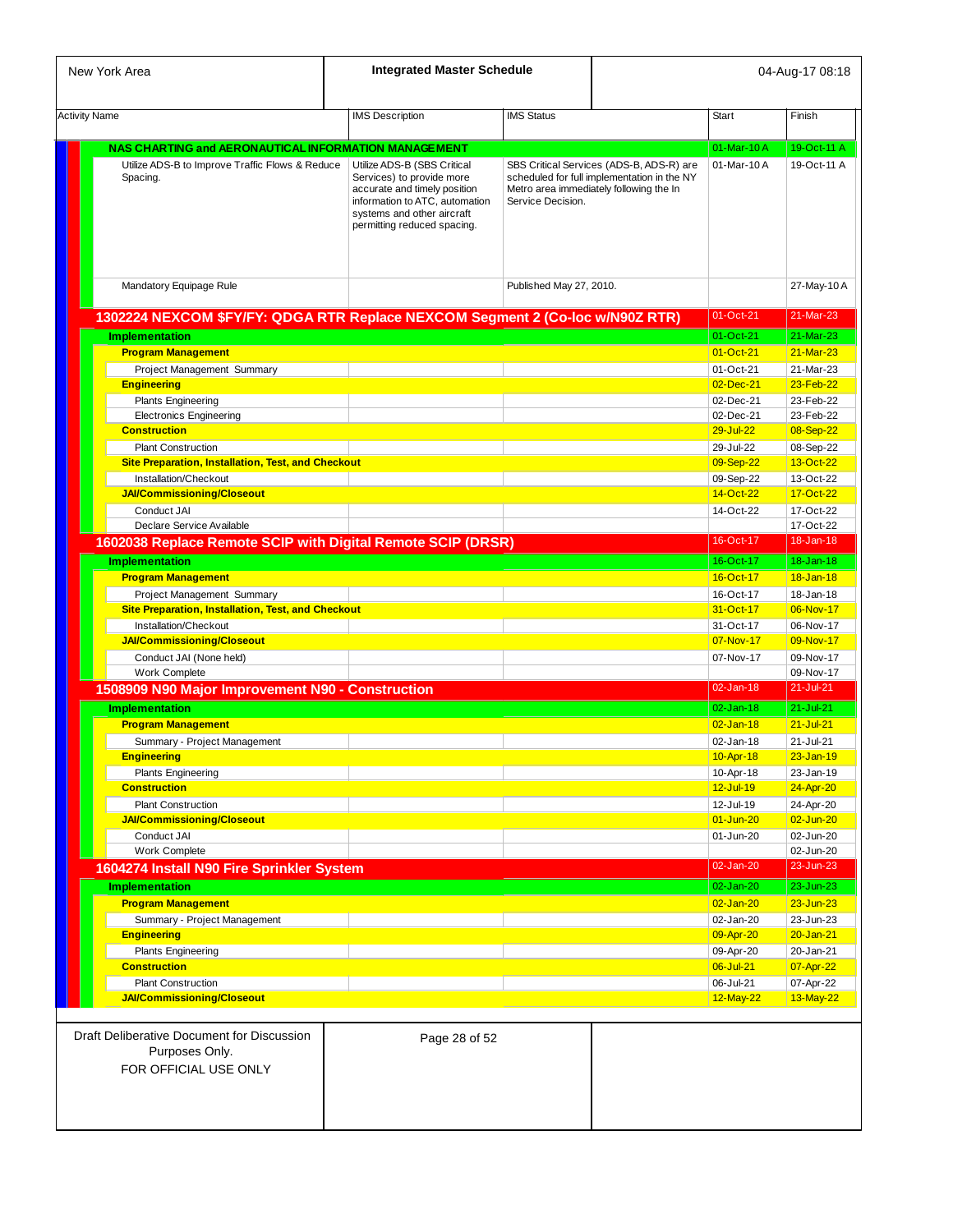| <b>Activity Name</b>                                                          | <b>IMS</b> Description | <b>IMS Status</b> | <b>Start</b>           | Finish                 |
|-------------------------------------------------------------------------------|------------------------|-------------------|------------------------|------------------------|
| Conduct JAI                                                                   |                        |                   | 12-May-22              | 13-May-22              |
| Work Complete                                                                 |                        |                   |                        | 13-May-22              |
| 1405799 N90 TRACON Replacement w/Extensibility - Execution Phase              |                        |                   | 24-Jul-18              | 04-Jun-26              |
| <b>Implementation</b>                                                         |                        |                   | 24-Jul-18              | 04-Jun-26              |
| <b>Program Management</b>                                                     |                        |                   | $24 -$ Jul-18          | 04-Jun-26              |
| Summary - Service Area Program Managemer                                      |                        |                   | 24-Jul-18              | 04-Jun-26              |
| <b>Engineering</b>                                                            |                        |                   | 07-Aug-18              | 30-Aug-23              |
| Plants Design - Prepare PR for A&E Design Ta                                  |                        |                   | 07-Aug-18              | 09-Aug-18              |
| Plants Design - Prepare 45% Design - Contra                                   |                        |                   | 21-Aug-18              | 05-Apr-19              |
| Plants Design - Prepare 70% Design - Contra                                   |                        |                   | 08-Apr-19              | 06-Jan-20              |
| 45% Design Review<br>Electronics Installation Design                          |                        |                   | 08-Apr-19<br>09-Dec-19 | 16-May-19<br>30-Aug-23 |
| 70% Design Review                                                             |                        |                   | 08-Jan-20              | 02-Mar-20              |
| Plants Design - Prepare 100% Design - Contra                                  |                        |                   | 21-Jan-20              | 15-May-20              |
| Submit CFO documentation to HQ                                                |                        |                   | 21-Jan-20              | 24-Jan-20              |
| 100% Design Review                                                            |                        |                   | 18-May-20              | 07-Jul-20              |
| Prepare Final Design                                                          |                        |                   | 29-May-20              | 06-Aug-20              |
| Plants Design - Prepare PR for Constr Cntrct<br>Procrmnt                      |                        |                   | 08-Jun-20              | 28-Jul-20              |
| Final Design Sent to HQ                                                       |                        |                   | 06-Aug-20              | 06-Aug-20              |
| Plants Design Complete                                                        |                        |                   | 06-Aug-20              | 06-Aug-20              |
| Prepare Slat-Wall Consoles Design                                             |                        |                   | 28-Jan-21              | 21-Apr-21              |
| Complete Task Order to Slat-Wall Consoles                                     |                        |                   | 22-Apr-21              | 23-Jun-21              |
| Manufacturer                                                                  |                        |                   |                        |                        |
| <b>Construction</b>                                                           |                        |                   | $28 - Jan-21$          | 02-May-23              |
| Security Clearances, Key Submittals, Approved<br>Const. Schedule              |                        |                   | 28-Jan-21              | 01-Jun-21              |
| 0-20% Plant Construction                                                      |                        |                   | 04-Jun-21              | 21-Oct-21              |
| Deliver Slat-Wall Consoles                                                    |                        |                   | 24-Jun-21              | 08-Dec-21              |
| 21-40% Plant Construction                                                     |                        |                   | 22-Oct-21              | 10-Mar-22              |
| 41-60% Plant Construction                                                     |                        |                   | 10-Mar-22              | 27-Jul-22              |
| 61-80% Plant Construction<br>81-100% Plant Construction                       |                        |                   | 28-Jul-22<br>14-Dec-22 | 14-Dec-22<br>02-May-23 |
| <b>Site Preparation, Installation, Test, and Checkout</b>                     |                        |                   | 01-Sep-23              | 23-Dec-24              |
| Installation/Checkout - Slat-Wall Consoles                                    |                        |                   | 01-Sep-23              | 15-Sep-23              |
| Installation of Plants & Electronics - SAWS (Fi-                              |                        |                   | 02-Oct-23              | 15-Nov-23              |
| Installation and Check Out - FOTS                                             |                        |                   | 12-Oct-23              | 23-Oct-23              |
| Installation of Plants & Electronics - SAWS (Ca                               |                        |                   | 09-May-24              | 24-Jun-24              |
| Installation/Checkout (Contractor) - DALR                                     |                        |                   | 21-May-24              | 30-May-24<br>01-Jul-24 |
| Installation/Checkout (Contractor) - TVS<br>Installation - STARS/FDIO/EFSTS   |                        |                   | 20-Jun-24<br>25-Jun-24 | 08-Aug-24              |
| WBS 8.0 - Initial Operating Capability (IOC)                                  |                        |                   |                        | 14-Oct-24              |
| Go/No Go Decision                                                             |                        |                   | 20-Dec-24              | 20-Dec-24              |
| Cutover                                                                       |                        |                   | 20-Dec-24              | 23-Dec-24              |
| WBS 8.0 - Final Operating Capability (FOC)                                    |                        |                   |                        | 23-Dec-24              |
| <b>JAI/Commissioning/Closeout</b>                                             |                        |                   | $20 - Jun-23$          | 27-Dec-24              |
| <b>Conduct Plants JAI</b>                                                     |                        |                   | 20-Jun-23              | 03-Jul-23              |
| Clear CAI Punchlist Items - DALR                                              |                        |                   | 03-Jun-24              | 21-Jun-24              |
| Clear CAI Punchlist Items - TVS<br>Cab and TRACON Equipment Available for Tra |                        |                   | 04-Jul-24<br>11-Oct-24 | 24-Jul-24<br>14-Oct-24 |
| Conduct JAI - TVS                                                             |                        |                   | 24-Dec-24              | 25-Dec-24              |
| Conduct JAI - DALR                                                            |                        |                   | 24-Dec-24              | 25-Dec-24              |
| Conduct JAI - STARS/FDIO/EFSTS                                                |                        |                   | 24-Dec-24              | 25-Dec-24              |
| Conduct JAI - A/G Radios                                                      |                        |                   | 24-Dec-24              | 25-Dec-24              |
| Conduct JAI - SAWS                                                            |                        |                   | 24-Dec-24              | 25-Dec-24              |
| Conduct JAI - ASOS                                                            |                        |                   | 24-Dec-24              | 25-Dec-24              |
| Conduct JAI - NAVAIDS<br>Conduct JAI - FOTS                                   |                        |                   | 24-Dec-24<br>24-Dec-24 | 25-Dec-24<br>25-Dec-24 |
|                                                                               |                        |                   |                        |                        |
| Draft Deliberative Document for Discussion<br>Purposes Only.                  | Page 29 of 52          |                   |                        |                        |
| FOR OFFICIAL USE ONLY                                                         |                        |                   |                        |                        |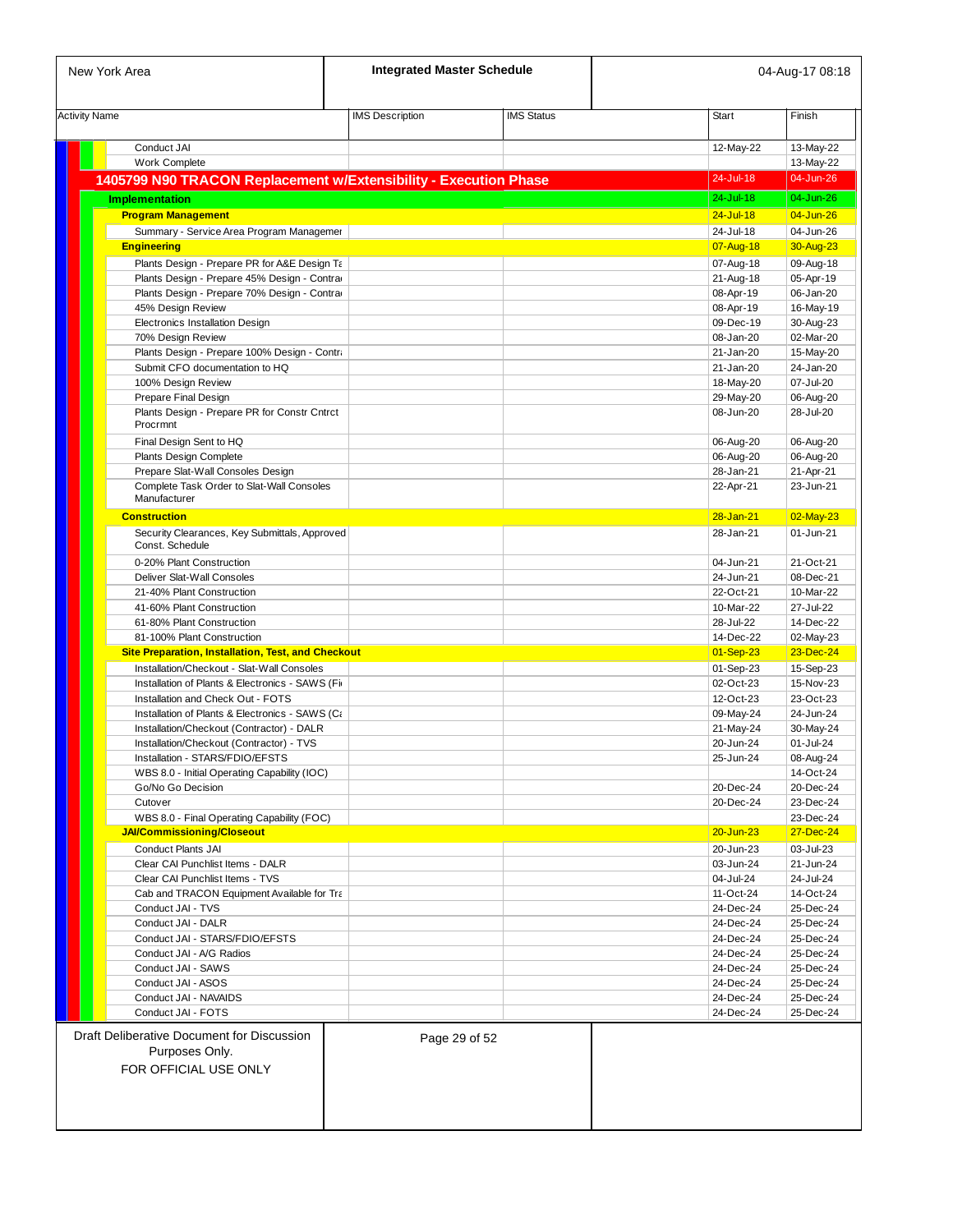|                      | New York Area                                                                      | <b>Integrated Master Schedule</b> |                   |              | 04-Aug-17 08:18 |
|----------------------|------------------------------------------------------------------------------------|-----------------------------------|-------------------|--------------|-----------------|
| <b>Activity Name</b> |                                                                                    | <b>IMS</b> Description            | <b>IMS Status</b> | <b>Start</b> | Finish          |
|                      | Declare Service Available                                                          |                                   |                   | 26-Dec-24    | 27-Dec-24       |
|                      | <b>In-Service Management</b>                                                       |                                   |                   | 09-Aug-24    | 24-Sep-24       |
|                      | <b>In-Service Training</b>                                                         |                                   |                   | 09-Aug-24    | 24-Sep-24       |
|                      | In-Service Training Summary                                                        |                                   |                   | 09-Aug-24    | 24-Sep-24       |
|                      | <b>ATC Specialist In-Service Training</b>                                          |                                   |                   | 09-Aug-24    | 24-Sep-24       |
|                      | ATC In-Service Training - Controller<br><b>Familiarization Training</b>            |                                   |                   | 09-Aug-24    | 24-Sep-24       |
|                      | 1700156 Establish Common Support Services-Weather (CSS-Wx) at the New York TRACON, |                                   |                   | 06-Apr-17 A  | 28-Feb-19       |
|                      | <b>Implementation</b>                                                              |                                   |                   | 06-Apr-17 A  | 28-Feb-19       |
|                      | <b>Program Management</b>                                                          |                                   |                   | 06-Apr-17 A  | 28-Feb-19       |
|                      | Project Management Summary                                                         |                                   |                   | 06-Apr-17 A  | 28-Feb-19       |
|                      | <b>Engineering</b>                                                                 |                                   |                   | 31-Oct-17    | $29 - Jan - 18$ |
|                      | <b>Electronics Engineering</b>                                                     |                                   |                   | 31-Oct-17    | 29-Jan-18       |
|                      | <b>Site Preparation, Installation, Test, and Checkout</b>                          |                                   |                   | $21-Mar-18$  | 10-Apr-18       |
|                      | Contractor Installation/Checkout                                                   |                                   |                   | 21-Mar-18    | 10-Apr-18       |
|                      | <b>JAI/Commissioning/Closeout</b>                                                  |                                   |                   | 25-Apr-18    | 24-May-18       |
|                      | Initial Operational Capability (IOC)                                               |                                   |                   |              | 25-Apr-18       |
|                      | Conduct JAI                                                                        |                                   |                   | 26-Apr-18    | 26-Apr-18       |
|                      | Commissioning                                                                      |                                   |                   |              | 24-May-18       |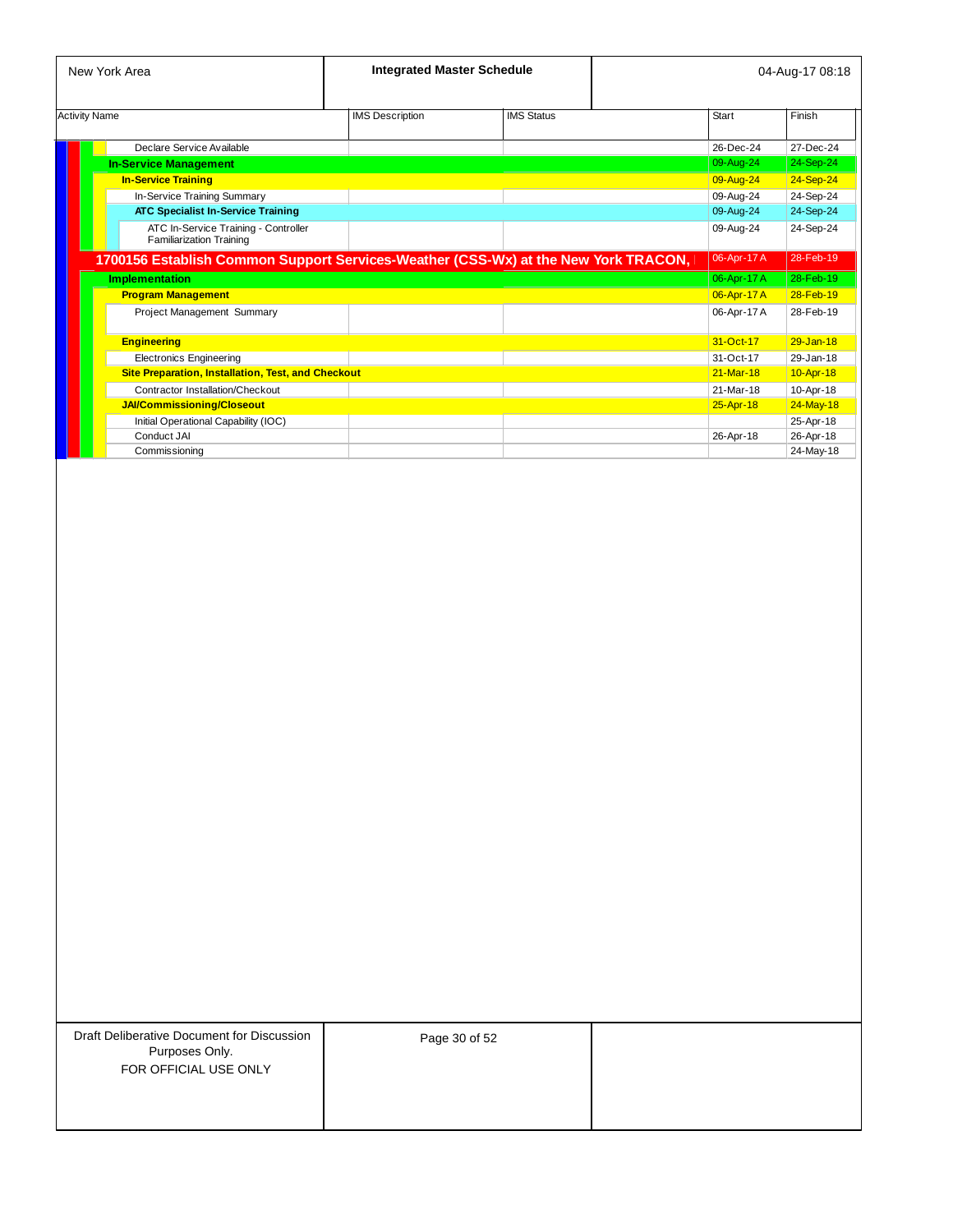| New York Area                                                                                                       | <b>Integrated Master Schedule</b>                                                                                                                                                                                                            |                                      |                                                                                                                                                                    |                          | 04-Aug-17 08:18            |
|---------------------------------------------------------------------------------------------------------------------|----------------------------------------------------------------------------------------------------------------------------------------------------------------------------------------------------------------------------------------------|--------------------------------------|--------------------------------------------------------------------------------------------------------------------------------------------------------------------|--------------------------|----------------------------|
| <b>Activity Name</b>                                                                                                | <b>IMS</b> Description                                                                                                                                                                                                                       | <b>IMS Status</b>                    |                                                                                                                                                                    | Start                    | Finish                     |
| <b>New York ARTCC</b>                                                                                               |                                                                                                                                                                                                                                              |                                      |                                                                                                                                                                    | 01-Mar-10A               | 30-Sep-21                  |
| <b>Utilize ADS-B to Improve Traffic Flows &amp; Reduce Spacing</b>                                                  |                                                                                                                                                                                                                                              |                                      |                                                                                                                                                                    | 01-Mar-10A               | 16-Nov-16A                 |
| FAA - JetBlue NextGen Agreement                                                                                     | FAA and JetBlue signed a<br>NextGen agreement that will<br>allow the airline to fly more<br>precise, satellite-based flights in<br>Non-Radar areas from Boston<br>and New York to Florida and the<br>Caribbean beginning in 2012.            |                                      | Routes used on southbound Caribbean<br>flights when ADS-B equipped. Additional<br>ADS-B coverage required on Grand Turk<br>for use of northbound Caribbean routes. | 01-Nov-10A               | 31-Jan-16A                 |
| In Service Decision (ISD)                                                                                           | Program Office ISD                                                                                                                                                                                                                           | proceed with Segment 2 installations | Once ISD is reached Program Office will                                                                                                                            |                          | 18-Jan-11 A                |
| Essential Service (IOC)                                                                                             |                                                                                                                                                                                                                                              |                                      |                                                                                                                                                                    | 18-Jan-11 A              | 24-Jan-11 A                |
| Evaluate Terminal Separation in Enroute Airspace<br>using ADS-B Fusion                                              | The 7110.689, effective July 13,<br>2015 expands the use of 3nm<br>separation in the En Route<br>environment up to FL230.                                                                                                                    | environment.                         | Reduced spacing was achieved without<br>ADS-B. The use of Terminal spacing using<br>ADS-B is not authorized in the En Route                                        | 09-Jun-12 A              | 05-Feb-16 A                |
| Reduce Oceanic Separation using ADS-B                                                                               | ADS-B in nonradar oceanic<br>airspace will enable appropriately<br>equipped ADS-B "In" aircraft to<br>perform flight level (FL) changes<br>and maneuvers to occur safely<br>with reduced separation of no<br>less than 10 NM minima applied. | 9.                                   | Procedures developed and in effect for<br>Oceanic Separation using ADS-B outlined in<br>the 7110.65 chapter 8 paragraphs 7,8 and                                   |                          | 16-Nov-16A                 |
| NAS CHARTING and AERONAUTICAL INFORMATION MANAGEMENT<br>Utilize ADS-B to Improve Traffic Flows & Reduce<br>Spacing. | Utilize ADS-B (SBS Critical<br>Services) to provide more<br>accurate and timely position<br>information to ATC, automation<br>systems and other aircraft<br>permitting reduced spacing.                                                      | re-trained on ADS-B procedures.      | Use ADS-B during Fort Fisher radar outage<br>and for Oceania routes. ATC workforce                                                                                 | 01-Mar-10A<br>01-Mar-10A | 19-Oct-11 A<br>19-Oct-11 A |
| Mandatory Equipage Rule                                                                                             |                                                                                                                                                                                                                                              | the DOT on 27 May 2010.              | Mandatory equipage rule was published by                                                                                                                           |                          | 27-May-10A                 |
| <b>Digital Non-Voice Communications (DataComm), ZNY</b>                                                             |                                                                                                                                                                                                                                              |                                      |                                                                                                                                                                    | 19-Mar-10A               | 30-Sep-21                  |
| <b>System Safety Engineering and Management</b><br>Digital Non-Voice Communications                                 | This NextGen initiative will allow<br>use of digital data<br>communications to reduce<br>routine voice transmissions,<br>hear-back and read-back<br>errors, as well as reduce<br>frequency congestion.                                       |                                      | A waterfall schedule for Air Route Traffic<br>Control Centers (ARTCC) expected in 2017,<br>with estimated deployment 2019-2021.                                    | 19-Mar-10A<br>19-Mar-10A | 30-Sep-21<br>30-Sep-21     |
|                                                                                                                     |                                                                                                                                                                                                                                              |                                      |                                                                                                                                                                    | 13-Jul-16A               | 22-May-18                  |
| 1603751 ZNY Establishment of New ERAM Sector 85 in Area F<br><b>Implementation</b>                                  |                                                                                                                                                                                                                                              |                                      |                                                                                                                                                                    | 13-Jul-16 A              | 22-May-18                  |
| <b>Program Management</b>                                                                                           |                                                                                                                                                                                                                                              |                                      |                                                                                                                                                                    | $13$ -Jul-16 $A$         | 22-May-18                  |
|                                                                                                                     |                                                                                                                                                                                                                                              |                                      |                                                                                                                                                                    |                          |                            |
| Draft Deliberative Document for Discussion<br>Purposes Only.<br>FOR OFFICIAL USE ONLY                               | Page 31 of 52                                                                                                                                                                                                                                |                                      |                                                                                                                                                                    |                          |                            |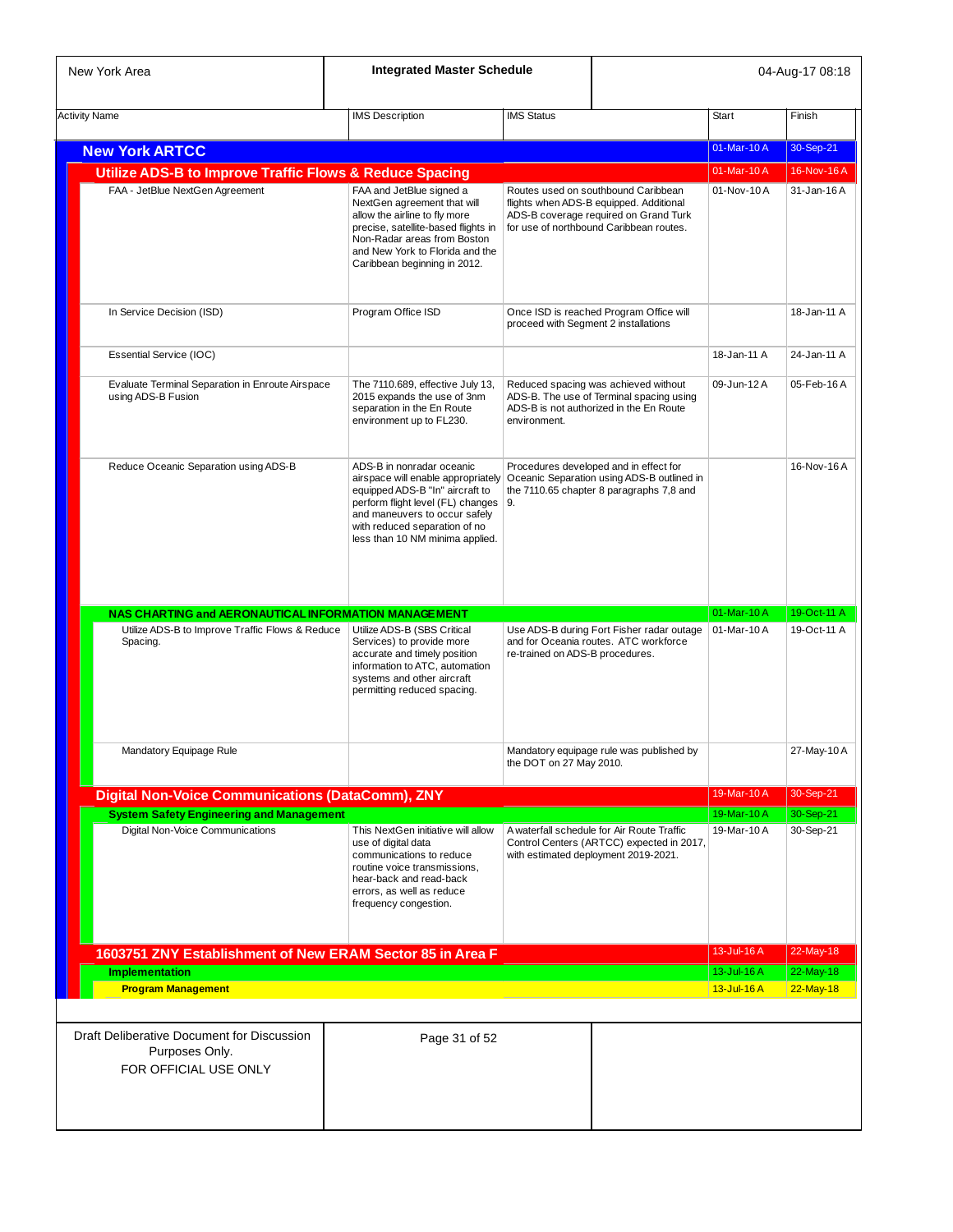|                      | New York Area                                             | <b>Integrated Master Schedule</b> |                   |               | 04-Aug-17 08:18 |
|----------------------|-----------------------------------------------------------|-----------------------------------|-------------------|---------------|-----------------|
| <b>Activity Name</b> |                                                           | <b>IMS</b> Description            | <b>IMS Status</b> | <b>Start</b>  | Finish          |
|                      | Project Management Summary                                |                                   |                   | 13-Jul-16 A   | 22-May-18       |
|                      | <b>Site Preparation, Installation, Test, and Checkout</b> |                                   |                   | $21$ -Feb-17A | 31-Aug-17       |
|                      | <b>Electronic Engineering</b>                             |                                   |                   | 21-Feb-17 A   | 18-May-17 A     |
|                      | <b>Installation Checkout</b>                              |                                   |                   | 17-Jul-17 A   | 31-Aug-17       |
|                      | JAI/Commissioning/Closeout                                |                                   |                   | 01-Sep-17     | 29-Sep-17       |
|                      | Conduct JAI                                               |                                   |                   | 01-Sep-17     | 29-Sep-17       |
|                      | <b>Work Complete</b>                                      |                                   |                   |               | 01-Sep-17       |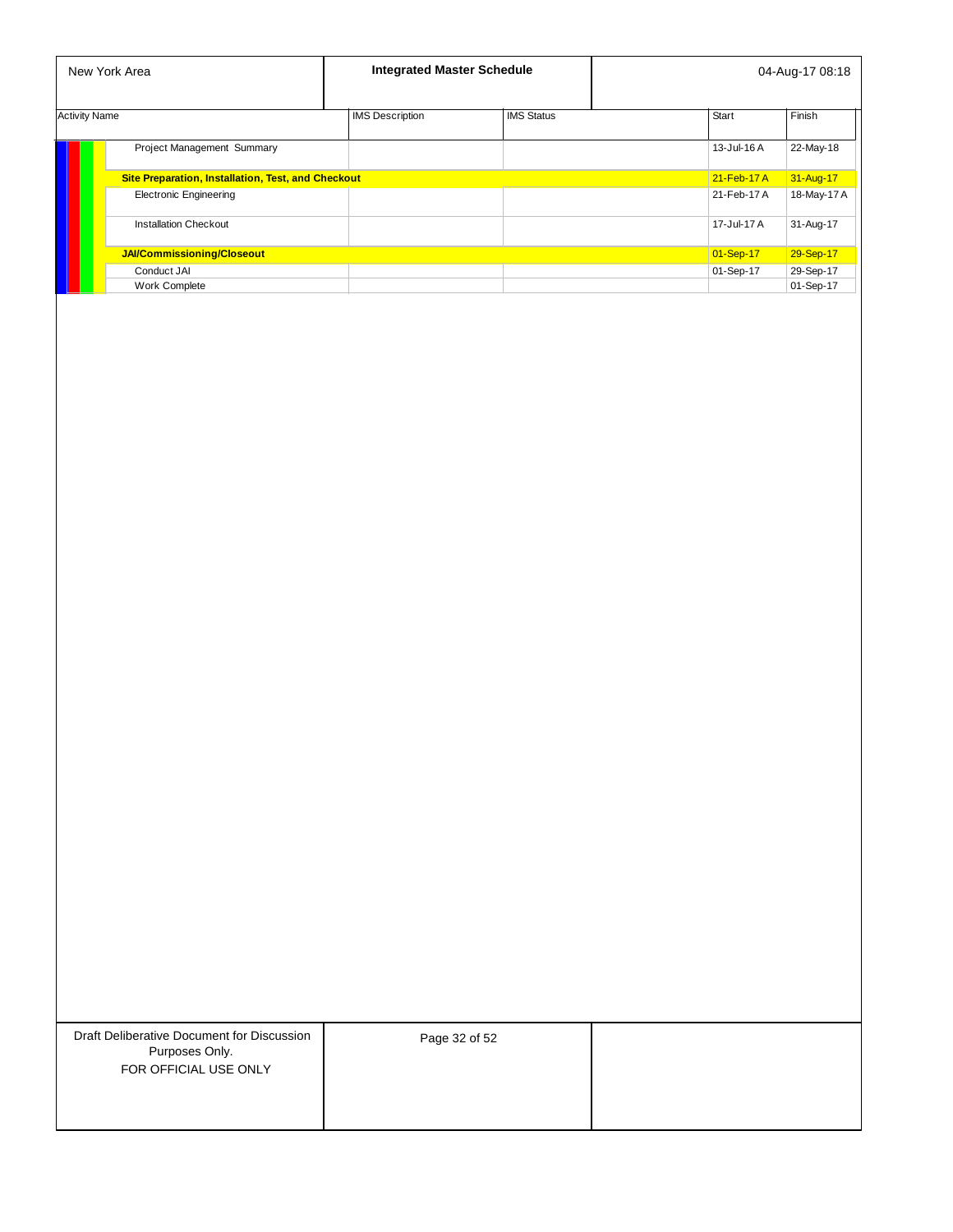| New York Area                                                                         | <b>Integrated Master Schedule</b>                                                                    |                               |                                            |                                | 04-Aug-17 08:18        |
|---------------------------------------------------------------------------------------|------------------------------------------------------------------------------------------------------|-------------------------------|--------------------------------------------|--------------------------------|------------------------|
| <b>Activity Name</b>                                                                  | <b>IMS</b> Description                                                                               | <b>IMS Status</b>             |                                            | <b>Start</b>                   | Finish                 |
|                                                                                       |                                                                                                      |                               |                                            |                                |                        |
| <b>LONG ISLAND MAC ARTHUR</b>                                                         |                                                                                                      |                               |                                            | 06-Mar-13A                     | 08-Sep-22              |
| 706859: FY-14/16 PAPI-Replace VASI, (ISP) Rwy 6                                       |                                                                                                      |                               |                                            | 06-Mar-13A                     | 06-Dec-18              |
| Installation/Checkout<br><b>Implementation</b>                                        |                                                                                                      |                               |                                            | 09-Apr-18<br>06-Mar-13A        | 26-Apr-18<br>06-Dec-18 |
| <b>Program Management</b>                                                             |                                                                                                      |                               |                                            | 06-Mar-13A                     | 06-Dec-18              |
| Project Management Summary                                                            |                                                                                                      |                               |                                            | 06-Mar-13A                     | 06-Dec-18              |
| <b>Engineering</b><br><b>Plants Engineering</b>                                       |                                                                                                      | Final Design my Mid-December. | Construction planned for 4/3/17 - 6/24/17. | $11 -$ Jan-16 A<br>11-Jan-16 A | 01-Aug-17<br>01-Aug-17 |
| <b>Electronics Engineering</b>                                                        |                                                                                                      |                               |                                            | 11-Jan-16 A                    | 01-Aug-17              |
| <b>Construction</b>                                                                   |                                                                                                      |                               |                                            | $05 - Jan-18$                  | 08-Apr-18              |
| <b>Plant Construction</b>                                                             | Perform Site Survey, Project<br>Scope Agreement, Engineering<br>and Construction.                    | Design is ongoing.            |                                            | 05-Jan-18                      | 08-Apr-18              |
| JAI/Commissioning/Closeout                                                            |                                                                                                      |                               |                                            | 17-May-18                      | $23$ -May-18           |
| Conduct JAI                                                                           |                                                                                                      |                               |                                            | 17-May-18                      | 23-May-18              |
| Perform Commissioning                                                                 | Replace existing RWY 6 VASI<br>with PAPI. Project will be<br>completed with RWY 33L, 15R,<br>and 24. |                               |                                            |                                | 23-May-18              |
| 706860 FY17 NG PAPI-Replace VASI, Rwy 33L (ISPA), New York, NY                        |                                                                                                      |                               |                                            | 06-Mar-13A                     | 18-Oct-18              |
| Installation/Checkout                                                                 |                                                                                                      |                               |                                            | 20-Feb-18                      | 09-Mar-18              |
| <b>Implementation</b>                                                                 |                                                                                                      |                               |                                            | 06-Mar-13A                     | 18-Oct-18              |
| <b>Program Management</b>                                                             |                                                                                                      |                               |                                            | 06-Mar-13A                     | 18-Oct-18              |
| Project Management Summary                                                            |                                                                                                      |                               |                                            | 06-Mar-13A                     | 18-Oct-18              |
| <b>Engineering</b>                                                                    |                                                                                                      |                               |                                            | 11-Jan-16 A                    | 01-Aug-17              |
| <b>Plants Engineering</b>                                                             |                                                                                                      | Final Design my Mid-December. | Construction planned for 4/3/17 - 6/24/17. | 11-Jan-16 $A$                  | 01-Aug-17              |
| <b>Electronics Engineering</b>                                                        |                                                                                                      |                               |                                            | 11-Jan-16 A                    | 01-Aug-17              |
| <b>Construction</b>                                                                   |                                                                                                      |                               |                                            | $05 - Jan-18$                  | 16-Feb-18              |
| <b>Plant Construction</b>                                                             | Perform Site Survey, Project<br>Scope Agreement, Engineering<br>and Construction.                    | Design is ongoing.            |                                            | 05-Jan-18                      | 16-Feb-18              |
| <b>JAI/Commissioning/Closeout</b>                                                     |                                                                                                      |                               |                                            | 30-Mar-18                      | 06-Apr-18              |
| Conduct JAI                                                                           |                                                                                                      |                               |                                            | 30-Mar-18                      | 06-Apr-18              |
| Perform Commissioning                                                                 | Replace existing RWY 33L VASI<br>with PAPI. Project will be<br>completed with RWY 6, 15R,<br>and 24. |                               |                                            |                                | 06-Apr-18              |
| 706861: FY-14/16 PAPI-Replace VASI, Rwy 15R (ISPB), New York, NY                      |                                                                                                      |                               |                                            | 06-Mar-13A                     | 10-Dec-18              |
| Installation/Checkout                                                                 |                                                                                                      |                               |                                            | 10-Apr-18                      | 27-Apr-18              |
| <b>Implementation</b>                                                                 |                                                                                                      |                               |                                            | 06-Mar-13A                     | 10-Dec-18              |
| <b>Program Management</b>                                                             |                                                                                                      |                               |                                            | 06-Mar-13A                     | 10-Dec-18              |
| Project Management Summary                                                            |                                                                                                      |                               |                                            | 06-Mar-13A                     | 10-Dec-18              |
| Draft Deliberative Document for Discussion<br>Purposes Only.<br>FOR OFFICIAL USE ONLY | Page 33 of 52                                                                                        |                               |                                            |                                |                        |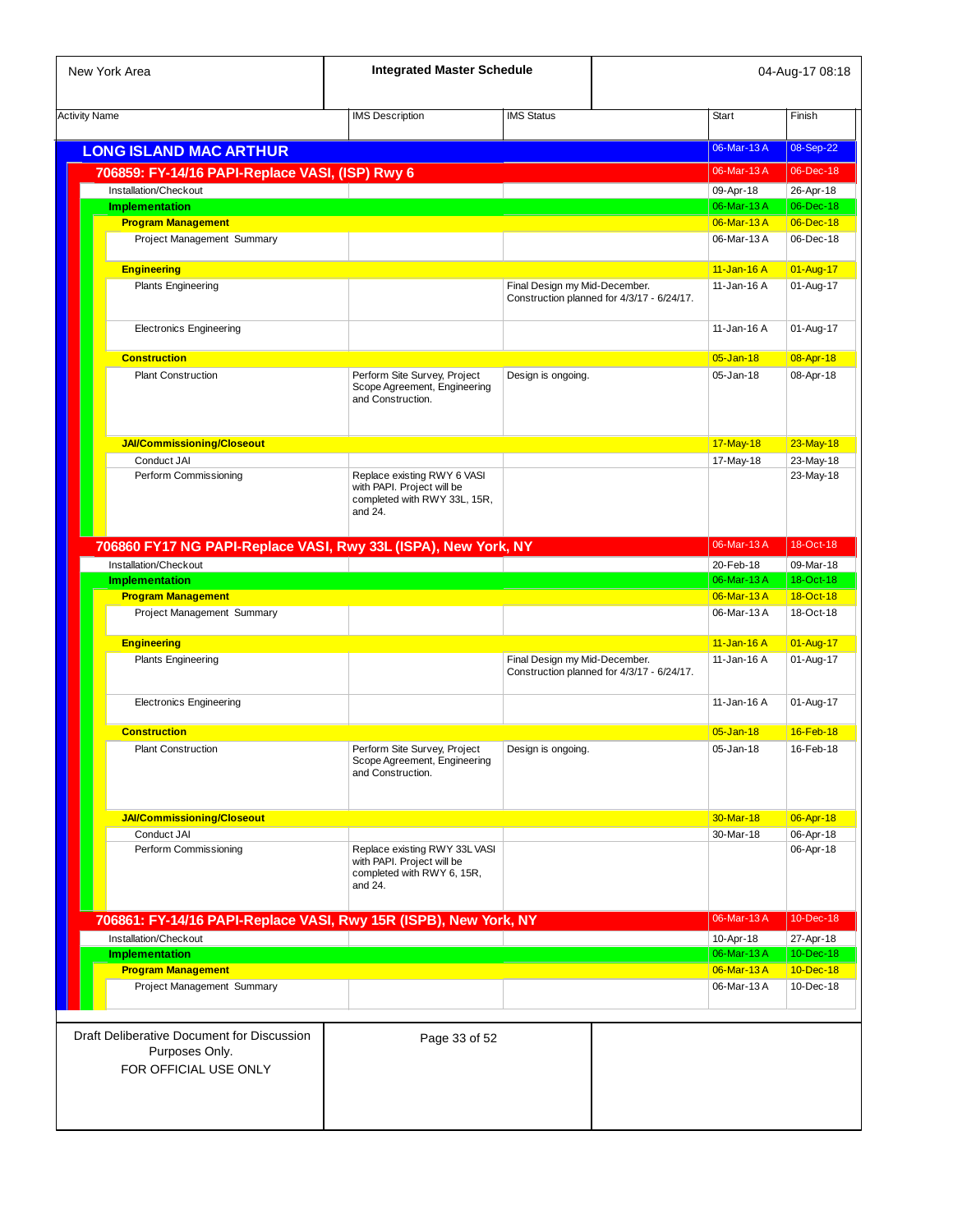| New York Area                                                                         | <b>Integrated Master Schedule</b>                                                                                                                                                                                           |                               |                                                                                                                                                                                  |               | 04-Aug-17 08:18        |
|---------------------------------------------------------------------------------------|-----------------------------------------------------------------------------------------------------------------------------------------------------------------------------------------------------------------------------|-------------------------------|----------------------------------------------------------------------------------------------------------------------------------------------------------------------------------|---------------|------------------------|
| <b>Activity Name</b>                                                                  | <b>IMS Description</b>                                                                                                                                                                                                      | <b>IMS Status</b>             |                                                                                                                                                                                  | <b>Start</b>  | Finish                 |
|                                                                                       |                                                                                                                                                                                                                             |                               |                                                                                                                                                                                  |               |                        |
| <b>Engineering</b>                                                                    |                                                                                                                                                                                                                             |                               |                                                                                                                                                                                  | 11-Jan-16 A   | 01-Aug-17              |
| <b>Plants Engineering</b>                                                             |                                                                                                                                                                                                                             | Final Design my Mid-December. | Construction planned for 4/3/17 - 6/24/17.                                                                                                                                       | 11-Jan-16 A   | 01-Aug-17              |
| <b>Electronics Engineering</b>                                                        |                                                                                                                                                                                                                             |                               |                                                                                                                                                                                  | 11-Jan-16 A   | 01-Aug-17              |
| <b>Construction</b>                                                                   |                                                                                                                                                                                                                             |                               |                                                                                                                                                                                  | $05 - Jan-18$ | 09-Apr-18              |
| <b>Plant Construction</b>                                                             | Perform Site Survey, Project<br>Scope Agreement, Engineering<br>and Construction.                                                                                                                                           | Design is ongoing.            |                                                                                                                                                                                  | 05-Jan-18     | 09-Apr-18              |
| <b>JAI/Commissioning/Closeout</b>                                                     |                                                                                                                                                                                                                             |                               |                                                                                                                                                                                  | 18-May-18     | $25$ -May-18           |
| Conduct JAI                                                                           |                                                                                                                                                                                                                             |                               |                                                                                                                                                                                  | 18-May-18     | 25-May-18              |
| Perform Commissioning                                                                 | Replace existing RWY 15R VASI<br>with PAPI. Project will be<br>completed with RWY 33L, 6, and<br>24.                                                                                                                        |                               |                                                                                                                                                                                  |               | 25-May-18              |
| 706899: FY-14/16 PAPI-Replace VASI, Rwy 24 (RXN), New York, NY                        |                                                                                                                                                                                                                             |                               |                                                                                                                                                                                  | 06-Mar-13A    | 26-Nov-18              |
| Installation/Checkout                                                                 |                                                                                                                                                                                                                             |                               |                                                                                                                                                                                  | 10-Apr-18     | 16-Apr-18              |
| <b>Implementation</b>                                                                 |                                                                                                                                                                                                                             |                               |                                                                                                                                                                                  | 06-Mar-13A    | 26-Nov-18              |
| <b>Program Management</b>                                                             |                                                                                                                                                                                                                             |                               |                                                                                                                                                                                  | 06-Mar-13A    | 26-Nov-18              |
| Project Management Summary                                                            |                                                                                                                                                                                                                             |                               |                                                                                                                                                                                  | 06-Mar-13A    | 26-Nov-18              |
|                                                                                       |                                                                                                                                                                                                                             |                               |                                                                                                                                                                                  |               |                        |
| <b>Engineering</b>                                                                    |                                                                                                                                                                                                                             |                               |                                                                                                                                                                                  | 11-Jan-16 A   | 01-Aug-17              |
| <b>Plants Engineering</b>                                                             |                                                                                                                                                                                                                             | Final Design my Mid-December. |                                                                                                                                                                                  | 11-Jan-16 A   | 01-Aug-17              |
|                                                                                       |                                                                                                                                                                                                                             |                               | Construction planned for 4/3/17 - 6/24/17.                                                                                                                                       |               |                        |
| <b>Electronics Engineering</b>                                                        |                                                                                                                                                                                                                             |                               |                                                                                                                                                                                  | 11-Jan-16 A   | 01-Aug-17              |
| <b>Construction</b>                                                                   |                                                                                                                                                                                                                             |                               |                                                                                                                                                                                  | $05 - Jan-18$ | 09-Apr-18              |
| <b>Plant Construction</b>                                                             | Perform Site Survey, Project<br>Scope Agreement, Engineering<br>and Construction.                                                                                                                                           | Design is ongoing.            |                                                                                                                                                                                  | 05-Jan-18     | 09-Apr-18              |
| <b>JAI/Commissioning/Closeout</b>                                                     |                                                                                                                                                                                                                             |                               |                                                                                                                                                                                  | 07-May-18     | 14-May-18              |
| Conduct JAI                                                                           |                                                                                                                                                                                                                             |                               |                                                                                                                                                                                  |               |                        |
| Perform Commissioning                                                                 | Replace existing RWY 24 VASI<br>with PAPI. Project will be<br>completed with RWY 33L, 15R,<br>and 6.                                                                                                                        |                               |                                                                                                                                                                                  | 07-May-18     | 13-May-18<br>14-May-18 |
| <b>Terminal Flight Data Mgmt (TFDM) for ISP</b>                                       |                                                                                                                                                                                                                             |                               |                                                                                                                                                                                  | 20-Feb-21     | 15-Apr-22              |
| ISP Implementation                                                                    | Implement departure queue<br>management tool at ISP.<br>Electronic Flight Data (EFD) only<br>TFDM, including electronic flight<br>strips. Limited Surface<br>Situational Awareness (SSA)<br>capability on TFMS TMU display. |                               | The TFDM Screening Information Request<br>(SIR) was released to industry that had a<br>proposed schedule for site implementation<br>for ISP finish full capabilities 04/16/2022. | 20-Feb-21     | 15-Apr-22              |
|                                                                                       |                                                                                                                                                                                                                             |                               |                                                                                                                                                                                  | 02-Jan-20     | 01-Dec-21              |
| 1504690 Replace MALSR (ISP) RWY 06, Long Island Mac Arthur Airport at Islip, NY       |                                                                                                                                                                                                                             |                               |                                                                                                                                                                                  |               |                        |
| <b>Implementation</b>                                                                 |                                                                                                                                                                                                                             |                               |                                                                                                                                                                                  | 02-Jan-20     | 01-Dec-21              |
| <b>Program Management</b>                                                             |                                                                                                                                                                                                                             |                               |                                                                                                                                                                                  | 02-Jan-20     | $01 - Dec-21$          |
| Project Management Summary                                                            |                                                                                                                                                                                                                             |                               |                                                                                                                                                                                  | 02-Jan-20     | 01-Dec-21              |
| <b>Engineering</b>                                                                    |                                                                                                                                                                                                                             |                               |                                                                                                                                                                                  | 12-Aug-20     | 15-Oct-20              |
| Draft Deliberative Document for Discussion<br>Purposes Only.<br>FOR OFFICIAL USE ONLY | Page 34 of 52                                                                                                                                                                                                               |                               |                                                                                                                                                                                  |               |                        |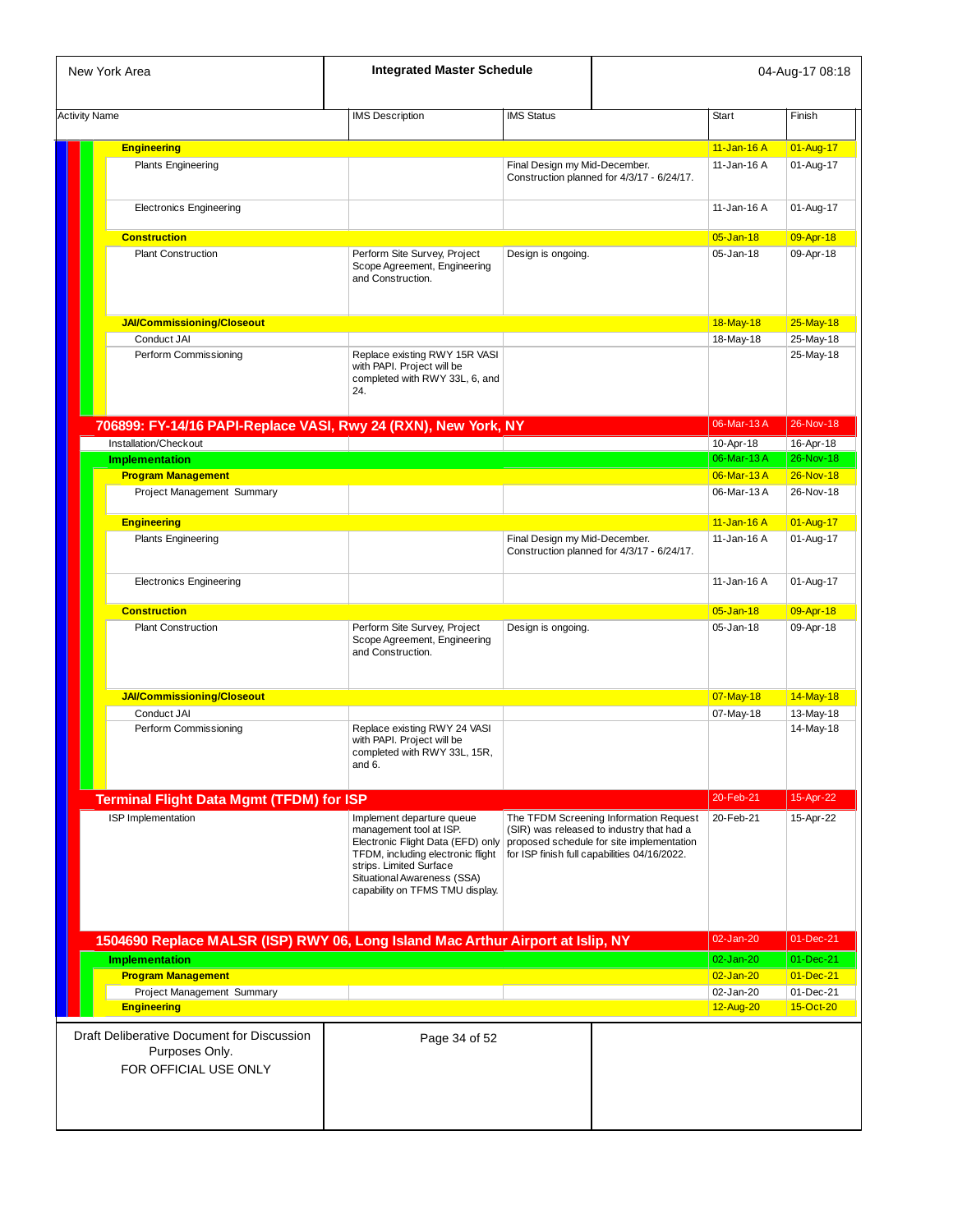| New York Area                                                                             | <b>Integrated Master Schedule</b> |                   |                 | 04-Aug-17 08:18 |
|-------------------------------------------------------------------------------------------|-----------------------------------|-------------------|-----------------|-----------------|
| <b>Activity Name</b>                                                                      | <b>IMS Description</b>            | <b>IMS Status</b> | <b>Start</b>    | Finish          |
|                                                                                           |                                   |                   |                 |                 |
| <b>Plants Engineering</b>                                                                 |                                   |                   | 12-Aug-20       | 15-Oct-20       |
| <b>Electronics Engineering</b>                                                            |                                   |                   | 12-Aug-20       | 15-Oct-20       |
| <b>Construction</b>                                                                       |                                   |                   | 30-Oct-20       | 21-Apr-21       |
| <b>Turnover to Construction</b>                                                           |                                   |                   | 30-Oct-20       | 30-Oct-20       |
| <b>Plant Construction</b>                                                                 |                                   |                   | 28-Jan-21       | 21-Apr-21       |
| <b>Site Preparation, Installation, Test, and Checkout</b>                                 |                                   |                   | 22-Apr-21       | 05-May-21       |
| Installation/Checkout                                                                     |                                   |                   | 22-Apr-21       | 05-May-21       |
| <b>JAI/Commissioning/Closeout</b>                                                         |                                   |                   | 20-May-21       | 26-May-21       |
| Conduct JAI                                                                               |                                   |                   | 20-May-21       | 26-May-21       |
| Perform Commissioning                                                                     |                                   |                   |                 | 26-May-21       |
| 1504808 Replace MALSR (RXN) RWY 24 Long Island Mac Arthur Airport at Islip, NY            |                                   |                   | 02-Jan-20       | 01-Dec-21       |
| <b>Implementation</b>                                                                     |                                   |                   | 02-Jan-20       | 01-Dec-21       |
| <b>Program Management</b>                                                                 |                                   |                   | 02-Jan-20       | $01 - Dec-21$   |
| Project Management Summary                                                                |                                   |                   | 02-Jan-20       | 01-Dec-21       |
| <b>Engineering</b>                                                                        |                                   |                   | 12-Aug-20       | 15-Oct-20       |
| <b>Plants Engineering</b>                                                                 |                                   |                   | 12-Aug-20       | 15-Oct-20       |
| <b>Electronics Engineering</b>                                                            |                                   |                   | 12-Aug-20       | 15-Oct-20       |
| <b>Construction</b>                                                                       |                                   |                   | 30-Oct-20       | 21-Apr-21       |
| <b>Turnover to Construction</b>                                                           |                                   |                   | 30-Oct-20       | 30-Oct-20       |
| <b>Plant Construction</b>                                                                 |                                   |                   | 28-Jan-21       | 21-Apr-21       |
| <b>Site Preparation, Installation, Test, and Checkout</b>                                 |                                   |                   | 22-Apr-21       | 05-May-21       |
|                                                                                           |                                   |                   |                 |                 |
| Installation/Checkout                                                                     |                                   |                   | 22-Apr-21       | 05-May-21       |
| <b>JAI/Commissioning/Closeout</b>                                                         |                                   |                   | $20 - May - 21$ | 26-May-21       |
| Conduct JAI                                                                               |                                   |                   | 20-May-21       | 26-May-21       |
| Perform Commissioning                                                                     |                                   |                   |                 | 26-May-21       |
| 1601606 Replace RVR (Teledyne) with PC-Based RVR at Long Island Mac Arthur Airport, Islip |                                   |                   | 02-Jan-20       | 13-Oct-21       |
| <b>Implementation</b>                                                                     |                                   |                   | $02$ -Jan-20    | 13-Oct-21       |
| <b>Program Management</b>                                                                 |                                   |                   | $02$ -Jan-20    | 13-Oct-21       |
| Project Management Summary                                                                |                                   |                   | 02-Jan-20       | 13-Oct-21       |
| <b>Engineering</b>                                                                        |                                   |                   | 23-Jun-20       | 29-Oct-20       |
| <b>Plants Engineering</b>                                                                 |                                   |                   | 23-Jun-20       | 29-Oct-20       |
| <b>Electronics Engineering</b>                                                            |                                   |                   | 23-Jun-20       | 29-Oct-20       |
| <b>Construction</b>                                                                       |                                   |                   | 10-Feb-21       | 23-Mar-21       |
| <b>Plant Construction</b>                                                                 |                                   |                   | 10-Feb-21       | 23-Mar-21       |
| <b>Site Preparation, Installation, Test, and Checkout</b>                                 |                                   |                   | 24-Mar-21       | 16-Apr-21       |
| Installation/Checkout                                                                     |                                   |                   | 24-Mar-21       | 16-Apr-21       |
| <b>JAI/Commissioning/Closeout</b>                                                         |                                   |                   | 19-Apr-21       | 21-Apr-21       |
| Conduct JAI                                                                               |                                   |                   | 19-Apr-21       | 21-Apr-21       |
| Perform Commissioning                                                                     |                                   |                   |                 | 21-Apr-21       |
| 1504691 Install Remote Selection of ILS Facilities by TRACON at Islip, NY                 |                                   |                   | 03-Jan-22       | 12-Apr-22       |
|                                                                                           |                                   |                   |                 |                 |
| <b>Implementation</b>                                                                     |                                   |                   | 03-Jan-22       | 12-Apr-22       |
| <b>Program Management</b>                                                                 |                                   |                   | 03-Jan-22       | 12-Apr-22       |
| Project Management Summary                                                                |                                   |                   | 03-Jan-22       | 12-Apr-22       |
| <b>Engineering</b>                                                                        |                                   |                   | $12 - Jan-22$   | $22$ -Feb-22    |
| Request and Manage Equipment (GFE)                                                        |                                   |                   | 12-Jan-22       | 22-Feb-22       |
| <b>JAI/Commissioning/Closeout</b>                                                         |                                   |                   | 22-Feb-22       | 22-Feb-22       |
| Work Complete                                                                             |                                   |                   |                 | 22-Feb-22       |
| 1507538 Replace LOC (MK1F) RWY 24 (RXN) Long Island MacArthur Arpt. at Long Island, NY    |                                   |                   | $01 - Jan-21$   | 08-Sep-22       |
| <b>Implementation</b>                                                                     |                                   |                   | $01-Jan-21$     | 08-Sep-22       |
|                                                                                           |                                   |                   |                 | 08-Sep-22       |
| <b>Program Management</b>                                                                 |                                   |                   | $01 - Jan-21$   |                 |
| Project Management Summary                                                                |                                   |                   | 01-Jan-21       | 08-Sep-22       |
| <b>Engineering</b>                                                                        |                                   |                   | 07-May-21       | 08-Jul-21       |
| <b>Plants Engineering</b>                                                                 |                                   |                   | 07-May-21       | 08-Jul-21       |
|                                                                                           |                                   |                   |                 |                 |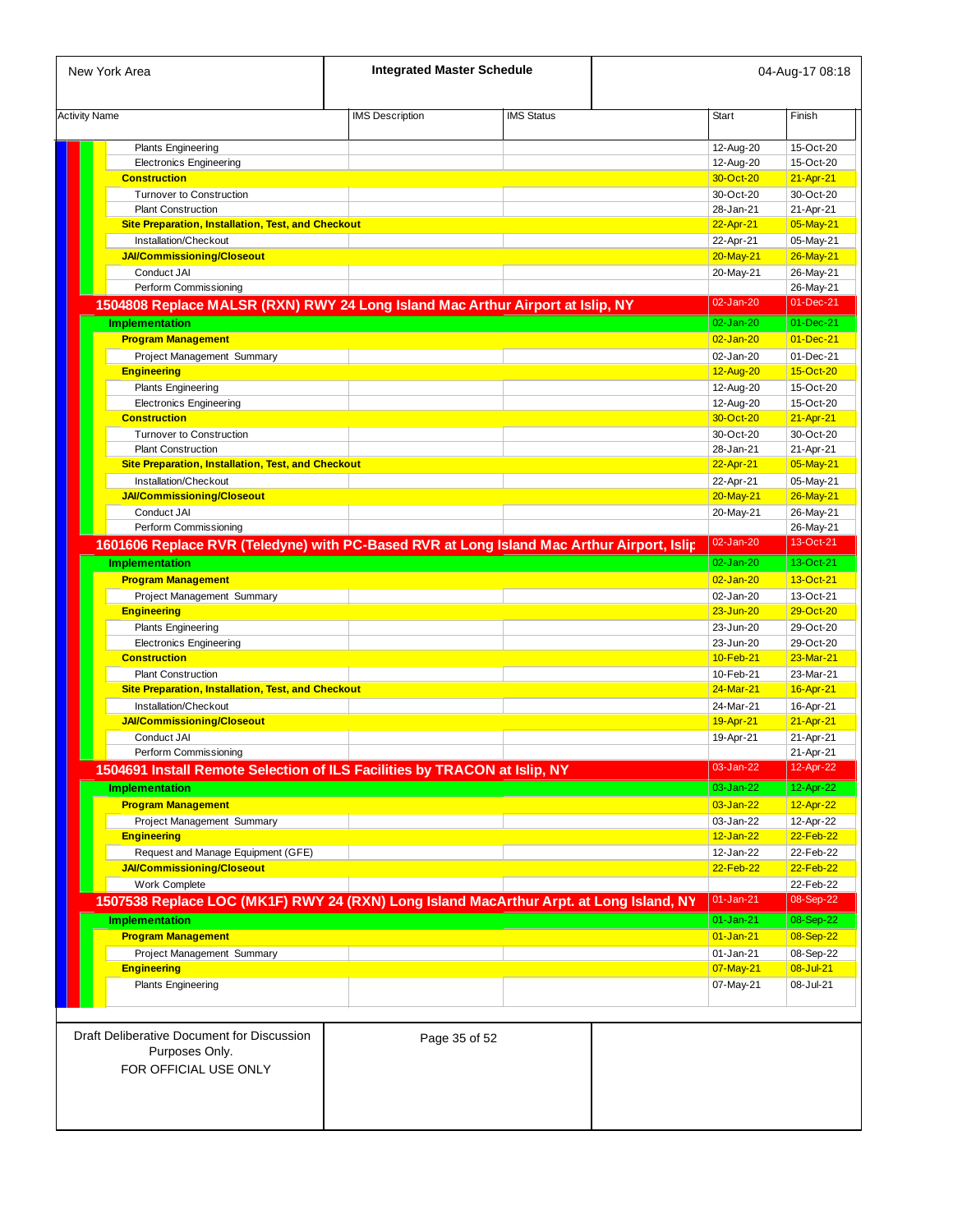| New York Area                                                                           |                           | <b>Integrated Master Schedule</b> |                   |               | 04-Aug-17 08:18 |
|-----------------------------------------------------------------------------------------|---------------------------|-----------------------------------|-------------------|---------------|-----------------|
| <b>Activity Name</b>                                                                    |                           | <b>IMS</b> Description            | <b>IMS Status</b> | Start         | Finish          |
| <b>Electronics Engineering</b>                                                          |                           |                                   |                   | 07-May-21     | 08-Jul-21       |
| <b>Construction</b>                                                                     |                           |                                   |                   | 15-Oct-21     | 16-Dec-21       |
| <b>Plant Construction</b>                                                               |                           |                                   |                   | 15-Oct-21     | 16-Dec-21       |
| Site Preparation, Installation, Test, and Checkout                                      |                           |                                   |                   | 17-Dec-21     | 17-Feb-22       |
| Installation/Checkout                                                                   |                           |                                   |                   | 17-Dec-21     | 17-Feb-22       |
| <b>JAI/Commissioning/Closeout</b>                                                       |                           |                                   |                   | 11-Mar-22     | 17-Mar-22       |
| Conduct JAI                                                                             |                           |                                   |                   | 11-Mar-22     | 17-Mar-22       |
| Declare Service Available                                                               |                           |                                   |                   |               | 17-Mar-22       |
| 1507537 Replace GS (MK1F) RWY 24 (RXN) Long Island MacArthur Arpt. at Long Island, NY ( |                           |                                   |                   | $01$ -Jan-21  | 08-Sep-22       |
| <b>Implementation</b>                                                                   |                           |                                   |                   | $01$ -Jan-21  | 08-Sep-22       |
| <b>Program Management</b>                                                               |                           |                                   |                   | $01 - Jan-21$ | 08-Sep-22       |
| Project Management Summary                                                              |                           |                                   |                   | $01$ -Jan-21  | 08-Sep-22       |
| <b>Engineering</b>                                                                      |                           |                                   |                   | 07-May-21     | 08-Jul-21       |
| <b>Plants Engineering</b>                                                               |                           |                                   |                   | 07-May-21     | 08-Jul-21       |
| <b>Electronics Engineering</b>                                                          |                           |                                   |                   | 07-May-21     | 08-Jul-21       |
| <b>Construction</b>                                                                     |                           |                                   |                   | 15-Oct-21     | 16-Dec-21       |
| <b>Plant Construction</b>                                                               |                           |                                   |                   | 15-Oct-21     | 16-Dec-21       |
| Site Preparation, Installation, Test, and Checkout                                      |                           |                                   |                   | 17-Dec-21     | 17-Feb-22       |
| Installation/Checkout                                                                   |                           |                                   |                   | 17-Dec-21     | 17-Feb-22       |
| <b>JAI/Commissioning/Closeout</b>                                                       |                           |                                   |                   | 11-Mar-22     | 17-Mar-22       |
| Conduct JAI                                                                             |                           |                                   |                   | 11-Mar-22     | 17-Mar-22       |
|                                                                                         | Declare Service Available |                                   |                   |               | 17-Mar-22       |

| Draft Deliberative Document for Discussion |  |
|--------------------------------------------|--|
| Purposes Only.                             |  |
| FOR OFFICIAL USE ONLY                      |  |

Page 36 of 52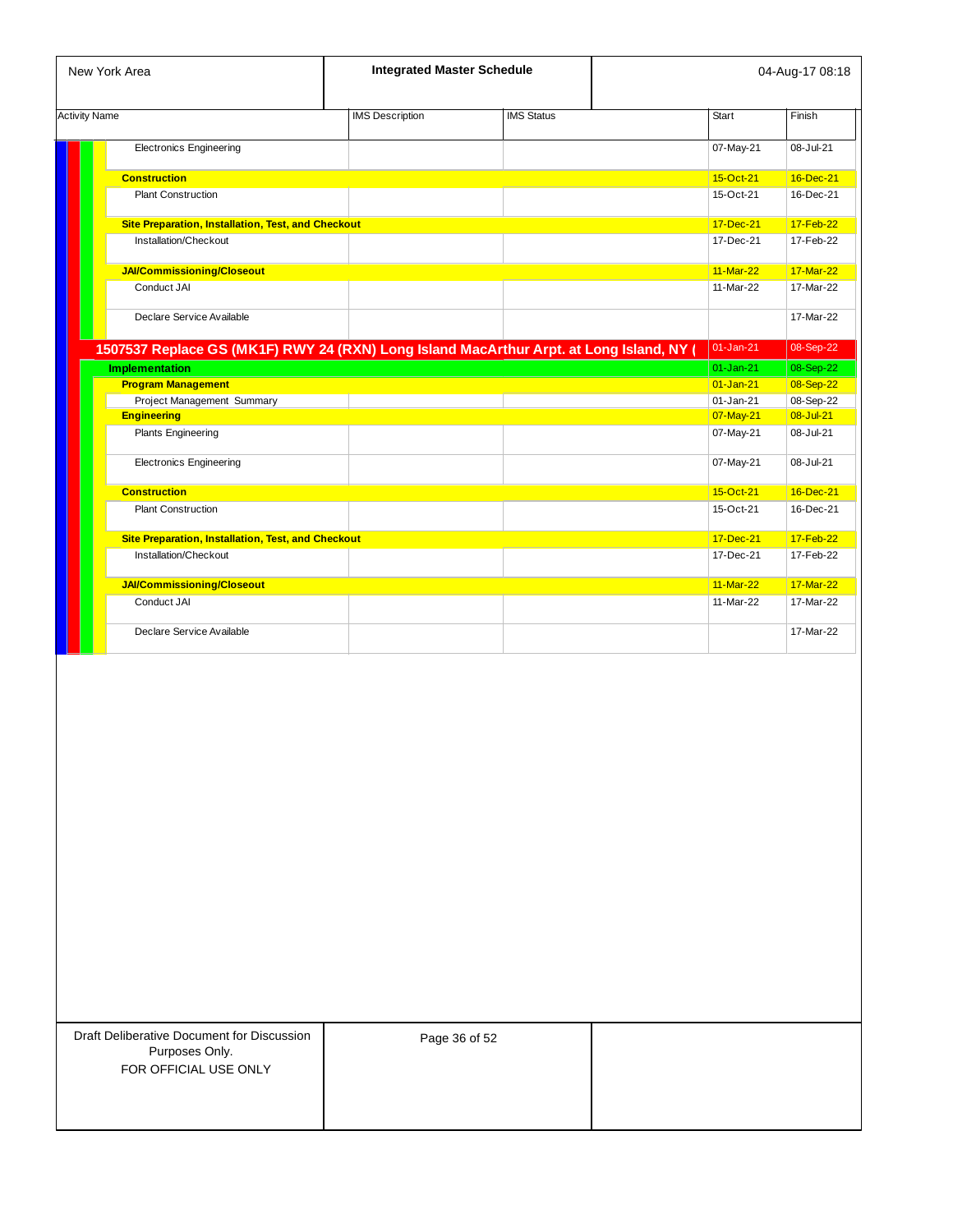|                                                                                       | <b>Integrated Master Schedule</b>                                                                                                              |                                    |                                                                                  |                          | 04-Aug-17 08:18                                                                                                                                                                                              |
|---------------------------------------------------------------------------------------|------------------------------------------------------------------------------------------------------------------------------------------------|------------------------------------|----------------------------------------------------------------------------------|--------------------------|--------------------------------------------------------------------------------------------------------------------------------------------------------------------------------------------------------------|
| <b>Activity Name</b>                                                                  | <b>IMS</b> Description                                                                                                                         | <b>IMS Status</b>                  |                                                                                  | Start                    | Finish                                                                                                                                                                                                       |
| <b>STEWART INTERNATIONAL AIRPORT</b>                                                  |                                                                                                                                                |                                    |                                                                                  | 17-Nov-10A               | 08-Sep-22                                                                                                                                                                                                    |
|                                                                                       |                                                                                                                                                |                                    |                                                                                  |                          |                                                                                                                                                                                                              |
| 601132 FY17 NG RVR Replace TD/MP/RO, Rwy 9, Stewart Intl Airport, Newburgh, NY.       |                                                                                                                                                |                                    |                                                                                  | 17-Nov-10A               | 18-Jul-18                                                                                                                                                                                                    |
| <b>Implementation</b>                                                                 |                                                                                                                                                |                                    |                                                                                  | 17-Nov-10A               | 18-Jul-18                                                                                                                                                                                                    |
| <b>Program Management</b>                                                             |                                                                                                                                                |                                    |                                                                                  | 17-Nov-10A<br>17-Nov-10A | 18-Jul-18<br>18-Jul-18                                                                                                                                                                                       |
| Project Management Summary                                                            |                                                                                                                                                |                                    |                                                                                  |                          |                                                                                                                                                                                                              |
| <b>Engineering</b>                                                                    |                                                                                                                                                |                                    |                                                                                  | 02-Sep-15A               | 29-Sep-16 A                                                                                                                                                                                                  |
| <b>Electronics Engineering</b>                                                        |                                                                                                                                                |                                    |                                                                                  | 02-Sep-15A               | 29-Sep-16 A                                                                                                                                                                                                  |
| <b>Plants Engineering</b>                                                             |                                                                                                                                                |                                    | Construction Design and TAA forms were                                           | 02-Sep-15A               | 29-Sep-16 A                                                                                                                                                                                                  |
|                                                                                       |                                                                                                                                                | submitted to PANYNJ on 10/19/16.   | Currently, waiting for responses/comments.                                       |                          |                                                                                                                                                                                                              |
| <b>Construction</b>                                                                   |                                                                                                                                                |                                    |                                                                                  | 05-Oct-17                | 17-Nov-17                                                                                                                                                                                                    |
| <b>Plant Construction</b>                                                             | Perform Site Survey, Project                                                                                                                   | The existing RVR system has failed |                                                                                  | 05-Oct-17                | 17-Nov-17                                                                                                                                                                                                    |
|                                                                                       | Scope Agreement, Engineering,<br>and Construction.                                                                                             | process of getting bids.           | numerous times causing outages. Received<br>funds from HQ Program Office. In the |                          |                                                                                                                                                                                                              |
| <b>Site Preparation, Installation, Test, and Checkout</b>                             |                                                                                                                                                |                                    |                                                                                  | 22-Nov-17                | 27-Dec-17                                                                                                                                                                                                    |
| Installation/Checkout                                                                 |                                                                                                                                                |                                    |                                                                                  | 22-Nov-17                | 27-Dec-17                                                                                                                                                                                                    |
| <b>JAI/Commissioning/Closeout</b>                                                     |                                                                                                                                                |                                    |                                                                                  | 28-Dec-17                | $04 - Jan-18$                                                                                                                                                                                                |
| Conduct JAI                                                                           |                                                                                                                                                |                                    |                                                                                  | 28-Dec-17                | 04-Jan-18                                                                                                                                                                                                    |
| Declare Service Available                                                             | Replace existing RVR system<br>with new generation system,<br>including Touchdown, Midpoint,<br>and Rollout sensors to improve<br>reliability. |                                    | Commissioning expected in late 2017/2018.                                        |                          | 04-Jan-18                                                                                                                                                                                                    |
| 1302662: RSA FY-15/18 Rwy 9 FFM-Relocate to Rwy 27 LOC shelter / Remove FFM shelter.  |                                                                                                                                                |                                    |                                                                                  | 24-Apr-15 A              | 17-Jun-19                                                                                                                                                                                                    |
| <b>Implementation</b>                                                                 |                                                                                                                                                |                                    |                                                                                  | 24-Apr-15 A              | 17-Jun-19                                                                                                                                                                                                    |
| <b>Program Management</b>                                                             |                                                                                                                                                |                                    |                                                                                  | 24-Apr-15 A              | 17-Jun-19                                                                                                                                                                                                    |
| Project Management Summary                                                            |                                                                                                                                                |                                    |                                                                                  | 24-Apr-15 A              | 17-Jun-19                                                                                                                                                                                                    |
| <b>Engineering</b>                                                                    |                                                                                                                                                |                                    |                                                                                  |                          |                                                                                                                                                                                                              |
|                                                                                       |                                                                                                                                                |                                    |                                                                                  | 20-Oct-17                |                                                                                                                                                                                                              |
| <b>Electronics Engineering</b>                                                        |                                                                                                                                                |                                    |                                                                                  | 20-Oct-17                |                                                                                                                                                                                                              |
| <b>Plants Engineering</b>                                                             |                                                                                                                                                |                                    |                                                                                  | 20-Oct-17                |                                                                                                                                                                                                              |
| <b>Construction</b>                                                                   |                                                                                                                                                |                                    |                                                                                  | 18-Jul-18                |                                                                                                                                                                                                              |
| <b>Plants Construction</b>                                                            |                                                                                                                                                |                                    |                                                                                  | 18-Jul-18                |                                                                                                                                                                                                              |
| <b>Site Preparation, Installation, Test, and Checkout</b><br>Installation/Checkout    |                                                                                                                                                |                                    |                                                                                  | 12-Oct-18                |                                                                                                                                                                                                              |
| <b>JAI/Commissioning/Closeout</b>                                                     |                                                                                                                                                |                                    |                                                                                  | 12-Oct-18<br>01-Nov-18   |                                                                                                                                                                                                              |
| Work Complete                                                                         |                                                                                                                                                |                                    |                                                                                  |                          |                                                                                                                                                                                                              |
| Conduct JAI                                                                           |                                                                                                                                                |                                    |                                                                                  | 02-Nov-18                |                                                                                                                                                                                                              |
|                                                                                       |                                                                                                                                                |                                    |                                                                                  | 17-Nov-10A               |                                                                                                                                                                                                              |
| 800014: FY-11/16 PAPI-Establish CAST (Priority #9), Rwy 16, Stewart Int'l Airport.    |                                                                                                                                                |                                    |                                                                                  |                          |                                                                                                                                                                                                              |
| <b>Implementation</b>                                                                 |                                                                                                                                                |                                    |                                                                                  | 17-Nov-10A               |                                                                                                                                                                                                              |
| <b>Program Management</b><br>Project Management Summary                               |                                                                                                                                                |                                    |                                                                                  | 17-Nov-10A<br>17-Nov-10A |                                                                                                                                                                                                              |
| <b>Engineering</b>                                                                    |                                                                                                                                                |                                    |                                                                                  | 21-Aug-17                |                                                                                                                                                                                                              |
| <b>Plants Design</b>                                                                  |                                                                                                                                                |                                    |                                                                                  | 21-Aug-17                | 15-Feb-18<br>15-Feb-18<br>15-Feb-18<br>11-Oct-18<br>11-Oct-18<br>01-Nov-18<br>01-Nov-18<br>08-Nov-18<br>01-Nov-18<br>08-Nov-18<br>07-Sep-18<br>07-Sep-18<br>07-Sep-18<br>07-Sep-18<br>11-Dec-17<br>11-Dec-17 |
| <b>Plants Engineering</b>                                                             |                                                                                                                                                |                                    |                                                                                  | 21-Aug-17                | 11-Dec-17                                                                                                                                                                                                    |
| <b>Construction</b>                                                                   |                                                                                                                                                |                                    |                                                                                  | 12-Mar-18                |                                                                                                                                                                                                              |
|                                                                                       | Page 37 of 52                                                                                                                                  |                                    |                                                                                  |                          | 14-May-18                                                                                                                                                                                                    |
| Draft Deliberative Document for Discussion<br>Purposes Only.<br>FOR OFFICIAL USE ONLY |                                                                                                                                                |                                    |                                                                                  |                          |                                                                                                                                                                                                              |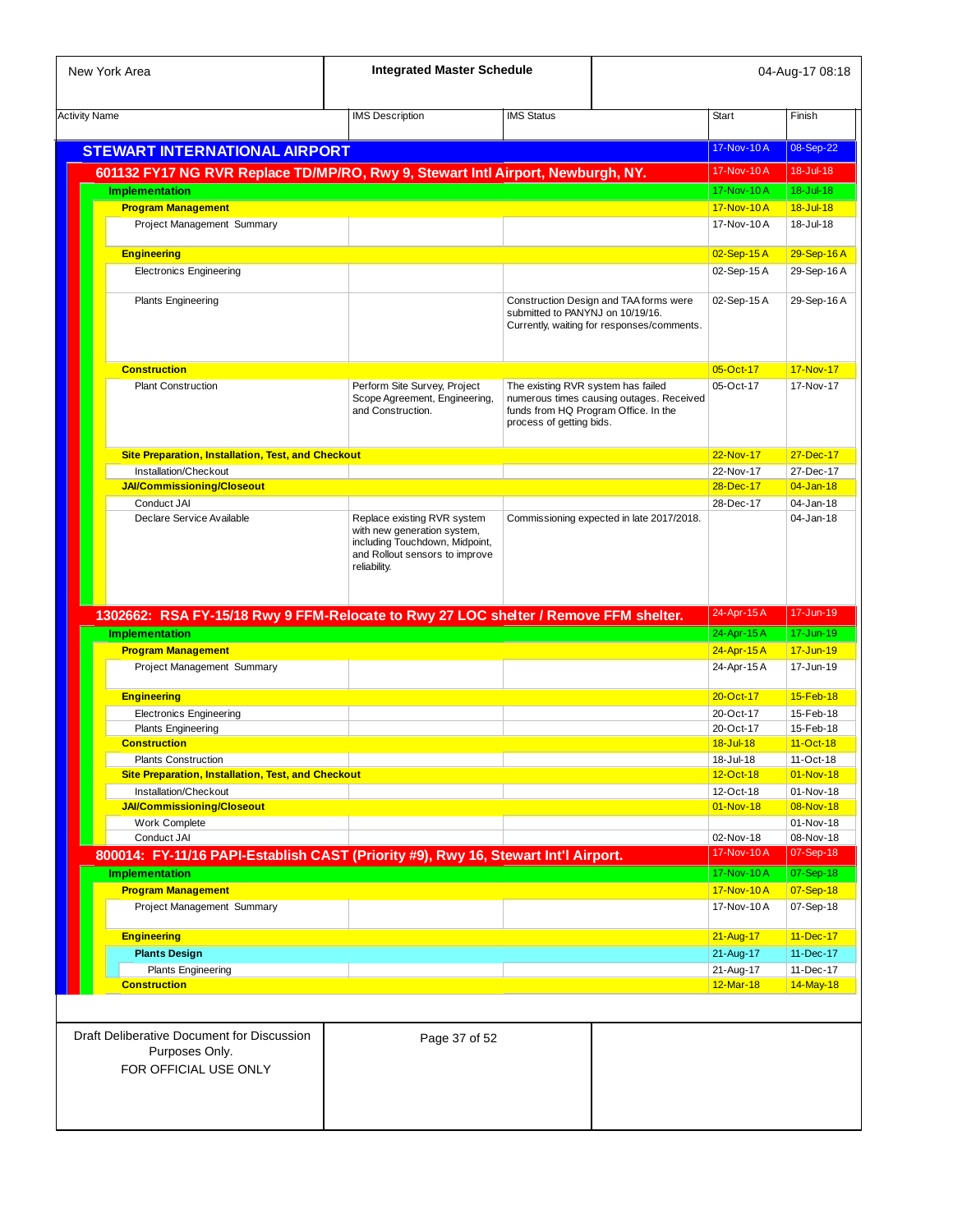| New York Area                                                                             | <b>Integrated Master Schedule</b>                                                                                                                                                                                                           |                                 |                                                                                                                                                                                 | 04-Aug-17 08:18        |                        |
|-------------------------------------------------------------------------------------------|---------------------------------------------------------------------------------------------------------------------------------------------------------------------------------------------------------------------------------------------|---------------------------------|---------------------------------------------------------------------------------------------------------------------------------------------------------------------------------|------------------------|------------------------|
| <b>Activity Name</b>                                                                      | <b>IMS Description</b>                                                                                                                                                                                                                      | <b>IMS Status</b>               |                                                                                                                                                                                 | Start                  | Finish                 |
| <b>Plant Construction</b>                                                                 | Perform Site Survey, Project<br>Scope Agreement, Engineering<br>and Construction.                                                                                                                                                           | Runway 16 PAPI clearance plane. | Project scope agreement was completed<br>Feb 2016. Design is ongoing. Engineering<br>Services is working with the airport sponsor<br>to get a tree removed which penetrates the | 12-Mar-18              | 14-May-18              |
| <b>JAI/Commissioning/Closeout</b>                                                         |                                                                                                                                                                                                                                             |                                 |                                                                                                                                                                                 | 30-May-18              | 05-Jun-18              |
| JAI                                                                                       |                                                                                                                                                                                                                                             |                                 |                                                                                                                                                                                 | 30-May-18              | 05-Jun-18              |
| Conduct JAI                                                                               |                                                                                                                                                                                                                                             |                                 |                                                                                                                                                                                 | 30-May-18              | 05-Jun-18              |
| <b>Commissioning</b>                                                                      |                                                                                                                                                                                                                                             |                                 |                                                                                                                                                                                 | 05-Jun-18              | 05-Jun-18              |
| Commissioning                                                                             | Establish Precision Approach<br>Path Indicator (PAPI) on Rwy 16<br>to enhance the safety and<br>capability of the NAS, reducing<br>occurrences of Controlled Flight<br>Into Terrain (CFIT) and<br>accidents during approach and<br>landing. |                                 |                                                                                                                                                                                 |                        | 05-Jun-18              |
| 1507569 Replace GS (MK1F) RWY 27 (JKH) Stewart Int'l Airport at Stewart, NY (LOC JCN 15(  |                                                                                                                                                                                                                                             |                                 |                                                                                                                                                                                 | 01-Jan-21              | 08-Sep-22              |
| <b>Implementation</b>                                                                     |                                                                                                                                                                                                                                             |                                 |                                                                                                                                                                                 | 01-Jan-21              | 08-Sep-22              |
| <b>Program Management</b>                                                                 |                                                                                                                                                                                                                                             |                                 |                                                                                                                                                                                 | $01$ -Jan-21           | 08-Sep-22              |
| Project Management Summary<br><b>Engineering</b>                                          |                                                                                                                                                                                                                                             |                                 |                                                                                                                                                                                 | 01-Jan-21<br>07-May-21 | 08-Sep-22<br>08-Jul-21 |
| <b>Plants Engineering</b>                                                                 |                                                                                                                                                                                                                                             |                                 |                                                                                                                                                                                 | 07-May-21              | 08-Jul-21              |
| <b>Electronics Engineering</b>                                                            |                                                                                                                                                                                                                                             |                                 |                                                                                                                                                                                 | 07-May-21              | 08-Jul-21              |
|                                                                                           |                                                                                                                                                                                                                                             |                                 |                                                                                                                                                                                 |                        |                        |
| <b>Construction</b>                                                                       |                                                                                                                                                                                                                                             |                                 |                                                                                                                                                                                 | 15-Oct-21              | 16-Dec-21              |
| <b>Plant Construction</b>                                                                 |                                                                                                                                                                                                                                             |                                 |                                                                                                                                                                                 | 15-Oct-21              | 16-Dec-21              |
| Site Preparation, Installation, Test, and Checkout                                        |                                                                                                                                                                                                                                             |                                 |                                                                                                                                                                                 | 17-Dec-21              | 17-Feb-22              |
| Installation/Checkout                                                                     |                                                                                                                                                                                                                                             |                                 |                                                                                                                                                                                 | 17-Dec-21              | 17-Feb-22              |
| <b>JAI/Commissioning/Closeout</b>                                                         |                                                                                                                                                                                                                                             |                                 |                                                                                                                                                                                 | 11-Mar-22              | 17-Mar-22              |
| Conduct JAI                                                                               |                                                                                                                                                                                                                                             |                                 |                                                                                                                                                                                 | 11-Mar-22              | 17-Mar-22              |
|                                                                                           |                                                                                                                                                                                                                                             |                                 |                                                                                                                                                                                 |                        |                        |
| Declare Service Available                                                                 |                                                                                                                                                                                                                                             |                                 |                                                                                                                                                                                 |                        | 17-Mar-22              |
| 1507570 Replace LOC (MK1F) RWY 27 (JKH) Stewart Int'l Airport at Stewart, NY (Ref: GS JCI |                                                                                                                                                                                                                                             |                                 |                                                                                                                                                                                 | 01-Jan-21              | 08-Sep-22              |
| <b>Implementation</b>                                                                     |                                                                                                                                                                                                                                             |                                 |                                                                                                                                                                                 | $01 - Jan-21$          | 08-Sep-22              |
| <b>Program Management</b>                                                                 |                                                                                                                                                                                                                                             |                                 |                                                                                                                                                                                 | $01 - Jan-21$          | 08-Sep-22              |
| Project Management Summary                                                                |                                                                                                                                                                                                                                             |                                 |                                                                                                                                                                                 | 01-Jan-21              | 08-Sep-22              |
| <b>Engineering</b>                                                                        |                                                                                                                                                                                                                                             |                                 |                                                                                                                                                                                 | 07-May-21              | 08-Jul-21              |
| <b>Plants Engineering</b>                                                                 |                                                                                                                                                                                                                                             |                                 |                                                                                                                                                                                 | 07-May-21              | 08-Jul-21              |
| <b>Electronics Engineering</b>                                                            |                                                                                                                                                                                                                                             |                                 |                                                                                                                                                                                 | 07-May-21              | 08-Jul-21              |
| <b>Construction</b>                                                                       |                                                                                                                                                                                                                                             |                                 |                                                                                                                                                                                 | 15-Oct-21              | 16-Dec-21              |
| <b>Plant Construction</b>                                                                 |                                                                                                                                                                                                                                             |                                 |                                                                                                                                                                                 | 15-Oct-21              | 16-Dec-21              |
| <b>Site Preparation, Installation, Test, and Checkout</b>                                 |                                                                                                                                                                                                                                             |                                 |                                                                                                                                                                                 | 17-Dec-21              | 17-Feb-22              |
|                                                                                           |                                                                                                                                                                                                                                             |                                 |                                                                                                                                                                                 |                        |                        |
| Draft Deliberative Document for Discussion<br>Purposes Only.<br>FOR OFFICIAL USE ONLY     | Page 38 of 52                                                                                                                                                                                                                               |                                 |                                                                                                                                                                                 |                        |                        |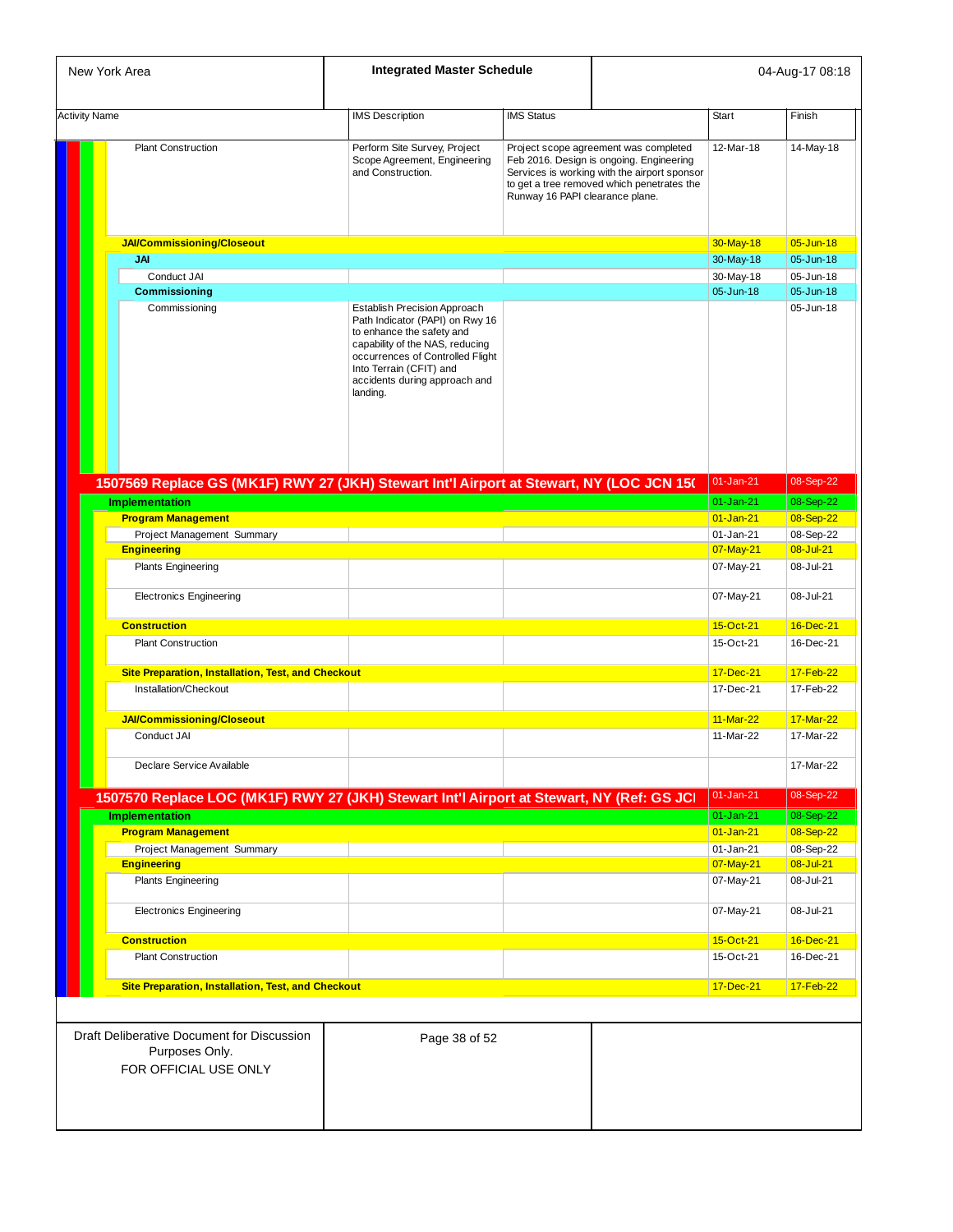| New York Area                                                                  |                        | <b>Integrated Master Schedule</b> |              | 04-Aug-17 08:18 |  |  |
|--------------------------------------------------------------------------------|------------------------|-----------------------------------|--------------|-----------------|--|--|
| <b>Activity Name</b>                                                           | <b>IMS</b> Description | <b>IMS Status</b>                 | <b>Start</b> | Finish          |  |  |
| Installation/Checkout                                                          |                        |                                   | 17-Dec-21    | 17-Feb-22       |  |  |
| <b>JAI/Commissioning/Closeout</b>                                              |                        |                                   | 11-Mar-22    | 17-Mar-22       |  |  |
| Conduct JAI                                                                    |                        |                                   | 11-Mar-22    | 17-Mar-22       |  |  |
| Declare Service Available                                                      |                        |                                   |              | 17-Mar-22       |  |  |
| 1302670: RSA FY-15/18 GS-Replace; LOC-Relocate & Replace; DME-Relocate, Rwy 27 |                        |                                   | 24-Apr-15A   | 01-Jul-19       |  |  |
| <b>Implementation</b>                                                          |                        |                                   | 24-Apr-15 A  | $01 -$ Jul-19   |  |  |
| <b>Program Management</b>                                                      |                        |                                   | 24-Apr-15 A  | $01 -$ Jul-19   |  |  |
| Project Management Summary                                                     |                        |                                   | 24-Apr-15 A  | 01-Jul-19       |  |  |
| <b>Engineering</b>                                                             |                        |                                   | 20-Oct-17    | 15-Feb-18       |  |  |
| <b>Plants Engineering</b>                                                      |                        |                                   | 20-Oct-17    | 15-Feb-18       |  |  |
| <b>Electronics Engineering</b>                                                 |                        |                                   | 20-Oct-17    | 15-Feb-18       |  |  |
| <b>Construction</b>                                                            |                        |                                   | 18-Jul-18    | $11-Ort-18$     |  |  |
| <b>Plants Construction</b>                                                     |                        |                                   | 18-Jul-18    | $11-Ort-18$     |  |  |
| <b>Site Preparation, Installation, Test, and Checkout</b>                      |                        |                                   | $12-Ort-18$  | $01-Nov-18$     |  |  |
| Installation/Checkout                                                          |                        |                                   | 12-Oct-18    | 01-Nov-18       |  |  |
| <b>JAI/Commissioning/Closeout</b>                                              |                        |                                   | 16-Nov-18    | $26-Nov-18$     |  |  |
| Declare Service Available                                                      |                        |                                   |              | 16-Nov-18       |  |  |
| Conduct JAI                                                                    |                        |                                   | 19-Nov-18    | 26-Nov-18       |  |  |

| Draft Deliberative Document for Discussion |  |
|--------------------------------------------|--|
| Purposes Only.                             |  |
| FOR OFFICIAL USE ONLY                      |  |

Page 39 of 52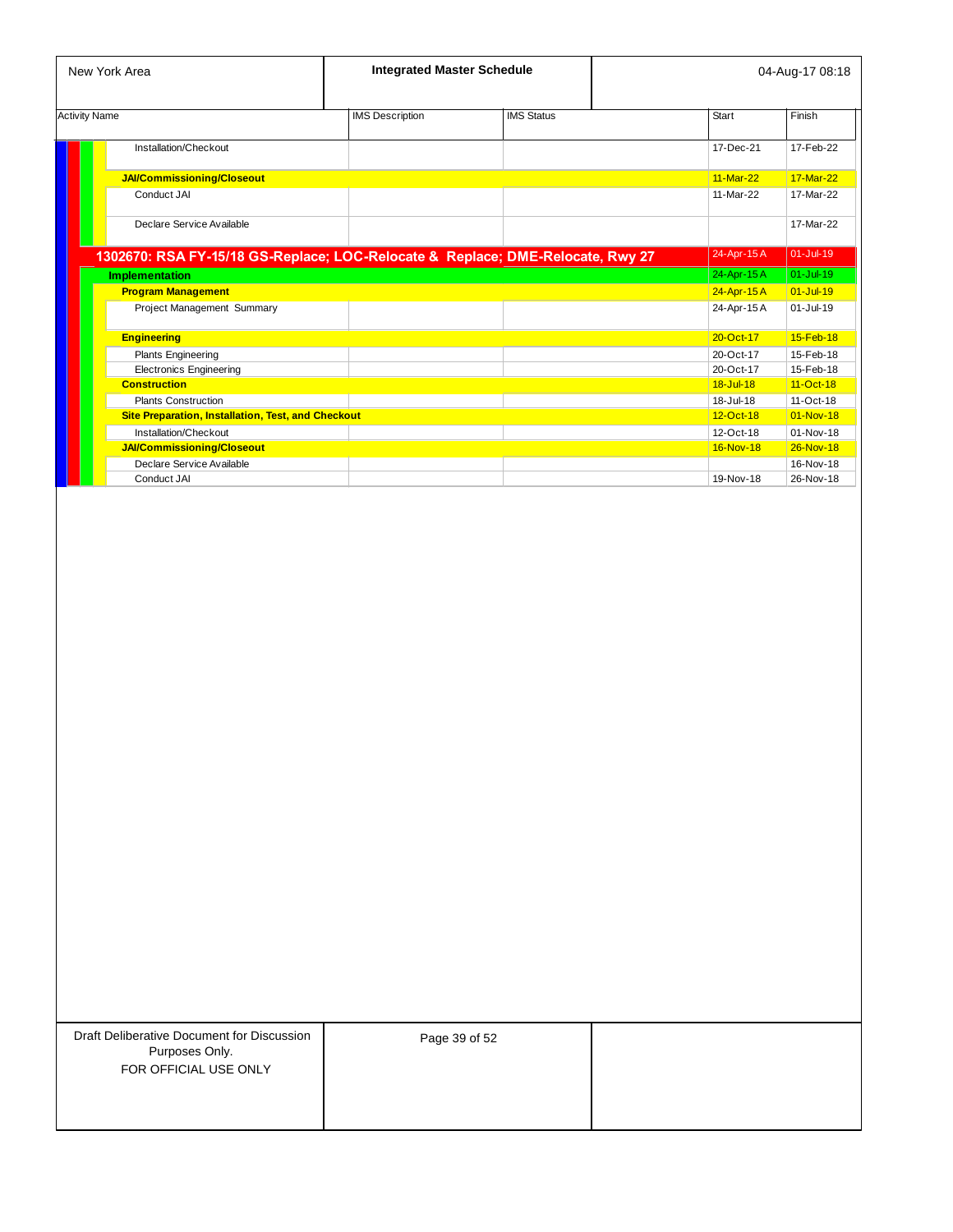| New York Area                                                                                     | <b>Integrated Master Schedule</b>                                                                                                                                                              |                          |                                                                                                                                        |                        | 04-Aug-17 08:18        |
|---------------------------------------------------------------------------------------------------|------------------------------------------------------------------------------------------------------------------------------------------------------------------------------------------------|--------------------------|----------------------------------------------------------------------------------------------------------------------------------------|------------------------|------------------------|
| <b>Activity Name</b>                                                                              | <b>IMS Description</b>                                                                                                                                                                         | <b>IMS Status</b>        |                                                                                                                                        | <b>Start</b>           | Finish                 |
| <b>TETERBORO Airport</b>                                                                          |                                                                                                                                                                                                |                          |                                                                                                                                        | 09-Nov-09 A            | 11-Nov-27              |
| 1300139 NEXCOM \$FY/FY: TEB RTR Replace NEXCOM Radio Replacement (Co-locw/TEB R)                  |                                                                                                                                                                                                |                          |                                                                                                                                        | 24-Oct-12 A            | 02-Jun-20              |
| <b>Implementation</b>                                                                             |                                                                                                                                                                                                |                          |                                                                                                                                        | 24-Oct-12 A            | 02-Jun-20              |
| <b>Program Management</b>                                                                         |                                                                                                                                                                                                |                          |                                                                                                                                        | 24-Oct-12 A            | $02 - Jun-20$          |
| Project Management Summary                                                                        |                                                                                                                                                                                                |                          |                                                                                                                                        | 24-Oct-12 A            | 02-Jun-20              |
| <b>Engineering</b>                                                                                |                                                                                                                                                                                                |                          |                                                                                                                                        | $03 - Jan-18$          | 04-May-18              |
| <b>Electronics Engineering</b>                                                                    |                                                                                                                                                                                                |                          |                                                                                                                                        | 03-Jan-18              | 04-May-18              |
| <b>Plants Engineering</b>                                                                         |                                                                                                                                                                                                |                          |                                                                                                                                        | 03-Jan-18              | 04-May-18              |
| <b>Construction</b>                                                                               |                                                                                                                                                                                                |                          |                                                                                                                                        | 15-Oct-18              | 14-Dec-18              |
| <b>Plant Construction</b>                                                                         |                                                                                                                                                                                                |                          |                                                                                                                                        | 15-Oct-18              | 14-Dec-18              |
|                                                                                                   |                                                                                                                                                                                                |                          |                                                                                                                                        |                        |                        |
| <b>Site Preparation, Installation, Test, and Checkout</b><br>Installation/Checkout                |                                                                                                                                                                                                |                          |                                                                                                                                        | 17-Dec-18<br>17-Dec-18 | 08-Feb-19<br>08-Feb-19 |
|                                                                                                   |                                                                                                                                                                                                |                          |                                                                                                                                        |                        |                        |
| <b>JAI/Commissioning/Closeout</b>                                                                 |                                                                                                                                                                                                |                          |                                                                                                                                        | 11-Feb-19              | 02-Apr-19              |
| Declare Service Available                                                                         |                                                                                                                                                                                                |                          |                                                                                                                                        |                        | 11-Feb-19              |
| Conduct JAI                                                                                       |                                                                                                                                                                                                |                          |                                                                                                                                        | 11-Feb-19              | 02-Apr-19              |
| <b>Terminal Flight Data Mgmt (TFDM) for TEB</b>                                                   |                                                                                                                                                                                                |                          |                                                                                                                                        | 15-Feb-22              | 15-Apr-22              |
|                                                                                                   | management tool at TEB.<br>Electronic Flight Data (EFD) only<br>TFDM, including electronic flight<br>strips. Limited Surface<br>Situational Awareness (SSA)<br>capability on TFMS TMU display. | capabilities 04/16/2022. | (SIR) was released to industry that had a<br>proposed schedule for site implementation<br>for TEB beginning 02/15/2022 and finish full |                        |                        |
| Rehabilitate Runway 6/24, TEB, NJ                                                                 |                                                                                                                                                                                                |                          |                                                                                                                                        | $01$ -Jan-19           | 31-Dec-20              |
| Rehabilitate Runway 6/24, TEB, NJ                                                                 |                                                                                                                                                                                                |                          |                                                                                                                                        | 01-Jan-19              | 31-Dec-20              |
|                                                                                                   |                                                                                                                                                                                                |                          |                                                                                                                                        | 24-Jul-17              | 23-Oct-17              |
| Replace Taxiway B with new Taxiway V, TEB, NJ<br>Replace Taxiway B with new High-Speed Taxiway V, |                                                                                                                                                                                                |                          |                                                                                                                                        | 24-Jul-17              | 23-Oct-17              |
| TEB, NJ                                                                                           |                                                                                                                                                                                                |                          |                                                                                                                                        |                        |                        |
| Rehabilitate Taxiway L, TEB, NJ                                                                   |                                                                                                                                                                                                |                          |                                                                                                                                        | 01-Jan-17 A            | 31-Dec-18              |
| Rehabilitate Taxiway L, TEB, NJ                                                                   |                                                                                                                                                                                                |                          |                                                                                                                                        | 01-Jan-17 A            | 31-Dec-18              |
| Rehabilitate Taxiway G West of Runway 1/19, TEB, NJ                                               |                                                                                                                                                                                                |                          |                                                                                                                                        | $01$ -Jan-16 $A$       | 31-Dec-17              |
| Design                                                                                            |                                                                                                                                                                                                |                          |                                                                                                                                        | 01-Jan-16A             | 31-Dec-16A             |
|                                                                                                   |                                                                                                                                                                                                |                          |                                                                                                                                        | 01-Jan-17 A            | 31-Dec-17              |
| Construction                                                                                      |                                                                                                                                                                                                |                          |                                                                                                                                        |                        |                        |
|                                                                                                   |                                                                                                                                                                                                |                          |                                                                                                                                        |                        |                        |
| 1000560 TEB - Advd Reqts Definition: Engineering Studies for Terminal Planning at Teterboro       |                                                                                                                                                                                                |                          |                                                                                                                                        | 09-Nov-09 A            | 11-Nov-27              |
| <b>Implementation</b>                                                                             |                                                                                                                                                                                                |                          |                                                                                                                                        | 09-Nov-09 A            | 11-Nov-27              |
| <b>Program Management</b>                                                                         |                                                                                                                                                                                                |                          |                                                                                                                                        | 09-Nov-09 A            | 11-Nov-27              |
| Summary - Program Management -<br>Implementation                                                  |                                                                                                                                                                                                |                          |                                                                                                                                        | 09-Nov-09 A            | 11-Nov-27              |
| <b>Engineering</b>                                                                                |                                                                                                                                                                                                |                          |                                                                                                                                        | 02-Mar-10A             | 13-Apr-17 A            |
| Prepare PR for Environmental Engineering<br><b>Support Contract</b>                               |                                                                                                                                                                                                |                          |                                                                                                                                        | 02-Mar-10A             |                        |
|                                                                                                   |                                                                                                                                                                                                |                          |                                                                                                                                        |                        |                        |
| Draft Deliberative Document for Discussion                                                        | Page 40 of 52                                                                                                                                                                                  |                          |                                                                                                                                        |                        |                        |
| Purposes Only.<br>FOR OFFICIAL USE ONLY                                                           |                                                                                                                                                                                                |                          |                                                                                                                                        |                        | 05-Mar-10A             |
|                                                                                                   |                                                                                                                                                                                                |                          |                                                                                                                                        |                        |                        |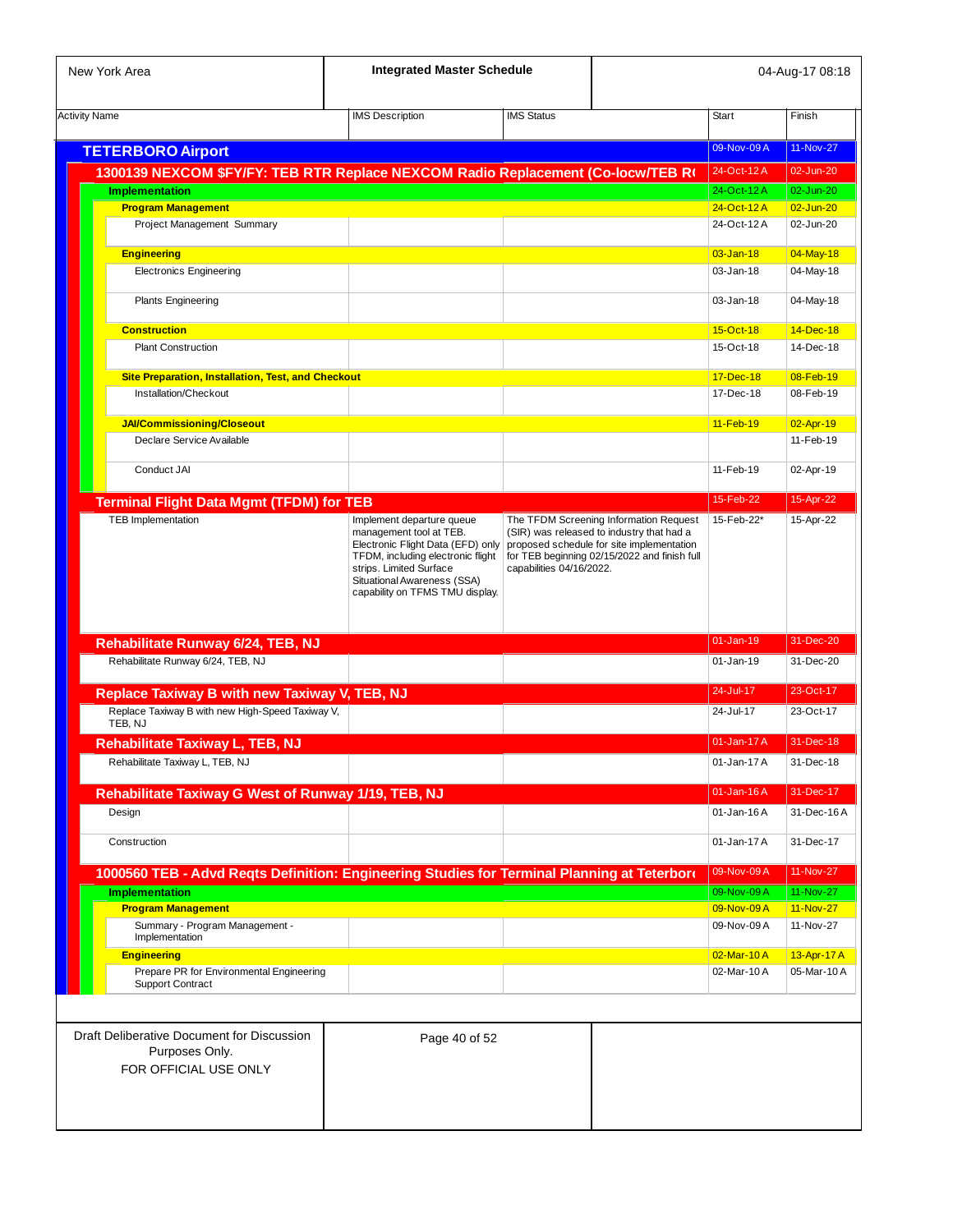| New York Area                                                                                            | <b>Integrated Master Schedule</b>                                 |                         |                                                                                          |                        | 04-Aug-17 08:18        |
|----------------------------------------------------------------------------------------------------------|-------------------------------------------------------------------|-------------------------|------------------------------------------------------------------------------------------|------------------------|------------------------|
| <b>Activity Name</b>                                                                                     | <b>IMS Description</b>                                            | <b>IMS Status</b>       |                                                                                          | <b>Start</b>           | Finish                 |
| Assemble DP3 Data Package for HQ - Terminal                                                              |                                                                   |                         |                                                                                          | 21-Dec-10A             | 21-Jan-11 A            |
| <b>Engineering Center</b><br>RDWB Checkpoint 2 - Final RDWB Review                                       |                                                                   |                         |                                                                                          |                        | 04-Jan-17 A            |
| Prepare Service Area Estimate and Submit to<br>HQ                                                        |                                                                   |                         |                                                                                          | 05-Jan-17 A            | 13-Apr-17 A            |
| <b>JAI/Commissioning/Closeout</b>                                                                        |                                                                   |                         |                                                                                          | 30-Mar-18              | 30-Mar-18              |
| Work Complete                                                                                            |                                                                   |                         |                                                                                          |                        | 30-Mar-18              |
| 1304353 TEB Replace TEB ATCT and Base Bldg - Execution Phase                                             |                                                                   |                         |                                                                                          | 14-Feb-17 A            | 24-May-27              |
| <b>Implementation</b>                                                                                    |                                                                   |                         |                                                                                          | 14-Feb-17 A            | 24-May-27              |
| <b>Program Management</b>                                                                                |                                                                   |                         |                                                                                          | 14-Feb-17A             | 24-May-27              |
| Summary - Service Area Program Management                                                                |                                                                   |                         |                                                                                          | 14-Feb-17 A            | 24-May-27              |
|                                                                                                          |                                                                   |                         |                                                                                          |                        |                        |
| <b>Contract Management</b>                                                                               |                                                                   |                         |                                                                                          | 25-Jul-19              | 13-Apr-20              |
| <b>RFQ</b>                                                                                               |                                                                   |                         |                                                                                          | 25-Jul-19              | 24-Feb-20              |
| Prepare and Review RFQ Document<br><b>Prequalify Design Build Contractors</b>                            |                                                                   |                         |                                                                                          | 25-Jul-19<br>25-Jul-19 | 19-Sep-19<br>24-Feb-20 |
| (Level of Effort)                                                                                        |                                                                   |                         |                                                                                          |                        |                        |
| <b>RFO</b>                                                                                               |                                                                   |                         |                                                                                          | 25-Jul-19              | 13-Apr-20              |
| Prepare Request for Offers (RFO) (Level<br>of Effort)                                                    |                                                                   |                         |                                                                                          | 25-Jul-19              | 13-Apr-20              |
| Prepare RFO Document                                                                                     |                                                                   |                         |                                                                                          | 21-Oct-19              | 13-Apr-20              |
| <b>Engineering</b>                                                                                       |                                                                   |                         |                                                                                          | 18-Dec-19              | 26-Nov-21              |
| Submit CFO documentation to HQ                                                                           |                                                                   |                         |                                                                                          | 18-Dec-19              | 20-Feb-20              |
| Plants Design - Prepare 10% Design                                                                       |                                                                   |                         |                                                                                          | 07-Jan-21              | 26-Mar-21              |
| Plants Design (Level of Effort)                                                                          | Design of a new 165 foot ATCT<br>and 2-story base building.       | FY18 and possibly FY19. | Funding on hold as per OMB halt to all new<br>construction on replacement facilities for | 07-Jan-21              | 08-Nov-21              |
| 10% Design Review                                                                                        |                                                                   |                         |                                                                                          | 29-Mar-21              | 14-May-21              |
| Plants Design - Prepare 35% Design                                                                       |                                                                   |                         |                                                                                          | 29-Mar-21              | 04-Jun-21              |
| 35% Design Review                                                                                        |                                                                   |                         |                                                                                          | 07-Jun-21              | 09-Jul-21              |
| Electronics Installation Design                                                                          |                                                                   |                         |                                                                                          | 07-Jun-21              | 26-Nov-21              |
| Plants Design - Prepare 70% Design                                                                       |                                                                   |                         |                                                                                          | 07-Jun-21              | 06-Aug-21              |
| 70% Design Review                                                                                        |                                                                   |                         |                                                                                          | 09-Aug-21              | 29-Sep-21              |
| Plants Design - Prepare 100% Design                                                                      |                                                                   |                         |                                                                                          | 09-Aug-21              | 01-Oct-21              |
| 100% Design Review                                                                                       |                                                                   |                         |                                                                                          | 04-Oct-21              | 28-Oct-21              |
| Plants Design - Prepare Final Design                                                                     |                                                                   |                         |                                                                                          | 04-Oct-21              | 08-Nov-21              |
| Final Design Sent to HQ                                                                                  |                                                                   |                         |                                                                                          |                        | 08-Nov-21              |
| <b>Construction</b>                                                                                      |                                                                   |                         |                                                                                          | 29-Nov-21              | $25 - Jan-24$          |
| 0-20% Plant Construction                                                                                 |                                                                   |                         |                                                                                          | 29-Nov-21              | 14-Jul-22              |
| Construction (Level of Effort)                                                                           | Construction of a new 165 foot<br>ATCT and 2-story base building. |                         |                                                                                          | 29-Nov-21              | 25-Jan-24              |
|                                                                                                          |                                                                   |                         |                                                                                          |                        |                        |
| Construction 0%-40% Complete (Level of Effo<br>21-40% Plant Construction                                 |                                                                   |                         |                                                                                          | 29-Nov-21<br>15-Jul-22 | 01-Dec-22<br>01-Dec-22 |
|                                                                                                          |                                                                   |                         |                                                                                          |                        |                        |
| 41-60% Plant Construction                                                                                |                                                                   |                         |                                                                                          | 02-Dec-22              | 20-Apr-23              |
| Construction 40%-80% Complete (Level of Eff                                                              |                                                                   |                         |                                                                                          | 02-Dec-22              | 07-Sep-23              |
| 61-80% Plant Construction<br>81-100% Plant Construction                                                  |                                                                   |                         |                                                                                          | 21-Apr-23              | 07-Sep-23<br>25-Jan-24 |
|                                                                                                          |                                                                   |                         |                                                                                          | 08-Sep-23              |                        |
| Construction 80%-100% Complete (Level of E                                                               |                                                                   |                         |                                                                                          | 08-Sep-23              | 25-Jan-24              |
| <b>Site Preparation, Installation, Test, and Checkout</b><br>Electronics Site Prep/Installation/Checkout |                                                                   |                         |                                                                                          | 05-Apr-24<br>05-Apr-24 | 18-Apr-25<br>27-Feb-25 |
| (Level of Effort)                                                                                        |                                                                   |                         |                                                                                          |                        |                        |
| Electronics Installation/Checkout (Level of Effo                                                         |                                                                   |                         |                                                                                          | 05-Jul-24              | 20-Feb-25              |
| Review Cutover-to-Operations SRMD                                                                        |                                                                   |                         |                                                                                          | 31-Oct-24              | 01-Nov-24              |
| Draft Deliberative Document for Discussion<br>Purposes Only.<br>FOR OFFICIAL USE ONLY                    | Page 41 of 52                                                     |                         |                                                                                          |                        |                        |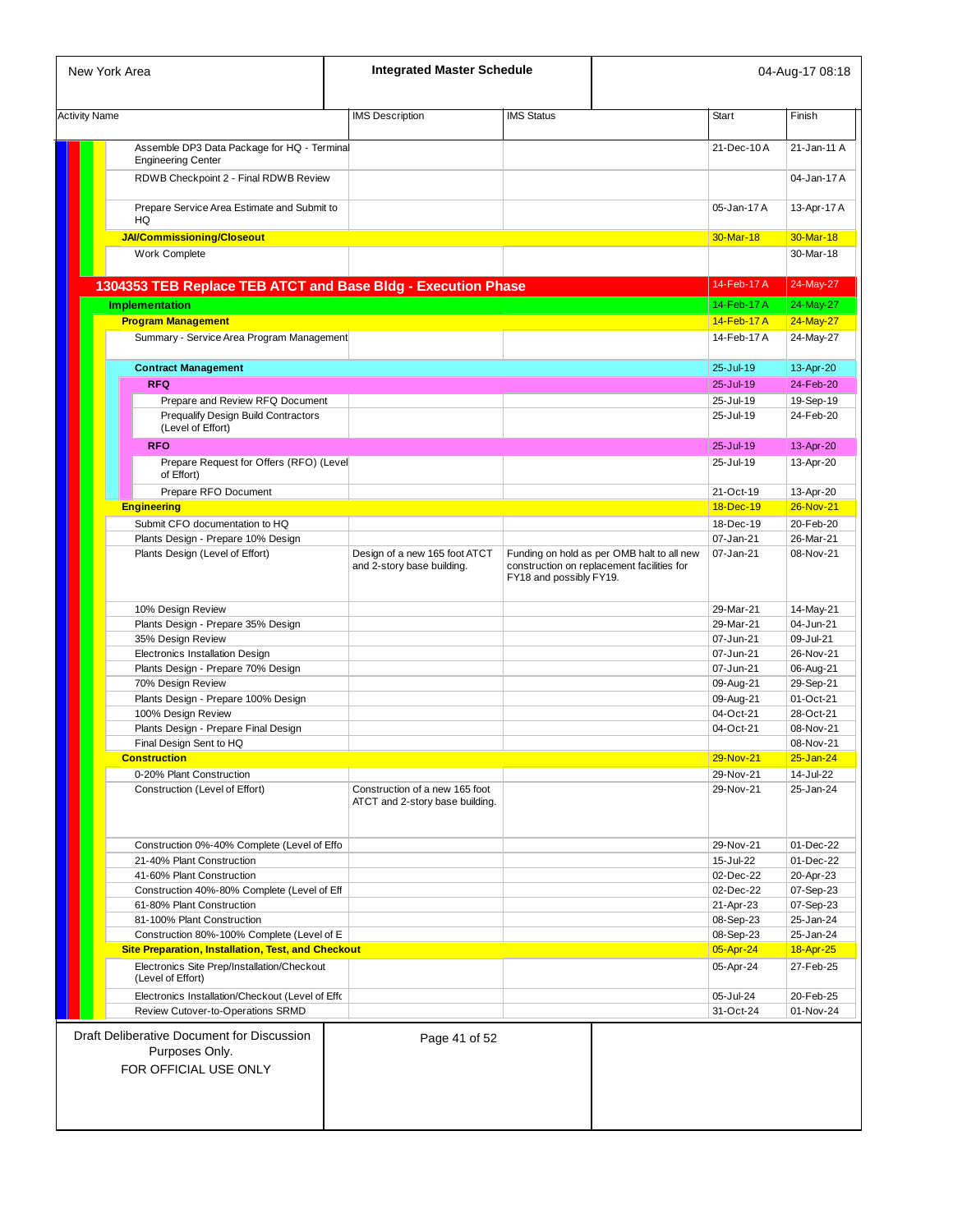| <b>Activity Name</b><br><b>Cutover to Operations</b><br><b>DALR</b><br>Installation/Checkout (Contractor) - DALR<br><b>FDIO</b> | <b>IMS</b> Description                                                                                                          |                                                                                                                |              | 04-Aug-17 08:18        |
|---------------------------------------------------------------------------------------------------------------------------------|---------------------------------------------------------------------------------------------------------------------------------|----------------------------------------------------------------------------------------------------------------|--------------|------------------------|
|                                                                                                                                 |                                                                                                                                 | <b>IMS Status</b>                                                                                              | <b>Start</b> | Finish                 |
|                                                                                                                                 |                                                                                                                                 |                                                                                                                | 18-Apr-25    | 18-Apr-25              |
|                                                                                                                                 |                                                                                                                                 |                                                                                                                | 18-Oct-24    | 24-Oct-24              |
|                                                                                                                                 |                                                                                                                                 |                                                                                                                | 18-Oct-24    | 24-Oct-24              |
|                                                                                                                                 |                                                                                                                                 |                                                                                                                | 23-Aug-24    | 19-Sep-24              |
| Installation - FDIO                                                                                                             |                                                                                                                                 |                                                                                                                | 23-Aug-24    | 19-Sep-24              |
| <b>SAWS</b>                                                                                                                     |                                                                                                                                 |                                                                                                                | 10-Jan-25    | 20-Feb-25              |
| Installation of Plants & Electronics - SAWS                                                                                     |                                                                                                                                 |                                                                                                                | 10-Jan-25    | 20-Feb-25              |
| Installation of Plants & Electronics - SAWS                                                                                     |                                                                                                                                 |                                                                                                                | 10-Jan-25    | 20-Feb-25              |
| <b>Slat-Wall Consoles</b>                                                                                                       |                                                                                                                                 |                                                                                                                | 05-Apr-24    | 18-Apr-24              |
| Installation/Checkout - Slat-Wall Consoles                                                                                      |                                                                                                                                 |                                                                                                                | 05-Apr-24    | 18-Apr-24              |
| <b>STARS</b>                                                                                                                    |                                                                                                                                 |                                                                                                                | 05-Jul-24    | 22-Aug-24              |
| <b>Installation - STARS</b>                                                                                                     |                                                                                                                                 |                                                                                                                | 05-Jul-24    |                        |
| <b>TVS</b>                                                                                                                      |                                                                                                                                 |                                                                                                                | 20-Sep-24    | 22-Aug-24<br>03-Oct-24 |
|                                                                                                                                 |                                                                                                                                 |                                                                                                                |              |                        |
| Installation/Checkout (Contractor) - TVS                                                                                        |                                                                                                                                 |                                                                                                                | 20-Sep-24    | 03-Oct-24              |
| <b>JAI/Commissioning/Closeout</b>                                                                                               |                                                                                                                                 |                                                                                                                | 01-Aug-23    | 24-May-27              |
| Airport Busy Period                                                                                                             |                                                                                                                                 |                                                                                                                | 01-Aug-23*   | 31-Jan-24              |
| <b>Conduct Plants JAI</b>                                                                                                       |                                                                                                                                 |                                                                                                                | 29-Mar-24    | 11-Apr-24              |
| ATCT Available for Familiarization Training (IO<br>Conduct Electronics JAI (Level of Effort)                                    |                                                                                                                                 |                                                                                                                | 28-Feb-25    |                        |
| Declare Service Available                                                                                                       | The existing ATCT is 41 years<br>old, built in 1976. In 2016, TEB                                                               |                                                                                                                | 18-Apr-25    | 18-Apr-25<br>18-Apr-25 |
|                                                                                                                                 | ATCT was raised from a Level 7<br>to a Level 9 facility which<br>increased staffing by 3. A new<br>ATCT will provide additional |                                                                                                                |              |                        |
|                                                                                                                                 | capability for future growth.                                                                                                   |                                                                                                                |              |                        |
| Project Closeout (Level of Effort)                                                                                              |                                                                                                                                 |                                                                                                                | 08-Dec-26    | 24-May-27              |
| <b>In-Service Management</b>                                                                                                    |                                                                                                                                 |                                                                                                                | 23-Feb-24    | 10-Apr-25              |
| <b>In-Service Training</b>                                                                                                      |                                                                                                                                 |                                                                                                                | 23-Feb-24    | 10-Apr-25              |
| In-Service Training Summary                                                                                                     |                                                                                                                                 |                                                                                                                | 23-Feb-24    | 10-Apr-25              |
| <b>ATS Specialist In-Service Training</b>                                                                                       |                                                                                                                                 |                                                                                                                | 23-Feb-24    | 27-Feb-24              |
|                                                                                                                                 |                                                                                                                                 |                                                                                                                | 23-Feb-24    |                        |
| <b>ATSS In-Srvc Training</b>                                                                                                    |                                                                                                                                 |                                                                                                                |              | 27-Feb-24              |
| <b>ATC Specialist In-Service Training</b>                                                                                       |                                                                                                                                 |                                                                                                                | 28-Feb-25    | 10-Apr-25              |
| ATC In-Srvc Training - Controller<br><b>Familiarization Training</b>                                                            |                                                                                                                                 |                                                                                                                | 28-Feb-25    | 10-Apr-25              |
|                                                                                                                                 |                                                                                                                                 |                                                                                                                | 30-Sep-15A   | 13-Sep-18              |
| Develop RNAV (GPS) Rwy 24, TEB<br>Develop RNAV (GPS) Rwy 24, TEB                                                                | provide lower minimums than<br>current VOR approach;<br>decouples LGA and TEB.                                                  | RNAV approach procedure will   Publication date pushed. Pub date expected   30-Sep-15 A<br>to be $9/13/2018$ . |              | $13-Sep-18$            |
|                                                                                                                                 |                                                                                                                                 |                                                                                                                |              |                        |
| <b>Procedures Design</b>                                                                                                        |                                                                                                                                 |                                                                                                                | 30-Sep-15A   | 14-Oct-15A             |
| Procedure Design (OSG)                                                                                                          |                                                                                                                                 | Procedure design complete.                                                                                     | 30-Sep-15A   | 14-Oct-15 A            |
| <b>Environmental Review</b>                                                                                                     |                                                                                                                                 |                                                                                                                | 03-May-17 A  | 17-Dec-17              |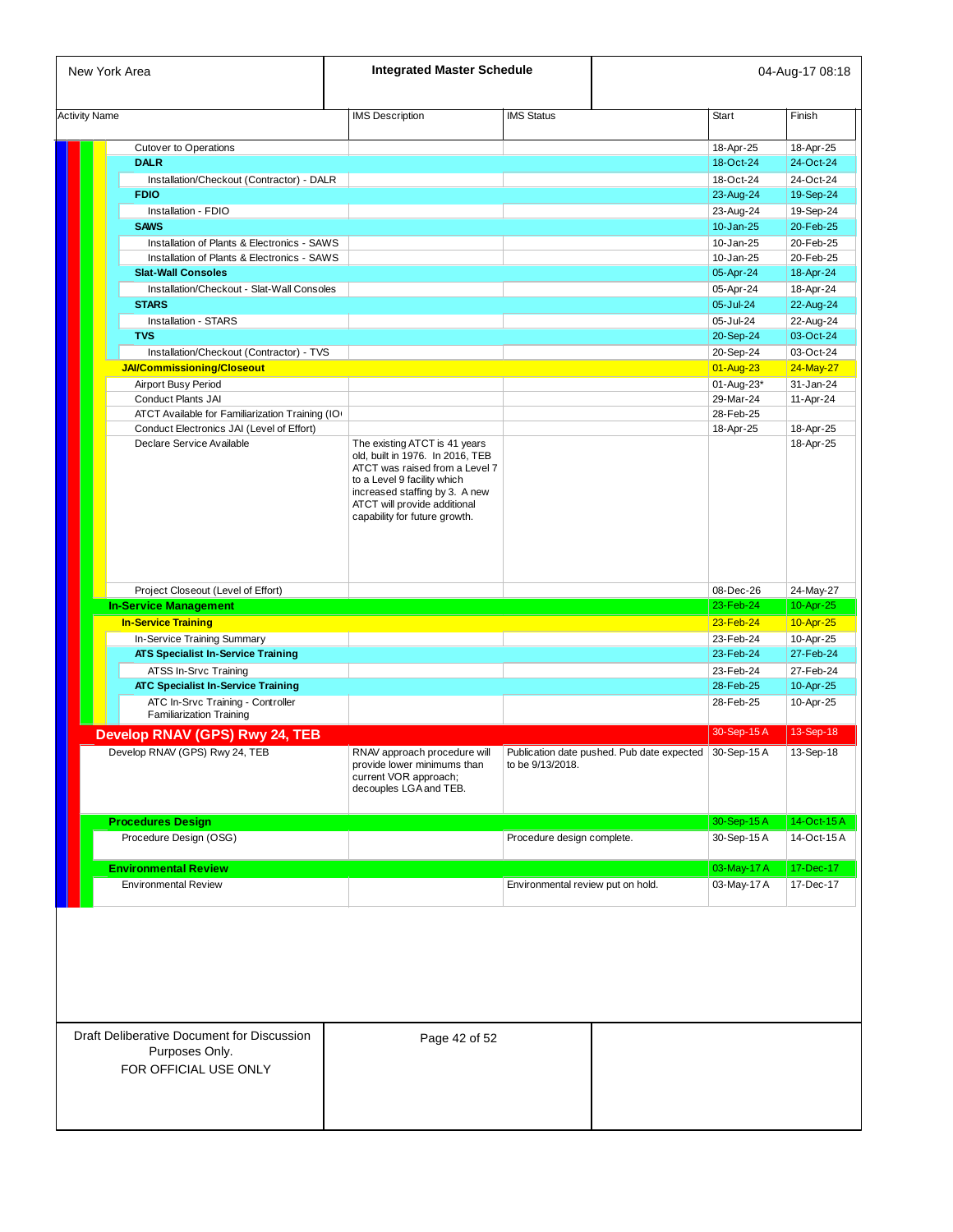| New York Area                                                                         | <b>Integrated Master Schedule</b>                                                                                                                                                                                                 |                                   | 04-Aug-17 08:18                            |              |             |
|---------------------------------------------------------------------------------------|-----------------------------------------------------------------------------------------------------------------------------------------------------------------------------------------------------------------------------------|-----------------------------------|--------------------------------------------|--------------|-------------|
| <b>Activity Name</b>                                                                  | <b>IMS</b> Description                                                                                                                                                                                                            | <b>IMS Status</b>                 |                                            | <b>Start</b> | Finish      |
| Acquire Environmental Data for Analysis                                               | Forward justification, Draft Initial Environmental review put on hold.<br>Environmental Review (IER),<br>TARGETS file, graphic of<br>existing flight tracks with new<br>procedure to Environmental<br>Specialist (ES) for review. |                                   |                                            | 03-May-17 A  | 02-Sep-17   |
| Noise Screening/Modeling Completed                                                    | Establish a noise baseline based   Being run again.<br>on dates coordinated with the<br>facility. HQ runs noise model.<br>Provide draft report to ES for AT<br>facility concurrence.                                              |                                   |                                            | 03-Sep-17    | 30-Sep-17   |
| Noise Steering Group                                                                  | OSG prep briefing paper<br>outlining plan including outreach.<br>OSG forwards draft to NYAPIO<br>Team for review. NSG<br>reviews/approves at bi-weekly<br>meeting.                                                                |                                   |                                            | 01-Oct-17    | 11-Nov-17   |
| <b>Public Notification</b>                                                            | Follow the NSG-Approved<br>Outreach Plan. Action may be<br>required by OSG, AT, Public<br>Affairs, Regional Administrator's<br>Office, NYAPIO, and PANYNJ.                                                                        |                                   |                                            | 12-Nov-17    | 17-Dec-17   |
| <b>Environmental Determination</b>                                                    | Determination is coordinated<br>with Legal for sufficiency, then<br>forwarded to the applicable<br>signature authority.                                                                                                           | Environmental review put on hold. |                                            |              | 17-Dec-17   |
| <b>Procedures Development</b>                                                         |                                                                                                                                                                                                                                   |                                   |                                            | 23-Mar-18    | 13-Sep-18   |
| Flight Procedures Development (OKC)                                                   |                                                                                                                                                                                                                                   |                                   |                                            | 23-Mar-18*   | 05-Jun-18   |
| Flight Inspect RNAV (GPS) Approach to TEB Rwy<br>24                                   |                                                                                                                                                                                                                                   |                                   |                                            | 06-Jun-18    | 14-Jul-18   |
| NACO/NFDC Chart Preparation                                                           |                                                                                                                                                                                                                                   |                                   |                                            | 17-Jul-18*   | 13-Sep-18   |
| Publish RNAV (GPS) Approach to TEB Rwy 24                                             |                                                                                                                                                                                                                                   |                                   |                                            |              | 13-Sep-18*  |
| Amend RNAV (GPS) Y Rwy 19, TEB (add additional Initial Approach Fix)                  |                                                                                                                                                                                                                                   |                                   |                                            | 30-Sep-15A   | 13-Sep-18   |
| Amend RNAV (GPS) Y Rwy 19, TEB (add additional<br>Initial Approach Fix)               | RNAV procedure designed to<br>avoid impacts from increased<br>MVAs due to assumed adverse<br>obstructions; decouples<br>TEB/CDW/MMU.                                                                                              | to be 9/13/2018.                  | Publication date pushed. Pub date expected | 30-Sep-15A   | 13-Sep-18   |
| <b>Procedures Design</b>                                                              |                                                                                                                                                                                                                                   |                                   |                                            | 30-Sep-15A   | 14-Oct-15 A |
| Procedure Design (OSG)                                                                |                                                                                                                                                                                                                                   | Procedure design complete.        |                                            | 30-Sep-15A   | 14-Oct-15A  |
| <b>Environmental Review</b>                                                           |                                                                                                                                                                                                                                   |                                   |                                            | 03-May-17 A  | 17-Dec-17   |
| <b>Environmental Review</b>                                                           |                                                                                                                                                                                                                                   | Environmental put on hold.        |                                            | 03-May-17 A  | 17-Dec-17   |
| Draft Deliberative Document for Discussion<br>Purposes Only.<br>FOR OFFICIAL USE ONLY | Page 43 of 52                                                                                                                                                                                                                     |                                   |                                            |              |             |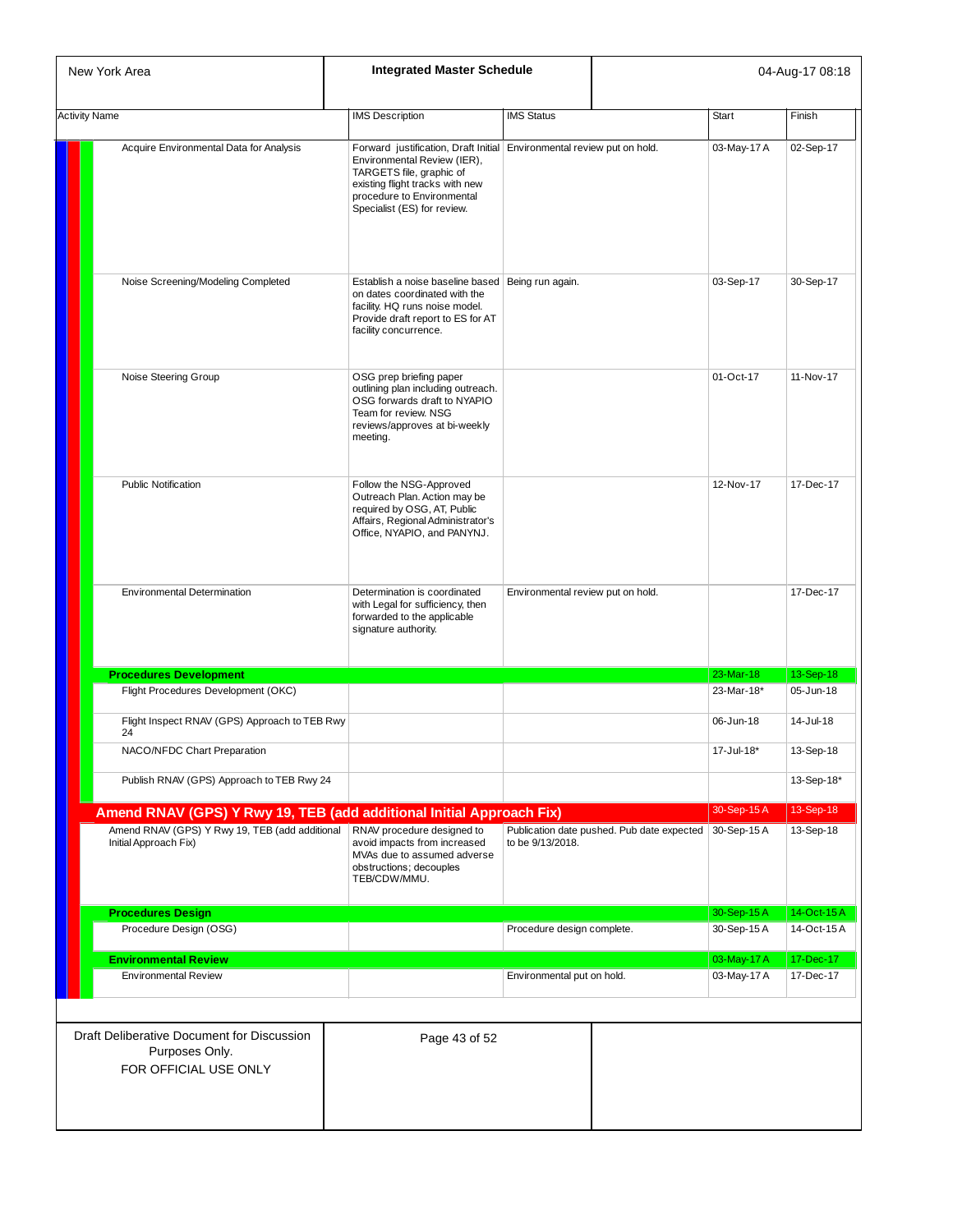| New York Area                                                                         | <b>Integrated Master Schedule</b>                                                                                                                                                                                          |                                   |                                            |              | 04-Aug-17 08:18 |
|---------------------------------------------------------------------------------------|----------------------------------------------------------------------------------------------------------------------------------------------------------------------------------------------------------------------------|-----------------------------------|--------------------------------------------|--------------|-----------------|
| <b>Activity Name</b>                                                                  | <b>IMS Description</b>                                                                                                                                                                                                     | <b>IMS Status</b>                 |                                            | <b>Start</b> | Finish          |
| Acquire Environmental Data for Analysis                                               | Forward justification, Draft Initial Environmental put on hold.<br>Environmental Review (IER),<br>TARGETS file, graphic of<br>existing flight tracks with new<br>procedure to Environmental<br>Specialist (ES) for review. |                                   |                                            | 03-May-17 A  | 02-Sep-17       |
| Noise Screening/Modeling                                                              | Establish a noise baseline based   Being run again.<br>on dates coordinated with the<br>facility. HQ runs noise model.<br>Provide draft report to ES for AT<br>facility concurrence.                                       |                                   |                                            | 03-Sep-17    | 30-Sep-17       |
| Noise Steering Group                                                                  | OSG prep briefing paper<br>outlining plan including outreach.<br>OSG forwards draft to NYAPIO<br>Team for review. NSG<br>reviews/approves at bi-weekly<br>meeting.                                                         |                                   |                                            | 01-Oct-17    | 11-Nov-17       |
| <b>Public Notification</b>                                                            | Follow the NSG-Approved<br>Outreach Plan. Action may be<br>required by OSG, AT, Public<br>Affairs, Regional Administrator's<br>Office, NYAPIO, and PANYNJ.                                                                 |                                   |                                            | 12-Nov-17    | 16-Dec-17       |
| <b>Environmental Determination</b>                                                    | Determination is coordinated<br>with Legal for sufficiency, then<br>forwarded to the applicable<br>signature authority.                                                                                                    | Environmental review put on hold. |                                            |              | 17-Dec-17*      |
| <b>Procedures Development</b>                                                         |                                                                                                                                                                                                                            |                                   |                                            | 23-Mar-18    | 13-Sep-18       |
| Flight Procedures Development (OKC)                                                   |                                                                                                                                                                                                                            |                                   |                                            | 23-Mar-18*   | 05-Jun-18       |
| Flight Inspect RNAV (GPS) Transition to TEB Rwy<br>19                                 |                                                                                                                                                                                                                            |                                   |                                            | 06-Jun-18    | 14-Jul-18       |
| NACO/NFDC Chart Preparation                                                           |                                                                                                                                                                                                                            |                                   |                                            | 17-Jul-18*   | 13-Sep-18       |
| Publish Transition to RNAV (GPS) Approach to<br>TEB Rwy 19                            |                                                                                                                                                                                                                            |                                   |                                            |              | 13-Sep-18*      |
| <b>Existing ILS Rwy 19, Develop RNAV Transition, TEB</b>                              |                                                                                                                                                                                                                            |                                   |                                            | 30-Sep-15A   | 13-Sep-18       |
| Existing ILS Rwy 19, Develop RNAV Transition, TEB RNAV procedure designed to          | avoid impacts from increased<br>MVAs due to assumed adverse<br>obstructions; decouples<br>TEB/CDW/MMU.                                                                                                                     | to be 9/13/2018.                  | Publication date pushed. Pub date expected | 30-Sep-15A   | 13-Sep-18       |
| <b>Procedures Design</b>                                                              |                                                                                                                                                                                                                            |                                   |                                            | 30-Sep-15A   | 14-Oct-15A      |
| Procedure Design (OSG)                                                                |                                                                                                                                                                                                                            | AIS.                              | Procedure design complete. Package with    | 30-Sep-15A   | 14-Oct-15 A     |
| <b>Environmental Review</b>                                                           |                                                                                                                                                                                                                            |                                   |                                            | 03-May-17 A  | 17-Dec-17       |
| <b>Environmental Review</b>                                                           |                                                                                                                                                                                                                            | Environmental review put on hold. |                                            | 03-May-17 A  | 17-Dec-17       |
| Draft Deliberative Document for Discussion<br>Purposes Only.<br>FOR OFFICIAL USE ONLY | Page 44 of 52                                                                                                                                                                                                              |                                   |                                            |              |                 |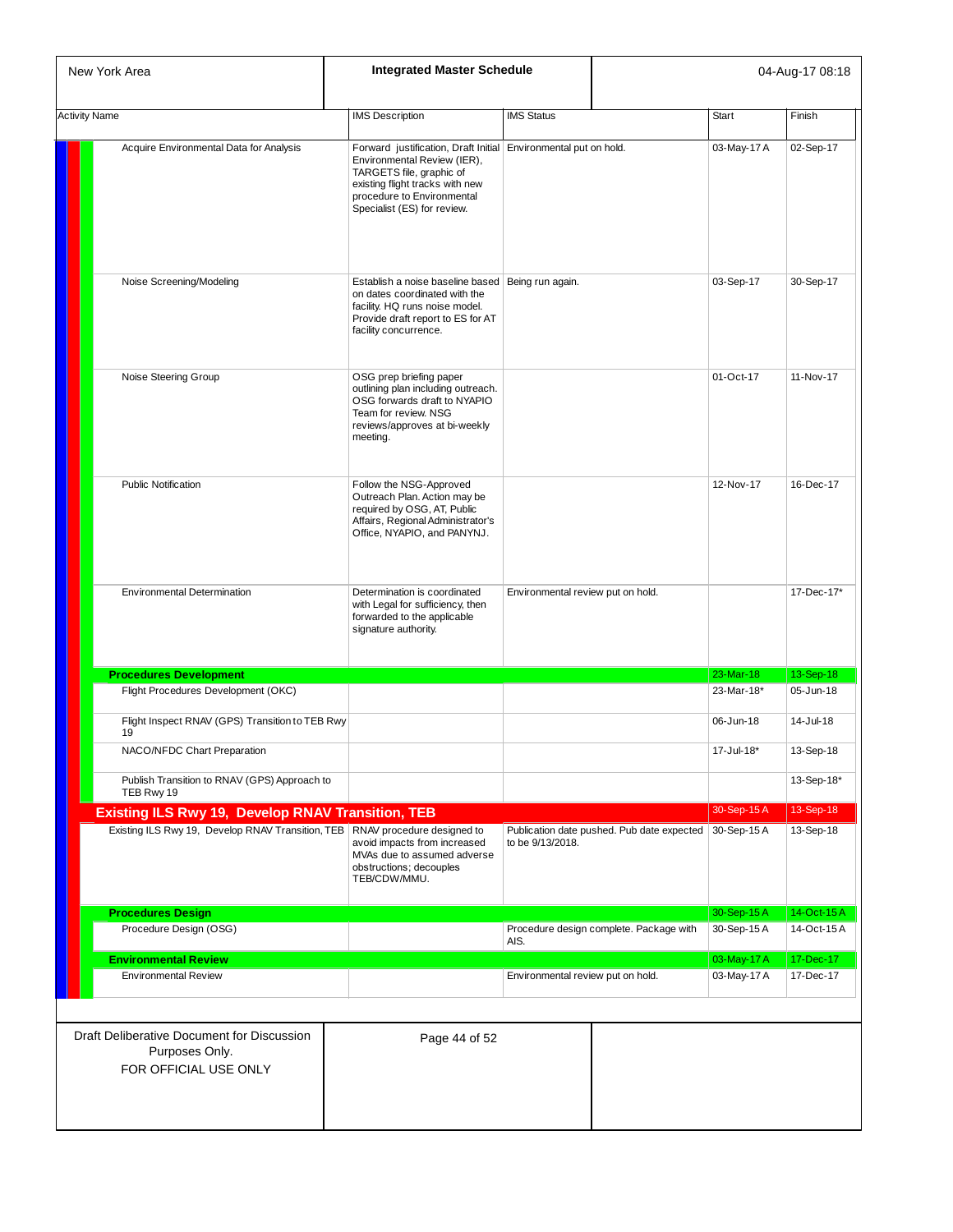| New York Area                                                                         | <b>Integrated Master Schedule</b>                                                                                                                                                                                                 |                                   |              | 04-Aug-17 08:18 |
|---------------------------------------------------------------------------------------|-----------------------------------------------------------------------------------------------------------------------------------------------------------------------------------------------------------------------------------|-----------------------------------|--------------|-----------------|
| <b>Activity Name</b>                                                                  | <b>IMS</b> Description                                                                                                                                                                                                            | <b>IMS Status</b>                 | <b>Start</b> | Finish          |
| Acquire Environmental Data for Analysis                                               | Forward justification, Draft Initial Environmental review put on hold.<br>Environmental Review (IER),<br>TARGETS file, graphic of<br>existing flight tracks with new<br>procedure to Environmental<br>Specialist (ES) for review. |                                   | 03-May-17 A  | 02-Sep-17       |
| Noise Screening/Modeling                                                              | Establish a noise baseline based   Being run again.<br>on dates coordinated with the<br>facility. HQ runs noise model.<br>Provide draft report to ES for AT<br>facility concurrence.                                              |                                   | 03-Sep-17    | 30-Sep-17       |
| Noise Steering Group                                                                  | OSG prep briefing paper<br>outlining plan including outreach.<br>OSG forwards draft to NYAPIO<br>Team for review. NSG<br>reviews/approves at bi-weekly<br>meeting.                                                                |                                   | 01-Oct-17    | 11-Nov-17       |
| <b>Public Notification</b>                                                            | Follow the NSG-Approved<br>Outreach Plan. Action may be<br>required by OSG, AT, Public<br>Affairs, Regional Administrator's<br>Office, NYAPIO, and PANYNJ.                                                                        |                                   | 12-Nov-17    | 17-Dec-17       |
| <b>Environmental Determination</b>                                                    | Determination is coordinated<br>with Legal for sufficiency, then<br>forwarded to the applicable<br>signature authority.                                                                                                           | Environmental review put on hold. |              | 17-Dec-17       |
| <b>Procedures Development</b>                                                         |                                                                                                                                                                                                                                   |                                   | 23-Mar-18    | 13-Sep-18       |
| Flight Procedures Development (OKC)                                                   |                                                                                                                                                                                                                                   |                                   | 23-Mar-18*   | 05-Jun-18       |
| Flight Inspect RNAV (GPS) Transition to TEB Rwy<br>19                                 |                                                                                                                                                                                                                                   |                                   | 06-Jun-18    | 14-Jul-18       |
| NACO/NFDC Chart Preparation                                                           |                                                                                                                                                                                                                                   |                                   | 17-Jul-18*   | 13-Sep-18       |
| Publish RNAV (GPS) Transition to TEB Rwy 19                                           |                                                                                                                                                                                                                                   |                                   |              | 13-Sep-18*      |
| <b>Amend RUUDY SIX (RNAV SID), TEB</b>                                                |                                                                                                                                                                                                                                   |                                   | 18-Jul-16 A  | 17-Aug-17       |
| Amend RUUDY SIX (RNAV SID), TEB                                                       | Proposed change to existing<br>RUUDY departure procedure<br>due to TEB A/C deviations is<br>expected to enhance safety.                                                                                                           | CATEX signed 7/21/2017.           | 18-Jul-16A   | 17-Aug-17       |
| <b>Procedure Design</b>                                                               |                                                                                                                                                                                                                                   |                                   | 18-Jul-16 A  | 16-Aug-16 A     |
| Procedure Design (OSG)                                                                |                                                                                                                                                                                                                                   | Procedure design complete.        | 18-Jul-16A   | 16-Aug-16 A     |
| <b>Environmental Review</b>                                                           |                                                                                                                                                                                                                                   |                                   | 17-Aug-16 A  | 21-Jul-17 A     |
| <b>Environmental Review</b>                                                           |                                                                                                                                                                                                                                   | CATEX signed 7/21/2017            | 17-Aug-16A   | 21-Jul-17 A     |
| Draft Deliberative Document for Discussion<br>Purposes Only.<br>FOR OFFICIAL USE ONLY | Page 45 of 52                                                                                                                                                                                                                     |                                   |              |                 |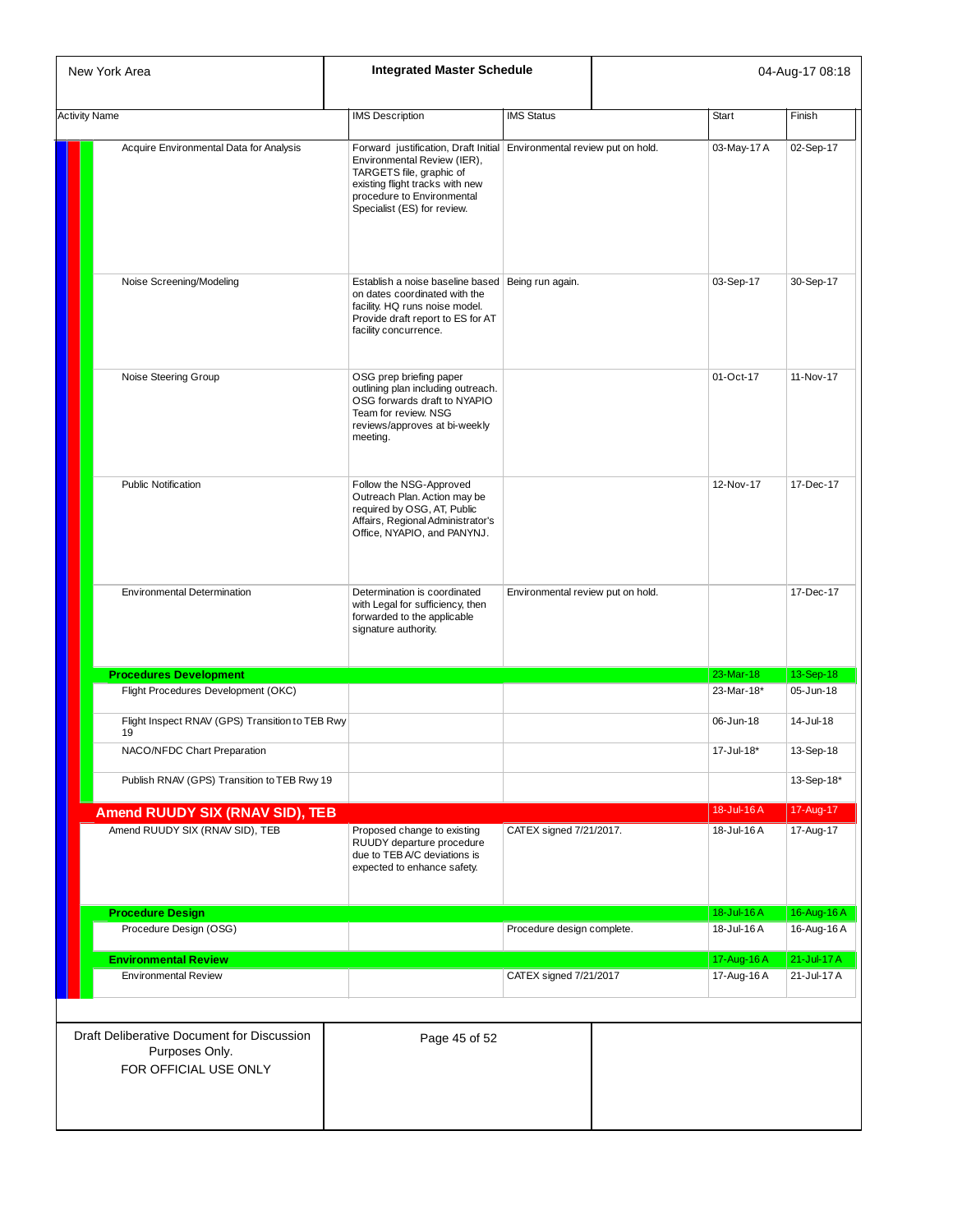|                      | New York Area                                                                         |                                                                                                                                                                                                 | <b>Integrated Master Schedule</b> |                                                                              | 04-Aug-17 08:18            |                              |  |
|----------------------|---------------------------------------------------------------------------------------|-------------------------------------------------------------------------------------------------------------------------------------------------------------------------------------------------|-----------------------------------|------------------------------------------------------------------------------|----------------------------|------------------------------|--|
| <b>Activity Name</b> |                                                                                       | <b>IMS</b> Description                                                                                                                                                                          | <b>IMS Status</b>                 |                                                                              | <b>Start</b>               | Finish                       |  |
|                      | Acquire Environmental Data for Analysis                                               | Forward justification, Draft Initial<br>Environmental Review (IER),<br>TARGETS file, graphic of<br>existing flight tracks with new<br>procedure to Environmental<br>Specialist (ES) for review. |                                   |                                                                              | 17-Aug-16 A                | 21-Aug-16 A                  |  |
|                      | Noise Screening/Modeling                                                              | Establish a noise baseline based<br>on dates coordinated with the<br>facility. HQ runs noise model.<br>Provide draft report to ES for AT<br>facility concurrence.                               |                                   |                                                                              | 22-Aug-16 A                | 25-Sep-16 A                  |  |
|                      | Noise Steering Group                                                                  | OSG prep briefing paper<br>outlining plan including outreach.<br>OSG forwards draft to NYAPIO<br>Team for review. NSG<br>reviews/approves at bi-weekly<br>meeting.                              | with outreach plan.               | NSG provided approval to move forward                                        | 01-Feb-17A                 | 15-Feb-17 A                  |  |
|                      | <b>Public Notification</b>                                                            | Follow the NSG-Approved<br>Outreach Plan. Action may be<br>required by OSG, AT, Public<br>Affairs, Regional Administrator's<br>Office, NYAPIO, and PANYNJ.                                      | TANAAC on April 26, 2017.         | OSG PBN Co-leads briefed TEB airport<br>manager & PANYNJ on 3/10. AT briefed | 05-Apr-17 A                | 27-Apr-17 A                  |  |
|                      | Environmental Determination                                                           | Determination is coordinated<br>with Legal for sufficiency, then<br>forwarded to the applicable<br>signature authority.                                                                         | CATEX signed 7/21/2017            |                                                                              |                            | 21-Jul-17 A                  |  |
|                      | <b>Procedures Development</b>                                                         |                                                                                                                                                                                                 |                                   |                                                                              | 14-Mar-17 A                | 17-Aug-17                    |  |
|                      | <b>Flight Procedures Development</b>                                                  |                                                                                                                                                                                                 |                                   | Scheduled publication date August 17, 2017. 14-Mar-17 A                      |                            | 26-Apr-17 A                  |  |
|                      | Flight Inspect RNAV (GPS) Procedure                                                   |                                                                                                                                                                                                 |                                   |                                                                              | 24-May-17 A                | 24-May-17 A                  |  |
|                      | NACO/NFDC Chart Preparation                                                           |                                                                                                                                                                                                 |                                   |                                                                              | 25-May-17 A                | 09-Aug-17                    |  |
|                      | Publish RUUDY (RNAV) SIX Departure Procedure<br>for TEB                               |                                                                                                                                                                                                 |                                   |                                                                              |                            | 17-Aug-17*                   |  |
|                      | UIS F&E FY18 - 1405883 Replace towers                                                 |                                                                                                                                                                                                 |                                   |                                                                              | 17-Nov-14 A                | 18-Dec-18                    |  |
|                      | <b>Implementation</b>                                                                 |                                                                                                                                                                                                 |                                   |                                                                              | 17-Nov-14 A                | 18-Dec-18                    |  |
|                      | <b>Program Management</b><br>Project Management Summary                               |                                                                                                                                                                                                 |                                   |                                                                              | 17-Nov-14 A<br>17-Nov-14 A | 18-Dec-18<br>18-Dec-18       |  |
|                      | <b>Engineering</b>                                                                    |                                                                                                                                                                                                 |                                   |                                                                              | 08-Jul-16 A                | 10-Aug-17                    |  |
|                      | <b>Plants Design</b>                                                                  |                                                                                                                                                                                                 |                                   |                                                                              | 08-Jul-16A                 | 10-Aug-17                    |  |
|                      | <b>Plants Engineering</b>                                                             |                                                                                                                                                                                                 |                                   |                                                                              | 08-Jul-16A                 | 10-Aug-17                    |  |
|                      | <b>Construction</b>                                                                   |                                                                                                                                                                                                 |                                   |                                                                              | 09-Mar-18                  | $22 - Jun-18$                |  |
|                      | <b>Plant Construction</b><br>JAI/Commissioning/Closeout                               |                                                                                                                                                                                                 |                                   |                                                                              | 09-Mar-18<br>$25 - Jun-18$ | 22-Jun-18<br>$26 - Jun - 18$ |  |
|                      | <b>JAI</b>                                                                            |                                                                                                                                                                                                 |                                   |                                                                              | 25-Jun-18                  | 26-Jun-18                    |  |
|                      | Draft Deliberative Document for Discussion<br>Purposes Only.<br>FOR OFFICIAL USE ONLY | Page 46 of 52                                                                                                                                                                                   |                                   |                                                                              |                            |                              |  |
|                      |                                                                                       |                                                                                                                                                                                                 |                                   |                                                                              |                            |                              |  |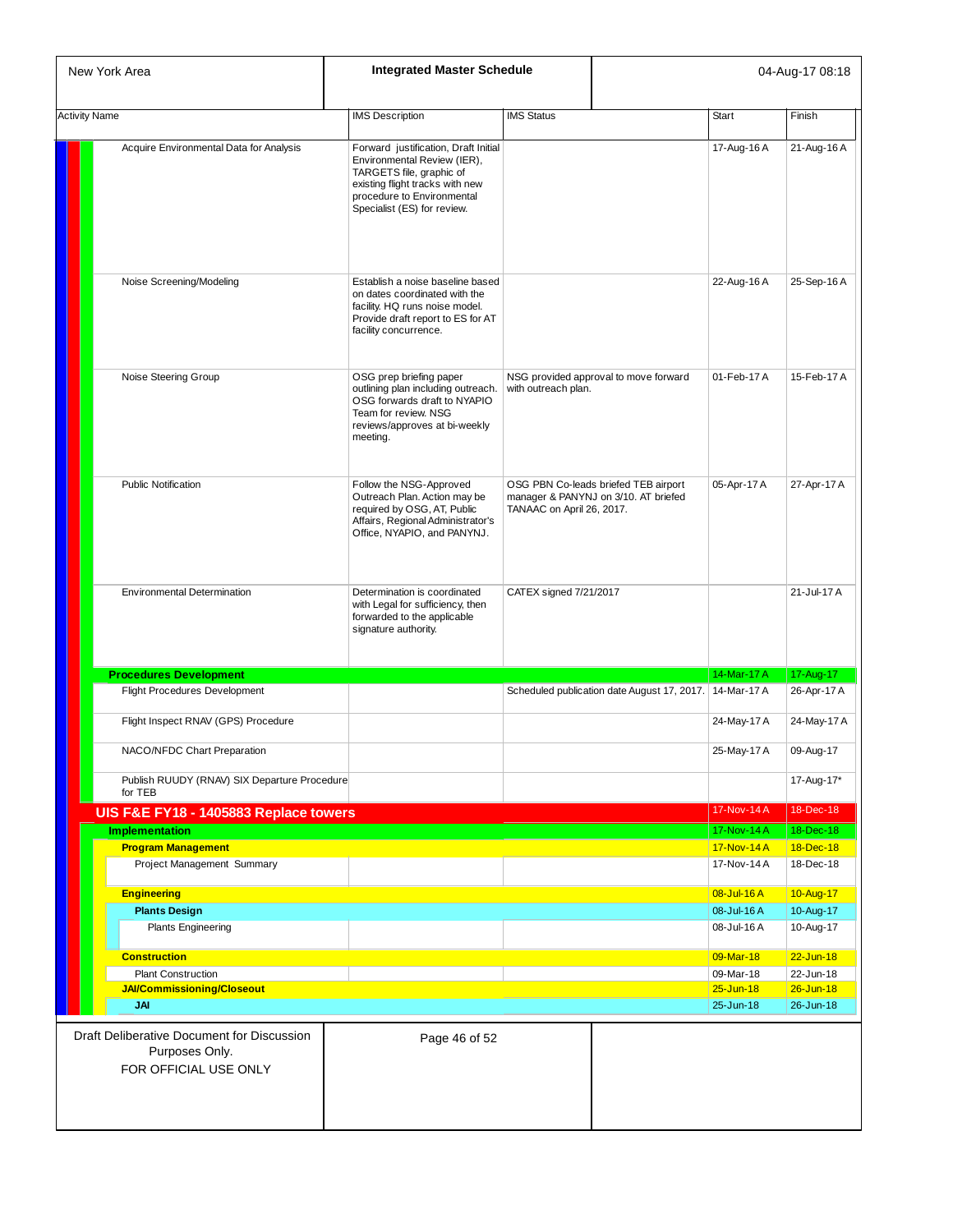| New York Area                                                                      | <b>Integrated Master Schedule</b>                                                                                                |                                                                                   |                                            | 04-Aug-17 08:18        |
|------------------------------------------------------------------------------------|----------------------------------------------------------------------------------------------------------------------------------|-----------------------------------------------------------------------------------|--------------------------------------------|------------------------|
| <b>Activity Name</b>                                                               | <b>IMS</b> Description                                                                                                           | <b>IMS Status</b>                                                                 | <b>Start</b>                               | Finish                 |
|                                                                                    |                                                                                                                                  |                                                                                   |                                            |                        |
| Conduct JAI<br><b>Commissioning</b>                                                |                                                                                                                                  |                                                                                   | 25-Jun-18<br>26-Jun-18                     | 26-Jun-18<br>26-Jun-18 |
|                                                                                    |                                                                                                                                  |                                                                                   |                                            |                        |
| Work Complete                                                                      |                                                                                                                                  |                                                                                   | 01-Oct-21                                  | 26-Jun-18              |
| 1302295 NEXCOM \$FY/FY: BWZ RCO Replace NEXCOM Segment 2                           |                                                                                                                                  |                                                                                   |                                            | 28-Aug-23              |
| <b>Implementation</b>                                                              |                                                                                                                                  |                                                                                   | 01-Oct-21                                  | 28-Aug-23              |
| <b>Program Management</b>                                                          |                                                                                                                                  |                                                                                   | 01-Oct-21                                  | 28-Aug-23              |
| Project Management Summary                                                         |                                                                                                                                  |                                                                                   | 01-Oct-21                                  | 28-Aug-23              |
| <b>Engineering</b>                                                                 |                                                                                                                                  |                                                                                   | 09-Dec-21                                  | 25-May-22              |
| <b>Plants Engineering</b>                                                          |                                                                                                                                  |                                                                                   | 09-Dec-21                                  | 02-Mar-22              |
| <b>Electronics Engineering</b>                                                     |                                                                                                                                  |                                                                                   | 03-Mar-22                                  | 25-May-22              |
| <b>Construction</b>                                                                |                                                                                                                                  |                                                                                   | 29-Dec-22                                  | 08-Feb-23              |
| <b>Plant Construction</b>                                                          |                                                                                                                                  |                                                                                   | 29-Dec-22                                  | 08-Feb-23              |
| Site Preparation, Installation, Test, and Checkout                                 |                                                                                                                                  |                                                                                   | 16-Feb-23                                  | 22-Mar-23              |
| Installation/Checkout                                                              |                                                                                                                                  |                                                                                   | 16-Feb-23                                  | 22-Mar-23              |
| <b>JAI/Commissioning/Closeout</b>                                                  |                                                                                                                                  |                                                                                   | 23-Mar-23                                  | 24-Mar-23              |
| Conduct JAI                                                                        |                                                                                                                                  |                                                                                   | 23-Mar-23                                  | 24-Mar-23              |
| Declare Service Available                                                          |                                                                                                                                  |                                                                                   |                                            | 24-Mar-23              |
| 706906 Replace VASI with PAPI RWY 01                                               |                                                                                                                                  |                                                                                   | 01-Jan-26                                  | 27-Sep-27              |
|                                                                                    |                                                                                                                                  |                                                                                   | $01 - Jan-26$                              | 27-Sep-27              |
| <b>Implementation</b>                                                              |                                                                                                                                  |                                                                                   |                                            |                        |
| <b>Program Management</b>                                                          |                                                                                                                                  |                                                                                   | $01 - Jan-26$                              | 27-Sep-27              |
| Project Management Summary                                                         |                                                                                                                                  |                                                                                   | 01-Jan-26                                  | 27-Sep-27              |
| <b>Engineering</b>                                                                 |                                                                                                                                  |                                                                                   | 18-Jun-26                                  | 21-Oct-26              |
| <b>Electronics Engineering</b>                                                     |                                                                                                                                  |                                                                                   | 18-Jun-26                                  | 16-Sep-26              |
| <b>Plants Engineering</b>                                                          |                                                                                                                                  |                                                                                   | 18-Jun-26                                  | 21-Oct-26              |
| <b>Construction</b>                                                                |                                                                                                                                  |                                                                                   | 28-Jan-27                                  | 10-Mar-27              |
| <b>Plant Construction</b>                                                          |                                                                                                                                  |                                                                                   | 28-Jan-27                                  | 10-Mar-27              |
| <b>JAI/Commissioning/Closeout</b>                                                  |                                                                                                                                  |                                                                                   | 01-Apr-27                                  | 05-Apr-27              |
| Conduct JAI                                                                        |                                                                                                                                  |                                                                                   | 01-Apr-27                                  | 05-Apr-27              |
| Perform Commissioning                                                              |                                                                                                                                  |                                                                                   |                                            | 05-Apr-27              |
| 1405825: ELVO FY15/17 RVR-Install Rollout VS, Rwy 6, Teterboro Arpt, Teterboro, NJ |                                                                                                                                  |                                                                                   | 28-Oct-14 A                                | 06-Jul-18              |
| <b>Implementation</b>                                                              |                                                                                                                                  |                                                                                   | 28-Oct-14 A                                | 06-Jul-18              |
| <b>Program Management</b>                                                          |                                                                                                                                  |                                                                                   | 28-Oct-14 A                                | 06-Jul-18              |
| Project Management Summary                                                         |                                                                                                                                  |                                                                                   | 28-Oct-14 A                                | 06-Jul-18              |
|                                                                                    |                                                                                                                                  |                                                                                   |                                            |                        |
| <b>Engineering</b>                                                                 |                                                                                                                                  |                                                                                   | 24-Oct-16A                                 | 04-Aug-17              |
| <b>Plants Engineering</b>                                                          |                                                                                                                                  |                                                                                   | 24-Oct-16A                                 | 17-May-17 A            |
|                                                                                    |                                                                                                                                  |                                                                                   |                                            |                        |
| <b>Electronics Engineering</b>                                                     |                                                                                                                                  |                                                                                   | 24-Oct-16A                                 | 17-May-17 A            |
| <b>TAA Process</b>                                                                 |                                                                                                                                  |                                                                                   | 22-May-17 A                                | 04-Aug-17              |
| <b>Construction</b>                                                                |                                                                                                                                  |                                                                                   | 26-Oct-17                                  | 04-Dec-17              |
| <b>Plant Construction</b>                                                          | Perform Site Survey, Project                                                                                                     | Per US Army Corps of Engineers a                                                  | 26-Oct-17                                  | 04-Dec-17              |
|                                                                                    | Scope Agreement, Engineering<br>and Construction for installation<br>of additional Runway Visual<br>Range (RVR) roll-out sensor. | Wetlands Delineation and a Permit is<br>from local vendors to do the delineation. | required. In the process of getting quotes |                        |
| Site Preparation, Installation, Test, and Checkout                                 |                                                                                                                                  |                                                                                   | 05-Dec-17                                  | 18-Dec-17              |
| Installation/Checkout                                                              |                                                                                                                                  |                                                                                   | 05-Dec-17                                  | 18-Dec-17              |
| <b>JAI/Commissioning/Closeout</b>                                                  |                                                                                                                                  |                                                                                   | 19-Dec-17                                  | 21-Dec-17              |
| Conduct JAI                                                                        |                                                                                                                                  |                                                                                   | 19-Dec-17                                  | 21-Dec-17              |
|                                                                                    |                                                                                                                                  |                                                                                   |                                            |                        |
| Draft Deliberative Document for Discussion<br>Purposes Only.                       | Page 47 of 52                                                                                                                    |                                                                                   |                                            |                        |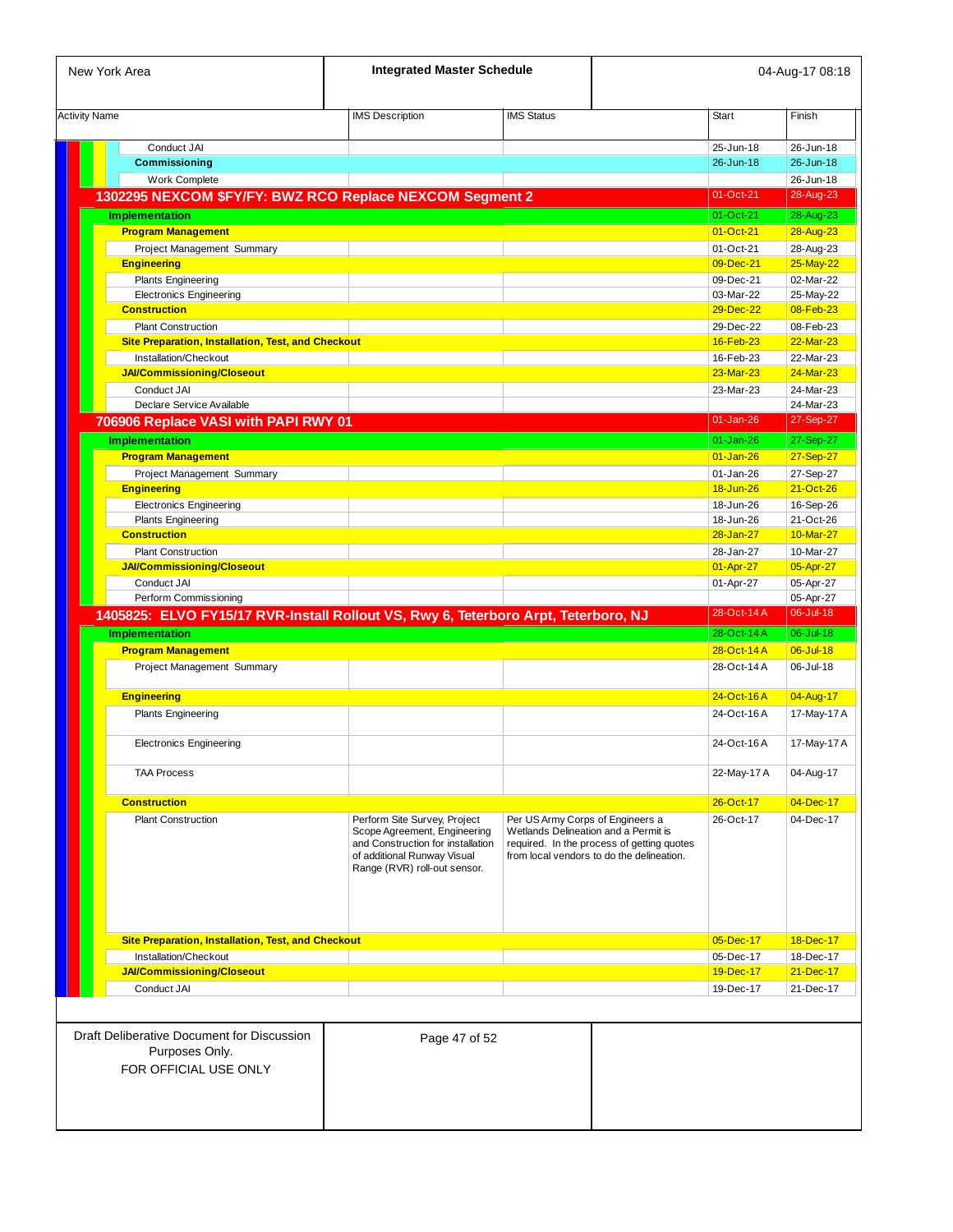| New York Area                                                                                                    | <b>Integrated Master Schedule</b>                                                                                                                                           |                   | 04-Aug-17 08:18 |                        |                        |
|------------------------------------------------------------------------------------------------------------------|-----------------------------------------------------------------------------------------------------------------------------------------------------------------------------|-------------------|-----------------|------------------------|------------------------|
|                                                                                                                  |                                                                                                                                                                             |                   |                 |                        |                        |
| <b>Activity Name</b>                                                                                             | <b>IMS Description</b>                                                                                                                                                      | <b>IMS Status</b> |                 | <b>Start</b>           | Finish                 |
| Perform Commissioning                                                                                            | The establishment of a rollout<br>RVR will allow Part 135 aircraft<br>to depart at 500 feet visibility as<br>opposed to 1600 feet, increasing<br>efficiency at the airport. |                   |                 |                        | 21-Dec-17              |
| 1601624 Replace RVR (Teledyne) with PC-Based RVR at Teterboro Airport, Teterboro, NJ                             |                                                                                                                                                                             |                   |                 | 02-Jan-18              | 23-Oct-19              |
| <b>Implementation</b>                                                                                            |                                                                                                                                                                             |                   |                 | $02 - Jan-18$          | 23-Oct-19              |
| <b>Program Management</b>                                                                                        |                                                                                                                                                                             |                   |                 | $02$ -Jan-18           | 23-Oct-19              |
| Project Management Summary                                                                                       |                                                                                                                                                                             |                   |                 | 02-Jan-18              | 23-Oct-19              |
| <b>Engineering</b>                                                                                               |                                                                                                                                                                             |                   |                 | $22 - Jun-18$          | 30-Oct-18              |
| <b>Plants Engineering</b>                                                                                        |                                                                                                                                                                             |                   |                 | 22-Jun-18              | 30-Oct-18              |
| <b>Electronics Engineering</b><br><b>Construction</b>                                                            |                                                                                                                                                                             |                   |                 | 22-Jun-18<br>13-Feb-19 | 30-Oct-18<br>27-Mar-19 |
| <b>Plant Construction</b>                                                                                        |                                                                                                                                                                             |                   |                 | 13-Feb-19              | 27-Mar-19              |
| <b>Site Preparation, Installation, Test, and Checkout</b>                                                        |                                                                                                                                                                             |                   |                 | 28-Mar-19              | 22-Apr-19              |
| Installation/Checkout                                                                                            |                                                                                                                                                                             |                   |                 | 28-Mar-19              | 22-Apr-19              |
| <b>JAI/Commissioning/Closeout</b>                                                                                |                                                                                                                                                                             |                   |                 | 23-Apr-19              | 25-Apr-19              |
| Conduct JAI                                                                                                      |                                                                                                                                                                             |                   |                 | 23-Apr-19              | 25-Apr-19              |
| Perform Commissioning<br>1507571 Replace GS (MK1F) RWY 19 (TJL) Teterboro Airport at Teterboro, NJ (LOC 1507572) |                                                                                                                                                                             |                   |                 | 03-Jan-22              | 25-Apr-19<br>08-Sep-23 |
| <b>Implementation</b>                                                                                            |                                                                                                                                                                             |                   |                 | 03-Jan-22              | 08-Sep-23              |
| <b>Program Management</b>                                                                                        |                                                                                                                                                                             |                   |                 | 03-Jan-22              | 08-Sep-23              |
| Project Management Summary                                                                                       |                                                                                                                                                                             |                   |                 | 03-Jan-22              | 08-Sep-23              |
| <b>Engineering</b>                                                                                               |                                                                                                                                                                             |                   |                 | 09-May-22              | 08-Jul-22              |
| <b>Plants Engineering</b>                                                                                        |                                                                                                                                                                             |                   |                 | 09-May-22              | 08-Jul-22              |
| <b>Electronics Engineering</b>                                                                                   |                                                                                                                                                                             |                   |                 | 09-May-22              | 08-Jul-22              |
| <b>Construction</b>                                                                                              |                                                                                                                                                                             |                   |                 | 17-Oct-22              | 16-Dec-22              |
| <b>Plant Construction</b>                                                                                        |                                                                                                                                                                             |                   |                 | 17-Oct-22              | 16-Dec-22              |
| Site Preparation, Installation, Test, and Checkout                                                               |                                                                                                                                                                             |                   |                 | 19-Dec-22              | 17-Feb-23              |
| Installation/Checkout                                                                                            |                                                                                                                                                                             |                   |                 | 19-Dec-22              | 17-Feb-23              |
| <b>JAI/Commissioning/Closeout</b>                                                                                |                                                                                                                                                                             |                   |                 | 13-Mar-23              | 17-Mar-23              |
| Conduct JAI                                                                                                      |                                                                                                                                                                             |                   |                 | 13-Mar-23              | 17-Mar-23              |
| Declare Service Available                                                                                        |                                                                                                                                                                             |                   |                 |                        | 17-Mar-23              |
| 1507572 Replace LOC (MK1F) RWY 19 (TJL) Teterboro Airport at Teterboro, NJ (Ref: GS JCN                          |                                                                                                                                                                             |                   |                 | 03-Jan-22              | 08-Sep-23              |
| <b>Implementation</b>                                                                                            |                                                                                                                                                                             |                   |                 | 03-Jan-22              | 08-Sep-23              |
| <b>Program Management</b>                                                                                        |                                                                                                                                                                             |                   |                 | 03-Jan-22              | 08-Sep-23              |
| Project Management Summary                                                                                       |                                                                                                                                                                             |                   |                 | 03-Jan-22              | 08-Sep-23              |
| <b>Engineering</b>                                                                                               |                                                                                                                                                                             |                   |                 | 09-May-22              | 08-Jul-22              |
| <b>Plants Engineering</b>                                                                                        |                                                                                                                                                                             |                   |                 | 09-May-22              | 08-Jul-22              |
| <b>Electronics Engineering</b>                                                                                   |                                                                                                                                                                             |                   |                 | 09-May-22              | 08-Jul-22              |
| <b>Construction</b>                                                                                              |                                                                                                                                                                             |                   |                 | 17-Oct-22              | 16-Dec-22              |
| <b>Plant Construction</b>                                                                                        |                                                                                                                                                                             |                   |                 | 17-Oct-22              | 16-Dec-22              |
| Site Preparation, Installation, Test, and Checkout                                                               |                                                                                                                                                                             |                   |                 | 19-Dec-22              | 17-Feb-23              |
|                                                                                                                  |                                                                                                                                                                             |                   |                 |                        |                        |
| Draft Deliberative Document for Discussion<br>Purposes Only.<br>FOR OFFICIAL USE ONLY                            | Page 48 of 52                                                                                                                                                               |                   |                 |                        |                        |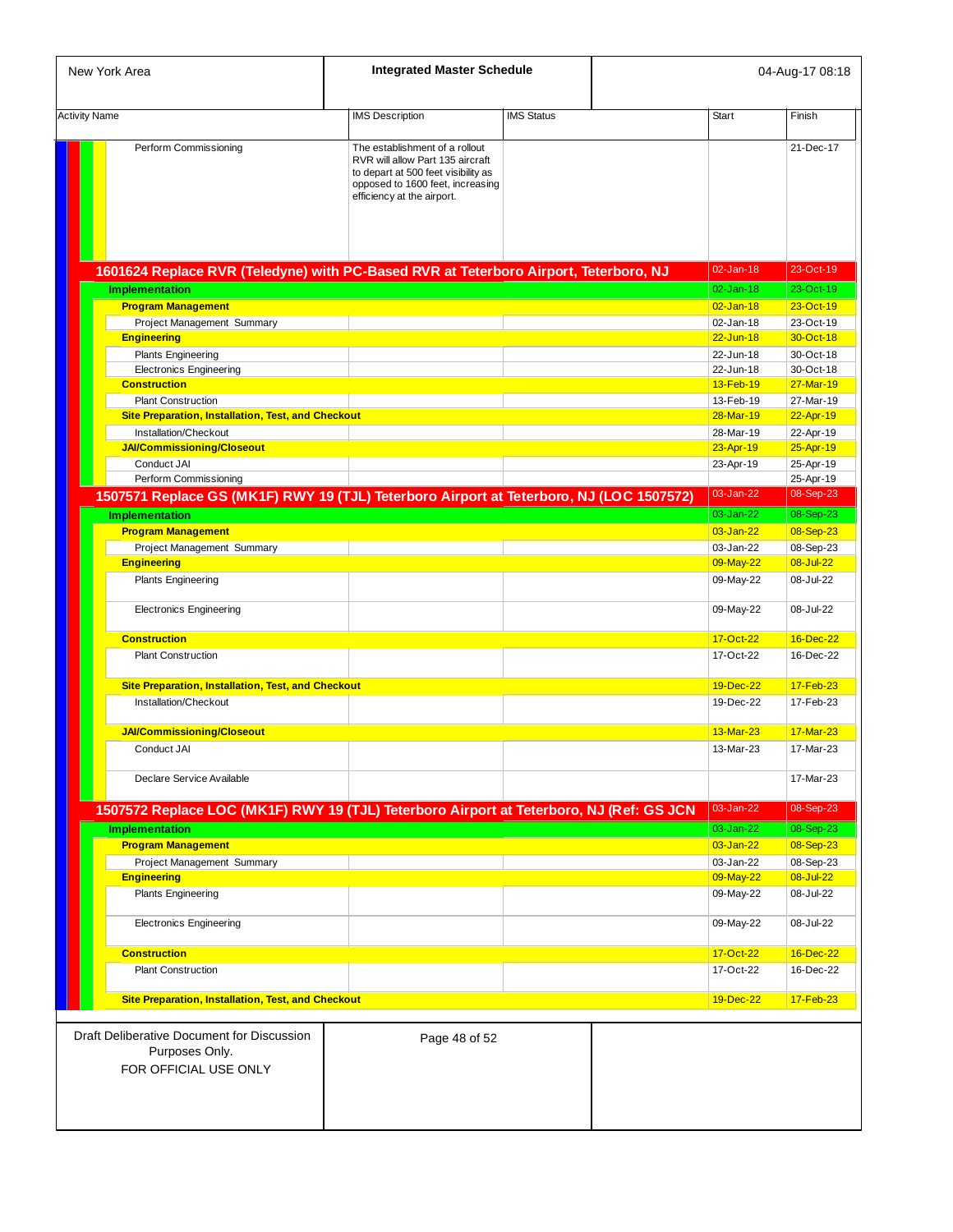|                      | New York Area              | <b>Integrated Master Schedule</b> |                   | 04-Aug-17 08:18 |           |  |
|----------------------|----------------------------|-----------------------------------|-------------------|-----------------|-----------|--|
| <b>Activity Name</b> |                            | <b>IMS</b> Description            | <b>IMS Status</b> | <b>Start</b>    | Finish    |  |
|                      | Installation/Checkout      |                                   |                   | 19-Dec-22       | 17-Feb-23 |  |
|                      | JAI/Commissioning/Closeout |                                   |                   | 13-Mar-23       | 17-Mar-23 |  |
|                      | Conduct JAI                |                                   |                   | 13-Mar-23       | 17-Mar-23 |  |
|                      | Declare Service Available  |                                   |                   |                 | 17-Mar-23 |  |

Draft Deliberative Document for Discussion Purposes Only. FOR OFFICIAL USE ONLY

Page 49 of 52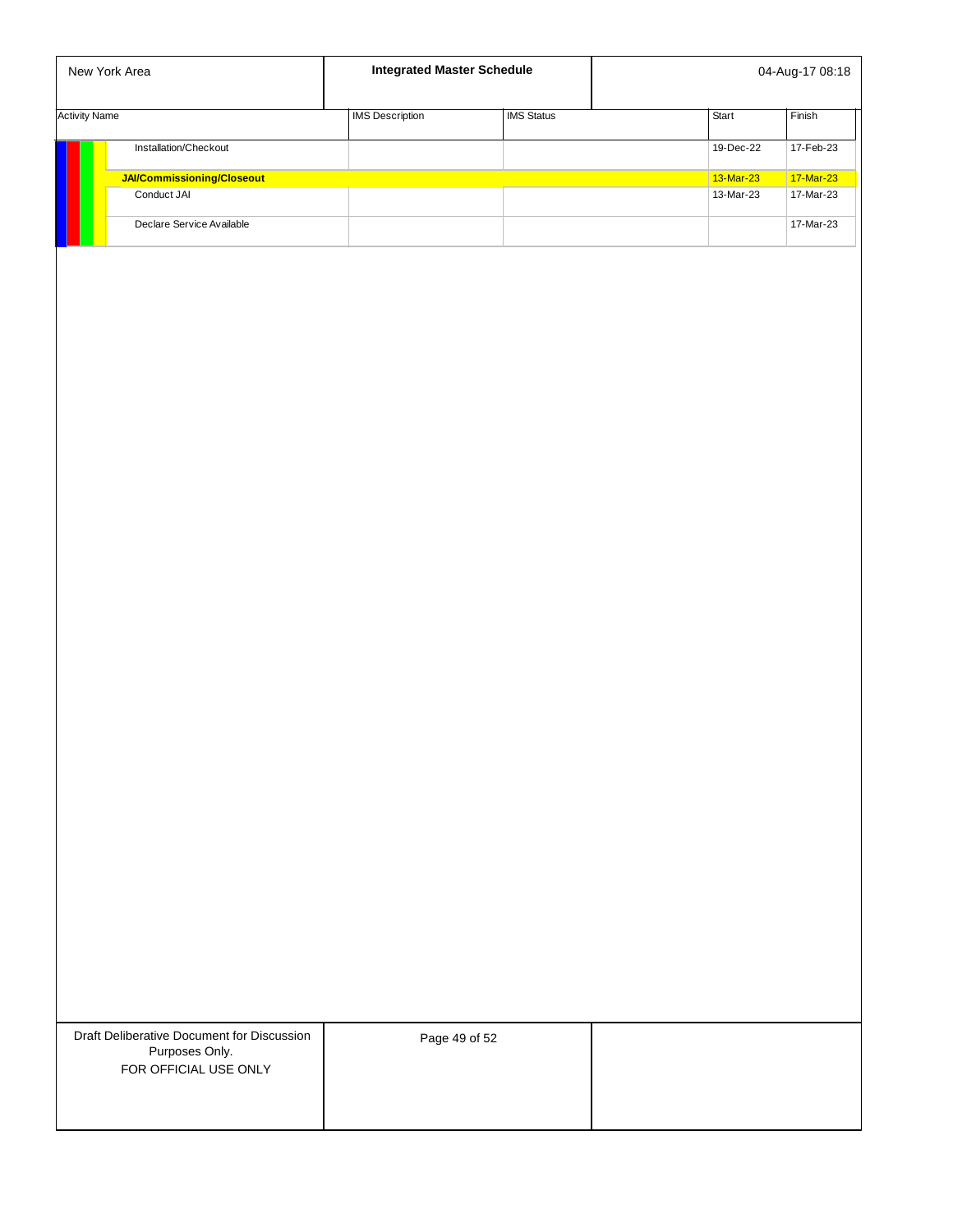| New York Area                                                                     | <b>Integrated Master Schedule</b>                                                                                                                                                                                           |                                                           |                                                                                                                                                                                  |                          | 04-Aug-17 08:18           |
|-----------------------------------------------------------------------------------|-----------------------------------------------------------------------------------------------------------------------------------------------------------------------------------------------------------------------------|-----------------------------------------------------------|----------------------------------------------------------------------------------------------------------------------------------------------------------------------------------|--------------------------|---------------------------|
| <b>Activity Name</b>                                                              | <b>IMS</b> Description<br><b>IMS Status</b>                                                                                                                                                                                 |                                                           |                                                                                                                                                                                  | <b>Start</b>             | Finish                    |
| <b>WESTCHESTER COUNTY</b>                                                         |                                                                                                                                                                                                                             |                                                           |                                                                                                                                                                                  | 17-Sep-13A               | 01-Mar-28                 |
| 906347: RSA FY-14/18 LOC-Relocate Antenna Array, Rwy 34                           |                                                                                                                                                                                                                             |                                                           |                                                                                                                                                                                  | 17-Sep-13A               | 27-Feb-19                 |
| <b>Implementation</b>                                                             |                                                                                                                                                                                                                             |                                                           |                                                                                                                                                                                  | 17-Sep-13A               | 27-Feb-19                 |
| <b>Program Management</b>                                                         |                                                                                                                                                                                                                             |                                                           |                                                                                                                                                                                  | 17-Sep-13A               | 27-Feb-19                 |
| Project Management Summary                                                        |                                                                                                                                                                                                                             |                                                           |                                                                                                                                                                                  | 17-Sep-13A               | 27-Feb-19                 |
| <b>Engineering</b>                                                                |                                                                                                                                                                                                                             |                                                           |                                                                                                                                                                                  | 08-Mar-17A               | 29-Dec-17                 |
| <b>Electronics Engineering</b>                                                    |                                                                                                                                                                                                                             |                                                           |                                                                                                                                                                                  | 08-Mar-17 A              | 29-Dec-17                 |
|                                                                                   |                                                                                                                                                                                                                             |                                                           |                                                                                                                                                                                  |                          |                           |
| <b>Plants Engineering</b>                                                         |                                                                                                                                                                                                                             |                                                           |                                                                                                                                                                                  | 08-Mar-17 A              | 21-Jun-17 A               |
| <b>Construction</b>                                                               |                                                                                                                                                                                                                             |                                                           |                                                                                                                                                                                  | 12-Apr-18                | 06-Jul-18                 |
| <b>Plants Construction</b>                                                        | Perform Site Survey, Project<br>Scope Agreement, Engineering<br>and Construction.                                                                                                                                           | conduct Flight Check. This outage is<br>planned for 2018. | Construction planned to start October 2017. 12-Apr-18<br>About a 3-4 week outage will be needed to<br>relocate that existing localizer antenna and                               |                          | 06-Jul-18                 |
| <b>Site Preparation, Installation, Test, and Checkout</b>                         |                                                                                                                                                                                                                             |                                                           |                                                                                                                                                                                  | 09-Jul-18                | $28 -$ Jul-18             |
| Installation/Checkout                                                             |                                                                                                                                                                                                                             |                                                           |                                                                                                                                                                                  | 09-Jul-18                | 28-Jul-18                 |
| <b>JAI/Commissioning/Closeout</b>                                                 |                                                                                                                                                                                                                             |                                                           |                                                                                                                                                                                  | 03-Aug-18                | 12-Aug-18                 |
| Declare Service Available                                                         | The Localizer (LOC) is within the<br>Runway Safety Area (RSA) and<br>not frangible in accordance with<br>Advisory Circular 150/5220-23<br>titled Frangible Connections.<br>The LOC will be relocated<br>outside the RSA.    |                                                           |                                                                                                                                                                                  |                          | 03-Aug-18                 |
| Conduct JAI<br><b>Terminal Flight Data Mgmt (TFDM) for HPN</b>                    |                                                                                                                                                                                                                             |                                                           |                                                                                                                                                                                  | 06-Aug-18<br>17-Mar-22   | 12-Aug-18<br>$15$ -Apr-22 |
| <b>HPN</b> Implementation                                                         | Implement departure queue<br>management tool at HPN.<br>Electronic Flight Data (EFD) only<br>TFDM, including electronic flight<br>strips. Limited Surface<br>Situational Awareness (SSA)<br>capability on TFMS TMU display. | capabilities 04/16/2022.                                  | The TFDM Screening Information Request<br>(SIR) was released to industry that had a<br>proposed schedule for site implementation<br>for HPN beginning 03/17/2022 and finish full | 17-Mar-22*               | 15-Apr-22                 |
| 905771 White Plains (HPN), NY ATCT - Replace Fuel Storage Tank and Monitor System |                                                                                                                                                                                                                             |                                                           |                                                                                                                                                                                  | 18-Oct-16A               | 16-Nov-18                 |
| <b>Implementation</b>                                                             |                                                                                                                                                                                                                             |                                                           |                                                                                                                                                                                  | 18-Oct-16A               | 16-Nov-18                 |
| <b>Program Management</b><br>Project Management Summary                           |                                                                                                                                                                                                                             |                                                           |                                                                                                                                                                                  | 18-Oct-16A<br>18-Oct-16A | 16-Nov-18<br>16-Nov-18    |
|                                                                                   |                                                                                                                                                                                                                             |                                                           |                                                                                                                                                                                  |                          |                           |
| <b>Engineering</b>                                                                |                                                                                                                                                                                                                             |                                                           |                                                                                                                                                                                  | 07-Aug-17                | 22-Sep-17                 |
| <b>Plants Engineering</b>                                                         |                                                                                                                                                                                                                             |                                                           |                                                                                                                                                                                  | 07-Aug-17                | 22-Sep-17                 |
| <b>Construction</b>                                                               |                                                                                                                                                                                                                             |                                                           |                                                                                                                                                                                  | 02-Oct-17                | 13-Mar-18                 |
| <b>Plant Construction</b>                                                         |                                                                                                                                                                                                                             |                                                           |                                                                                                                                                                                  | 02-Oct-17                | 13-Mar-18                 |
| JAI/Commissioning/Closeout                                                        |                                                                                                                                                                                                                             |                                                           |                                                                                                                                                                                  | 23-Mar-18                | 23-Mar-18                 |
| Work Complete                                                                     |                                                                                                                                                                                                                             |                                                           |                                                                                                                                                                                  |                          | 23-Mar-18                 |
| 1304753 Install WEF Tech Refresh Electronics                                      |                                                                                                                                                                                                                             |                                                           |                                                                                                                                                                                  | $02$ -Jun-15 $A$         | 05-Feb-19                 |
| <b>Implementation</b>                                                             |                                                                                                                                                                                                                             |                                                           |                                                                                                                                                                                  | 02-Jun-15 A              | 05-Feb-19                 |
| <b>Program Management</b>                                                         |                                                                                                                                                                                                                             |                                                           |                                                                                                                                                                                  | 02-Jun-15 A              | 05-Feb-19                 |
|                                                                                   |                                                                                                                                                                                                                             |                                                           |                                                                                                                                                                                  |                          |                           |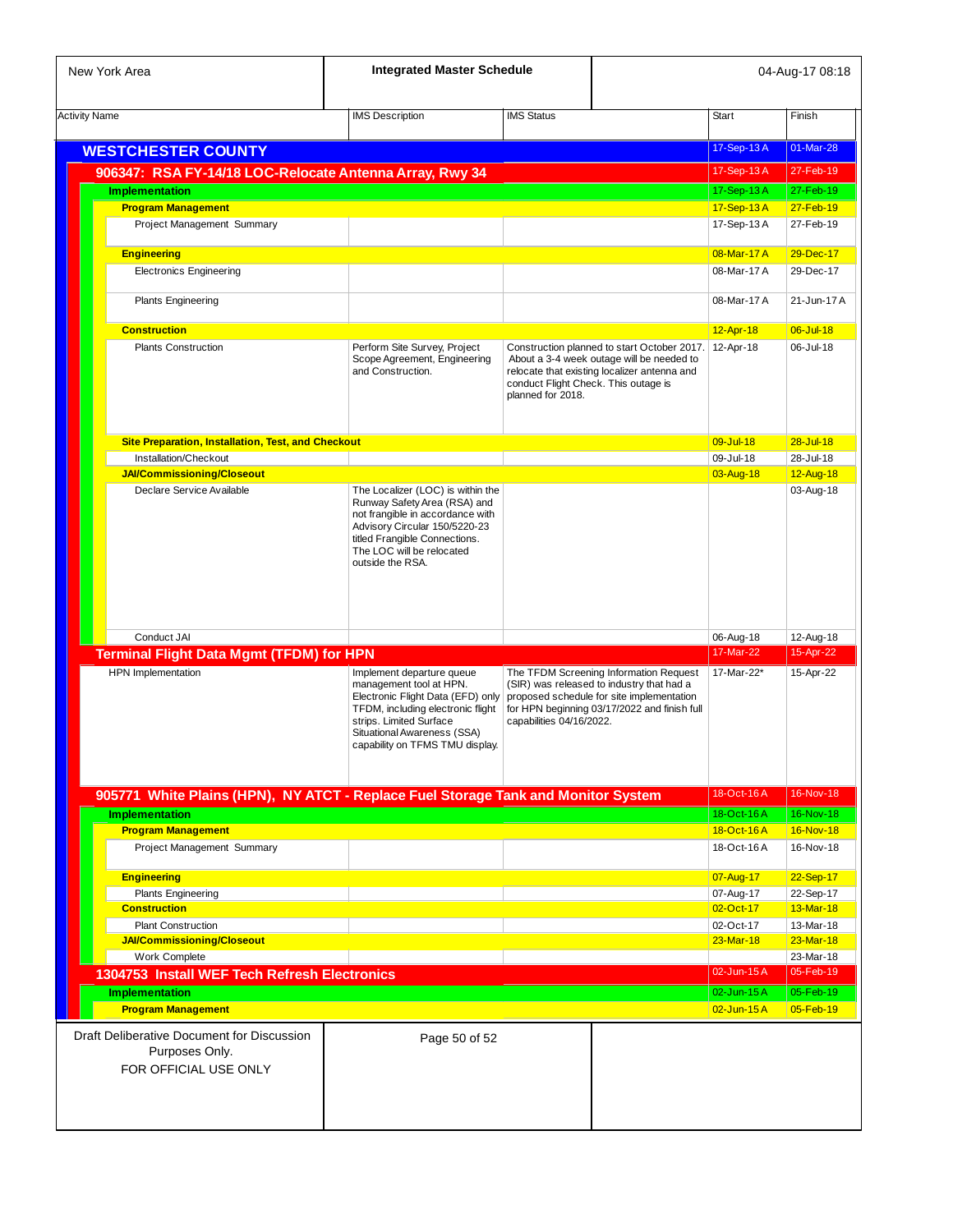| New York Area                                                                           |                        | <b>Integrated Master Schedule</b> |               | 04-Aug-17 08:18 |  |
|-----------------------------------------------------------------------------------------|------------------------|-----------------------------------|---------------|-----------------|--|
| <b>Activity Name</b>                                                                    | <b>IMS</b> Description | <b>IMS Status</b>                 | <b>Start</b>  | Finish          |  |
| Project Management Summary                                                              |                        |                                   | 02-Jun-15A    | 05-Feb-19       |  |
| <b>Engineering</b>                                                                      |                        |                                   | 21-Sep-17     | 15-Oct-17       |  |
| <b>Plants Engineering</b>                                                               |                        |                                   | 21-Sep-17     | 15-Oct-17       |  |
| <b>Electronics Engineering</b>                                                          |                        |                                   | 28-Sep-17     | 05-Oct-17       |  |
| <b>Construction</b>                                                                     |                        |                                   | 16-Jul-18     | 25-Aug-18       |  |
| <b>Plants Construction</b>                                                              |                        |                                   | 16-Jul-18     | 25-Aug-18       |  |
| <b>Site Preparation, Installation, Test and Checkout</b>                                |                        |                                   | 30-Aug-18     | 06-Sep-18       |  |
| Installation/Checkout - ATSS Installs/Certifies<br>Sensors                              |                        |                                   | 30-Aug-18     | 06-Sep-18       |  |
| <b>JAI/Commissioning/Closeout</b>                                                       |                        |                                   | 30-Aug-18     | 10-Sep-18       |  |
| Clear CAI Punchlist Items                                                               |                        |                                   | 30-Aug-18     | 06-Sep-18       |  |
| Conduct Joint Acceptance Inspection (JAI)                                               |                        |                                   | 07-Sep-18     | 10-Sep-18       |  |
| Work Complete                                                                           |                        |                                   |               | 10-Sep-18       |  |
| 707195 Replace MALSR (HPN) RWY 16 at White Plains, NY (Ref: RSA,909615)                 |                        |                                   | $01 - Jan-26$ | 01-Mar-28       |  |
| <b>Implementation</b>                                                                   |                        |                                   | $01 - Jan-26$ | 01-Mar-28       |  |
| <b>Program Management</b>                                                               |                        |                                   | $01 - Jan-26$ | 01-Mar-28       |  |
| Project Management Summary                                                              |                        |                                   | 01-Jan-26     | 01-Mar-28       |  |
| <b>Engineering</b>                                                                      |                        |                                   | 18-Jun-26     | 24-Feb-27       |  |
| <b>Electronics Engineering</b>                                                          |                        |                                   | 18-Jun-26     | 16-Sep-26       |  |
| <b>Plants Engineering</b>                                                               |                        |                                   | 10-Sep-26     | 24-Feb-27       |  |
| <b>Construction</b>                                                                     |                        |                                   | 03-Jun-27     | 04-Aug-27       |  |
| <b>Plant Construction</b>                                                               |                        |                                   | 03-Jun-27     | 04-Aug-27       |  |
| <b>Site Preparation, Installation, Test, and Checkout</b>                               |                        |                                   | 05-Aug-27     | 11-Aug-27       |  |
| Installation/Checkout                                                                   |                        |                                   | 05-Aug-27     | 11-Aug-27       |  |
| <b>JAI/Commissioning/Closeout</b>                                                       |                        |                                   | 02-Sep-27     | 08-Sep-27       |  |
| Conduct JAI                                                                             |                        |                                   | 02-Sep-27     | 08-Sep-27       |  |
| Perform Commissioning                                                                   |                        |                                   |               | 08-Sep-27       |  |
| 1601601 Replace RVR (Teledyne) with PC-Based RVR at Westchester County Airport, White F |                        |                                   | 02-Jan-18     | 23-Oct-19       |  |
| <b>Implementation</b>                                                                   |                        |                                   | $02$ -Jan-18  | 23-Oct-19       |  |
| <b>Program Management</b>                                                               |                        |                                   | $02 - Jan-18$ | 23-Oct-19       |  |
| Project Management Summary                                                              |                        |                                   | 02-Jan-18     | 23-Oct-19       |  |
| <b>Engineering</b>                                                                      |                        |                                   | $22 - Jun-18$ | 30-Oct-18       |  |
| <b>Plants Engineering</b>                                                               |                        |                                   | 22-Jun-18     | 30-Oct-18       |  |
| <b>Electronics Engineering</b>                                                          |                        |                                   | 22-Jun-18     | 30-Oct-18       |  |
| <b>Construction</b>                                                                     |                        |                                   | 13-Feb-19     | 27-Mar-19       |  |
| <b>Plant Construction</b>                                                               |                        |                                   | 13-Feb-19     | 27-Mar-19       |  |
| <b>Site Preparation, Installation, Test, and Checkout</b>                               |                        |                                   | 28-Mar-19     | 22-Apr-19       |  |
| Installation/Checkout                                                                   |                        |                                   | 28-Mar-19     | 22-Apr-19       |  |
| <b>JAI/Commissioning/Closeout</b>                                                       |                        |                                   | 23-Apr-19     | 25-Apr-19       |  |
| Conduct JAI                                                                             |                        |                                   | 23-Apr-19     | 25-Apr-19       |  |
| Perform Commissioning                                                                   |                        |                                   |               | 25-Apr-19       |  |

| <b>Draft Deliberative Document for Discussion</b> |  |
|---------------------------------------------------|--|
| Purposes Only.                                    |  |
| FOR OFFICIAL USE ONLY                             |  |